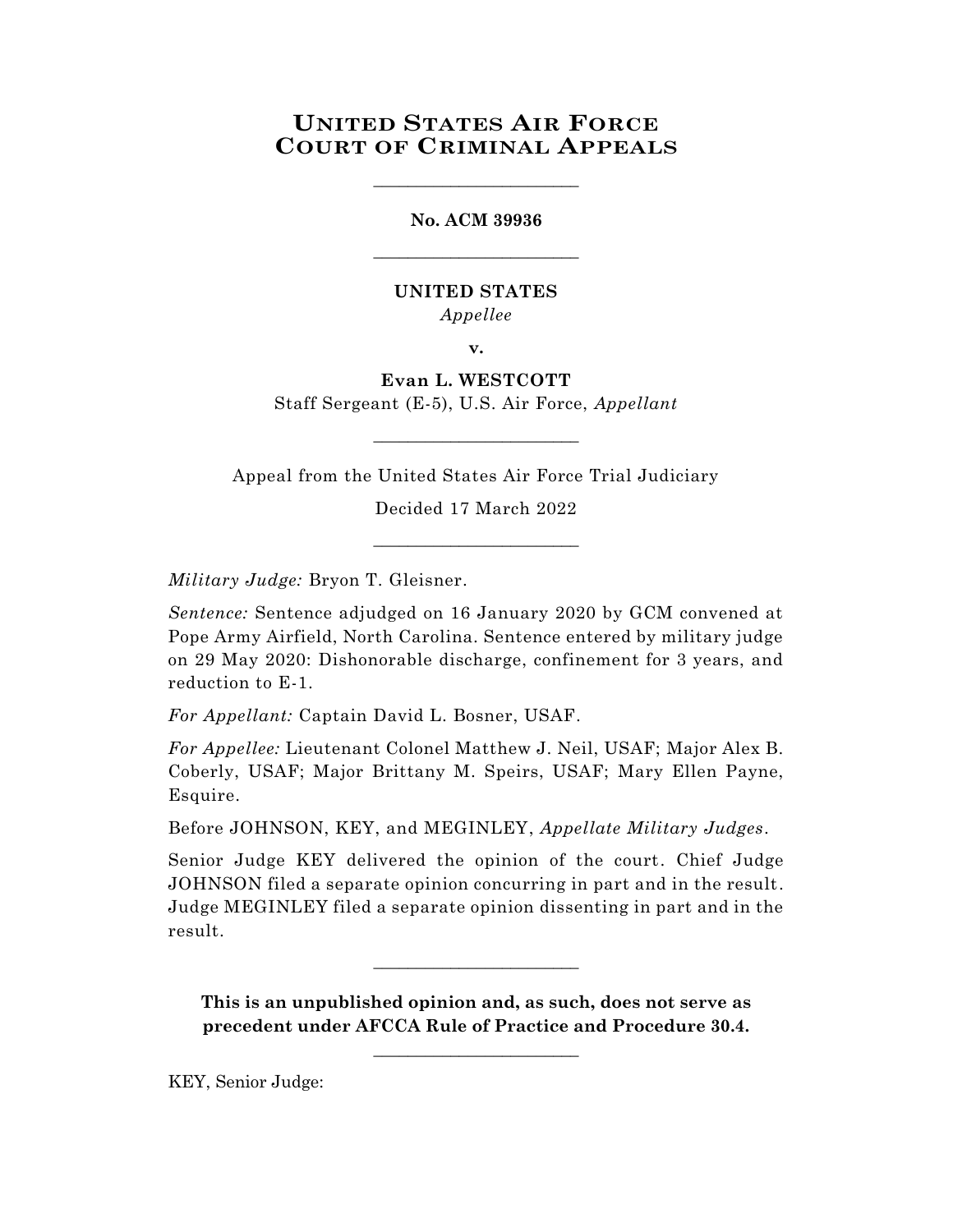A general court-martial composed of officer and enlisted members convicted Appellant, contrary to his pleas, of one specification each of aggravated sexual contact and abusive sexual contact of Ms. SW, in violation of Article 120, Uniform Code of Military Justice (UCMJ), 10 U.S.C. § 920.<sup>1,2</sup> The members sentenced Appellant to a dishonorable discharge, confinement for three years, and reduction to the grade of E-1. The convening authority deferred Appellant's reduction in grade until the date the entry of judgment was signed by the military judge and directed Appellant's automatic forfeitures be waived for a period of six months for the benefit of Appellant's dependents.

Appellant has raised 12 issues on appeal: (1) whether his convictions are factually and legally sufficient; (2) whether the military judge erred when he admitted the victim's interview with law enforcement into evidence as a prior consistent statement; (3) whether the military judge's failure to fully instruct the members on the definition of consent warrants relief; 3 (4) whether his trial defense counsel were ineffective; (5) whether trial counsel improperly commented on Appellant's right to remain silent; (6) whether the military judge erred in permitting trial counsel to ask a witness if he was aware Appellant's ex-wife had alleged Appellant sexually assaulted her; (7) whether he was subjected to illegal pretrial punishment; (8) whether his sentence is inappropriately severe; (9) whether the convening authority erred in failing to take action on Appellant's sentence; (10) whether the findings and sentence should be set aside under the cumulative error doctrine; (11) whether his conviction is invalid because he was not afforded the right to an unanimous verdict; and (12) whether the United States Supreme Court's ruling in *Solorio v. United States*, 483 U.S. 435 (1987), which held that personal jurisdiction over servicemembers does not depend on a service connection to the charged offense, should be "revisited and rejected."<sup>4</sup> We also consider the issue of timely post-trial processing

<sup>&</sup>lt;sup>1</sup> All references in this opinion to the punitive articles of the Uniform Code of Military Justice (UCMJ) are to the *Manual for Courts-Martial*, *United States* (2016 ed.). All other references to the UCMJ, the Military Rules of Evidence, and the Rules for Courts-Martial (R.C.M.) are to the *Manual for Courts-Martial, United States* (2019 ed.).

<sup>2</sup> Appellant was acquitted of one specification of sexual assault on divers occasions, in violation of Article 120, UCMJ, and one charge and one specification of assault consummated by a battery, in violation of Article 128, UCMJ, both involving Ms. SW.

<sup>3</sup> We also consider the related matter of the completeness of the record of trial with respect to this issue.

<sup>4</sup> Appellant personally asserts issues (11) and (12) pursuant to *United States v. Grostefon*, 12 M.J. 431 (C.M.A. 1982).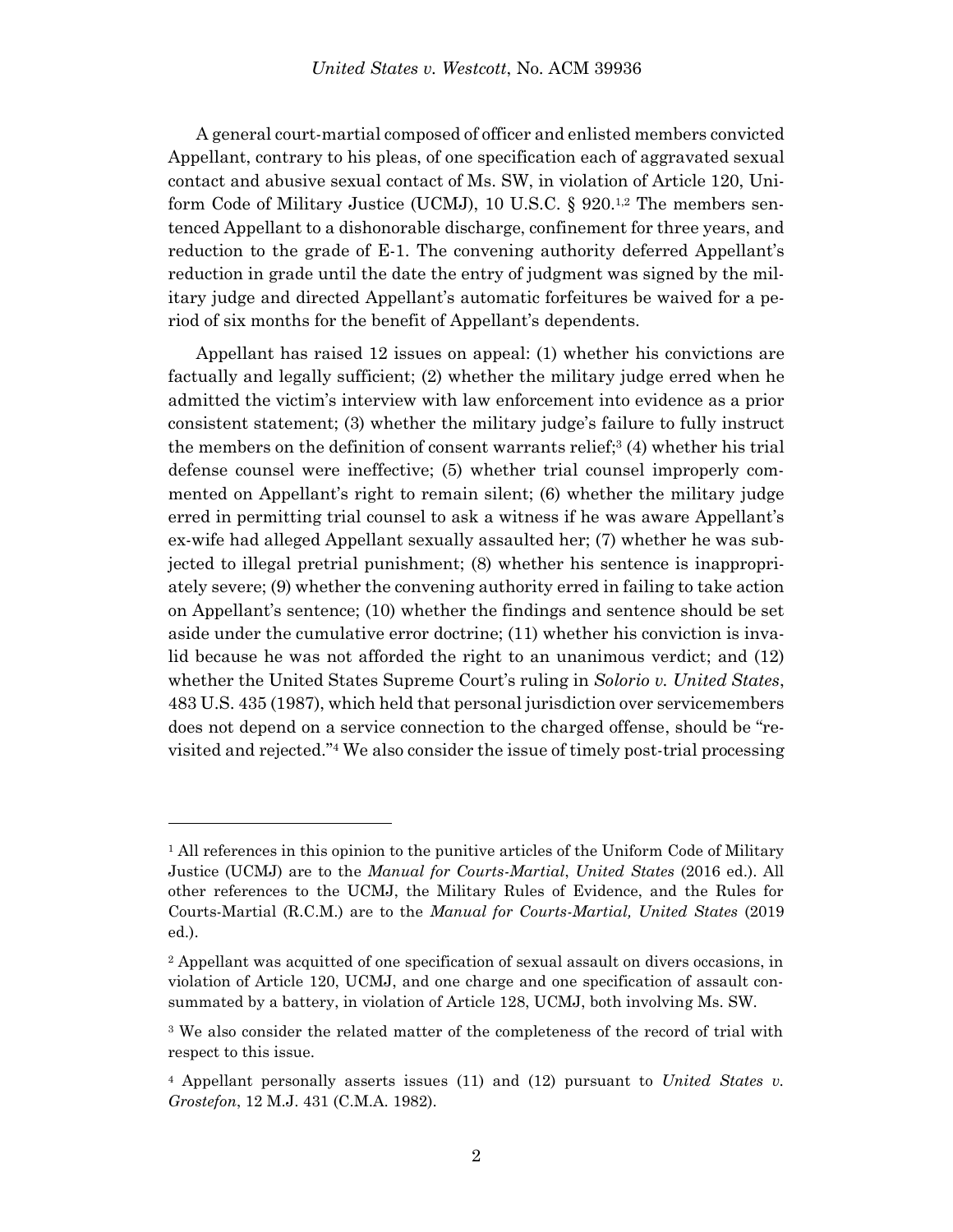and appellate review. We find no error materially prejudicial to Appellant's substantial rights, and we affirm the findings and sentence.

#### **I. BACKGROUND**

In April or May 2015, Appellant met Ms. SW on a dating website. At the time, Appellant was stationed in Alaska and Ms. SW lived in North Carolina, but Appellant anticipated receiving orders to Pope Army Airfield (AAF), North Carolina. In June 2015, Appellant went to North Carolina to visit his family who lived near the base. While he was there, he went on a few dates with Ms. SW. Shortly thereafter, Appellant received his military orders to Pope AAF, and he moved there in mid-August 2015. He and Ms. SW continued their relationship, and, about a month later, Ms. SW became pregnant with their son. She moved into Appellant's home in October 2015, and they married two years later in September 2017. In late May 2018, Ms. SW separated from Appellant and alleged he had sexually assaulted her on multiple occasions, including during her last evening in the house she shared with Appellant. The members convicted Appellant of two offenses arising out of his conduct during that last evening, but acquitted him of two specifications alleging prior assaults. At his court-martial, Appellant was represented by two civilian counsel in addition to his detailed military counsel.

## **II. DISCUSSION**

#### **A. Issues Summarily Resolved**

#### **1. Alleged Pretrial Punishment: Issue (7)**

The weekend prior to the start of Appellant's court-martial, Appellant's first sergeant directed Appellant to go to the Pope AAF emergency room in order to complete a confinement physical exam. Once he arrived at the emergency room, medical personnel there informed him such an exam would be premature at that point because Appellant had not been convicted of anything, let alone sentenced to confinement. On appeal, Appellant contends that the military judge abused his discretion in denying his motion for three days of credit based upon these events, which he argues amounted to illegal pretrial punishment under Article 13, UCMJ, 10 U.S.C. § 813. We have carefully considered this issue and find it does not warrant further discussion or relief. *See United States v. Matias*, 25 M.J. 356, 361 (C.M.A. 1987).

#### **2. Convening Authority Not Taking Action: Issue (9)**

In his Decision on Action memorandum, the convening authority indicated he took action on the sentence by deferring Appellant's grade reduction and waiving his automatic forfeitures. The convening authority did not, however,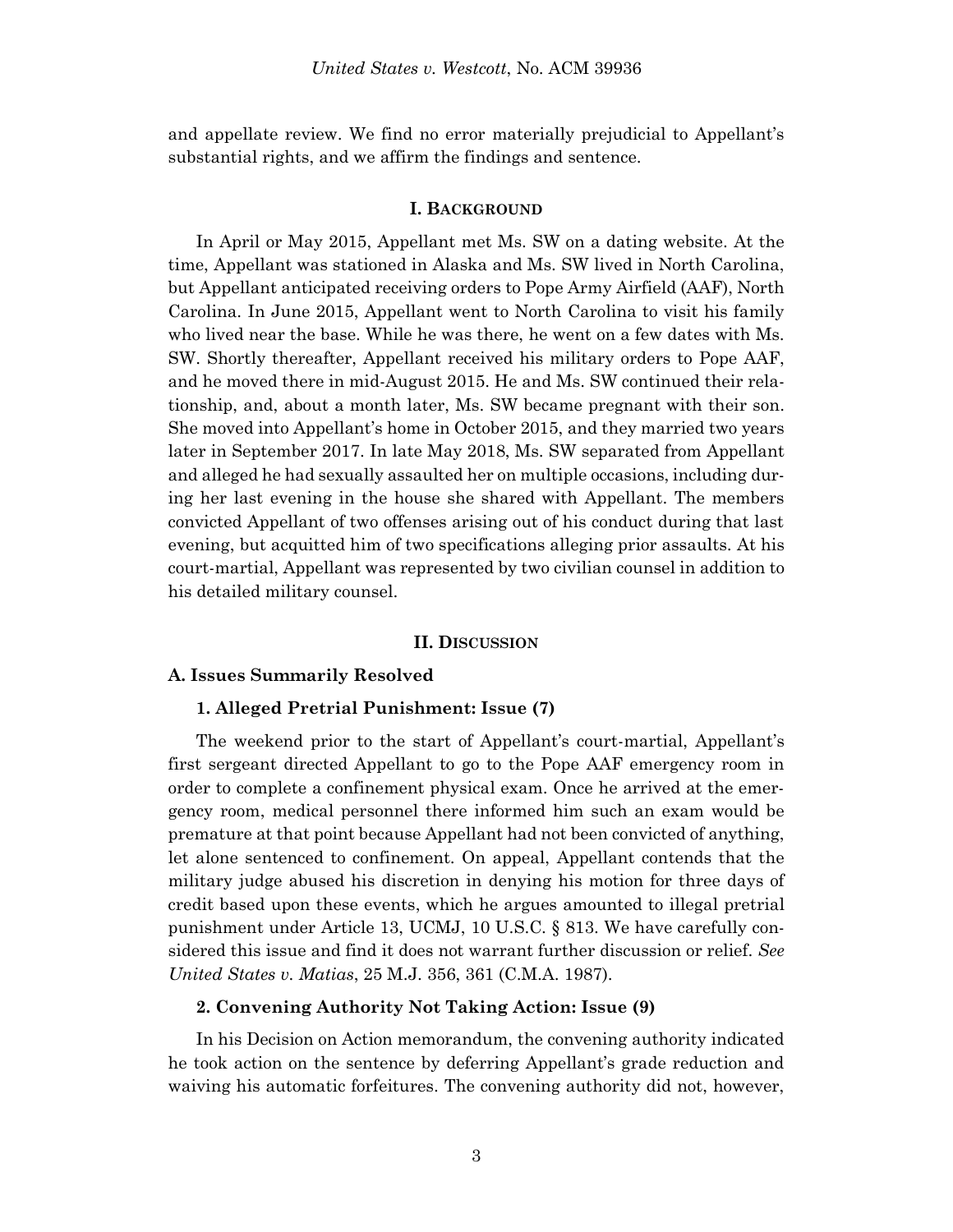specifically state what action he was taking with respect to Appellant's adjudged confinement or punitive discharge. After Appellant filed his assignments of error, the United States Court of Appeals for the Armed Forces (CAAF) decided *United States v. Brubaker-Escobar*, 81 M.J. 471, 472 (C.A.A.F. 2021) (per curiam). Consistent with that decision, we conclude the convening authority made a procedural error when he failed to take action on the entire sentence, considering that Appellant's offenses all occurred prior to 1 January 2019, and the charges were referred after that date. In spite of this error, we note the convening authority granted Appellant's requested deferment of the adjudged reduction in grade, and he lacked the ability to grant clemency with respect to the remainder of the adjudged sentence. In testing this error for material prejudice to a substantial right of Appellant, we conclude he is not entitled to relief. *See United States v. Alexander*, 61 M.J. 266, 269 (C.A.A.F. 2005).

# **3. Cumulative Error: Issue (10)**

Appellant asserts the cumulative effect of errors pertaining to his courtmartial deprived him of a fair trial and warrant setting aside the findings and sentence. As we discuss in this opinion, we find no error materially prejudicial to his substantial rights. Consequently, the cumulative error doctrine is inapplicable here.

## **4. Unanimous Verdict: Issue (11)**

Appellant personally raises his claim that the Constitution guarantees the right to a unanimous verdict, a right not reflected in the current court-martial framework. Appellant raises this claim under *Ramos v. Louisiana*, \_\_ U.S. \_\_, 140 S. Ct. 1390 (2020), along with both the Fifth and Sixth Amendments. U.S. CONST. amend. V, VI. However, our superior court has held "there is no Sixth Amendment right to trial by jury in courts-martial." *United States v. Easton*, 71 M.J. 168, 175 (C.A.A.F. 2012) (citations omitted); *see also United States v. McClain*, 22 M.J. 124, 128 (C.M.A. 1986) (noting that "courts-martial have never been considered subject to the jury-trial demands of the Constitution"). The United States Supreme Court similarly concluded neither the Fifth Amendment nor the Sixth Amendment creates a right to a jury in a military trial in *Ex parte Quirin*, 317 U.S. 1, 45 (1942). *See also Ex parte Milligan*, 71 U.S. 2, 123 (1866); *Whelchel v. McDonald*, 340 U.S. 122, 127 (1950) ("The right to trial by jury guaranteed by the Sixth Amendment is not applicable to trials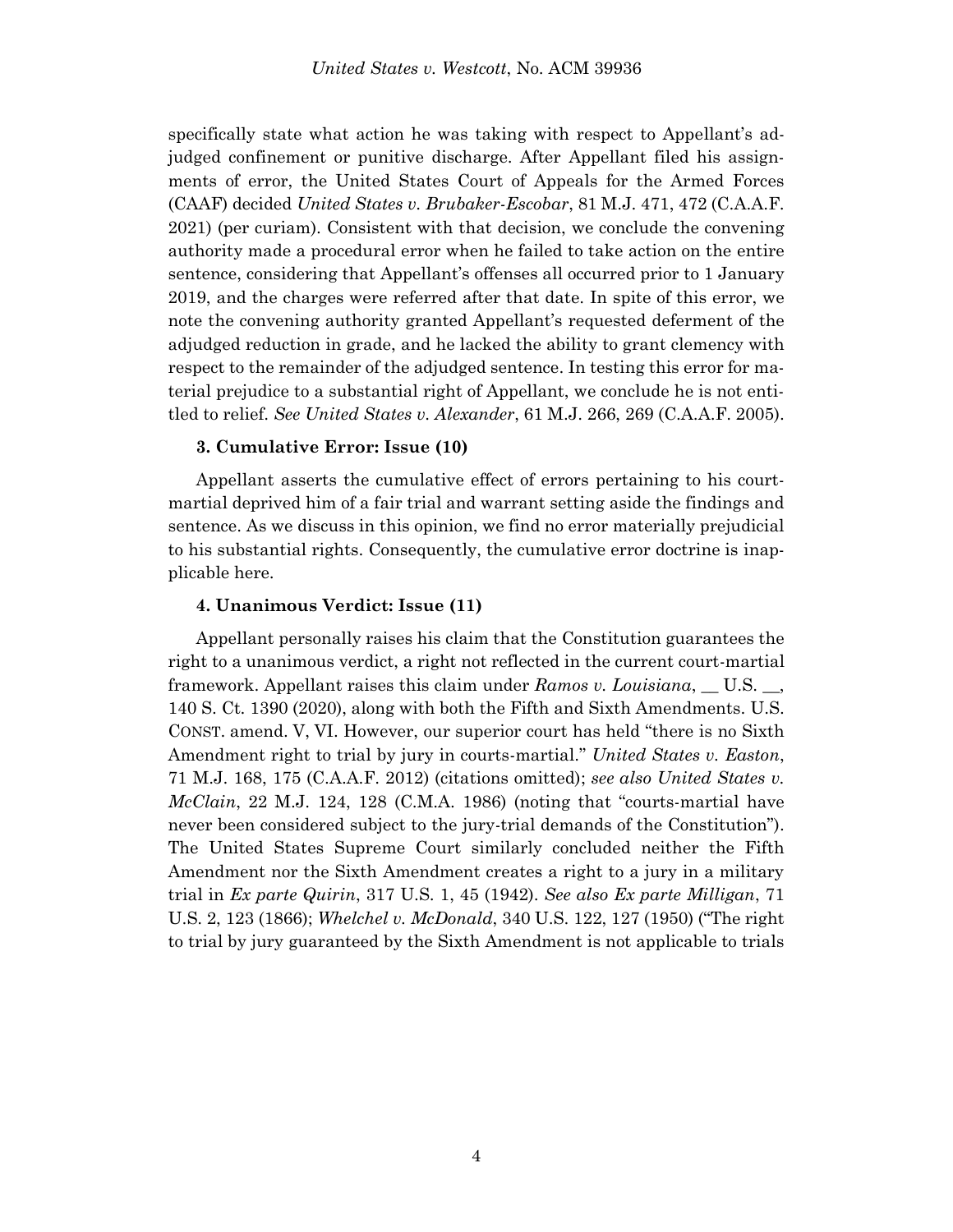by courts-martial or military commissions. . . . The constitution of courts-martial . . . is a matter appropriate for congressional action.").<sup>5</sup> Moreover, Appellant cannot demonstrate he was convicted upon less than a unanimous vote by the members. <sup>6</sup> This issue warrants neither further discussion nor relief. *See Matias*, 25 M.J. at 361.

# **5. Absence of Service Connection to His Offenses: Issue (12)**

Having considered Appellant's invitation, we decline to reject the binding precedent established by the United States Supreme Court more than three decades ago regarding the military's jurisdiction over servicemembers. We do not discuss this issue further. *See id.*

## **B. Legal and Factual Sufficiency**

Appellant contends his convictions are legally and factually insufficient, arguing that Ms. SW's testimony was uncorroborated and that she had both poor credibility and a motive to falsely accuse him of assaulting her. We are not persuaded.

# **1. Additional Background**

l

At Appellant's court-martial in January 2020, Ms. SW testified that she "started losing interest" in sex with Appellant after their son was born, but Appellant meanwhile "started becoming more forceful [in] wanting to have sex." Ms. SW further testified that from September 2017 to May 2018, Appellant "would force [her] clothes off of [her] and force [her] into having sex with him against [her] will even though [she] had repeatedly told him no." She said this occurred multiple times a month until she decided to leave Appellant in May 2018. Ms. SW also said Appellant grabbed her neck with his hand without her consent once. For this conduct, Appellant was charged with sexually assaulting Ms. SW on divers occasions and committing a single act of assault consummated by a battery; he was, however, ultimately acquitted of these offenses.

Appellant's convictions for committing aggravated sexual contact and abusive sexual contact arose from events occurring in the evening of 23 May

<sup>&</sup>lt;sup>5</sup> Although not argued by Appellant, our dissenting colleague suggests there may be a constitutional infirmity in the application of collateral post-trial consequences—such as sex-offender registration requirements—to people convicted by less-than-unanimous court-martial panels. Whether or not this is the case, our court has no authority to direct or constrain non-military entities' enforcement of generally applicable laws.

<sup>6</sup> During Appellant's court-martial, the Defense asked the military judge for "a polling of the panel," a request the military judge denied. Trial defense counsel did not explain what issues the proposed polling would have encompassed.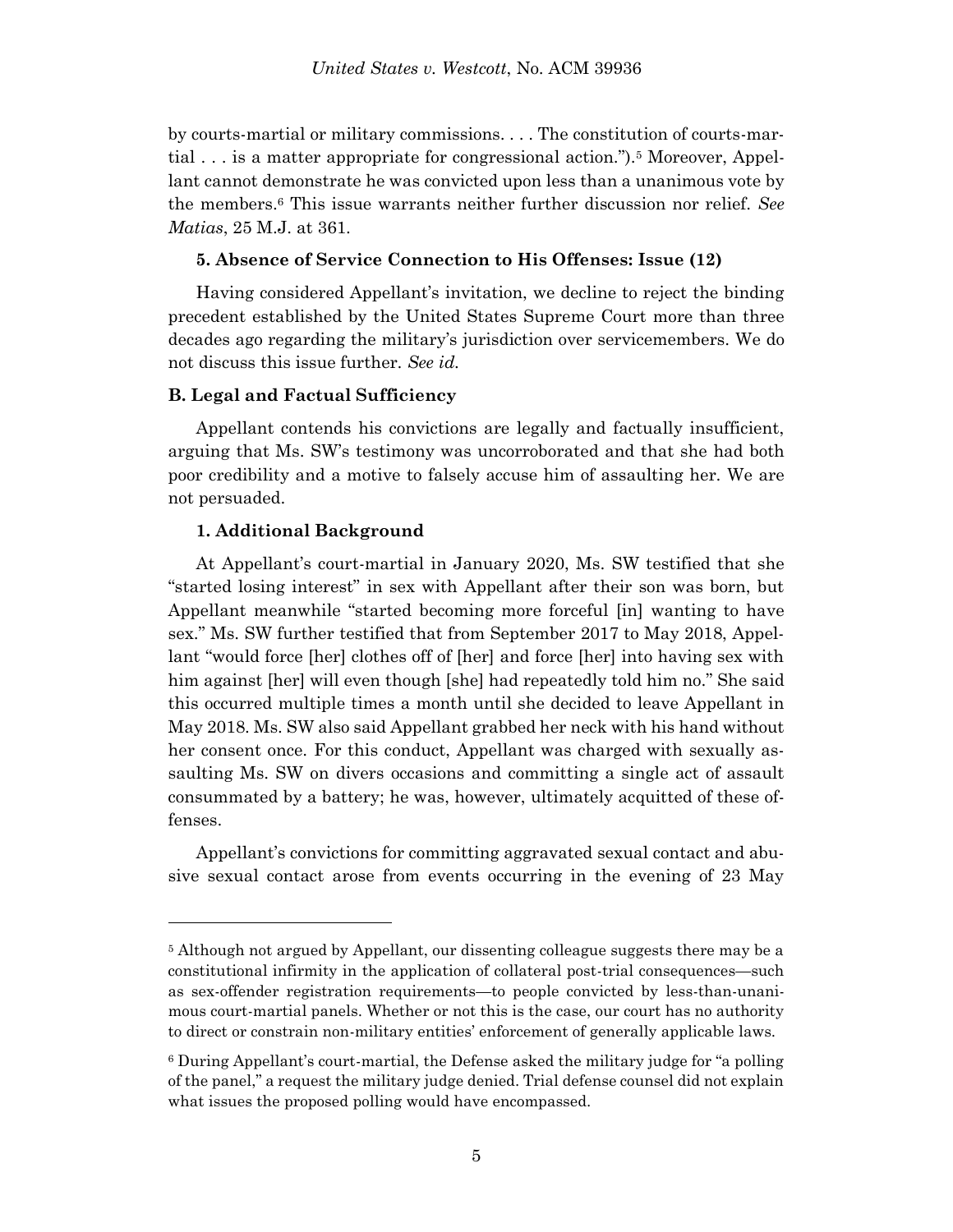2018—the last evening Ms. SW intended to spend in the home. Ms. SW testified that while she was packing her belongings in their bedroom, Appellant was taking a shower in the adjoining bathroom, getting ready to report for his military night-shift duties. Appellant called her over and told her, "I would have treated you better if you had  $\lceil \cdot \rceil$  given it up to me every day." Without responding, Ms. SW walked away from the bathroom and resumed collecting her things.

As Ms. SW explained, Appellant then emerged from the bathroom with a towel around his waist. He dropped the towel and walked over to her, grabbed her left hand, and put her hand on his penis at which point she "jerked [her] hand away." Appellant then pushed her onto the bed and held her arms above her head. Ms. SW testified that she told Appellant "no" and tried to push him away, but he was "pinning [her] down to the bed" by laying on her right side, using his right hand to "push [her] left leg to the side," and "inch[ing] his body in between [her] legs."

Ms. SW said Appellant then started trying to pull down her shorts. The direct examination proceeded:

Q: So before we get into that, so what were you wearing at the time?

A: I remember I was wearing a T-shirt and I was wearing maternity shorts they were—had a stretchy band on top so he was able to pull them easily.

Q: And so going back to what you are describing, he was trying to put his hand on your shorts?

A: Yes. He hooked his fingers underneath my shorts and started moving his hands down towards my vagina.

Q: Was he able to do that?

A: He—yes. He got down pretty far. And before he, before he pulled down my shorts he was stroking my vagina outside of my shorts with his right hand.

Q: And so just so we get the timeline clear, the touching that outside the shorts when did that occur?

A: That happened after he was able to push my left leg to the side and he started touching me through the shorts.

Q: What were you doing as he was touching you through the shorts?

A: I was trying to get my arms free to push him away and then I tell him no.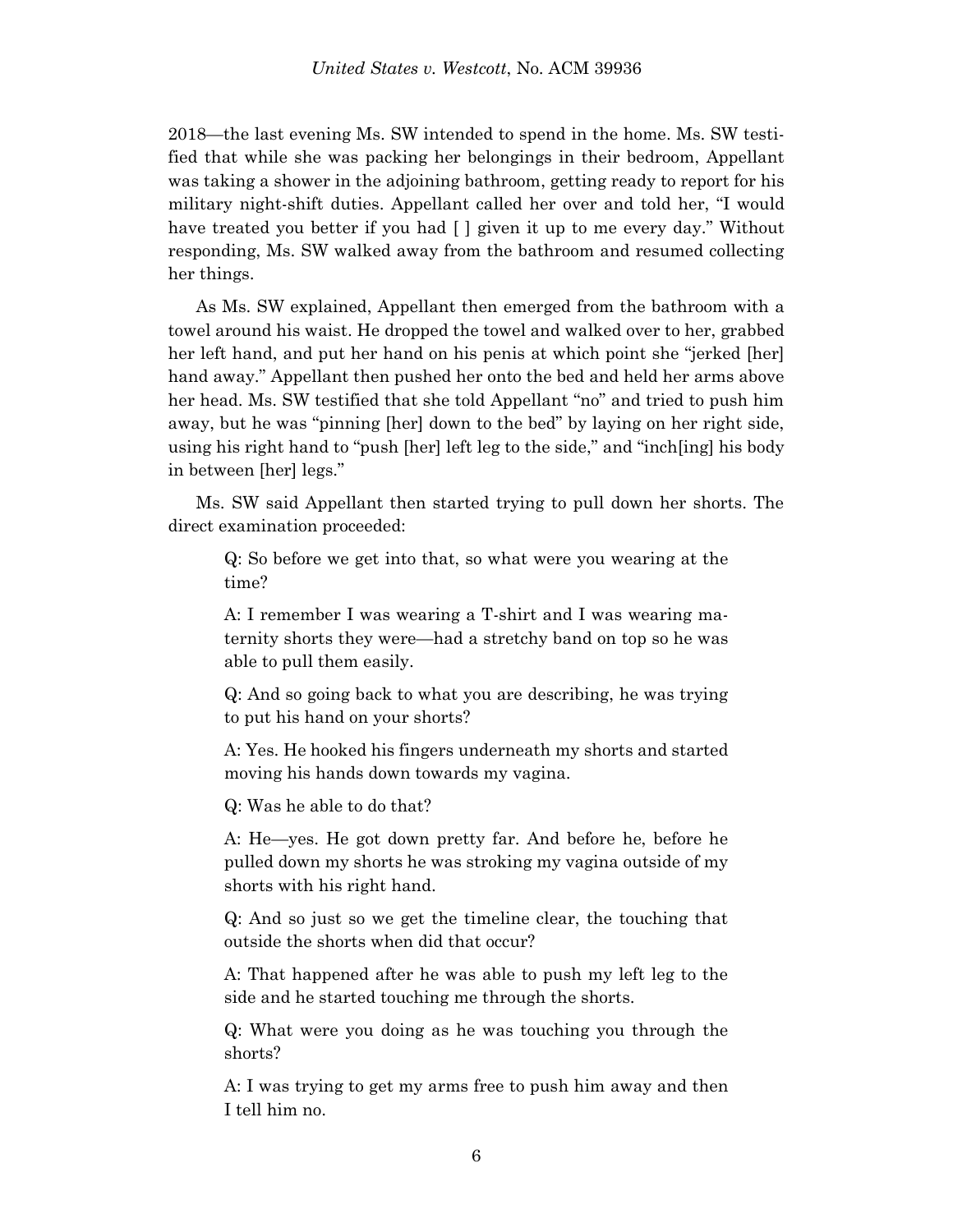Ms. SW testified Appellant was "using his fingers and rubbing up and down the outside of [her] shorts where [her] vagina is." Appellant was not able to penetrate Ms. SW's vagina, but she said that while "he got close to the outside of [her] vagina," he was unable "to go any further." Ms. SW said she "moved [her] knee up" to try and get Appellant's hand away as she "kept trying to get [her] arms free and trying to get him off of [her]" and that she thought she "even went so far as to trying to smack him [i]n between the legs." She also told Appellant he would be late for work if he did not stop, and Appellant eventually got up off her and went back to getting ready to go to work.

Appellant left a few minutes later, and Ms. SW finished packing. The next morning, Ms. SW left the house and moved in with her sister, Ms. JR. A couple of days later, Ms. SW told Ms. JR what had occurred, and Ms. JR suggested Ms. SW notify the police. Ms. SW agreed and filed a report with the Hoke County, North Carolina, Sheriff's Office on 26 May 2018. Ms. SW recounted the events of 23 May 2018 in an interview with a sheriff's deputy and one of the office's sergeants which was recorded on the deputy's body camera. Ms. JR was also present. In the interview, which was admitted into evidence in its entirety, Ms. SW told the deputy that as Appellant was getting ready for work, Appellant said that he and Ms. SW "should have sex again" before she left him. The following colloquy also took place in the interview:

DEP [Deputy]: So as he was leaving for work the other day he will—anyway or tell me before he left, he wants to have sex. You said he started pulling your shorts down?

VIC [Ms. SW]: Yeah he pushed me down on the bed wouldn't let me up.

DEP: Right.

VIC: He tried pulling off my shorts and he tried to stick his hand on my shorts.

DEP: Mm-hm.

VIC: And I kept trying to push him away from—

WIT [Ms. JR]: Didn't he make you touch him too?

VIC: Yes. Yeah he grabbed my hand he made me touch him too. And he was naked at that time too.

. . . .

DEP: Did at any point during this incident, did he penetrate you?

VIC: No.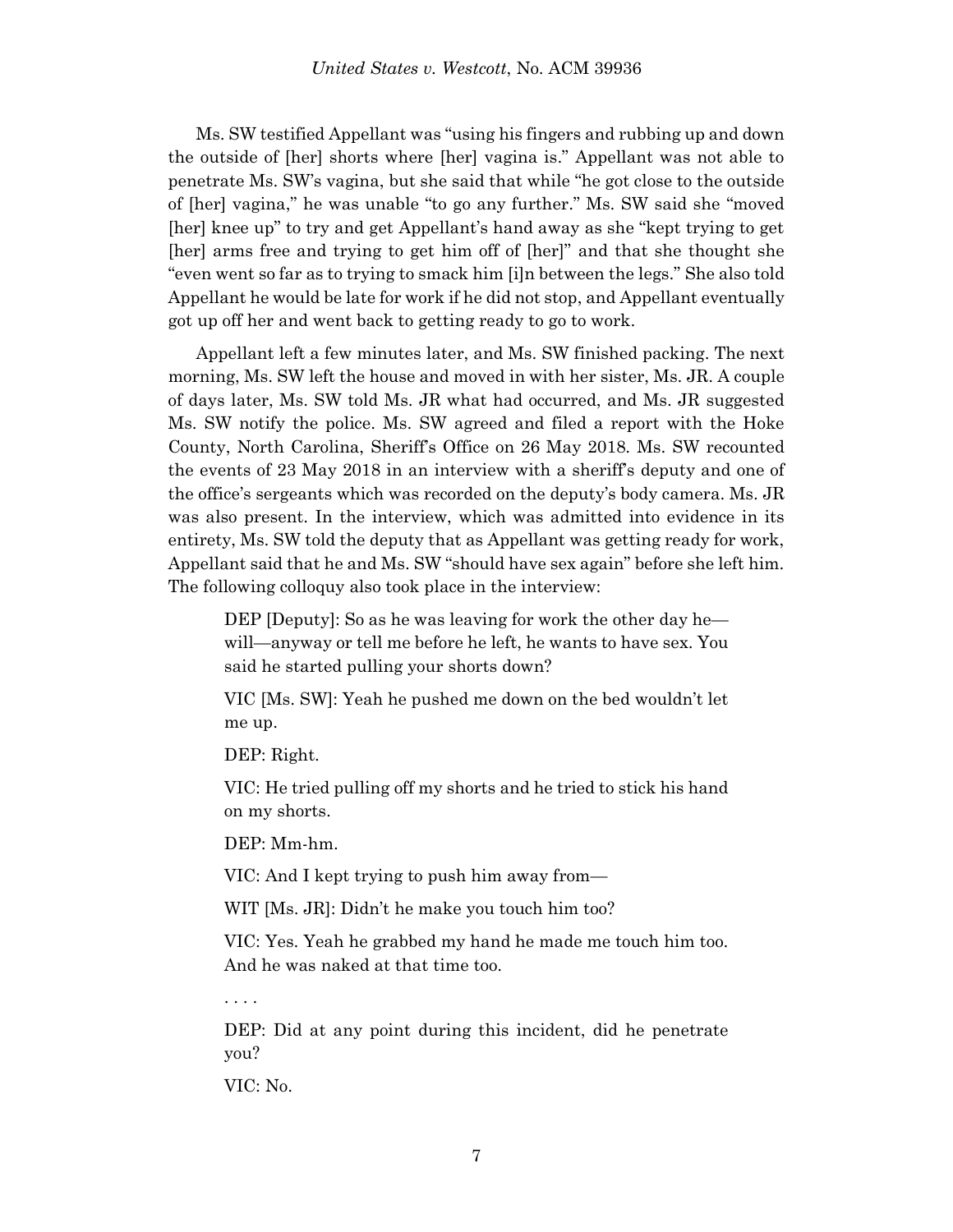DEP: Okay so he never—fingers, private part, anything like that, penis never went in?

VIC: I—fingers got close, but I think I was able to push him away before he could.

. . . .

SGT [Sergeant]: Did you—did he get your pants off?

VIC: No. I was able to keep him from doing that.

DEP: Never penetrated.

SGT: But did he touch you in your vaginal area?

VIC: Over my shorts.

SGT: Over your shorts.

VIC: Yeah.

SGT: And when his hand went in, he didn't touch anything?

VIC: He like was around the area but he didn't penetrate. I was able to like push his hands away before he was able to.

SGT: Okay. And then after you told him you pushed him away, did he stop?

VIC: No. I kept having to push him away. I even had to like because he was naked at the time, I even had to like slap him like in between the legs to try and get him to go away. And he did not he was still being extremely aggressive towards me and the only thing that probably saved him or saved me from going further is that he was going to be late for work.

Two days later, Ms. JR noticed bruises on Ms. SW's legs and arms, and she pointed them out to Ms. SW. Ms. SW explained at Appellant's court-martial that she has a genetic disease rendering her legally blind, and she was unable to see the bruises herself—as a result, she was unaware of the bruises until Ms. JR told her about them. Ms. JR said at trial that the bruises appeared "as if someone grabbed like this and there were points," grabbing her left arm as she testified. Once Ms. SW learned she was bruised, she went back to the Hoke County Sheriff's Office, where a detective took pictures of her injuries, one of which was a bruise on the inside of Ms. SW's left knee. The photographs were admitted into evidence as a prosecution exhibit.

During Ms. SW's cross-examination, trial defense counsel did not specifically ask Ms. SW about the 23 May 2018 incident. Instead, the Defense sought to establish that, contrary to Ms. SW's testimony, Appellant and Ms. SW had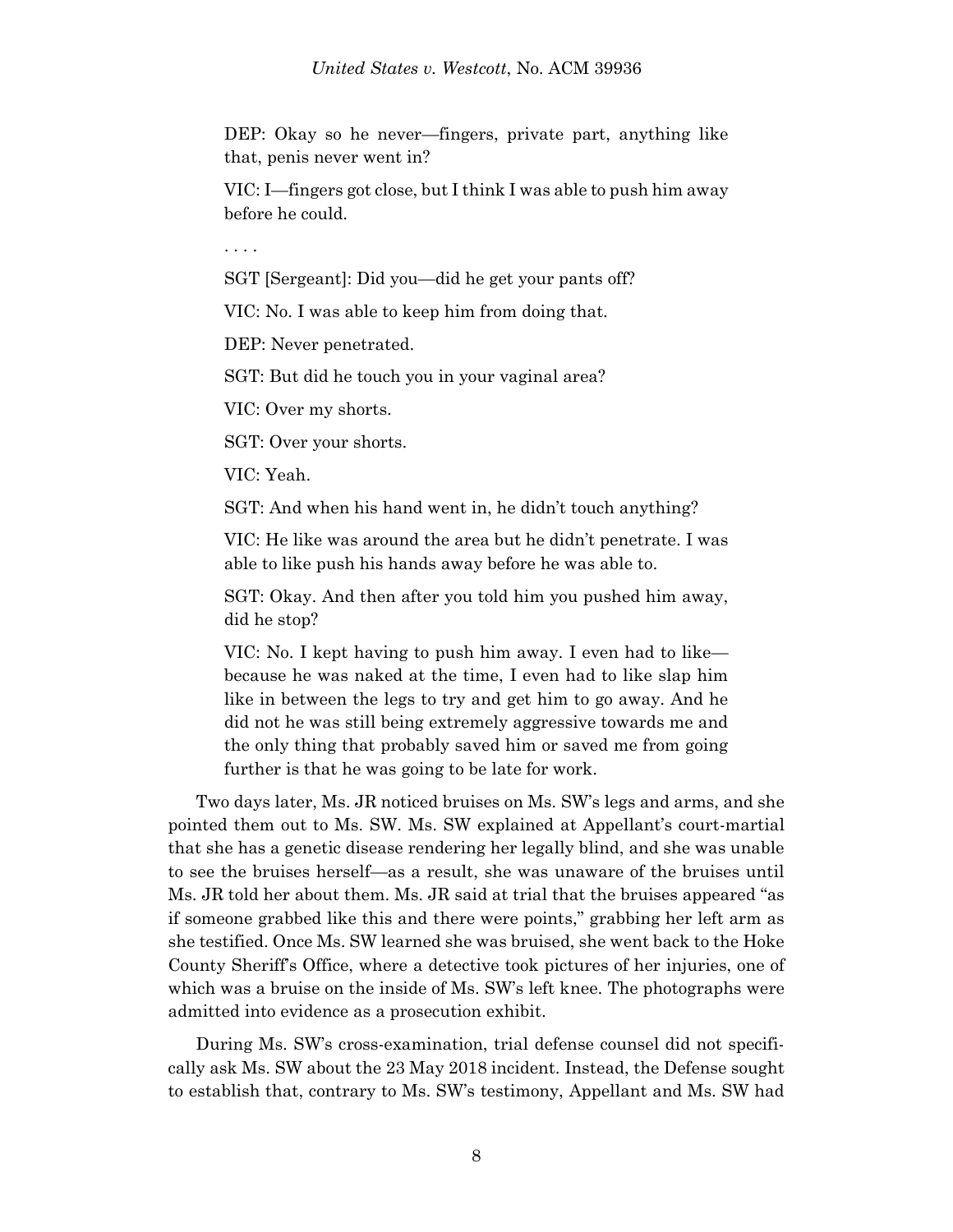engaged in consensual sexual conduct throughout their relationship, and on some occasions Ms. SW would initially rebuff Appellant's advances but then later consent to sexual activity. The Defense also attempted to show that Ms. SW was frustrated with Appellant not helping around the house and that she stood to gain financially should Appellant be convicted. Ms. SW conceded that while she was living with Appellant, she had never told anyone he was sexually assaulting her, but she explained Appellant would "always tell [her] that it's not rape when you're married."

Through their cross-examination of law enforcement witnesses, the Defense sought to establish that Ms. SW had made inconsistent or unbelievable claims about how often Appellant sexually assaulted her during their relationship. In the Defense's closing argument, trial defense counsel specifically pointed to the fact Ms. SW discussed only the 23 May 2018 incident when she was interviewed by the Hoke County investigators and that her other allegations did not surface until some later point in the investigation.

# **2. Law**

We review issues of legal and factual sufficiency de novo. *United States v. Washington*, 57 M.J. 394, 399 (C.A.A.F. 2002) (citation omitted). Our assessment of legal and factual sufficiency is limited to the evidence produced at trial. *United States v. Dykes*, 38 M.J. 270, 272 (C.M.A. 1993) (citations omitted).

"The test for legal sufficiency is whether, after viewing the evidence in the light most favorable to the prosecution, any rational trier of fact could have found the essential elements of the crime beyond a reasonable doubt." *United States v. Robinson*, 77 M.J. 294, 297–98 (C.A.A.F. 2018) (quoting *United States v. Rosario*, 76 M.J. 114, 117 (C.A.A.F. 2017)). "The term reasonable doubt, however, does not mean that the evidence must be free from conflict." *United States v. Wheeler*, 76 M.J. 564, 568 (A.F. Ct. Crim. App. 2017) (citing *United States v. Lips*, 22 M.J. 679, 684 (A.F.C.M.R. 1986)), *aff'd*, 77 M.J. 289 (C.A.A.F. 2018). "[I]n resolving questions of legal sufficiency, we are bound to draw every reasonable inference from the evidence of record in favor of the prosecution." *United States v. Barner*, 56 M.J. 131, 134 (C.A.A.F. 2001) (citations omitted). As a result, "[t]he standard for legal sufficiency involves a very low threshold to sustain a conviction." *United States v. King*, 78 M.J. 218, 221 (C.A.A.F. 2019) (alteration in original) (internal quotation marks and citation omitted). The "[G]overnment is free to meet its burden of proof with circumstantial evidence." *Id*. (citations omitted).

The test for factual sufficiency is "whether, after weighing the evidence in the record of trial and making allowances for not having personally observed the witnesses, [we are ourselves] convinced of the [appellant]'s guilt beyond a reasonable doubt." *United States v. Turner*, 25 M.J. 324, 325 (C.M.A. 1987). "In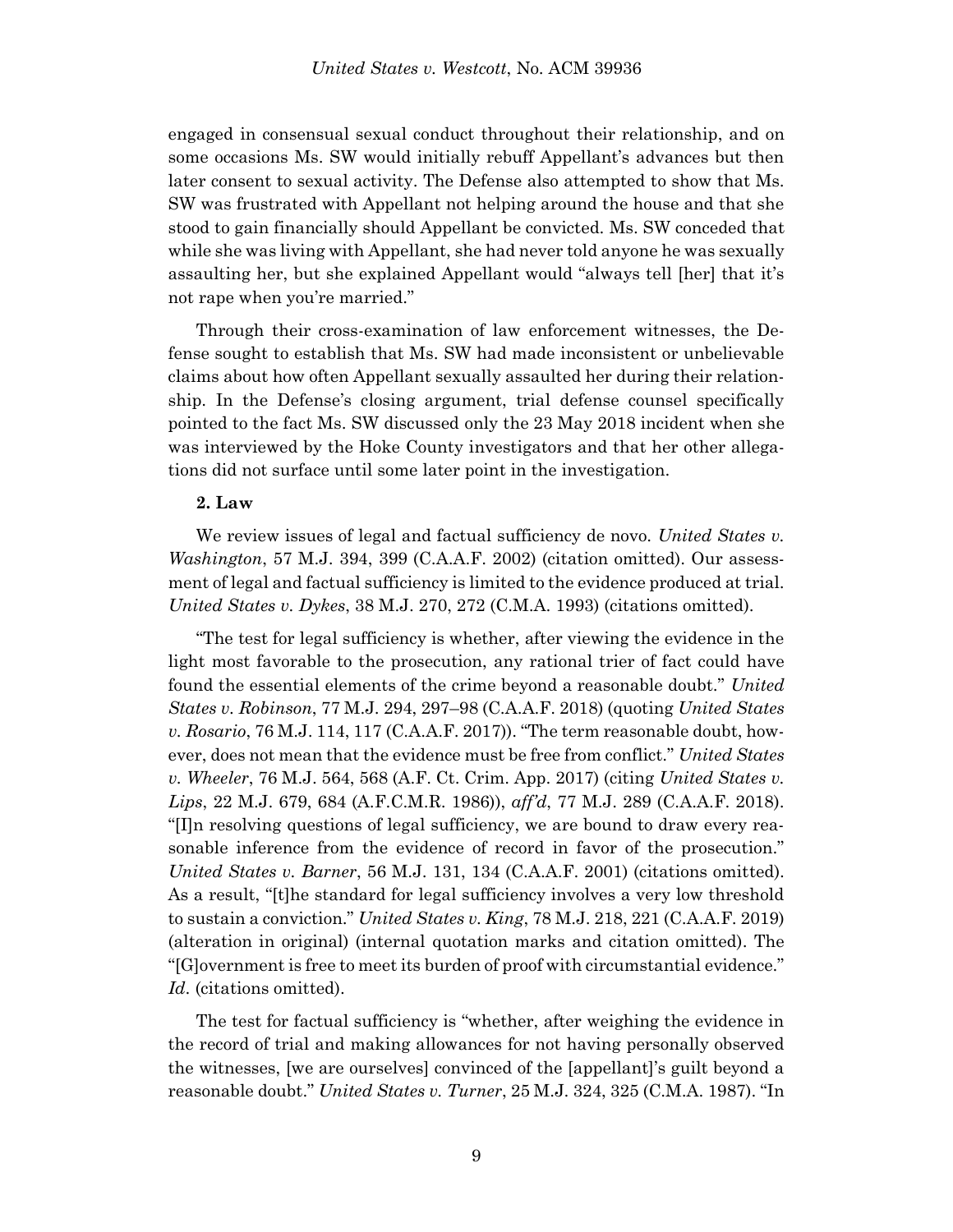conducting this unique appellate role, we take 'a fresh, impartial look at the evidence,' applying 'neither a presumption of innocence nor a presumption of guilt' to 'make [our] own independent determination as to whether the evidence constitutes proof of each required element beyond a reasonable doubt.'" *Wheeler*, 76 M.J. at 568 (alteration in original) (quoting *Washington*, 57 M.J. at 399).

In order for Appellant to be found guilty of aggravated sexual contact, as charged here, the Government was required to prove beyond a reasonable doubt: (1) that Appellant committed sexual contact upon Ms. SW by touching her groin with his hand; (2) that he did so by using unlawful force; and (3) that he did so with the intent to gratify his sexual desire. *See Manual for Courts-Martial*, *United States* (2016 ed.) (2016 *MCM*), pt. IV, ¶ 45.b.(5)(a). "Sexual contact" includes, *inter alia*, "any touching . . . either directly or through the clothing, [of] any body part of any person, if done with an intent to arouse or gratify the sexual desire of any person." *Id*. ¶ 45.a.(g)(2)(B). "Unlawful force" means "an act of force done without legal justification or excuse." *Id*.  $\P$  45.a.(g)(6). "Force" includes "the use of such physical strength or violence as is sufficient to overcome, restrain, or injure a person." *Id*. ¶ 45.a.(g)(5)(B).

In order for Appellant to be found guilty of abusive sexual contact, the Government was required to prove beyond a reasonable doubt: (1) that Appellant committed sexual contact upon Ms. SW by using his hand to place her hand on his penis; (2) that he did so by causing bodily harm to Ms. SW, to wit: placing her hand on his penis; (3) that he did so with the intent to gratify his sexual desire; and (4) that he did so without Ms. SW's consent. *Id*. ¶ 45.b.(7)(b).<sup>7</sup> "Bodily harm" includes "any nonconsensual sexual act or nonconsensual sexual contact." *Id*. ¶ 45.a.(g)(3). "Consent" means "a freely given agreement to the conduct at issue by a competent person." *Id*. ¶ 45.a.(g)(8)(A).

The affirmative defense of mistake of fact as to consent is available to an accused who can demonstrate that he or she—through ignorance or mistake incorrectly believed another consented to the sexual contact in question. *See*  Rule for Courts-Martial (R.C.M.) 916(j)(1). In order to rely on this defense, the accused's belief must be both honest and reasonable. *See id.*; *United States v. Jones*, 49 M.J. 85, 91 (C.A.A.F. 1998) (quoting *United States v. Willis*, 41 M.J. 435, 438 (C.A.A.F. 1995)); *United States v. Gans*, No. ACM 39321, 2019 CCA LEXIS 162, at \*14 (A.F. Ct. Crim. App. 11 Apr. 2019) (unpub. op.). Once raised, the Government bears the burden of proving beyond a reasonable doubt that the defense does not exist. R.C.M. 916(b)(1); *see United States v. McDonald*, 78

<sup>7</sup> Although the *Manual for Courts-Martial* does not include the element of "without consent," the military judge instructed the members that they were required to find this element had been met.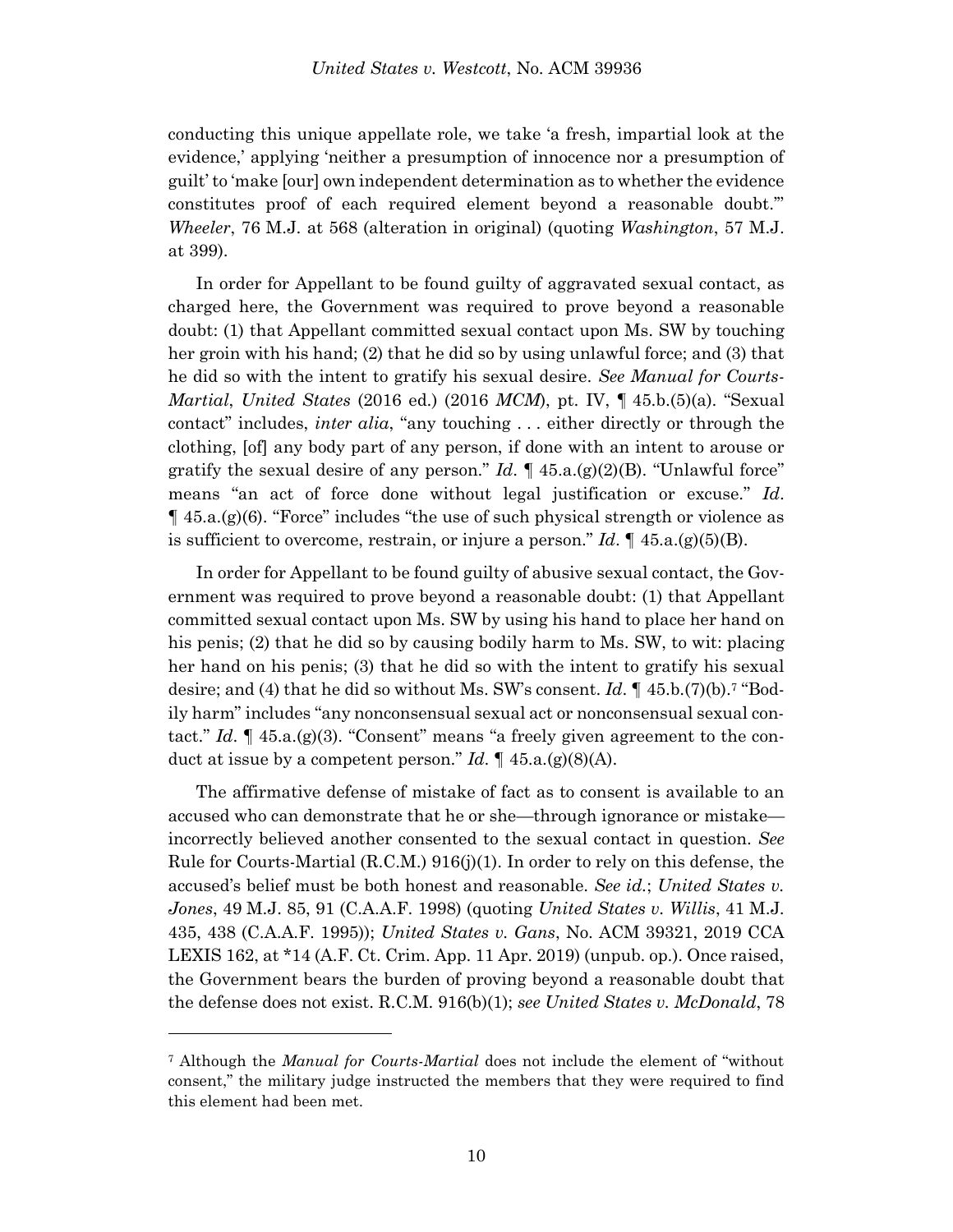M.J. 376, 379 (C.A.A.F. 2019). "The burden is on the actor to obtain consent, rather than the victim to manifest a lack of consent." *McDonald*, 78 M.J. at 381.

# **3. Analysis**

On appeal, Appellant attempts to undermine the evidence supporting his convictions, largely relying on his claim that Ms. SW was not a credible witness. He argues that she had a financial motive to fabricate her claims and that her testimony was inadequately corroborated. After reviewing the record, however, we conclude Appellant's post-trial attack has missed its mark.

While trial defense counsel raised some questions about Ms. SW's testimony during the court-martial, the Defense was unable to decisively impair her credibility. The primary shortcoming of Ms. SW's testimony was its lack of detailed specifics about the various assaults she alleged she suffered over the course of her relationship with Appellant. Ms. SW, however, did provide specific details about the events of 23 May 2018. Moreover, she reported those events almost immediately after they occurred and gave recorded interviews to law enforcement the same week. The Government also obtained photographic evidence of Ms. SW's bruises taken around the same time. True, there were some minor inconsistencies between Ms. SW's testimony and her interviews which took place two years earlier, but the Defense spent little time trying to highlight those inconsistencies. Instead, trial defense counsel mounted a broader attack by portraying Ms. SW as typically refusing Appellant's sexual entreaties at first but later consenting to sexual activity. Considering Appellant was acquitted of the more serious sexual assault specification along with the assault consummated by a battery charge, the Defense's approach was not altogether unsuccessful.

That being said, the Defense's claim that Ms. SW—as a matter of course would first rebuff Appellant's advances only to later acquiesce was thinly sourced. In fact, the claim seems to have been derived from a single question posed by trial defense counsel: "[I]sn't it true that there were some—there were many times when [Appellant] asked you to have sex and you may have not been in the mood, but you gave in, you gave [in] and you consented?" Ms. SW answered, "There were sometimes, yes." After that exchange, trial defense counsel moved on to other matters. Whatever may be gleaned from this response by Ms. SW, a rational factfinder could wholly reject the notion that on 23 May 2018—while Appellant was pinning her down and holding her arms above her head, while she was telling him "no" and struggling to get away from him after Appellant had said he would have been nicer to her if she had "given it up" every day, all against the backdrop of her packing to leave the house and their marriage—Ms. SW was, in fact, consenting despite all her outward manifestations to the contrary. Similarly, a rational factfinder could conclude the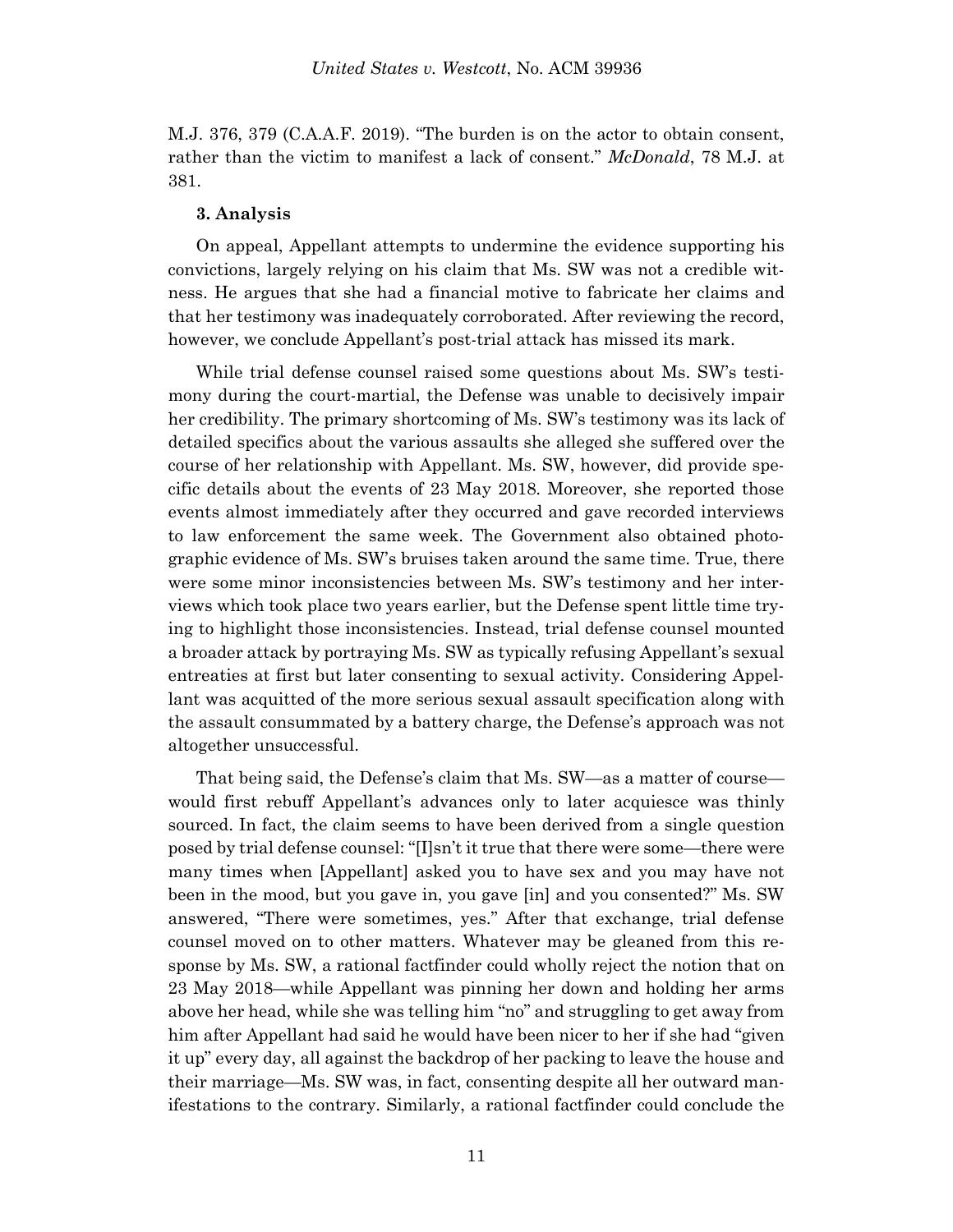Government had proven beyond a reasonable doubt that Ms. SW did not consent to Appellant's actions that evening and that Appellant was operating under neither an honest nor a reasonable belief that she did.

The Defense sought to portray Ms. SW as having a financial incentive to allege Appellant had abused her, namely so that she could receive transitional compensation. The force of this accusation was largely blunted when Ms. SW disavowed any knowledge of the program. While trial defense argued "[i]t's not credible that she didn't know" because she was assigned a special victims' counsel whose "job is to make sure that the person knows what's going on with the process, with the court-martial, with everything they can get that might happen to them after this court-martial," no evidence was ever adduced as to how much compensation Ms. SW might receive, when she would first receive it, how long it would last, or if she was even entitled to it at all. Moreover, there is nothing in the record indicating when Ms. SW retained her special victims' counsel's services, much less evidence that she had spoken to a special victims' counsel prior to 26 May 2018, when she first reported Appellant's conduct to the Hoke County Sheriff's Office. Thus, a rational factfinder could place little or no significance on the fact that a transitional compensation program exists or that Ms. SW could conceptually benefit from it in some indeterminate fashion. In the face of Ms. SW's stated lack of knowledge of the program, a rational factfinder could reject the theory outright.

The aggravated sexual contact specification alleges Appellant committed the offense by "touching [Ms. SW's] groin with his hand, with an intent to gratify his sexual desire, by using unlawful force." The dissent takes issue with the factual sufficiency of that specification insofar as Ms. SW did not specifically state Appellant touched her "groin," as he was charged with doing. Although not raised either at trial or by Appellant on appeal, the dissent seeks to limit the anatomical boundaries of Ms. SW's groin to the point that it lies outside the reach of the evidence in this case.

At no point did Ms. SW use the word "groin" in her testimony. Instead, Ms. SW testified that Appellant "hooked his fingers underneath [her] shorts and started moving his hands down towards [her] vagina," and in doing so, "[h]e got down pretty far" and "close to the outside of [her] vagina." She said in her interview with the sheriff's deputy that when Appellant's hand was in her shorts, he did not penetrate her vagina, but "[h]e like was around the area." In addition, he touched her vaginal area through her shorts with his fingers, "rubbing up and down the outside of [her] shorts where [her] vagina is."

Two of our sister service courts have relatively recently sought to distinguish a person's genitals from their groin, giving some traction to the dissent's argument. In *United States v. McDonald*, the United States Navy-Marine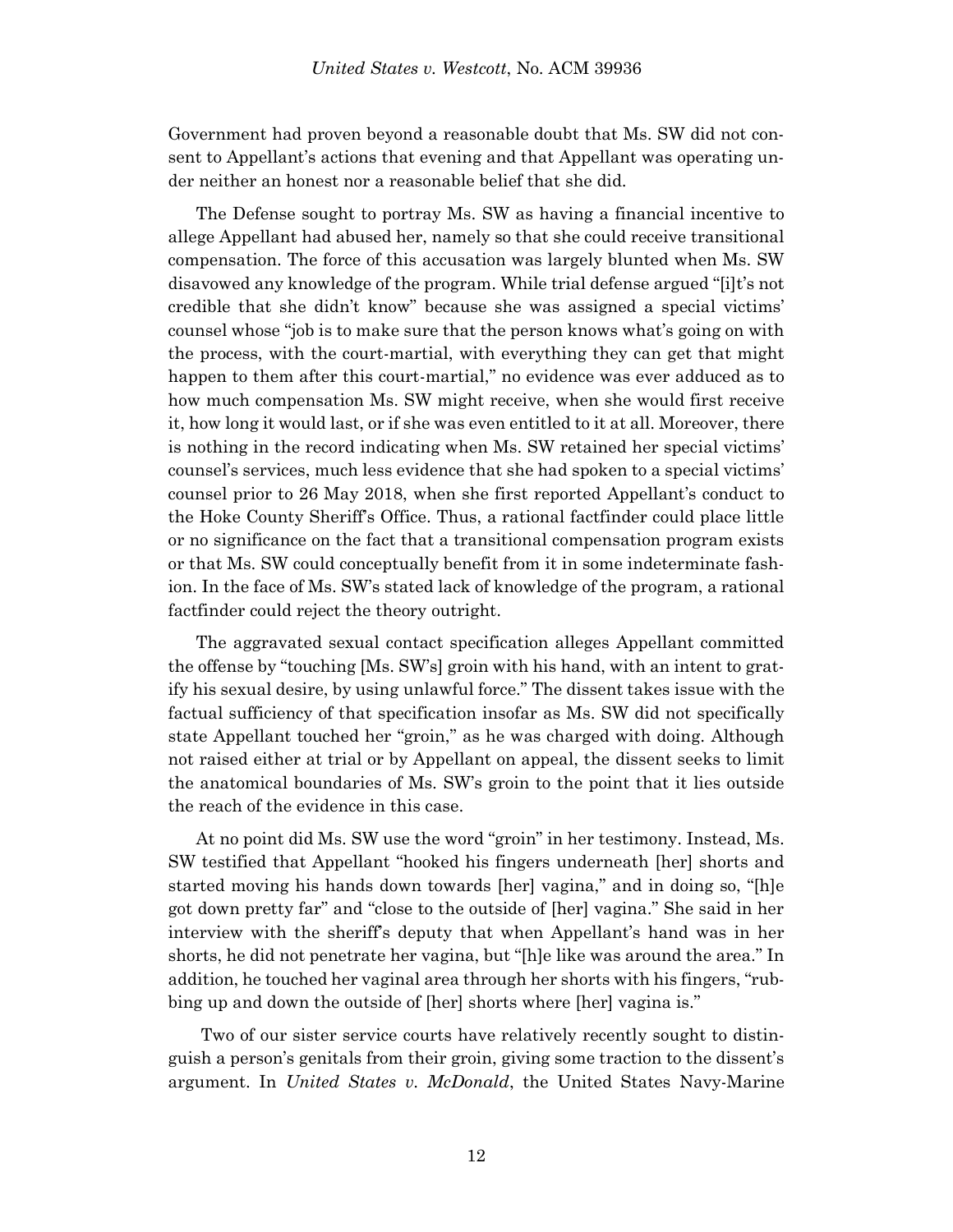Corps Court of Criminal Appeals determined two specifications were not facially duplicative where one involved the appellant touching the victim with his penis while the second alleged the appellant had rubbed his groin on the victim's buttocks. 78 M.J. 669, 680 (N.M. Ct. Crim. App. 2018). The court reasoned that "groin" and "penis" are not synonymous, because a medical dictionary reviewed by the court defined "groin" as "[t]he groove, and the part of the body around it, formed by the junction of the thigh with the abdomen, on either side,"<sup>8</sup> and because "groin" and "genitalia" are listed separately in the definition of "sexual contact" in Article 120, UCMJ.<sup>9</sup> *Id*. The court further highlighted that the two specifications covered different acts committed on different days and concluded the appellant's argument lacked merit. *Id*.

In *United States v. Perez*, the United States Army Court of Criminal Appeals concluded that the trial judge had failed to elicit a sufficient factual basis to support the appellant's guilty plea, where the appellant was charged with touching the victim's genitals but explained in his providence inquiry that he had touched the victim on her pubic mound, just above her genitals. ARMY 20140117, 2016 CCA LEXIS 131, at \*6 (A. Ct. Crim. App. 29 Feb. 2016) (unpub. op.). The court concluded that substituting "groin" for the charged "genitals" during appellate review would amount to a material and possibly fatal variance under the theory that "'genitals' is not the same as 'groin' or 'groin area.'" *Id*. at \*5–6.

However, other than contemplating the difference between a person's groin and their genitals, these two cases bear little similarity to Appellant's. *McDonald* involved a multiplicity challenge in which the court concluded the Government's charging scheme adequately put the appellant on notice of what he was required to defend against and differentiated between the charged events so that appellant was not being convicted of the same conduct twice. *Perez*, on the other hand, covered the familiar prohibition of modifying a charge such that the appellant was denied the ability to prepare for trial and defend against the charge. *See United States v. Treat*, 73 M.J. 331, 336 (C.A.A.F. 2014).

In the instant case, Appellant was charged with touching Ms. SW's groin. At trial, Ms. SW testified that Appellant reached "pretty far" down her shorts and his hand was near, but not touching, her vagina. This, in conjunction with

<sup>8</sup> The court cited J.E. SCHMIDT, M.D., ATTORNEY'S DICTIONARY OF MEDICINE AND WORD FINDER (Release No. 52 Sep. 2018).

<sup>9</sup> *See* Article 120(g)(2)(A), UCMJ, 10 U.S.C. § 920(g)(2)(A), defining sexual contact as "touching, or causing another person to touch, either directly or through the clothing, the genitalia, anus, groin, breast, inner thigh, or buttocks of any person  $\dots$ ."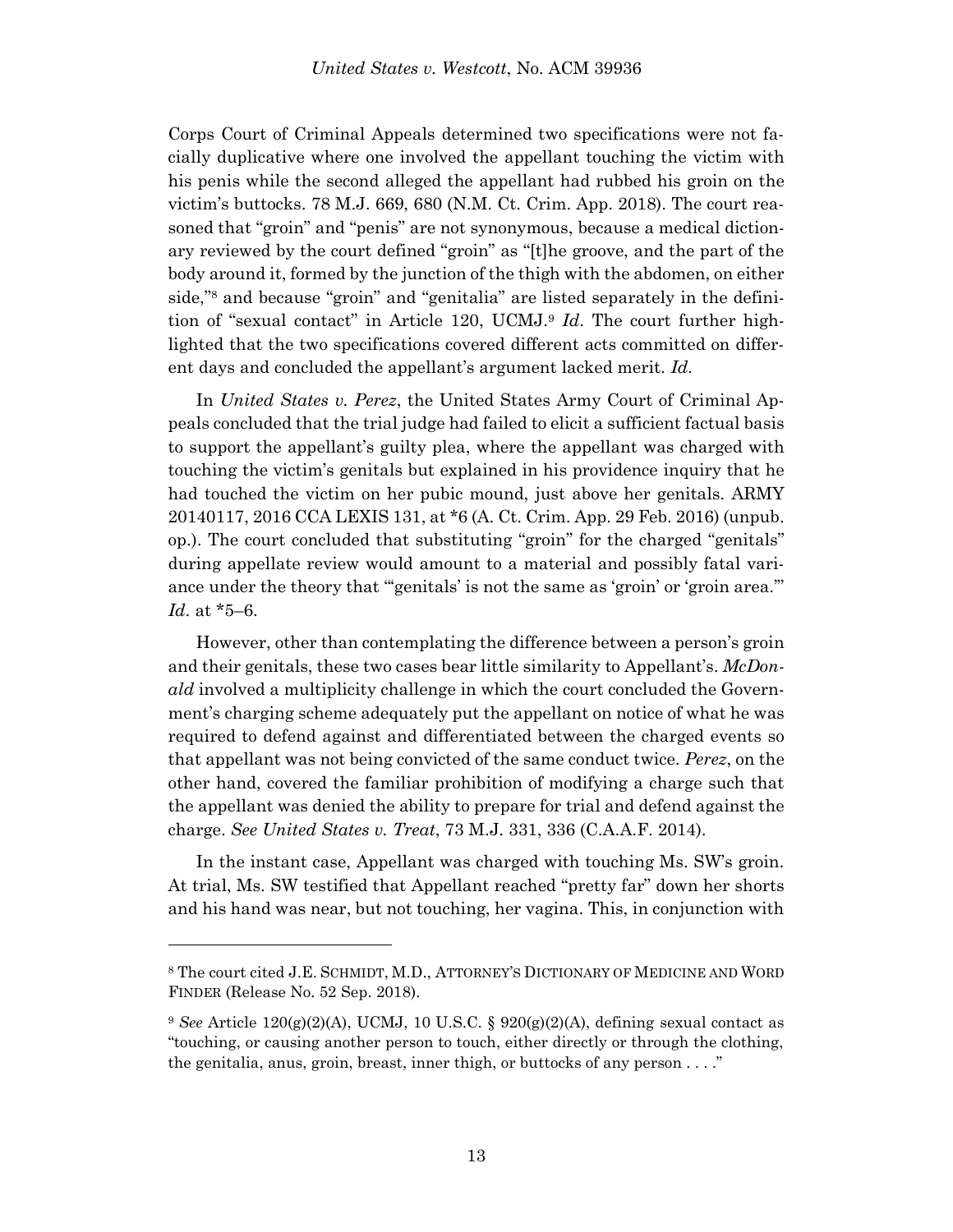her testimony about Appellant using his fingers to rub "up and down the outside of [her] shorts where [her] vagina is," leaves little doubt Appellant touched Ms. SW's groin, even using the definition of "groin" employed in *McDonald*. That is, Appellant touched Ms. SW either where her thighs joined her abdomen, or *the part of the body around* that junction.<sup>10</sup> Thus, even adopting a rigid distinction between Ms. SW's groin and Ms. SW's genitals, the evidence still supports the conclusion that Appellant touched her groin.

We conclude that a rational factfinder could have found beyond a reasonable doubt all the essential elements of Appellant's convicted offenses, to include that he touched Ms. SW's groin. Furthermore, after weighing all the evidence in the record of trial and having made allowances for not having personally observed the witnesses, we are convinced of Appellant's guilt beyond a reasonable doubt. Therefore, we find Appellant's convictions both legally and factually sufficient.

# **C. Admission of the Recording of Ms. SW's Interview**

l

As discussed above, the recording of Ms. SW's interview at the Hoke County Sheriff's Office was admitted into evidence at Appellant's trial. Appellant argues that this was improper under the theory that the recording did not qualify

<sup>&</sup>lt;sup>10</sup> We also note that "groin" is often used to generally describe the area between a person's legs, to include their genitals. *See, e.g.*, *United States v. Gould*, ARMY 20120727, 2017 CCA LEXIS 338, at \*11 (A. Ct. Crim. App. 17 May 2017) (unpub. op.) (equating "genital area" to "groin"); *United States v. Washington*, 61 M.J. 574, 577 (N.M. Ct. Crim. App. 2005) (describing "private part" as "the groin area of the male and female anatomy"); *United States v. Hanson*, 30 M.J. 1198, 1200 (A.F.C.M.R. 1990) (stating appellant made a comment about his genitals and then grabbed himself "in the groin area"). Similarly, appellate opinions make repeated references to people being kicked in the groin, which seem far more likely to refer to a person being kicked in the genitals as opposed to the precise area where their abdomen meets their thigh. *See, e.g.*, *United States v. Powell*, 49 M.J. 220, 223 (C.A.A.F. 1998); *United States v. Hughes*, 48 M.J. 700, 708 (A.F. Ct. Crim. App. 1998); *United States v. Viola*, 26 M.J. 822, 825 (A.C.M.R. 1988). References to groin as the area above a person's genitals are also not uncommon. *See, e.g.*, *United States v. Rodriguez*, 31 M.J. 150, 152 (C.M.A. 1990) (stating appellant put his hands in the victim's pants "into her groin area, on her pubic hair"); *Stratton v. State*, 132 So. 3d 1074, 1077 (Miss. Ct. App. 2014) (describing a scar "directly above the pubic area of [the defendant's] groin"); *People v. Flock*, 2008 Mich. App. LEXIS 2388, at \*15–16 (Mich. Ct. App. 25 Nov. 2008) (unpub. op.) (concluding area covered by pubic hair is part of the groin); *People v. Sykes*, 793 N.E.2d 816, 826 (Ill. App. Ct. 2003) (alternatively describing defendant having shaved his "pubic area" and his "groin"). Moreover, in *Perez*, the military judge and the parties referred to the appellant touching the victim's groin area while describing that area as a spot above her genitals, where her pubic hair would be. 2016 CCA LEXIS 131, at \*3.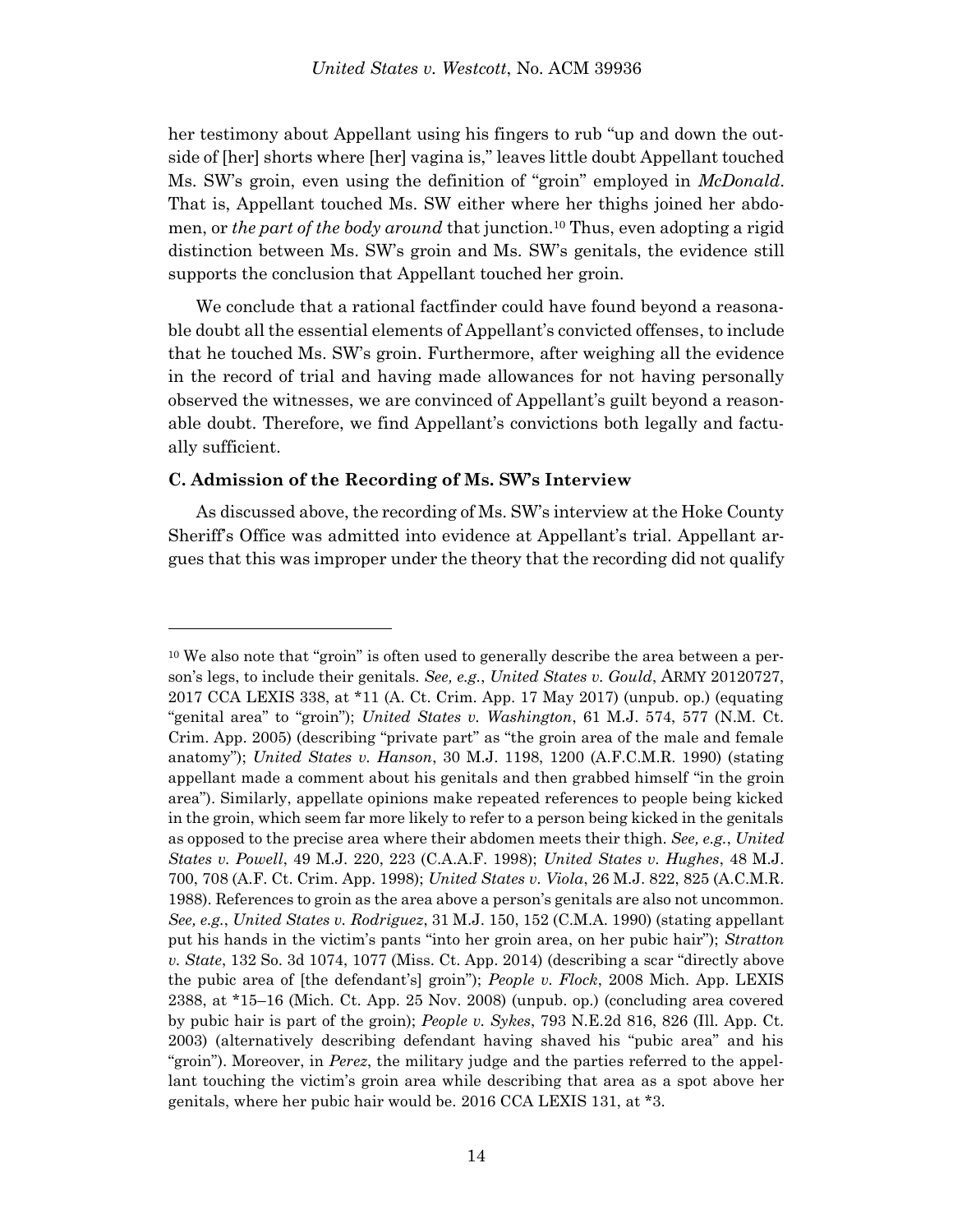as a prior consistent statement under the Military Rules of Evidence. We find, however, that Appellant has waived this issue.

# **1. Additional Background**

The parties gave their opening statements the morning of 14 January 2020, and the Government next called Ms. SW to testify. At the conclusion of her testimony, the court-martial recessed for lunch, and Ms. JR testified for the Government once the court reconvened. After Ms. JR was excused, trial counsel asked the military judge, "Your Honor, based on discussions over the lunch break, maybe [sic] have a 10 minute recess to prepare documentary piece of evidence to present?" The military judge granted the request, and the court reconvened at the end of the recess. Prior to calling the members into the courtroom, the military judged asked if there was "anything we need to take up regarding this document." The following colloquy occurred:

CTC [circuit trial counsel]: "No, Your Honor[. F]or the [c]ourt's awareness we were going to put in snippets of her Hoke County—the [victim's] Hoke County interview as prior consistent statements however discussing with the [D]efense, under rule of completeness they would like the entire interview to come in. And so we agreed to that so we're going to put the entire interview in through [the sheriff's deputy].

MJ [military judge]: Okay, all right. Is that your understanding [D]efense?

CivDC2 [second civilian defense counsel]: It is sir, it is sir.

MJ: Okay. I'll take that proffer. All right. Call the members.

Once the members returned to the courtroom, the sheriff's deputy was called to the stand, and trial counsel sought to admit the recording of Ms. SW's interview as Prosecution Exhibit 1 early in his testimony. Trial defense counsel objected and asked to "question the witness on the foundation." The military judge responded, "All right let's—you're saying there's lack—so you are objecting for lack of foundation?" One of Appellant's trial defense counsel responded, "I'm also, yes. . . . I'm also worried about that's a complete body cam from the entire day." The military judge then said he would permit the Government to "follow up" on the matter, which led to trial counsel eliciting testimony from the sheriff's deputy to the effect that the proffered recording was the entirety of Ms. SW's interview.

The military judge asked the Defense again whether they had any objection, and trial defense counsel argued "there should be more body cam footage. I want to make sure there's not additional footage and what happened." Trial defense counsel said he reviewed the video and then posited, "I know that a 20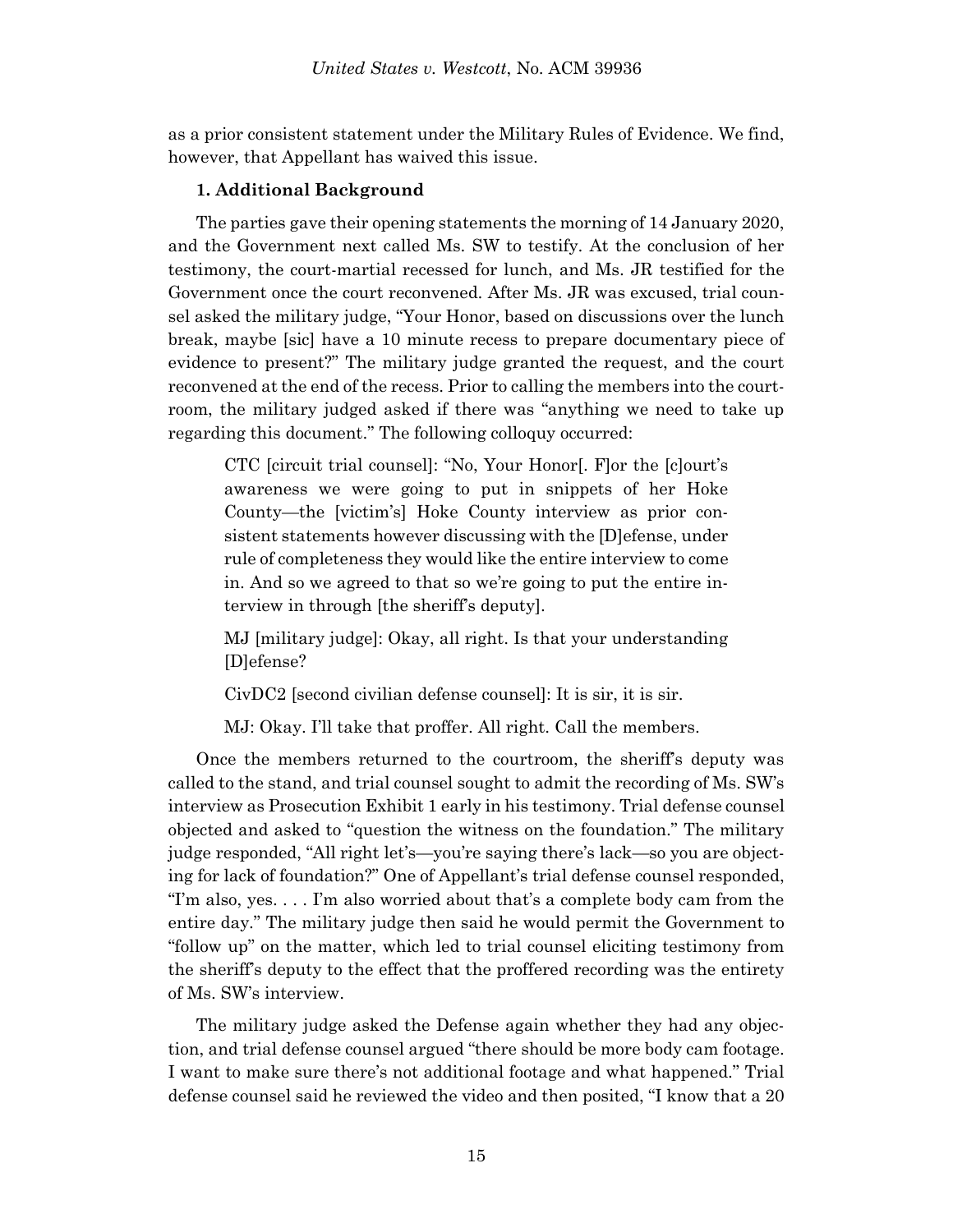minute, a 20 minute video that starts with 08, and then the next one starts at 31, and they come together, there's three minutes missing. I'm trying to figure out where those three minutes are."<sup>11</sup> Without any further discussion, the military judge overruled the defense objection and admitted the recording as Prosecution Exhibit 1.

During the Defense's closing argument, trial defense counsel invoked the recording to demonstrate that Ms. SW only told the sheriff's deputy about the events of 23 May 2018 and made no allegations during the interview of having suffered prior and repeated sexual assaults during her relationship with Appellant. Trial defense counsel argued Ms. SW's version of events had morphed over time, telling the members, "This is a story that started as, 'Well, my husband was mean to me on 23 May,' and evolved into a whole different story."

# **2. Law**

l

A declarant-witness's prior, out-of-court statement which is consistent with his or her trial testimony is admissible under two circumstances: (1) when the statement is offered to rebut a charge that the declarant recently fabricated the trial testimony or gave the testimony due to a recent improper influence or motive, or (2) when the statement is offered "to rehabilitate the declarant's credibility as a witness when attacked on another ground." Mil. R. Evid.  $801(d)(1)(B)$ . Prior consistent statements under this rule need not be identical to trial testimony, but must only be "'for the most part consistent' and in particular, be 'consistent with respect to . . . fact[s] of central importance to the trial.'" *United States v. Finch*, 79 M.J. 389, 395 (C.A.A.F. 2020) (alterations in original) (quoting *United States v. Vest*, 842 F.2d 1319, 1329 (1st Cir. 1988)). When offered to rehabilitate the declarant's credibility, such statements must "be relevant to rehabilitate the witness's credibility on the basis on which he or she was attacked." *Id.* at 396. Statements admitted under this rule are not hearsay and therefore amount to substantive evidence. *Id.* at 395.

When an appellant does not preserve error with respect to the admission of evidence by lodging a timely objection, that error is forfeited unless it amounts to plain error. *United States v. Knapp*, 73 M.J. 33, 36 (C.A.A.F. 2014) (citing *United States v. Brooks*, 64 M.J. 325, 328 (C.A.A.F. 2007)) (additional citations omitted). Waiver, however, occurs when an appellant has intentionally relinquished or abandoned a known right. *United States v. Gladue*, 67 M.J. 311, 313 (C.A.A.F. 2009). When an appellant affirmatively states he has no objection to

<sup>&</sup>lt;sup>11</sup> The sheriff's deputy testified the interview recording consisted of three video files. We are unable to precisely discern from the record what trial defense counsel's references to "08" and "31" pertain to, but we presume he is referring to time markers on the videos.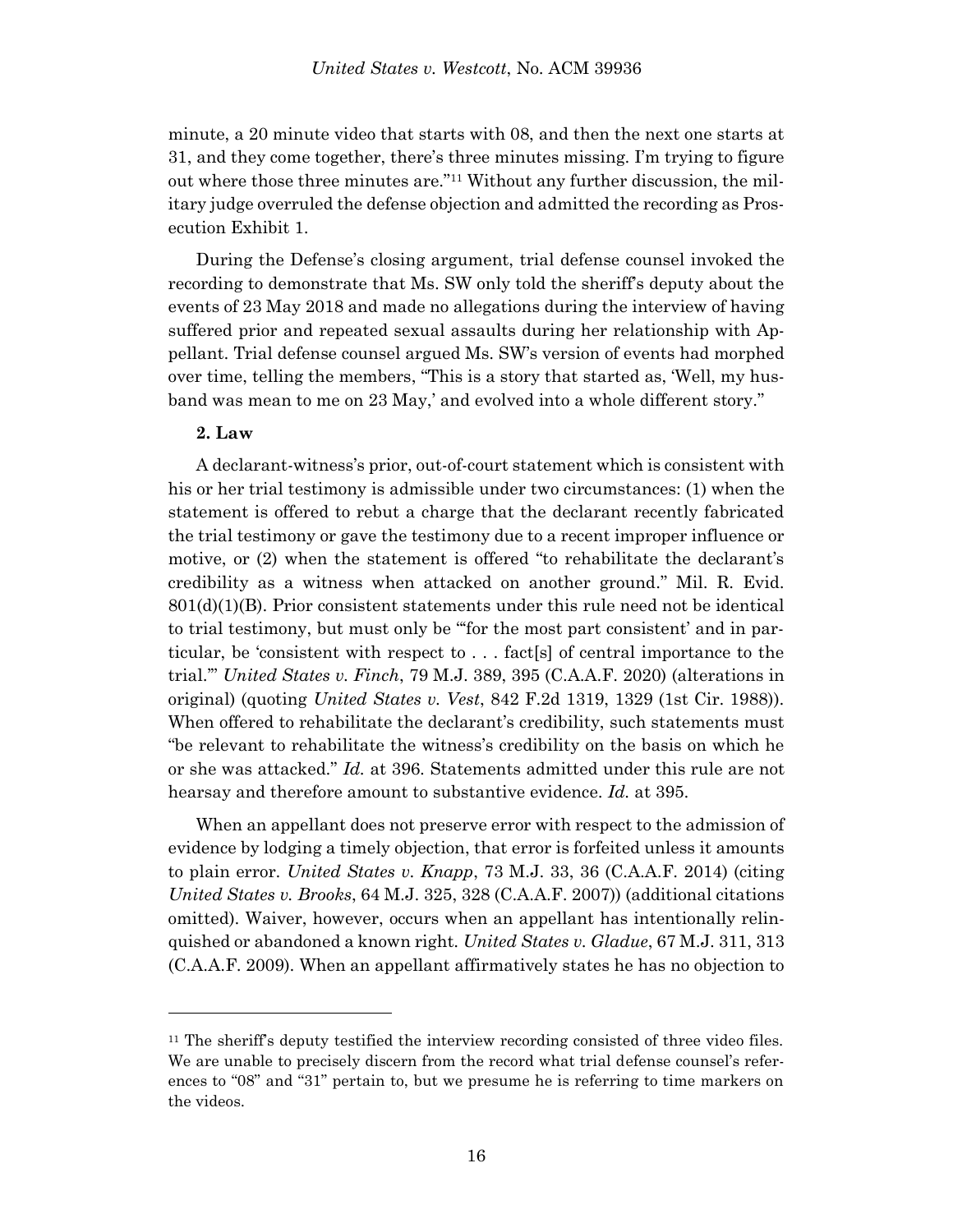the admission of evidence, the issue is ordinarily waived and his right to complain about its admission on appeal is extinguished. *United States v. Ahern*, 76 M.J. 194, 198 (C.A.A.F. 2017) (citing *United States v. Campos*, 67 M.J. 330, 332–33 (C.A.A.F. 2009)).

#### **3. Analysis**

l

Appellant argues on appeal that the military judge erred by admitting the recorded interview as a prior consistent statement for a variety of reasons, not the least of which is that the recording contains both statements by people other than Ms. SW and statements by Ms. SW which were not actually consistent with anything she testified to. Appellant further argues we should review the admission of the recording under a plain error standard. We disagree, as we conclude Appellant intentionally abandoned his right to object to the admissibility of the recording and therefore waived the issue on appeal.

Trial counsel explained to the military judge that the parties had actually negotiated what portions of the recording would be admitted into evidence—as opposed to whether the recording would be admitted at all. The Government only intended to offer portions of the recording, but trial defense counsel desired the *entire* recording to be admitted, and trial counsel agreed to do so. The military judge squarely asked trial defense counsel if the Government's explanation mirrored trial defense's counsel's understanding, and they said it did. When the Government sought to admit the recording during the sheriff's deputy's testimony, the Defense objected, but that objection pertained to their concern that the members were going to receive something less than the entire interview, not that the interview—or any portion of it—should *not* be admitted. Appellant's position at trial was that the entire recording should be admitted into evidence, and that position operates to waive the alleged error on appeal.<sup>12</sup>

Pursuant to Article 66(d), UCMJ, we have the unique statutory responsibility to affirm only such findings of guilty and so much of the sentence that is correct and "should be approved." 10 U.S.C. § 866(d). Thus, we retain the authority to address errors raised for the first time on appeal despite waiver of those errors at trial. *See, e.g.*, *United States v. Hardy*, 77 M.J. 438, 442–43 (C.A.A.F. 2018). We recognize that had the Defense objected to the recording at trial on the grounds Appellant now seeks to advance, a proper application of the rules of evidence would have almost assuredly resulted in something less

<sup>12</sup> Appellant argues his defense counsel were ineffective by permitting the introduction of the recording; we address that contention within our analysis of Appellant's other ineffective-assistance claims, *infra*. To the extent there was any question whether trial defense counsel actually sought admission of the entire interview, the declarations submitted in response to Appellant's ineffective assistance of counsel claims make clear the Defense made the strategic choice to seek to the interview's admission.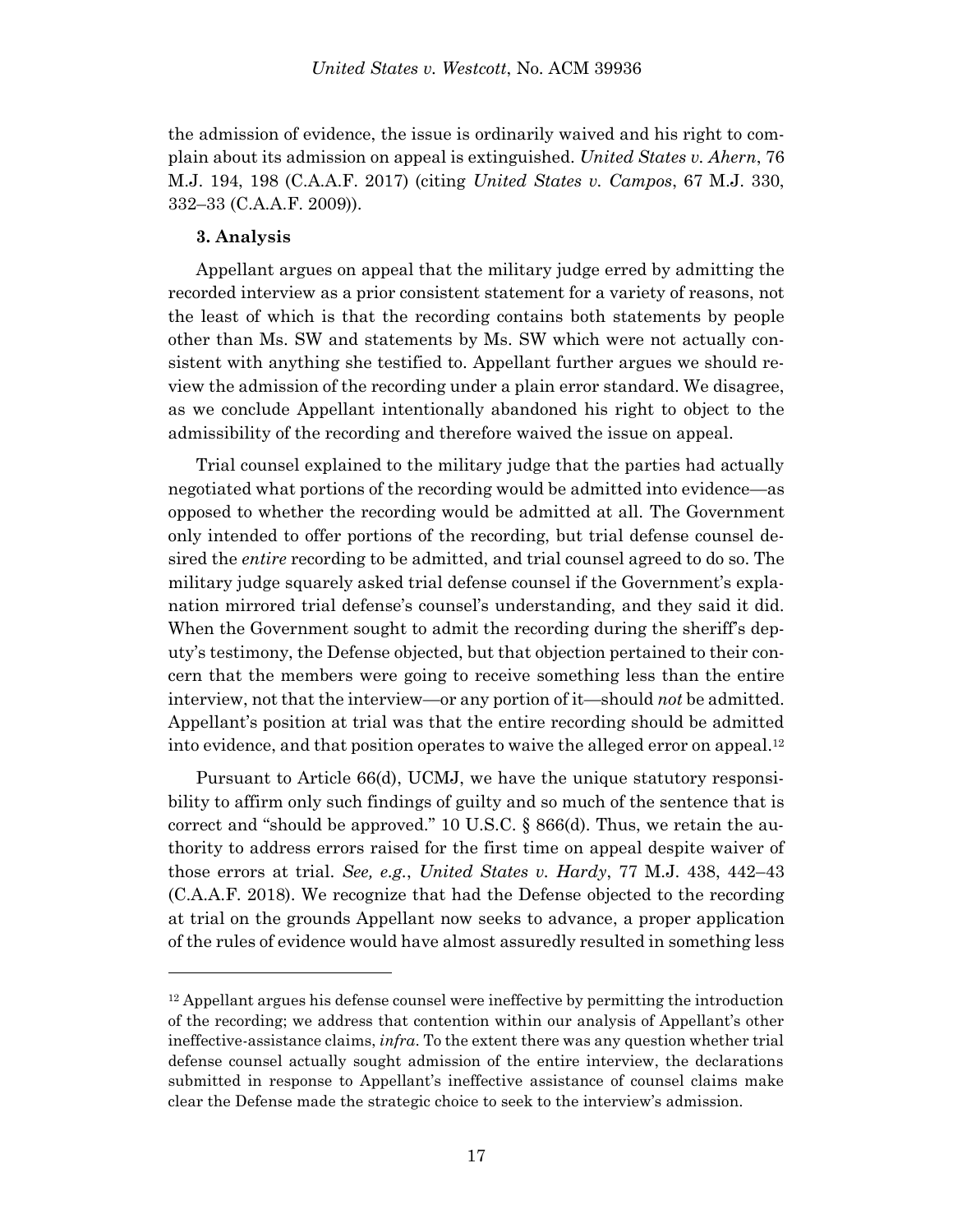than the entire recording being admitted. Beyond simply not objecting to the recording, Appellant's counsel affirmatively agreed to its admission. Appellant has not identified any authority that prohibits parties from agreeing to admit evidence which may be otherwise subject to objection under the rules of evidence. Instead, Appellant seems to have come to the conclusion—post-trial that such an agreement was not the best strategy. Considering the foregoing, we decline to pierce Appellant's waiver, and we will leave it intact.

# **D. Military Judge's Failure to Instruct on the Definition of Consent**

The military judge's findings instructions—which both the Government and the Defense expressly agreed to at trial—did not define the term "consent." On appeal, Appellant submits that this error warrants setting aside the findings and sentence in his case. The Government, meanwhile, argues Appellant affirmatively waived the issue.<sup>13</sup>

# **1. Additional Background**

l

Following the close of evidence, the military judge released the members for the day and conducted an R.C.M. 802 conference regarding the findings instructions, and afterwards, he sent the parties a draft of his instructions. The next morning, the military judge discussed the instructions with the parties on the record. At one point in this discussion, the military judge asked if the parties saw any defenses raised in the case. Trial counsel said, "No," but trial defense counsel said, "Other than the reasonable mistake of fact, which you've already included in your instructions, sir."

At the end of this discussion, the military judge asked if there were any objections to the instructions. Trial defense counsel answered, "There are not, sir." The military judge then asked, "[D]o both trial counsel and defense counsel specifically affirm that the instructions are a correct statement of law, to the best of your knowledge and understanding?" Both trial counsel and trial defense counsel responded affirmatively. The military judge then recessed the court-martial for nearly half an hour so that he could finalize the instructions.

When the court reconvened, the military judge again asked if the parties had any objections to the instructions or requests for additional instructions. One of Appellant's trial defense counsel first said the Defense had not been able to review the revised instructions due to lack of Internet access in the courtroom. A second trial defense counsel said he was aware of what was being changed in the instructions and that the Defense had no objection "to that change." That same trial defense counsel then noted the military judge had

<sup>&</sup>lt;sup>13</sup> To the extent the issue was waived, Appellant argues such waiver constitutes ineffective assistance of counsel. We address that claim later in this opinion's ineffectiveassistance section.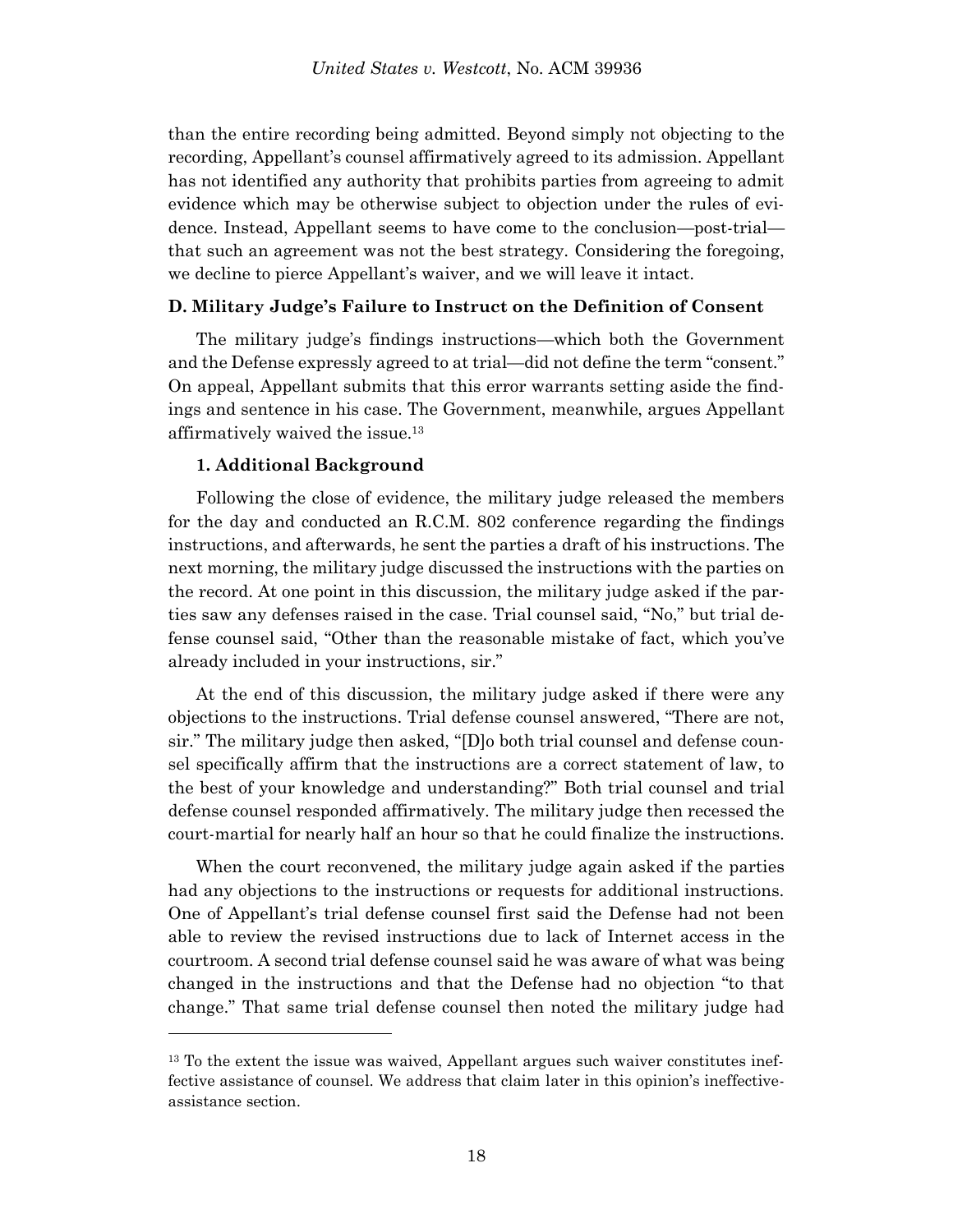made a comment about "adding a separate part of one of the elements," leading the military judge to say: "Right. Right. We had add—that was missing from the part—the second element. No objections. Defense, do you want additional time? I'll certainly give it to you."<sup>14</sup> One trial defense counsel replied, "No, sir," and a second said, "No, we're fine, if those were the two changes. I understand."

After the military judge read the instructions to the members and the parties gave their closing arguments, the military judge again asked if the parties objected to the instructions or requested additional instructions. Both trial counsel and trial defense counsel answered in the negative.

Three weeks after Appellant was sentenced, the military judge notified the parties via email that his findings instructions had not included a definition of the word "consent," which was an element of the offense of abusive sexual contact alleged in Specification 2 of Charge I.<sup>15</sup> In his email, the military judge noted the Defense had not requested this definition be included and that the Defense had not argued a theory of consent to the members,  $16$  but he directed the parties to submit briefs addressing whether the lack of a definition constituted error and, if so, what relief was warranted.

The instructions the military judge had read to the members included the elements of all the charged offenses. For the aggravated sexual contact specification, those elements essentially amounted to: sexual contact; unlawful force; and specific intent. For abusive sexual contact, the elements included: sexual contact; bodily harm; specific intent; and lack of consent.

The military judge also instructed the members that the defense of mistake of fact applied to all the charged offenses in the case. In giving that instruction, he said, "There has been testimony tending to show that, at the time of the alleged offenses, the accused mistakenly believed that [Ms. SW] consulted [sic] to the sexual or physical conduct alleged concerning these offenses." <sup>17</sup> He told the members that the defense was available if they concluded Appellant "held, as a result of ignorance or mistake, an incorrect belief that the other person consented to the sexual or physical conduct." The military judge further ex-

<sup>&</sup>lt;sup>14</sup> This discussion had been about whether to include "without consent" in the second element of the abusive sexual contact specification in light of the fact "without consent" was already listed as a fourth element to that offense.

<sup>15</sup> Lack of consent was also an element of the sexual assault specification, of which Appellant was acquitted.

<sup>16</sup> The military judge was incorrect on this point—the Defense's primary argument at trial was that all sexual contact between Appellant and Ms. SW was consensual.

<sup>17</sup> The words "consulted [sic]" appear in the transcript.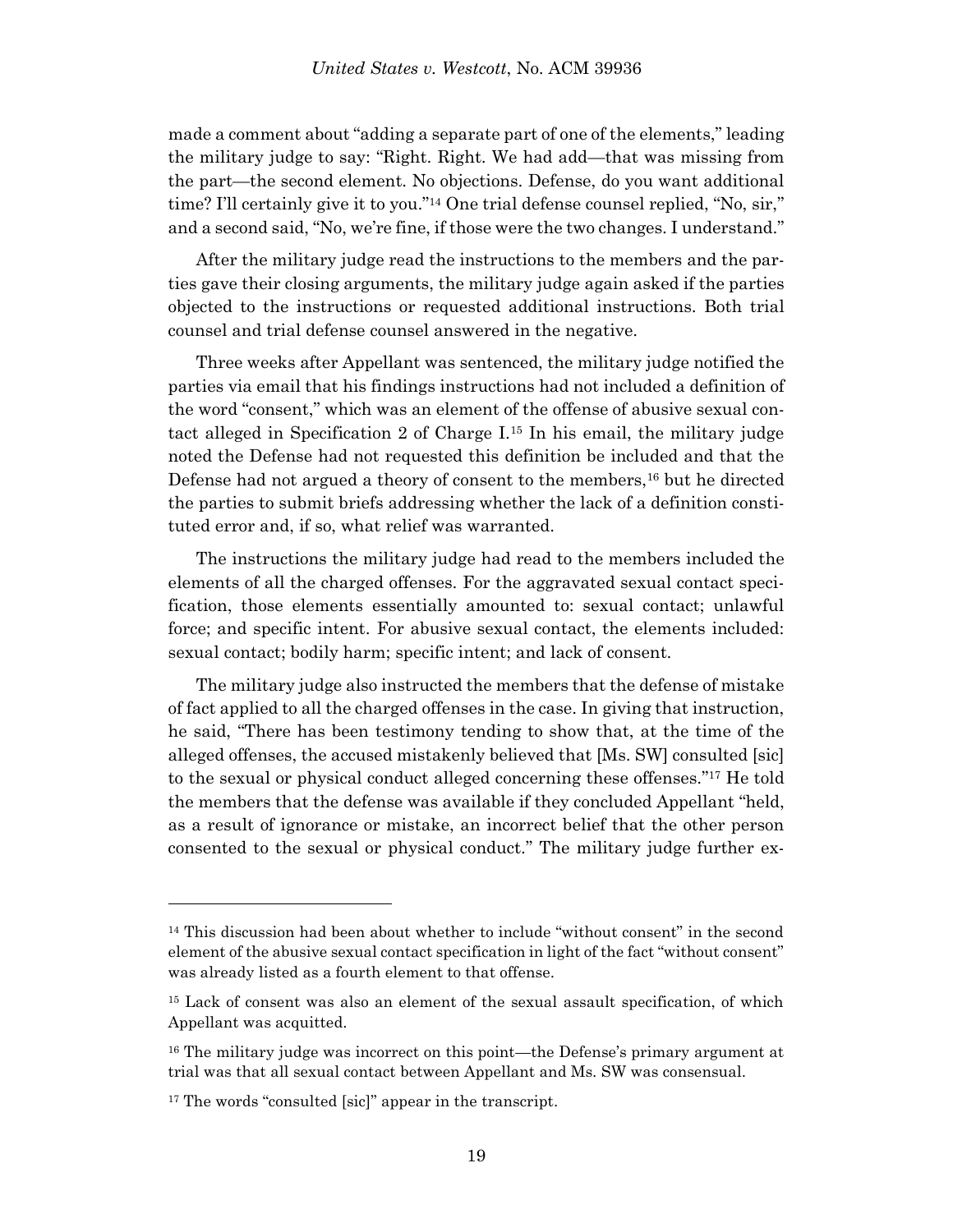plained that a mistake would only be reasonable if it was "based on information, or lack of it, that would indicate to a reasonable person that the other person consented to the sexual or physical conduct." Finally, he instructed the members that the Government had the burden to prove beyond a reasonable doubt that the defense did not exist. In addition to this defense, the military judge told the members they could consider Ms. SW's past sexual and physical contact with Appellant on the question of whether she consented to the charged acts.

The instruction on consent found in the *Military Judges' Benchbook*, which the military judge did *not* give, explains that, "[a]ll the evidence concerning consent to the sexual conduct is relevant and must be considered" in assessing whether the Government has met its burden. Dept. of the Army Pamphlet 27- 9, *Military Judges' Benchbook*, ¶ 3-45-15 (10 Sep. 2014) (*Benchbook*). The instruction also explains that evidence an alleged victim did consent may lead the members to have a reasonable doubt as to whether the Government has proven the offense. Following that instruction, the *Benchbook* proposes a definition of consent—also omitted by the military judge—as "a freely given agreement to the conduct at issue by a competent person," that "[a]n expression of lack of consent through words or conduct means there is no consent," that "[l]ack of consent may be inferred based on the circumstances," and that "[a]ll the surrounding circumstances are to be considered in determining whether a person gave consent."

In a written response to the military judge's email, the Defense argued the military judge had made an error of constitutional dimension and a mistrial was warranted. Contrary to the statement in the military judge's email, trial defense counsel asserted one of the defenses they pressed at trial was that Ms. SW had consented to all the charged conduct. The Government, meanwhile, argued the Defense had waived the issue and that even if the issue had not been waived, Appellant was not prejudiced by the definition's omission.

The military judge convened a post-trial hearing regarding the instruction on 11 May 2020.<sup>18</sup> At the hearing, trial counsel reiterated their position that Appellant had waived the matter by virtue of announcing they had no objections to the instructions. Trial counsel also argued that even if the military judge had erred, Appellant was not prejudiced, because the *Benchbook* definition of consent would have favored the Government more than Appellant. The Defense argued that consent was a defense to the abusive sexual contact offense, so the definition of consent was a required instruction. The Defense also argued that even though consent is not a defense to aggravated sexual contact,

<sup>&</sup>lt;sup>18</sup> The hearing had been scheduled earlier, but was delayed due to logistical challenges arising from the Coronavirus (COVID-19) pandemic.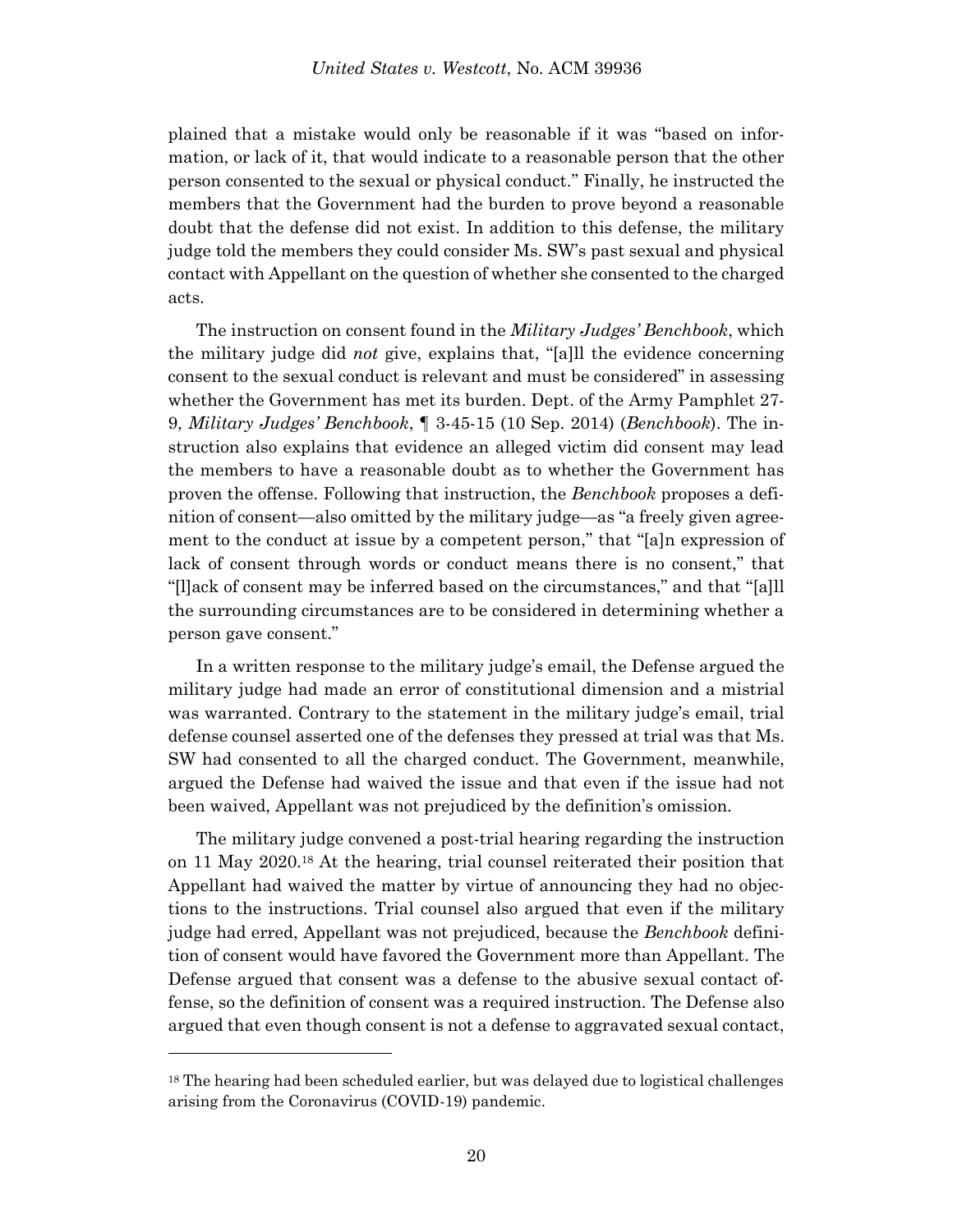consent could "negate" the element of force. Trial defense counsel conceded Appellant would not be entitled to relief for waived error, but argued that in order for Appellant to have waived the issue, "there would've had to have been a dialogue" in which the military judge explicitly asked if Appellant wished to waive particular instructions. Trial defense counsel said the omission of the definition amounted to plain error and Appellant was prejudiced in that the members were not told they must consider all the surrounding circumstances in determining whether Ms. SW had consented or not. Because a key aspect of the overall defense theory was that Ms. SW would typically resist Appellant's sexual advances but eventually consent to them, the Defense asserted the members needed the instruction in order to understand that the legal concept of consent "is broader than a merely yes or no." Trial defense counsel maintained they simply failed to notice the absence of the consent instruction at trial, as discussed in more detail in Section II(F)(2)(a), *infra*.

In late May 2020, the military judge issued a ruling on the matter of his instructions, but the ruling is missing from the record of trial docketed with this court, as discussed in greater detail in Section II(I), *infra*. In their pleadings before this court, the parties agree the military judge declined to grant Appellant's request for a mistrial or any other relief.

# **2. Law**

Military judges are required to "determine and deliver appropriate instructions." *United States v. Barnett*, 71 M.J. 248, 249 (C.A.A.F. 2012) (quoting *United States v. Ober*, 66 M.J. 393, 405 (C.A.A.F. 2008)). Required instructions include a "description of the elements of each offense charged," any applicable special defenses, and "[s]uch other explanations, descriptions, or directions as may be necessary and which are properly requested by a party or which the military judge determines, *sua sponte*, should be given." R.C.M. 920(e).

"Failure to object to an instruction or to omission of an instruction before the members close to deliberate forfeits the objection." R.C.M. 920(f); *see also United States v. McClour*, 76 M.J. 23, 25 (C.A.A.F. 2017) (reviewing failure to object to instructions for plain error). The CAAF has concluded a valid waiver at trial "leaves no error to correct on appeal." *Ahern*, 76 M.J. at 197 (citing *Campos*, 67 M.J. at 332). Where an appellant "affirmatively decline[s] to object to the military judge's instructions and offer[s] no additional instructions," he may thereby affirmatively waive any right to raise the issue on appeal, even "in regards to the elements of the offense." *United States v. Davis*, 79 M.J. 329, 331 (C.A.A.F. 2020). Instructions that would be otherwise required may be waived, such as instructions on affirmative defenses. *See, e.g.*, *United States v. Rich*, 79 M.J. 472, 477 (C.A.A.F. 2020); *United States v. Gutierrez*, 64 M.J. 374, 377–78 (C.A.A.F. 2007). "Whether an appellant has waived an issue is a legal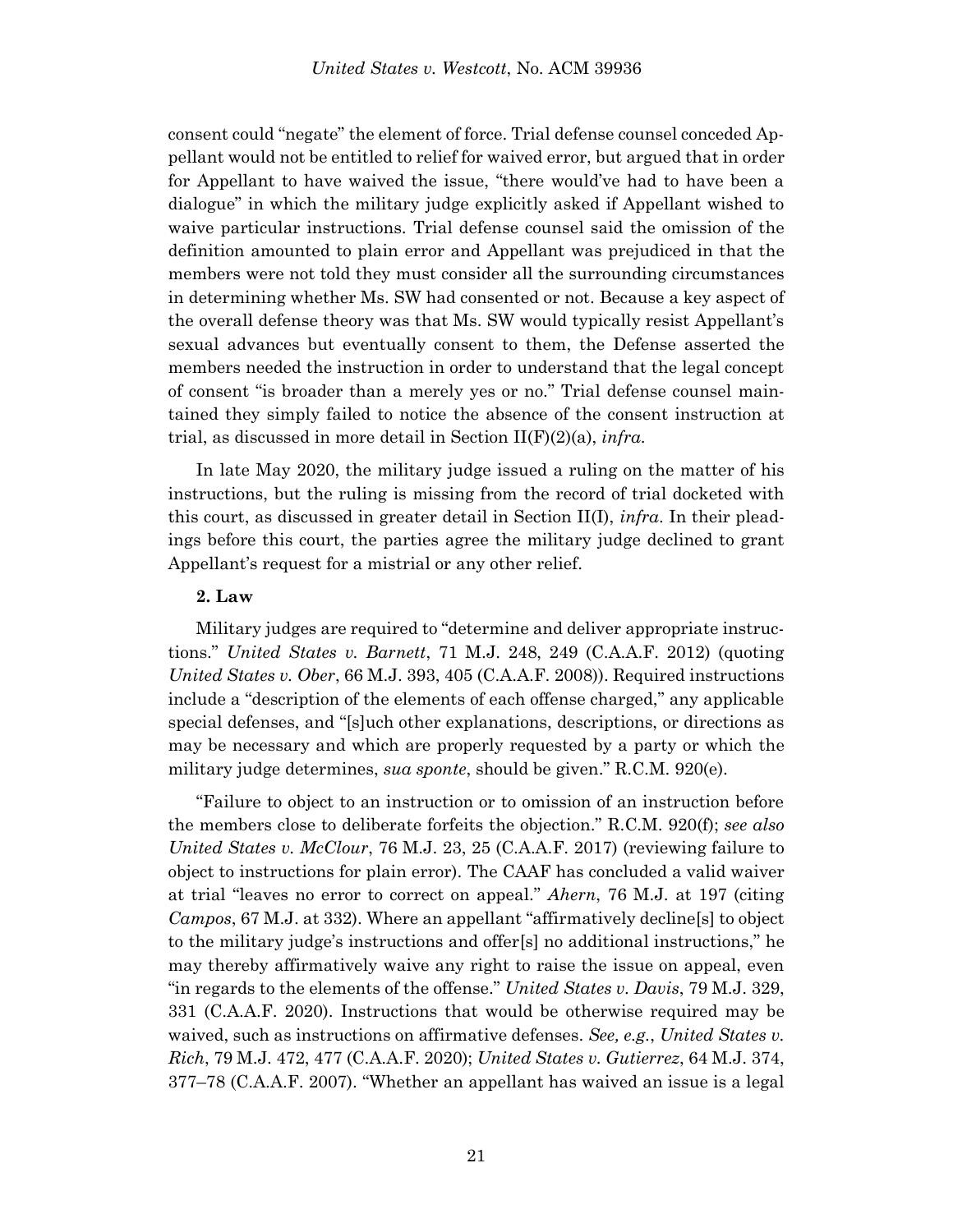question that this [c]ourt reviews de novo." *Davis*, 79 M.J. at 331 (citing *United States v. Haynes*, 79 M.J. 17, 19 (C.A.A.F. 2019)).

# **3. Analysis**

By stating on the record that the Defense had no objection, Appellant affirmatively waived any objection to the military judge's instructions. Trial defense counsel said they had no objection to the instructions both before and after they were given to the members. The Defense had these instructions in writing and listened to the military judge read them in open court. Under *Davis*, the only conclusion available is that Appellant waived the issue of the definition of consent. 79 M.J. at 331.

However, the CAAF has made clear that the Courts of Criminal Appeals have discretion, in the exercise of their authority under Article 66, UCMJ, 10 U.S.C. § 866, to determine whether to apply waiver or to pierce that waiver in order to correct a legal error. *See Hardy*, 77 M.J. at 442–43; *United States v. Chin*, 75 M.J. 220, 222–23 (C.A.A.F. 2016) (discussing our ability to correct error despite waiver).

Although the omission of the consent instruction was apparently due to the military judge's oversight—and the absence of a defense objection was the product of a similar oversight on trial defense counsel's part—Appellant had ample opportunity to review and object to the instructions. Appellant's posttrial argument that the military judge did not strictly follow the proposed *Benchbook* language does not warrant our intervention, especially when we consider the fact that "the *Benchbook* is not binding as it is not a primary source of law." *United States v. Riley*, 72 M.J. 115, 122 (C.A.A.F. 2013). Even if we were to pierce Appellant's waiver, we conclude Appellant was not prejudiced by the instructions that were given, as discussed in Section  $II(F)(2)(a)$ , *infra*. Therefore, we will leave Appellant's waiver intact.

## **E. Testing the Basis of Character Testimony**

Appellant argues the military judge erred in permitting the Government to ask a defense character witness about allegations Appellant had sexually assaulted his previous wife. We disagree.

# **1. Additional Background**

In pre-sentencing proceedings, the Defense called Mr. BB, a friend of Appellant's. During Mr. BB's brief testimony, he explained that he befriended Appellant when the two of them were sophomores in high school and that they had kept in touch over the years, including through Appellant's court-martial—a period of approximately 15 years. Trial defense counsel asked Mr. BB to describe Appellant, and Mr. BB spoke approvingly of Appellant as a father and a friend. In the midst of his narrative response, Mr. BB said,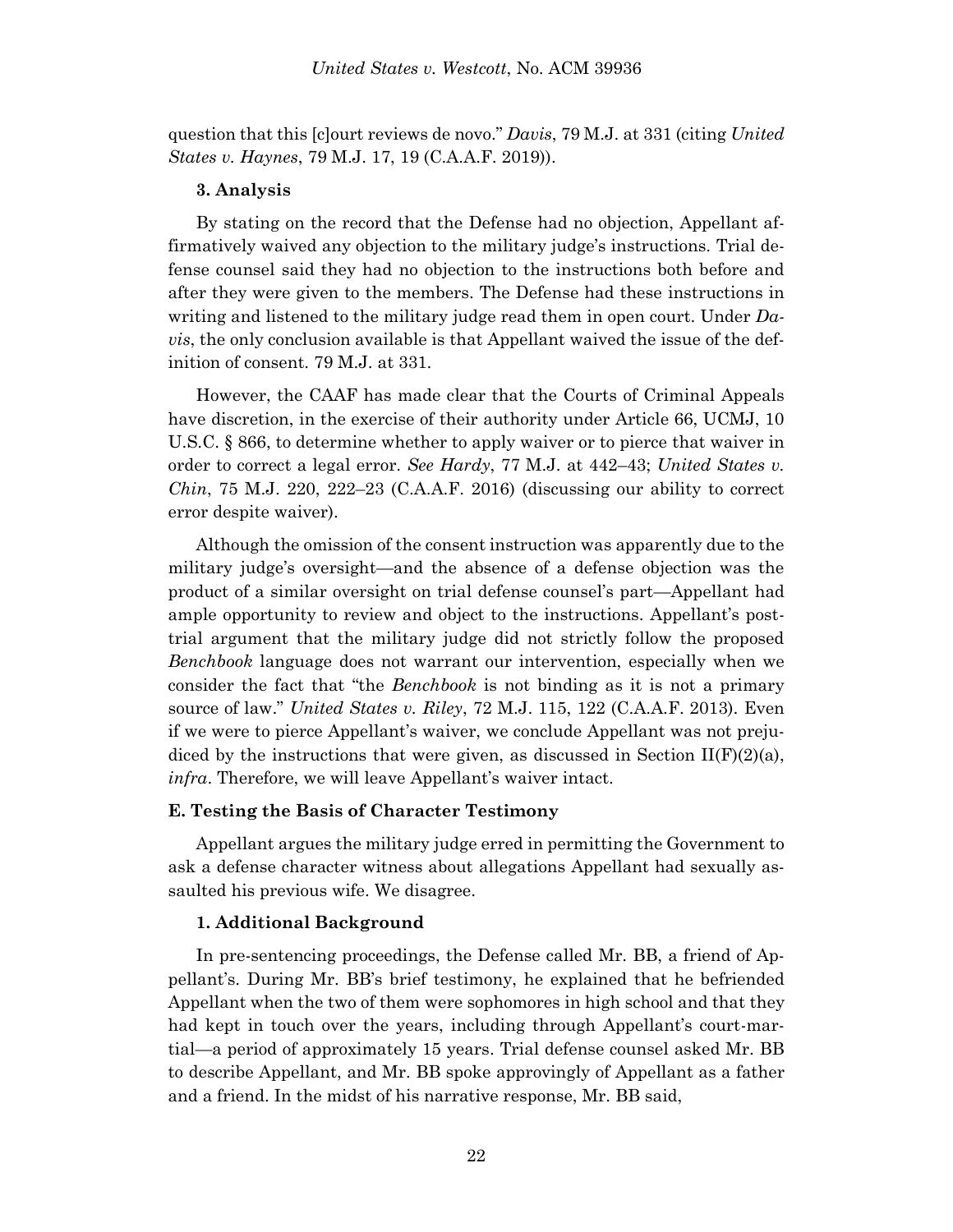[Appellant] has been there for me when I had family emergencies and issues, and the same way around. [Appellant] would never turn your [sic] back on anybody, [Appellant] wouldn't hurt anybody. It's not in his DNA to hurt anybody. And I can tell you that from high school to everything else, [Appellant] would never do anything wrong to you. He would actually help you if he could and he would do whatever he can.

Mr. BB's direct examination concluded shortly thereafter and trial counsel requested an Article 39(a), UCMJ, 10 U.S.C. § 839(a), hearing. In that hearing, trial counsel argued that by saying Appellant "wouldn't hurt anyone," Mr. BB had opened the door to allow the Government to ask him if he was aware Appellant's ex-wife had also accused Appellant of sexual assault.<sup>19</sup> The Defense objected to the question and argued the military judge should determine what Mr. BB's answer would be while outside the members' presence, because trial defense counsel believed Mr. BB had no knowledge of the allegation. The military judge said he would permit the question, specifically noting he concluded the question's probative value was not outweighed by the danger of unfair prejudice in light of the fact he was only permitting trial counsel to ask the one question. He explained the question was permissible to test Mr. BB's opinion, and he further ruled the question would be asked for the first time in front of the members. When the members returned to the courtroom and Mr. BB was asked if he was aware of the allegation, he said he was not.

After two more defense witnesses and Appellant's unsworn statement, the Defense rested and the members were excused. At some point, one of the panel members submitted this written question to the military judge: "Is it possible for the panel to learn more of the allegations [Appellant's] ex-wife made against him, specifically the nature of the claims in [sic] any findings related to them." This led trial defense counsel to move for a mistrial, arguing trial counsel did not have a good faith basis for asking the question in the first place and that they were simply trying to "poison the well" by putting the allegation in front of the members. The military judge denied the motion, reiterating his view that the question was, in fact, proper because "the [D]efense opened the door." The military judge read a proposed instruction to the parties, to which trial defense counsel said, "We don't want that instruction." The military judge responded, "You just asked for mistrial, I'm giving the instruction." When the members returned, the military judge instructed them:

<sup>19</sup> Trial counsel had provided pretrial notice to the Defense of their intent to raise the alleged sexual assault in rebuttal. Trial counsel also explained to the military judge the factual basis for the allegation.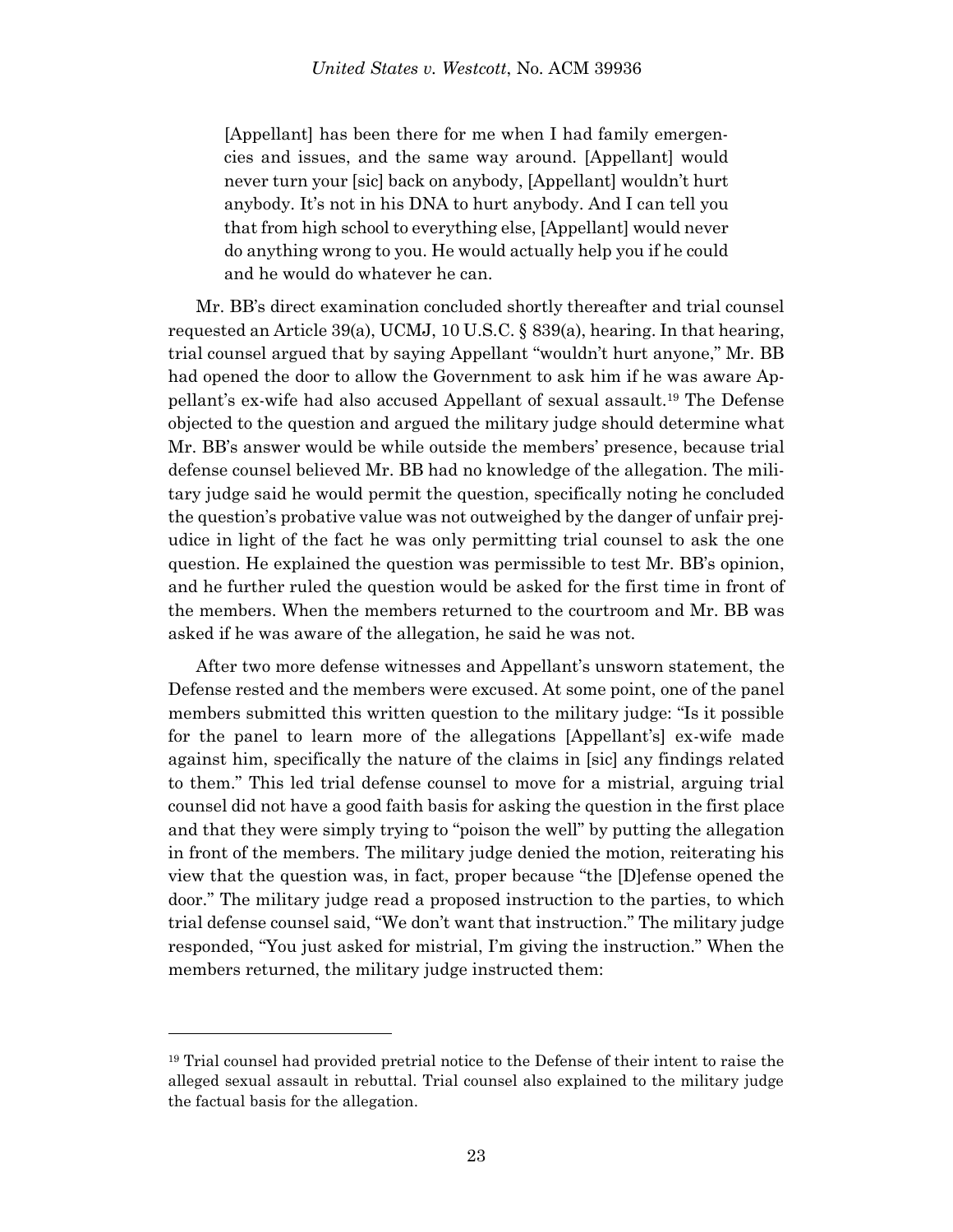During the testimony of [Mr. BB], he was asked whether he was aware that [Appellant] was alleged to have assaulted his ex-wife. This was a permissible question, however there is no evidence that [Appellant] assaulted his ex-wife. This question was permitted to test the basis of the witness's opinion, and to enable you to assess the weight you accord to his testimony. You may not consider the question for any other purpose.

The military judge asked the members if they could follow this instruction, and he noted he received an affirmative response from each of them.

# **2. Law**

Cross-examination concerning prior misconduct, "if there is a good-faith belief for the question, is the means of testing a witness'[s] testimony concerning an accused's character." *United States v. Pruitt*, 46 M.J. 148, 151 (C.A.A.F. 1997) (footnote omitted); *see also* Mil. R. Evid. 405(a). One purpose of such an inquiry is "to raise questions about the witness'[s] standard of evaluating good character." *Pruitt*, 46 M.J. at 151. However, "the cross-examiner is not allowed to prove the existence of the acts about which he asks." *United States v. Martinez*, No. ACM S31909, 2012 CCA LEXIS 324, at \*7 (A.F. Ct. Crim. App. 23 Aug. 2012) (unpub. op) (quoting Stephen A. Saltzburg, et al., Military Rules of Evidence Manual 496 (3d ed. 1991)). Thus, the suggestion of prior misconduct in so-called "have you heard" or "did you know" questions is not offered to prove the misconduct occurred, but rather to evaluate the witness's opinion. *United States v. Beno*, 324 F.2d 582, 588 (2d Cir. 1963), *cited with approval in United States v. Trimper*, 28 M.J. 460, 467 (C.M.A. 1989); *United States v. Anderson*, No. ACM 39141, 2018 CCA LEXIS 122, at \*5 (A.F. Ct. Crim. App. 28 Feb. 2018) (unpub. op.) (explaining that counsel may, on a good-faith basis, ask such questions to test the basis for and attempt to undermine the witness's opinion).

Such "have you heard" questions must still pass muster under Mil. R. Evid. 403 before they are asked. *United States v. Pearce*, 27 M.J. 121, 125 (C.M.A. 1988). This imposes the "heavy responsibility" on the military judge to "protect the practice from any misuse." *Id*. (quoting *Michelson v. United States*, 335 U.S. 469, 480 (1948)). Military judges are afforded broad discretion in applying Mil. R. Evid. 403, but we give less deference to military judges "if they fail to articulate their balancing analysis on the record." *United States v. Collier*, 67 M.J. 347, 353 (C.A.A.F. 2009) (quoting *United States v. Manns*, 54 M.J. 164, 166 (C.A.A.F. 2000)).

## **3. Analysis**

We conclude the military judge did not abuse his discretion in permitting the Government to test the foundation of Mr. BB's opinions by asking him if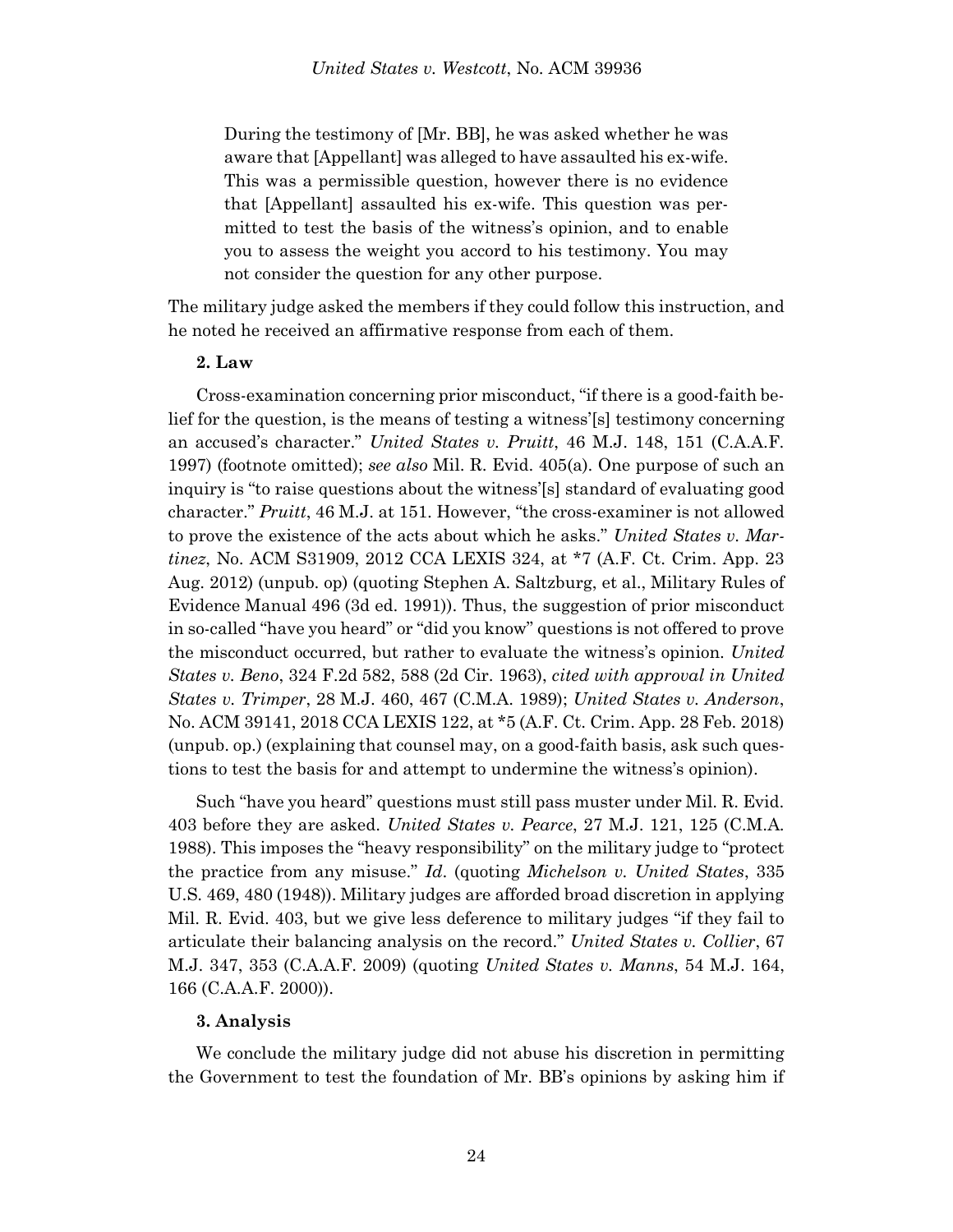he was aware of the prior assault allegation. Mr. BB had testified to Appellant's positive character attributes and declared Appellant would not hurt anyone, based upon their decade-and-a-half-long friendship. This left the impression that Appellant was a kind and nonviolent person and had been so the entire time they had been friends. The fact Mr. BB was not aware of the allegation tends, in some slight fashion, to undermine the basis for his opinion about Appellant's character. This is so because it demonstrated Mr. BB's exposure to Appellant was arguably limited and therefore his opinion was entitled to less weight. *See, e.g.*, *Pearce*, 27 M.J. at 125 (finding no error in asking a witness if he was aware the appellant had been under investigation several years prior to his court-martial for a similar offense, in part because the witness's lack of knowledge of the investigation undercut the basis for the witness's opinion about the appellant's honesty).

The military judge's analysis of this issue is wanting, however. While he said he found the probative value of the question to not be substantially outweighed by unfair prejudice, he did not say how he came to the conclusion or what factors he considered, other than that he was going to limit trial counsel to asking just one question. As a result of his failure to articulate his analysis, we grant the military judge's ruling less deference than we otherwise would have given it.

Under Mil. R. Evid. 403, evidence may be excluded if its "probative value is substantially outweighed by a danger of . . . unfair prejudice." In the case of Appellant standing trial for sexually assaulting his wife, the deeply prejudicial value of suggesting to the members he also sexually assaulted his ex-wife would not seem up for debate. Indeed, trial counsel's singular question on the matter almost immediately led a member to ask for more information about the allegation.

In one sense, the probative value of the question was low, considering Mr. BB had no knowledge of the allegation—which meant the members were not permitted to consider the truth of the allegation.<sup>20</sup> Trial counsel did not seek to ask Mr. BB if such an allegation would change his opinion, nor did trial counsel comment on Mr. BB's testimony at all in the Government's sentencing argument. This definitely raises the specter that this question was put to Mr. BB not so much for the purpose of testing the basis of his opinion, but to instead

<sup>20</sup> We also note that trial counsel asked if Mr. BB was aware Appellant had been *accused* of sexually assaulting his ex-wife as opposed to asking about Appellant's actual conduct. The CAAF has held this is "an error of form, not substance." *United States v. Pearce*, 27 M.J. 121, 124 (C.M.A. 1988).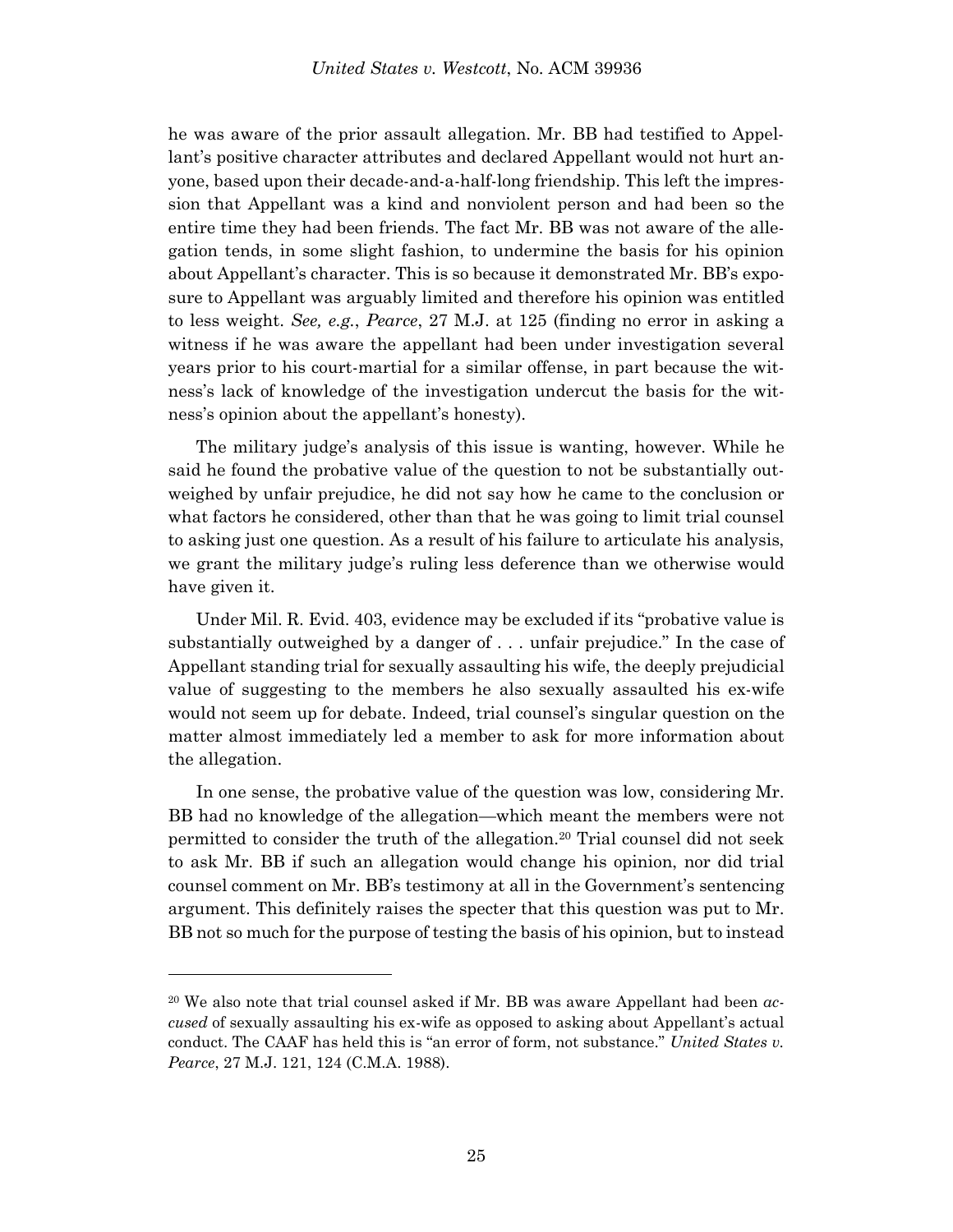communicate uncharged misconduct to the members.<sup>21</sup> On the other hand, it was the Defense that called Mr. BB, who testified about his long-standing friendship with Appellant and his belief that Appellant would not hurt anybody and "would never do anything wrong to you." These attributes squarely relate to Appellant's rehabilitative potential and the question of whether society needed to be protected from Appellant with a lengthy term of confinement. The fact Mr. BB was unaware of such a serious allegation demonstrates his relationship with Appellant was not as close as he portrayed it, which, in turn, undermined the basis of his opinion. After trying to portray himself as not being capable of harming anyone, Appellant can hardly claim surprise that the Government sought to test the basis for that characterization. *See, e.g.*, *Michelson*, 335 U.S. at 485 (noting that defendants "have no valid complaint at the latitude which existing law allows to the prosecution to meet by cross-examination an issue voluntarily tendered by the defense").

We do not find the military judge abused his discretion in allowing trial counsel to test Mr. BB's opinion by asking about the prior sexual assault allegation. Having conducted our own analysis under Mil. R. Evid. 403, we conclude the relevance of testing the basis for Mr. BB's opinion was not substantially outweighed by the danger of unfair prejudice. The Government was not required to let Mr. BB's testimony go unanswered or its basis untested, and therein lay the relevance of the Government's question. While the question was assuredly prejudicial, we do not characterize it as *unfairly* prejudicial in light of the fact it was the Defense which brought Mr. BB's testimony in the first place. We also note only a single question on the matter was asked, and Mr. BB disavowed any knowledge of the allegation. The question was devoid of specific details and only asked if Mr. BB knew Appellant had been *accused* of committing sexual assault. In *Pearce*, the CAAF noted that the fact a person has been merely investigated for an offense is "if anything, mitigating" because "[m]any an innocent person has been investigated, merely to be exonerated." 27 M.J. at 124. We see no difference here. Therefore, we conclude Mil. R. Evid. 403 would not operate to prohibit the question posed by the Government in Appellant's case.

However, even if the military judge erred in allowing this information to be presented, we ask whether "the error substantially influenced the adjudged sentence." *United States v. Griggs*, 61 M.J. 402, 410 (C.A.A.F. 2005) (citing *United States v. Boyd*, 55 M.J. 217, 221 (C.A.A.F. 2001)). We conclude that it

<sup>21</sup> Notably, if the Government had sufficient evidence of Appellant committing a prior sexual assault, the Government had the ready ability to offer such evidence under Mil. R. Evid. 413.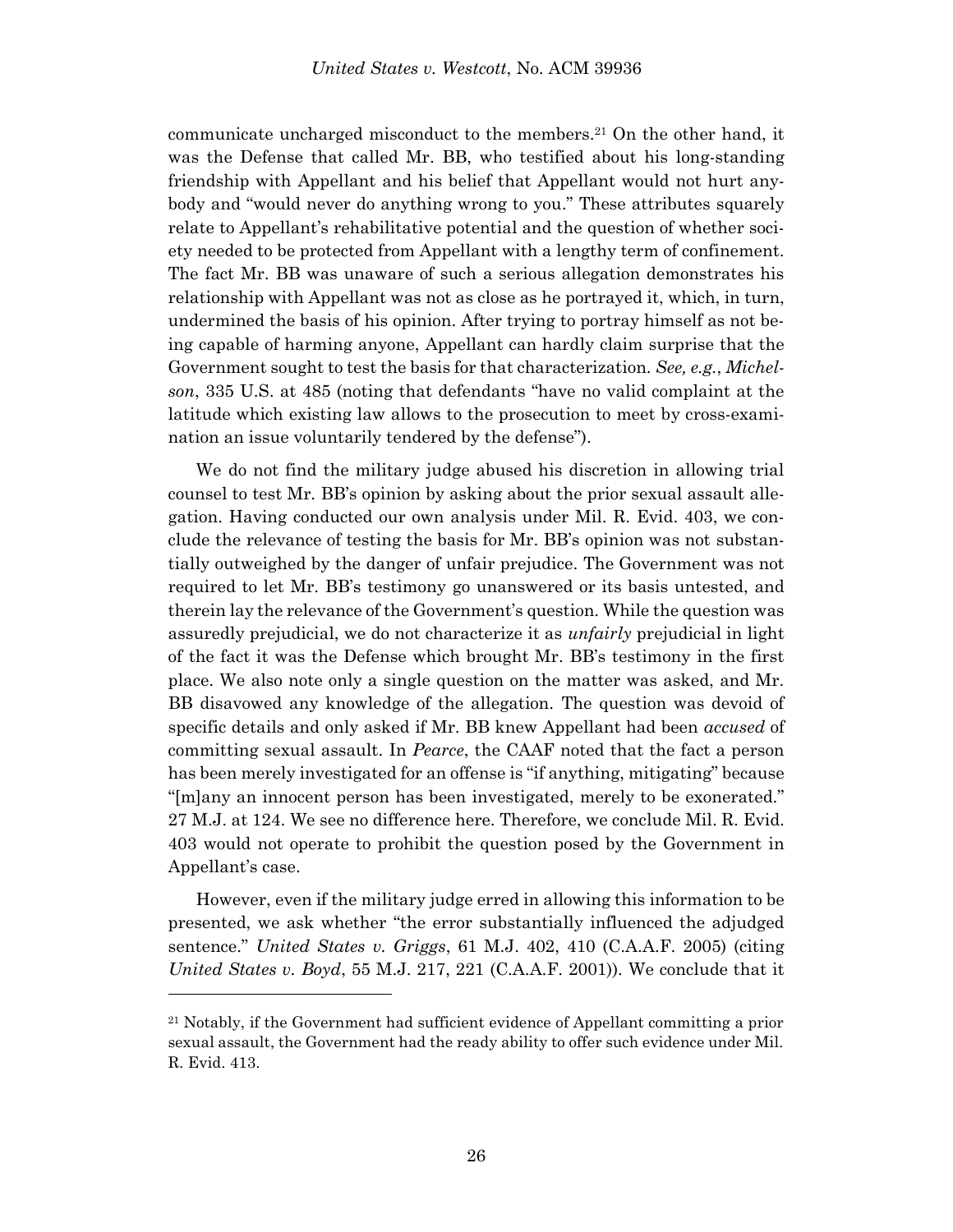did not. The military judge's instruction told the members they could not consider the allegation as being true in light of Mr. BB's testimony that he was unaware of it. Absent evidence to the contrary, we may "presume that members follow[ed] [the] military judge's instructions."<sup>22</sup> *United States v. Taylor*, 53 M.J. 195, 198 (C.A.A.F. 2000) (citations omitted). In addition, trial counsel did not return to the allegation during sentencing argument or otherwise seek to capitalize on it. Thus, we see no indication the question operated to substantially influence Appellant's sentence.

# **F. Allegations of Ineffective Assistance of Counsel**

At trial, Appellant was represented by his detailed military counsel, Major (Maj) TK, along with two civilian counsel, Mr. JO and Ms. MK. On appeal, Appellant asserts that his counsel committed numerous errors which cumulatively deprived him of the effective assistance of counsel. He specifically raises 12 different alleged deficiencies, 11 of which we discuss below—several of which we consolidate for our analysis.<sup>23</sup> Based on Appellant's allegations, we ordered and received declarations from his trial defense counsel which we consider in addressing his claims. *See United States v. Jessie*, 79 M.J. 437, 442 (C.A.A.F. 2020).

# **1. Law**

l

The Sixth Amendment guarantees an accused the right to effective assistance of counsel. *United States v. Gilley*, 56 M.J. 113, 124 (C.A.A.F. 2001). We review allegations of ineffective assistance de novo. *United States v. Gooch*, 69 M.J. 353, 362 (C.A.A.F. 2011) (citing *United States v. Mazza*, 67 M.J. 470, 474 (C.A.A.F. 2009)). In assessing the effectiveness of counsel, we apply the standard set forth in *Strickland v. Washington*, 466 U.S. 668, 687 (1984), and begin with the presumption of competence announced in *United States v. Cronic*, 466 U.S. 648, 658 (1984). *Gilley*, 56 M.J. at 124 (citing *United States v. Grigoruk*, 52 M.J. 312, 315 (C.A.A.F. 2000)). "[O]ur scrutiny of a trial defense counsel's performance is 'highly deferential,' and we make 'every effort . . . to eliminate the distorting effects of hindsight, to reconstruct the circumstances of counsel's challenged conduct, and to evaluate conduct from counsel's perspective at the

 $22$  Although one panel member asked for more information about the allegation, this occurred before the military judge had instructed the members on how they could consider the question put to Mr. BB.

<sup>23</sup> Appellant's twelfth alleged deficiency is based on his counsel agreeing to a twomonth continuance relating to the post-trial Article 39(a), UCMJ, hearing. We conclude this allegation warrants neither discussion nor relief. *See United States v. Matias*, 25 M.J. 356, 361 (C.M.A. 1987).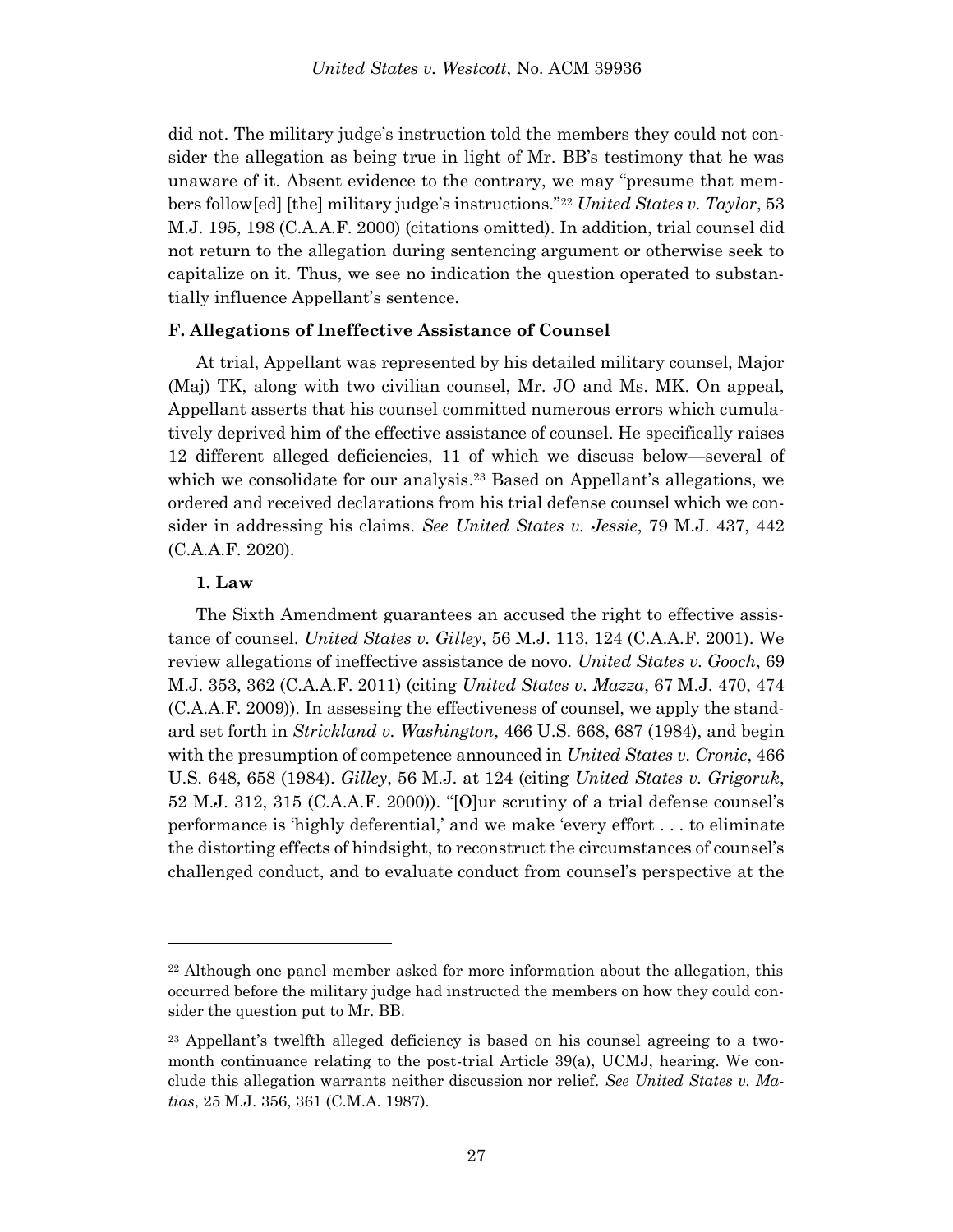time.'" *United States v. Akbar*, 74 M.J. 364, 379 (C.A.A.F. 2015) (omission in original) (quoting *Strickland*, 466 U.S. at 689).

We will not second-guess reasonable strategic or tactical decisions by trial defense counsel. *Mazza*, 67 M.J. at 475 (citation omitted). "Defense counsel do not perform deficiently when they make a strategic decision to accept a risk or forego a potential benefit, where it is objectively reasonable to do so." *United States v. Datavs*, 71 M.J. 420, 424 (C.A.A.F. 2012) (citing *Gooch*, 69 M.J. at 362–63). The burden is on the appellant to demonstrate both deficient performance and prejudice. *Id*. (citation omitted).

If an appellant's allegations are true, we consider the following factors to determine whether the presumption of competence has been overcome: (1) whether "there a reasonable explanation for counsel's actions;" (2) whether defense counsel's level of advocacy fell "measurably below the performance" ordinarily expected of "fallible lawyers;" and (3) if defense counsel were ineffective, whether there is "a reasonable probability" there would have been a different result absent the ineffective representation. *Gooch*, 69 M.J. at 362 (quoting *United States v. Polk*, 32 M.J. 150, 153 (C.M.A. 1991)); *see also Akbar*, 74 M.J. at 386 (applying same standard for defense counsel's performance during sentencing proceedings). Considering the last question, "[i]t is not enough to show that the errors had some conceivable effect on the outcome," instead, it must be a "probability sufficient to undermine confidence in the outcome," including "a reasonable probability that, absent the errors, the factfinder would have had a reasonable doubt respecting guilt." *Datavs*, 71 M.J. at 424 (internal quotation marks and citations omitted).

It is only in those limited circumstances where a purported "strategic" or "deliberate" decision is unreasonable or based on inadequate investigation that it can provide the foundation for a finding of ineffective assistance. *See United States v. Davis*, 60 M.J. 469, 474 (C.A.A.F. 2005).

## **2. Analysis**

Considering the entire record, the assertions Appellant makes in his assignments of error, along with trial defense counsel's declarations, we conclude that Appellant has not carried his burden to demonstrate he is entitled to relief. We examine each allegation in turn.

## *a. Findings Instructions*

Appellant claims his counsel were deficient in failing to object to the military judge's findings instructions to the extent they omitted the definition of "consent," as discussed in Section II(D), *supra*.

During the 11 May 2020 post-trial hearing on the issue of the missing instruction, Ms. MK said she wanted to "take a moment to foot stomp some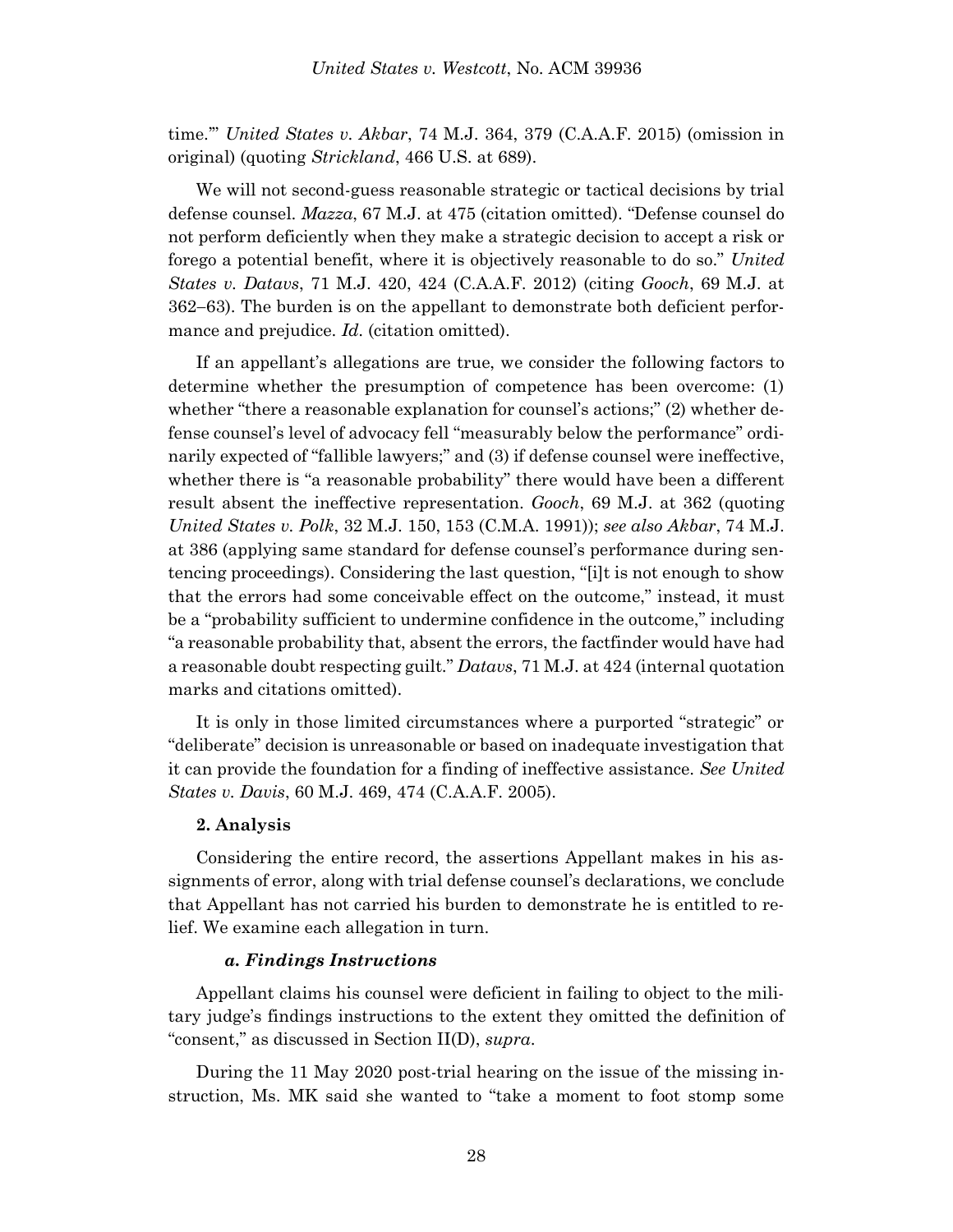things for the appellate record" regarding the Defense's possible waiver of the issue "to highlight for the appellate court that if the [D]efense—if we missed it, the defense actions were IAC and insufficient." We note the acronym "IAC" typically stands for "ineffective assistance of counsel." She went on to explain that the Defense assumed the military judge would give "the standard instructions" for the abusive and aggravated sexual contact specifications, but they "did not see the language that was missing from the standard instruction." This led the military judge to ask Ms. MK whether she had read the draft instructions when they were first sent to the parties. Mr. JO answered,

I reviewed the instructions that night. When I review the instructions, I'm reviewing for special language, I'm looking—I, I'm usually able to find a typo or two. Usually I'm able to find can instead of a can't, and that's what I'm looking for. I, I did not notice that the standard consent instruction was not there. . . . I mean we do the comparison with the electronic bench book[,] make sure everything measured up, measured up side to side, and all instructions that was comfortable [sic] with the Court's reading. If, [ ] the court would've had a consent instruction it would've said consent means you must say no, then I would've noticed, but . . . I did not notice the negative. And yeah, I mean it matched, it matched the drop down menu in the Army bench book.

The military judge pointed out that he had asked the parties if they had any objections after he read the instructions to the members in open court. Mr. JO explained that when the instructions are being read to the members, he just listens to determine whether the military judge accurately reads the instructions as written, and is not assessing whether additional instructions should be given. He said the fact the consent instruction was "missing altogether" was "quite frankly, something [he] did not see." The Defense argued the military judge should declare a mistrial, but the military judge declined to grant relief. As noted above, the military judge's ruling is absent from the record of trial docketed with this court.

In their declarations, all three counsel admit they overlooked the fact the instructions did not define consent. Mr. JO and Ms. MK say the electronic version of the *Benchbook* they used contained an error in which the consent instruction was omitted, but they have provided no further evidence in support of this claim.

Based upon trial defense counsel's own assertions, there was no strategic or tactical decision behind not objecting to the instructions—they thought the instruction should be given, but it was not. This was purely the result of oversight. Counsel suggest the problem arose from some flaw in the *Benchbook*, but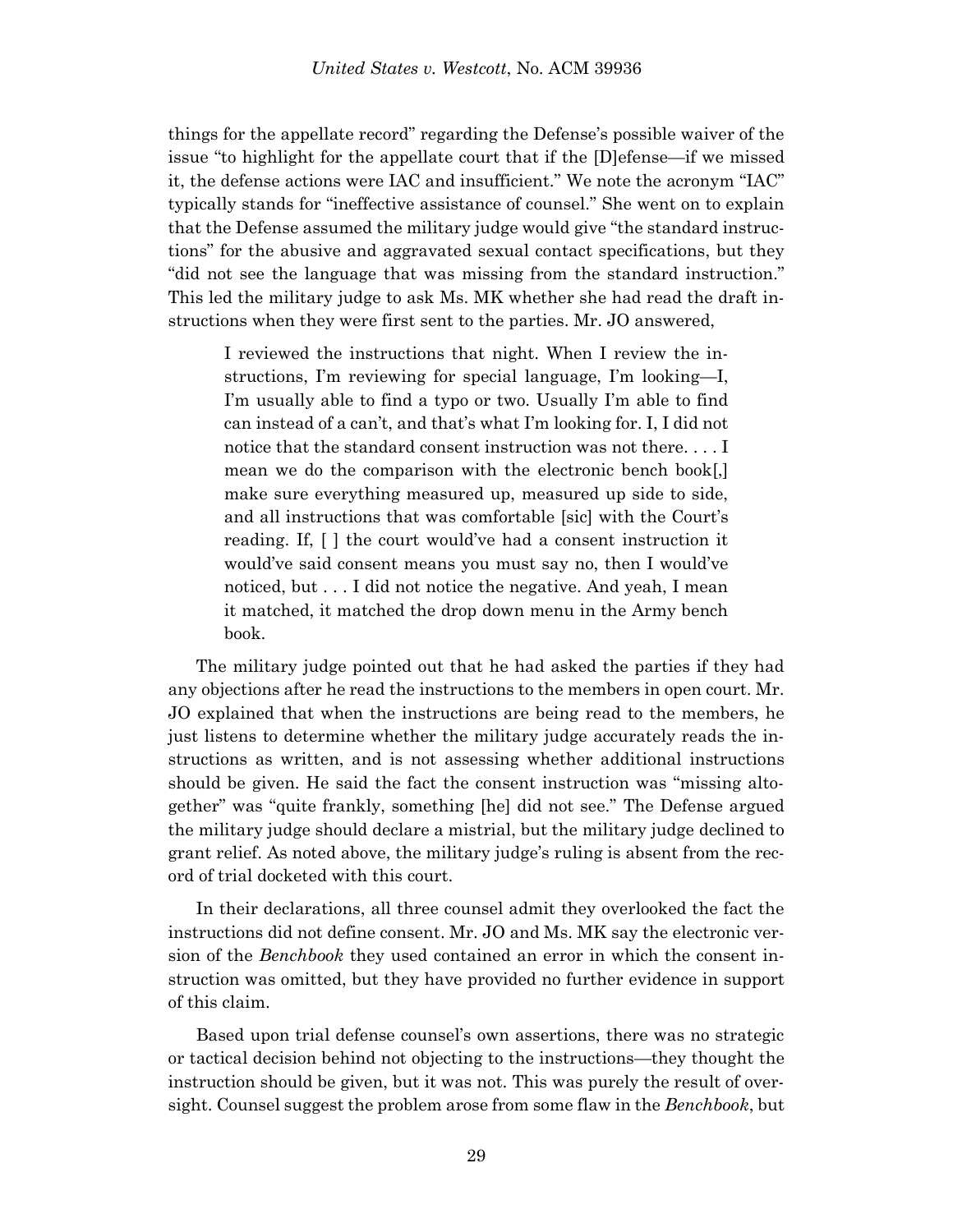the *Benchbook* itself indicates it is designed to "assist military judges . . . in the drafting of necessary instructions" with "the pattern instructions . . . intended only as guides." *Benchbook* at 3. As noted above, the *Benchbook* is advisory in nature. *See Riley*, 72 M.J. at 122.

While we recognize that defense counsel—like all trial participants—are fallible, trial defense counsel perceived that their error here was so significant that they argued a mistrial was the only appropriate remedy. We have no ready ability to determine whether the version of the *Benchbook* being used at the time in fact omitted the instruction at issue, but that is of no moment, because the *Benchbook* is an aid to—not a replacement for—independent and competent legal analysis. Trial defense counsel had the obligation to carefully review the draft instructions and propose their own instructions based upon the facts of Appellant's case and the state of the law. Considering the Defense's strategy was to argue Ms. SW had consented to the conduct in question based upon her alleged prior sexual conduct with Appellant, we find it all the more difficult to excuse trial defense counsel's failure to ensure the military judge instructed the members on that precise point.

We conclude Appellant's counsel's conduct fell measurably below of that expected of attorneys on this point, but Appellant is only entitled to relief if he establishes there is a reasonable probability of a different result in the absence of the errors. *Gooch*, 69 M.J. at 362. We find he has not done so. Under the Defense's theory, the members needed to be put on notice that the fact Ms. SW had, on past occasions, initially rebuffed Appellant's advances but later consented to sexual activity could be used to assess whether she consented during the charged events, or, alternatively, that Appellant might have been mistaken about her consent. However, the military judge did, in fact, instruct the members on both points. First, he told the members that evidence of Ms. SW's past acts of sexual and physical contact "should be considered . . . on the issue of whether [she] consented to the sexual and physical acts with which the accused is charged." Second, he explained that the defense of mistake of fact applied to each of the charged offenses and that it was the Government's burden to prove beyond a reasonable doubt the defense did not apply. Moreover, the military judge explained that lack of consent was an element of the abusive sexual contact offense, which the Government was required to prove.

We are not convinced the missing instruction would have provided enough force to lead to Appellant's acquittal or otherwise undermine our faith in the verdict. That instruction would have told the members that all evidence concerning consent is relevant and must be considered, and that evidence of consent may cause the members to have a reasonable doubt as to whether the Government proved Appellant committed the offenses beyond a reasonable doubt. The remainder of the instruction would have described consent as "a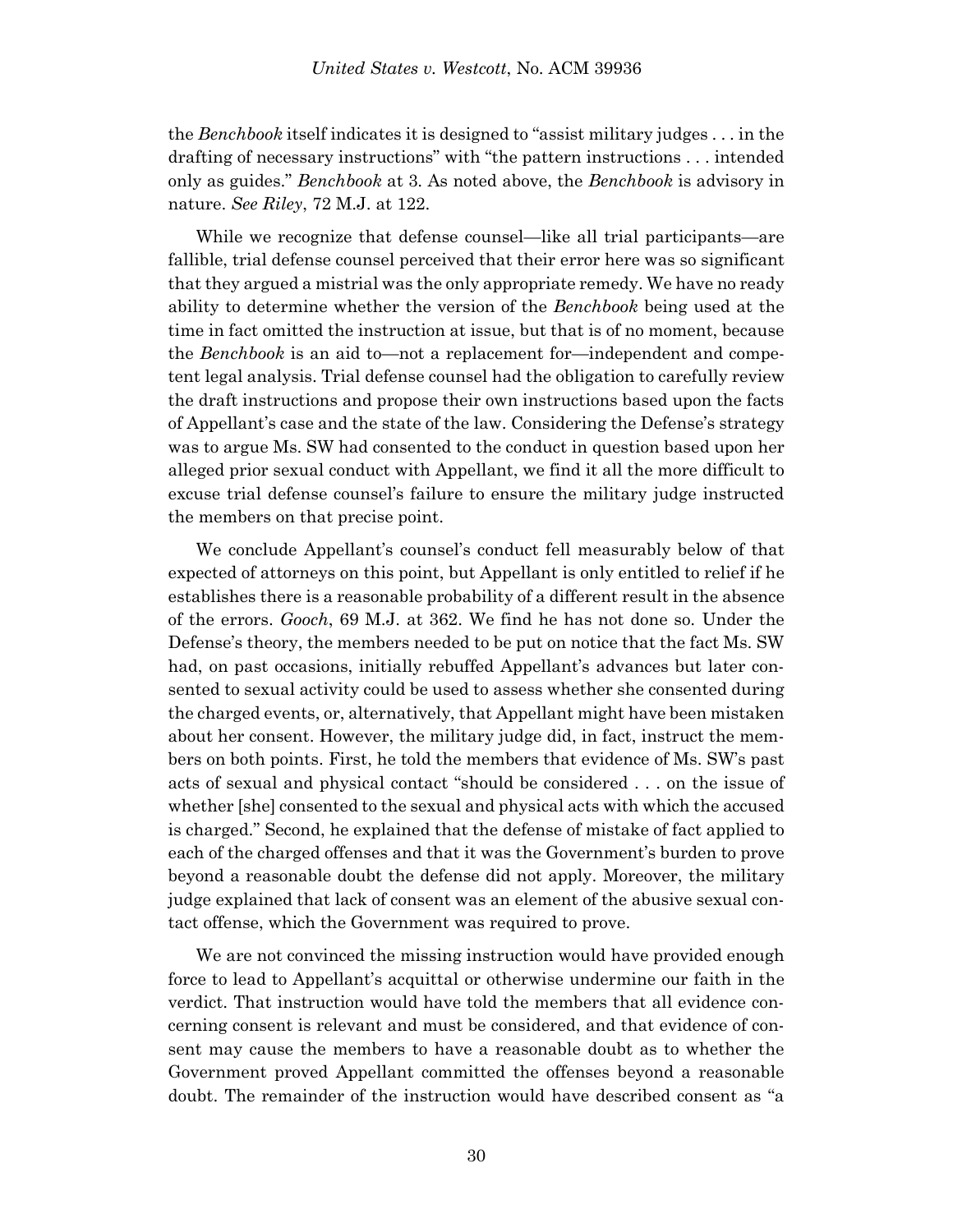freely given agreement to the conduct at issue," and would have then included a number of examples of non-consent, such as an "expression of lack of consent through words or conduct." To the extent the members believed Ms. SW's testimony, this last point squarely cuts against Appellant, as she testified she repeatedly told him to stop. To be sure, the military judge's instructions would have been superior had he employed the recommended *Benchbook* instructions or the statutory definitions enshrined in the UCMJ, but the Defense's theory was adequately covered by the instructions that were given, and Appellant is entitled to no relief.

## *b. Ms. SW's Recorded Interview*

Appellant claims his counsel were deficient in allowing the Government to introduce the entirety of Prosecution Exhibit 1, Ms. SW's recorded interview with the Hoke County Sheriff's Office, discussed in Section II(C), *supra*.

At trial, the Defense agreed with the admission of the complete interview, even raising concerns that the members might receive something less than the entire recording. Appellant's argument is that this permitted the Government to present a "bolstering repetition of the allegation" without any strategic or tactical purpose. In his declaration, Mr. JO states he concluded the interview was "a mixed bag for both parties," and that "showing the entire video was more beneficial than showing only the portions which benefited the Government." Ms. MK echoes that sentiment, stating that "[w]hile the video contained statements by [Ms. SW] supporting the allegations . . . her demeanor during the report and discussion with law enforcement also contained information favorable to the Defense." Maj TK further explains that by showing the entire interview, the members were able to see Ms. JR interrupting the interview to "fill in the gaps or add her own perspective and details," as well as see Ms. JR's dislike of Appellant. This fed into a Defense theory that Ms. JR may have encouraged Ms. SW to fabricate the allegations or provided her incentive to do so.

Agreeing to admit the entire interview was a strategic choice on trial defense counsel's part. We do not find the choice unreasonable and we will not second-guess it. Indeed, one theory advanced by the Defense was that because Ms. SW did not tell the interviewers about any abuse committed by Appellant other than that which occurred on 23 May 2018, none of the allegations of prior abuse was true. Appellant was acquitted of the prior conduct, raising the inference that trial defense counsel's strategy worked to Appellant's advantage.

#### *c. Cross-examination of Ms. SW*

Appellant argues his counsel were ineffective in failing to cross-examine Ms. SW on two of the four alleged specifications, the two specifications of which the members found Appellant guilty. Appellant submits it was "inexcusable in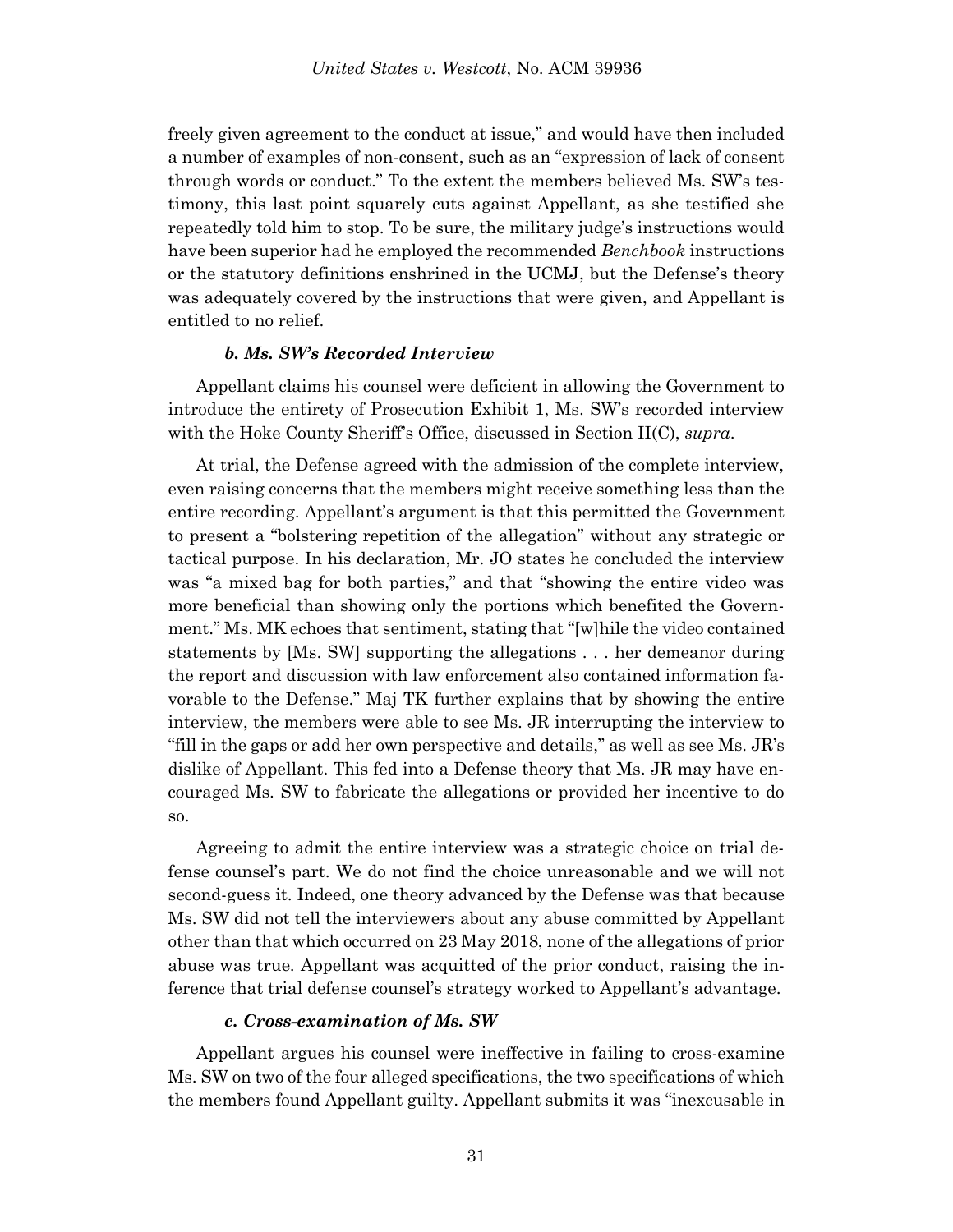any circumstance to *not even mention half the charge sheet* or try to defend the client on those specifications."

We are not convinced. A failure to cross-examine a witness does not itself constitute ineffective representation. *Grigoruk*, 52 M.J. at 315. In order to prevail in this argument, Appellant must show what the missing cross-examination "might reasonably have accomplished." *Id*.

According to Ms. MK, the Defense reviewed all of Ms. SW's available statements and interviewed her twice. Ms. MK's assessment was that Ms. SW presented as calm, polite, and respectful. Moreover, in considering her extensive discussions with Appellant, Ms. MK believed that cross-examining Ms. SW about the specifics of the events of 23 May 2018 "would not result in any favorable information for [Appellant]."

"The decision whether to cross-examine a witness, and if so, how vigorously to challenge the witness'[s] testimony, requires a quintessential exercise of professional judgment." *Ford v. Cockrell*, 315 F. Supp. 2d 831, 859 (W.D. Tex. 2004), *aff'd*, 135 F. App'x 769 (5th Cir. 2005). On cross-examination, Appellant's trial defense counsel sought to portray Ms. SW as being frustrated with her marriage and having a financial incentive to fabricate allegations of assault. They further elicited the fact that Ms. SW would sometimes initially not consent to Appellant's sexual advances but eventually acquiesce to them—an important part of the Defense's overall theory. Appellant's complaint on appeal is somewhat misleading in that it suggests trial defense counsel cross-examined Ms. SW about some alleged assaults, but not others. In reality, trial defense counsel only asked about one particular alleged assault, and only on the point that Ms. SW had made an inconsistent statement as to what physical position she and Appellant were in at the time. The remainder of the crossexamination was focused on eliciting support for the argument that Ms. SW consented to all the conduct and fabricated allegations of assault.

Our assessment is that the defense team made a strategic decision to approach cross-examination in the manner they did, informed by their pretrial interviews of Ms. SW. Considering Ms. SW had detailed the events of 23 May 2018 during her direct examination and that her earlier interview was admitted into evidence, an entirely reasonable course of action for the Defense was to *not* have her allegations repeated for a third time. Appellant has not suggested what lines of questioning trial defense counsel should have pursued, much less demonstrated either what information would have been obtained or how it would have helped his case. Without doing so, Appellant cannot prevail on this claim.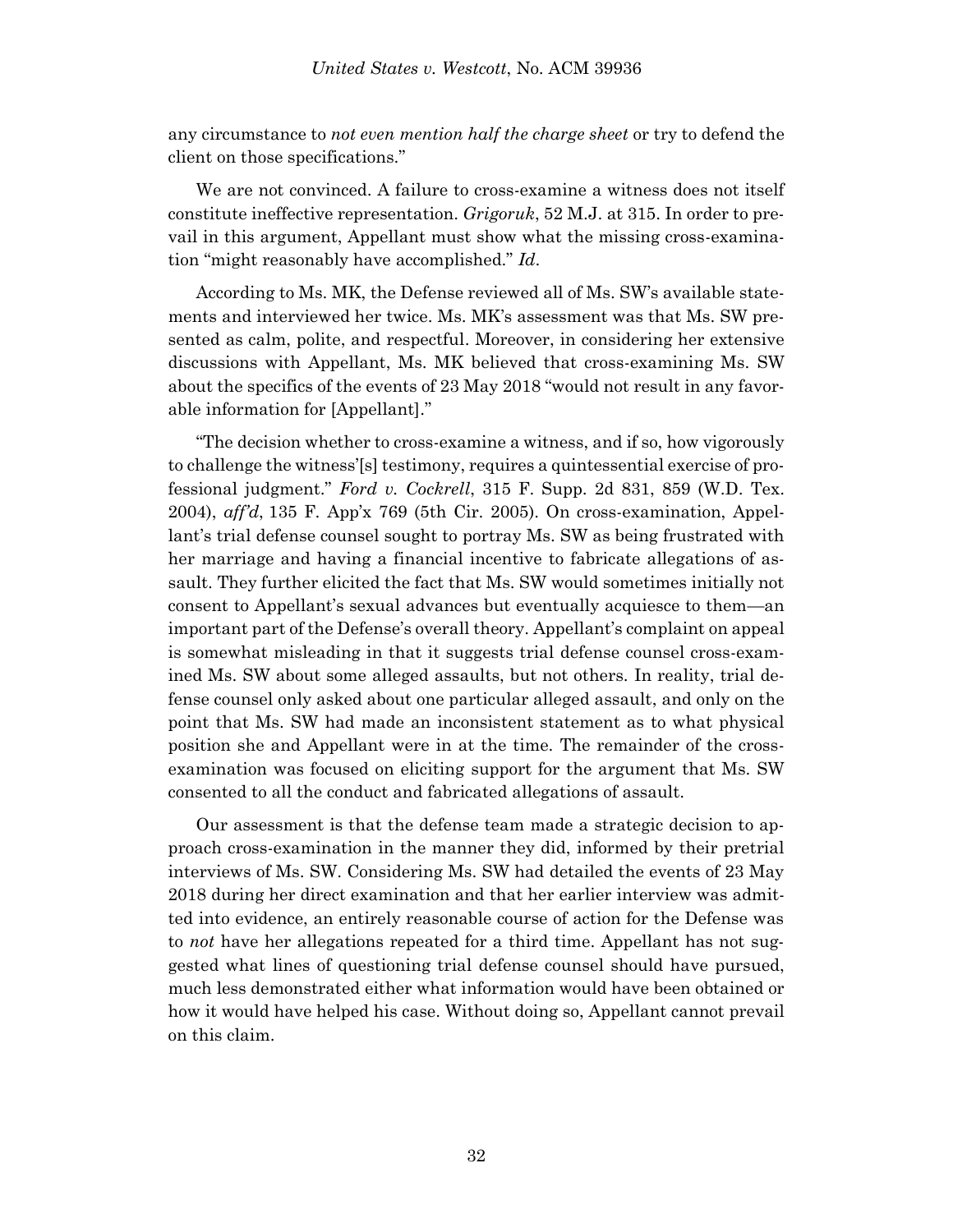#### *d. Closing Arguments*

Appellant argues his counsel were ineffective by giving a short closing argument which did not specifically address the 23 May 2018 events, comment on photographs of Ms. SW's bruises, or attempt to minimize Ms. JR's opinion about Ms. SW's character for truthfulness.

The Defense's closing argument was relatively streamlined, comprising four pages of the transcript, compared to the Government's 14-page argument. Nonetheless, it featured the Defense's core arguments: that sexual contact between Appellant and Ms. SW was consensual throughout their marriage; that Ms. SW would often say "no" at first, but then later consent; that Ms. SW had falsely accused Appellant for financial motives; that despite her trial testimony of long-lasting sexual abuse, Ms. SW married Appellant and never reported any abuse until she moved out of the house; that Ms. SW's testimony lacked detail as to when the alleged abuse prior to 23 May 2018 occurred; that when she made her report at the Hoke County Sheriff's Office, she made no reference to any of the other instances of abuse she alleged at trial; and that her report amounted to "my husband was mean to me" but evolved over time to be far more expansive. Trial defense counsel further pointed out that military law enforcement did not follow regulations and failed to record their interview with Ms. SW—depriving the members of the ability to see the changes in Ms. SW's allegations—and argued the Government only offered one of Ms. SW's statements to law enforcement, even though she gave five. Finally, trial defense counsel told the members to "pay attention" to the mistake of fact instruction.

"The right to effective assistance extends to closing arguments." *Yarborough v. Gentry*, 540 U.S. 1, 5 (2003) (citations omitted). "Counsel has wide latitude in deciding how best to represent a client, and deference to counsel's tactical decisions in [ ] closing presentation is particularly important because of the broad range of legitimate defense strategy at that stage." *Id*. at 5–6. Closing argument serves to "'sharpen and clarify the issues for resolution by the trier of fact,' but which issues to sharpen and how best to clarify them are questions with many reasonable answers." *Id*. at 6 (quoting *Herring v. New York*, 422 U.S. 853, 862 (1975)). Thus, "[j]udicial review of a defense attorney's summation is therefore highly deferential . . . ." *Id*.

In her declaration, Ms. MK—who gave the closing argument—says she felt the Government's "overly long and technical" slide-based argument had left the members fatigued. She explains that, in her experience, "military panels prefer shorter, concise arguments."

Despite criticizing trial defense counsel for giving too short of a closing argument, Appellant offers little in the way of explanation as to how taking a different tack in closing would have resulted in a different outcome. Appellant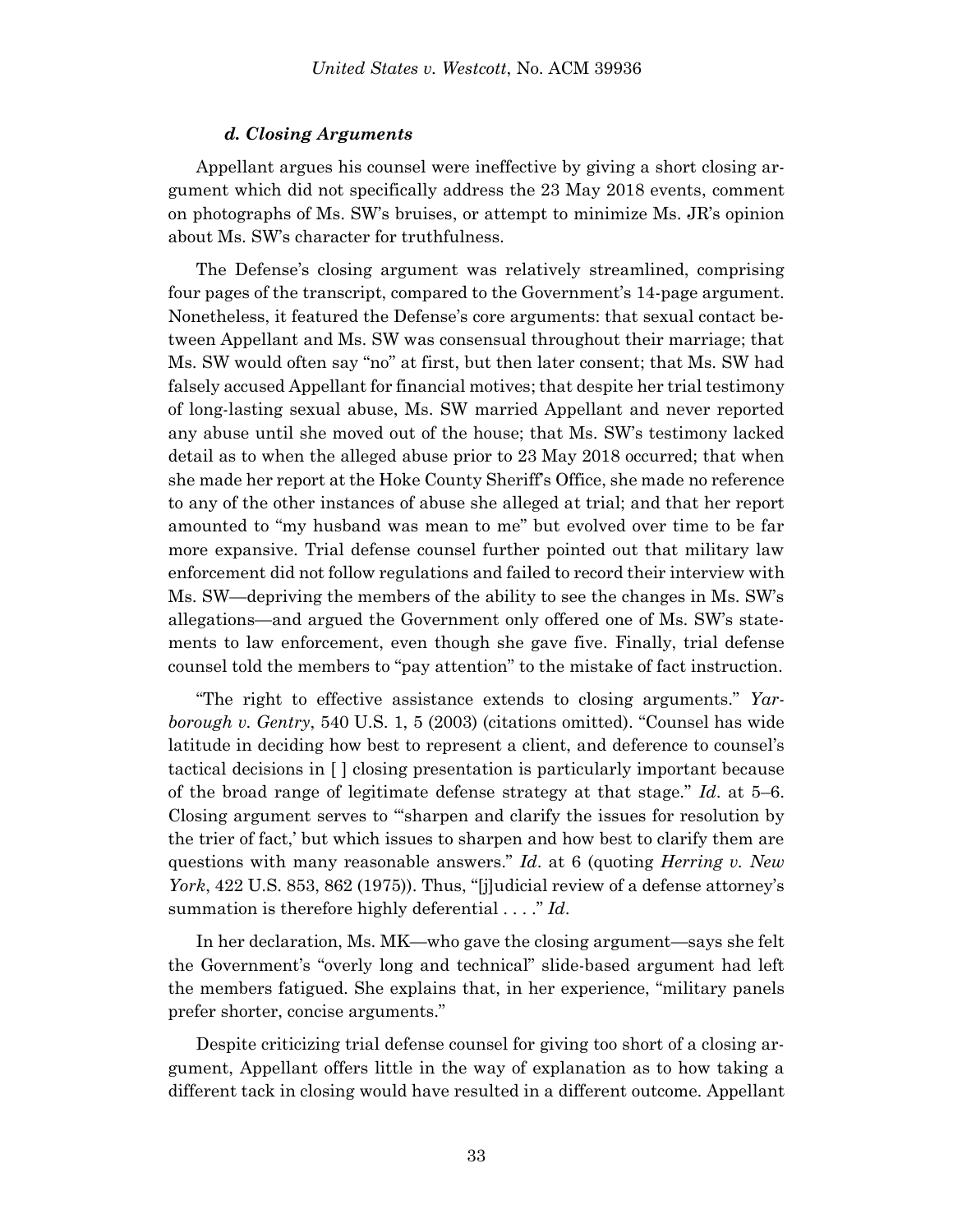makes the sweeping generalization that "[i]t is inconceivable for counsel to not discuss half of the case" by not specifically talking about the 23 May 2018 events, yet he provides no indication of what he believes trial defense counsel should have said. As explained above, the Defense's approach was to paint sexual interactions between Appellant and Ms. SW during their marriage as routinely shifting from opposition to consent. Contrary to Appellant's assertion on appeal, Ms. MK did not carve the 23 May 2018 episode out of her argument instead, she treated that complaint as false and characterized it as Ms. SW saying Appellant "was mean" to her.

Trial counsel argued that Ms. SW's bruises, which were photographed and admitted into evidence, corroborated her testimony. Essentially, the Government's theory was that some of the bruises were caused by Appellant grabbing her leg and by pinning her down. In making this argument, trial counsel told the members to look for "fingerprints" and "what looks like a thumbprint." Ms. MK did not refer to the bruises in her argument. On appeal, Appellant says Ms. MK "should have commented that the Government's failure to prove those fingerprints were [Appellant's] fingerprints is evidence of a conclusory, shoddy investigation." We, however, do not understand trial counsel's references to "fingerprints" to be fingerprints in the forensic-identification sense, and Appellant has offered nothing that would suggest a bruise can yield a fingerprint which could be matched with a suspect. Such a proposition runs counter to common human experience and seems implausible on its face—meaning, Appellant's proposed argument would have run the very real risk of losing credibility in the members' eyes.

During Ms. JR's testimony, trial counsel elicited her opinion that her sister was truthful. During cross-examination of one of the law enforcement witnesses, trial defense counsel demonstrated investigators had not attempted to determine whether Ms. SW was, in fact, a truthful person. In closing, trial counsel argued Ms. SW had a character for truthfulness, based upon Ms. JR's testimony. Ms. MK did not specifically refer to this character evidence in the Defense's closing argument; instead, she broadly cast Ms. SW as lying about her accusations. Appellant believes Ms. MK was deficient by not telling the members to discount Ms. JR's assessment based upon the facts Ms. JR is Ms. SW's sister and Ms. JR does not like Appellant. We are not convinced the absence of this comment is as significant as Appellant would have us conclude. For one, the military judge twice told the members that they should consider the witness's friendships, prejudices, "the relationship each witness may have with either side; and how each witness might be affected by the verdict." Moreover, Ms. JR's opinion apparently did not have as commanding an effect as Appellant now argues, given that the members acquitted him of the sexual assault and neck-grabbing offenses Ms. SW testified about.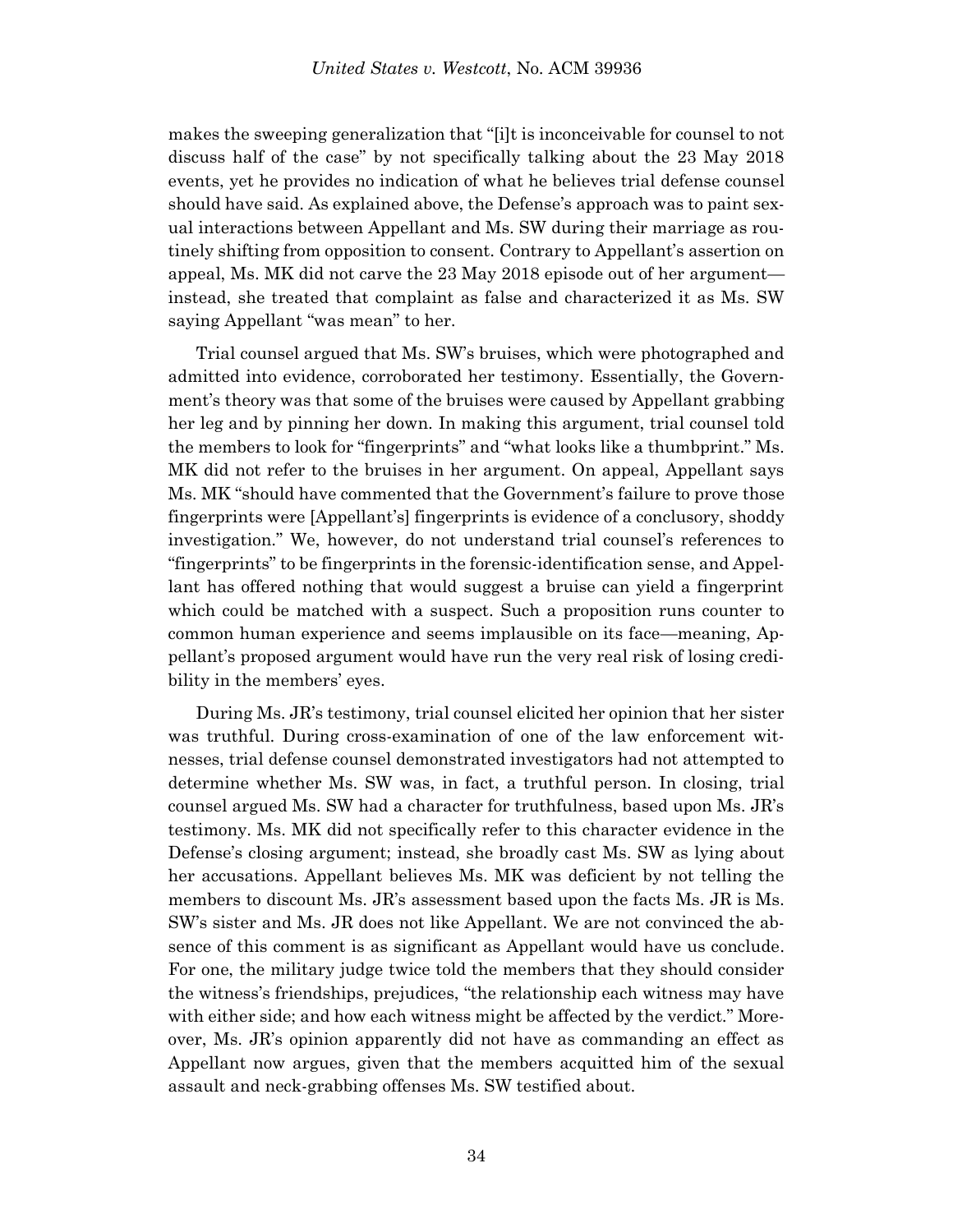Appellant would have us conclude the members would have acquitted him of all charges had trial defense counsel given a different closing argument, but he has failed to demonstrate that is a reasonable probability. Appellant was convicted of committing abusive and aggravated sexual contact on 23 May 2018. Ms. SW reported those offenses both to her sister and law enforcement shortly after they occurred. Photographs of her bruises corroborated her allegation, and her in-trial testimony was substantially similar to her initial report. In comparison, her testimony about the prior sexual assaults and neckgrabbing incident was vague, lacked specifics as to when those offenses occurred, and was undermined both by the fact she did not tell anyone about those offenses when they occurred and by her concession that sometimes she would consent to sexual activity that she initially objected to.

While other counsel may have given a different closing argument, Ms. MK's argument was well within the latitude afforded to trial defense counsel. Even if we assume for purposes of analysis that her argument did fall short, we are not persuaded Appellant would have seen a different result in his verdict.<sup>24</sup> In other words, Ms. MK has provided a reasonable explanation for giving the argument she did, her level of advocacy did not fall measurably below the performance ordinarily expected of fallible lawyers, and—even if she was ineffective—Appellant has not shown a reasonable probability that, absent the errors, there would have been a different result. *Gooch*, 69 M.J. at 362.

## *e. Expert Consultants*

l

Appellant next argues his counsel were ineffective by failing to request the appointment of a forensic pathologist and a fingerprint expert. He does not specifically explain what sort of information either expert would provide, but he contends they could have supported a theory that Appellant was "not so forceful" (because Ms. SW did not notice the bruises until Ms. JR pointed them out) or that the bruises "were attributable to another source."

According to Ms. MK, trial defense counsel did discuss the bruising with a medical consultant, and she determined "it was not an area where an expert would benefit [Appellant]." Mr. JO further explained that the Defense anticipated medical experts would likely corroborate, rather than refute, Ms. SW's version of events, based upon statements Appellant made to trial defense counsel. Appellant submitted a declaration in support of his complaint of ineffective

<sup>24</sup> Our dissenting colleague contends trial defense counsel were ineffective by not arguing the lack of evidence that Appellant touched Ms. SW's "groin," an argument which Appellant has not advanced on appeal. For the same reasons discussed in Section II(B)(3), *supra*, we are skeptical this argument would have gained traction with the members, and we conclude the absence of the argument does not amount to ineffectiveness.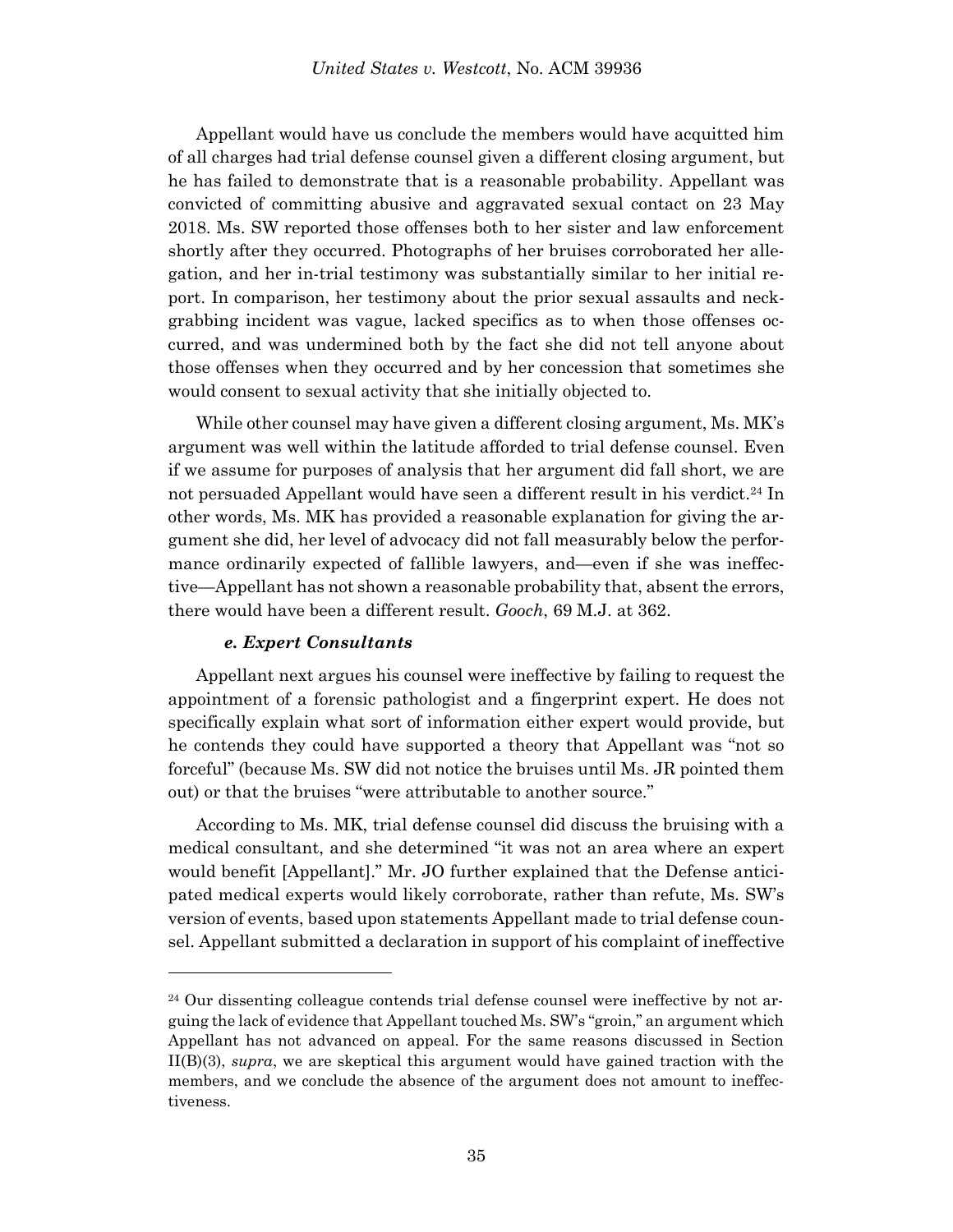assistance of counsel, but he does not address this issue. Thus, we have nothing before us indicating Appellant did not agree with this assessment at the time.

"[A] particular decision not to investigate must be directly assessed for reasonableness in all the circumstances, applying a heavy measure of deference to counsel's judgments." *United States v. Anderson*, 55 M.J. 198, 201–02 (C.A.A.F. 2001) (alteration in original) (citing *Strickland,* 466 U.S. at 691). "[W]hen a defendant has given counsel reason to believe that pursuing certain investigations would be fruitless or even harmful, counsel's failure to pursue those investigations may not later be challenged as unreasonable." *Strickland*, 466 U.S. at 691.

Appellant's perfunctory claim that expert assistance might have turned the tide in his case is insufficient to lead us to a conclusion his counsel were ineffective. He has not attempted to explain what information such assistance might have yielded or how it would have helped his case. He has not suggested that a fingerprint could be identified from a picture of a bruise or that an expert could look at the pictures and determine whether or not they corresponded with Ms. SW's description of the events. Instead, the information before us indicates trial defense counsel did seek medical guidance, determined expert assistance would not assist Appellant's case, and decided to focus their attention on other matters. We decline to conclude trial defense counsel needed to do more.

# *f. Appellant's Decision to Not Testify*

l

Just before Appellant's court-martial began, the military judge held an R.C.M. 802 conference with counsel from both sides. According to Maj TK, Mr. JO told the military judge—in the presence of trial counsel—that he "always put[s his] guy on the stand," or words to that effect. Surprised by this comment, Maj TK informed Appellant of this revelation.<sup>25</sup> As the court-martial progressed, all three defense counsel advised Appellant against testifying, and he ultimately decided not to do so.

In support of this appeal, Appellant submitted a declaration in which he asserts that after he learned about Mr. JO's comment, he "received conflicting advice from [his] defense counsel about whether or not [he] should testify." He

<sup>25</sup> In his declaration, Mr. JO asserts that what he said during the R.C.M. 802 conference was that "in a he-said, she-said case, one can expect the Accused to testify." We need not reconcile the differences between Maj TK's and Mr. JO's respective recollections. Because Maj TK, at the very least, understood Mr. JO's comment to be a declaration Appellant would testify, we will analyze this issue from Maj TK's recollection, as he was the one who first informed Appellant of what had occurred. Having considered the factors articulated in *United States v. Ginn*, 47 M.J. 236, 248 (C.A.A.F. 1997), we conclude a post-trial hearing on this point is unwarranted.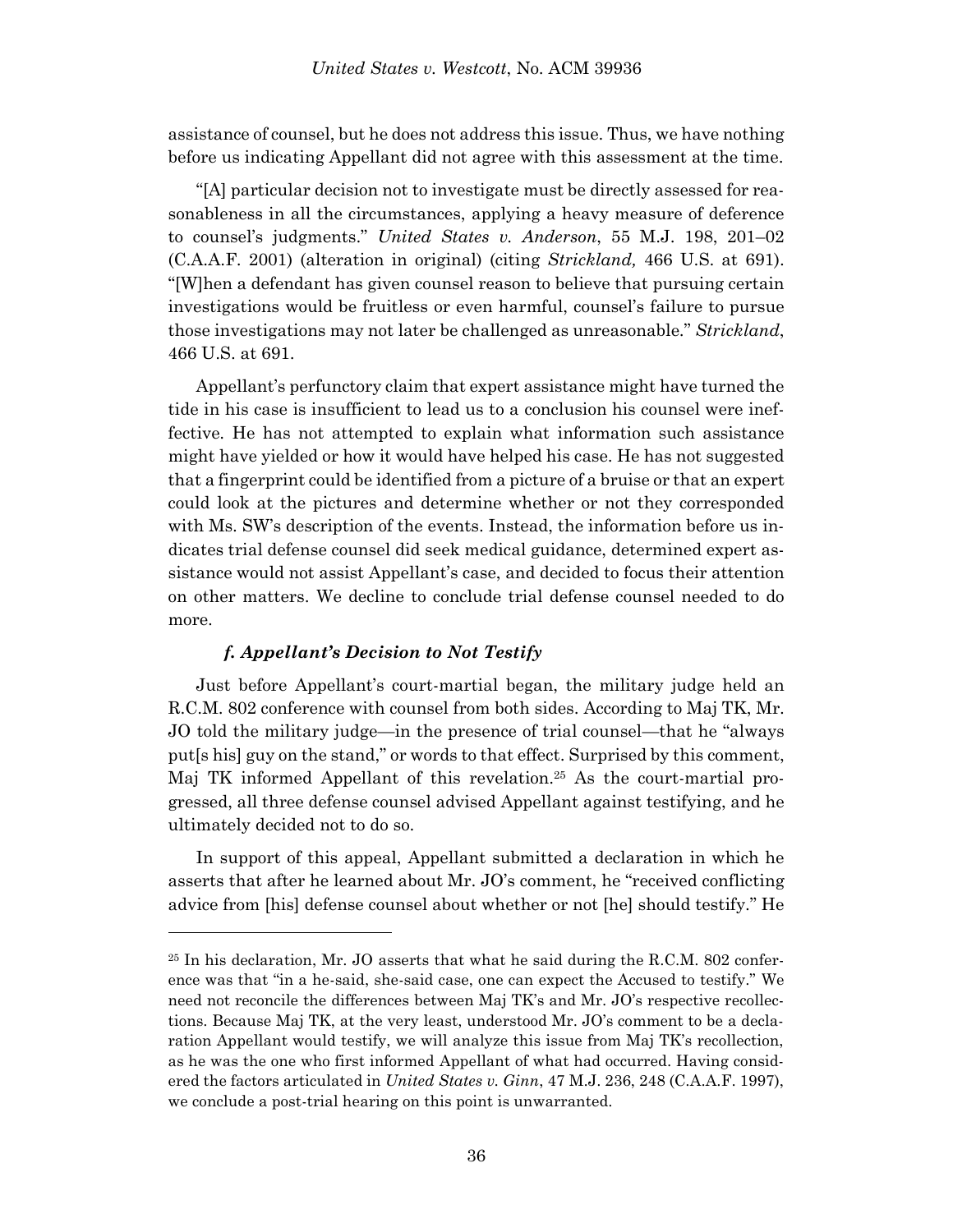also writes, "What made the difference for me in electing not to testify, when I had originally planned to and wanted to do so, was knowing that trial counsel had been notified of our intent and that he would be preparing his cross-examination that night accordingly."

In his declaration, Maj TK states that he was under the impression the decision as to whether or not Appellant would testify had not been made at the time of Mr. JO's comment. Maj TK also explains that while he did not agree with the disclosure, he also did not think Appellant testifying would be helpful to his case. Mr. JO and Ms. MK likewise took a dim view of Appellant testifying based upon his poor performance in mock examinations during trial preparation. All three defense counsel characterize Appellant as being agitated, emotional, and combative both in trial preparation and after hearing the testimony of the Government's witnesses. Mr. JO and Ms. MK note Appellant was prone to engaging in diatribes and making defamatory comments about Ms. SW during the practice examinations. Ms. MK says she was also concerned about Appellant's ability to control his anger on the stand and how he would respond to being confronted with alleged misconduct from his prior marriage. All three counsel say they had extensive discussions with Appellant about whether to testify and they emphasized to Appellant it was his decision whether or not to do so. Maj TK avers he provided Appellant this guidance both orally and in writing. After these discussions, Appellant decided not to testify on his own behalf.

Appellant argues there was no strategic reason to disclose that he would testify, and that by doing so, he was faced with the choice of "walk[ing] into a cross-examination a seasoned circuit trial counsel prepared on 24 hours advance notice or [forgoing] the opportunity to declare innocence and hope for the best." While some defense counsel may keep their client's decision to testify a secret in hopes of surprising trial counsel, we would imagine such a strategy would be ineffective against all but the most inexperienced prosecutors. The notion that a prosecutor would be unprepared for an accused to take the stand—especially in a case where the accused is the only other witness to the alleged events—strikes us as highly implausible. Appellant, meanwhile, was well aware he could be cross-examined because he had been practicing such with his counsel.

After the Defense rested its case, the military judge specifically asked Appellant if his decision to not testify in findings was his personal decision. Appellant stated, "Yes, Your Honor." While Mr. JO's statement in the R.C.M. 802 conference may have been one factor in Appellant's calculus, we see no indication that Appellant did not make a voluntary choice not to testify. By all accounts, trial defense counsel diligently worked with Appellant to prepare him for both being cross-examined as well as to intelligently determine whether or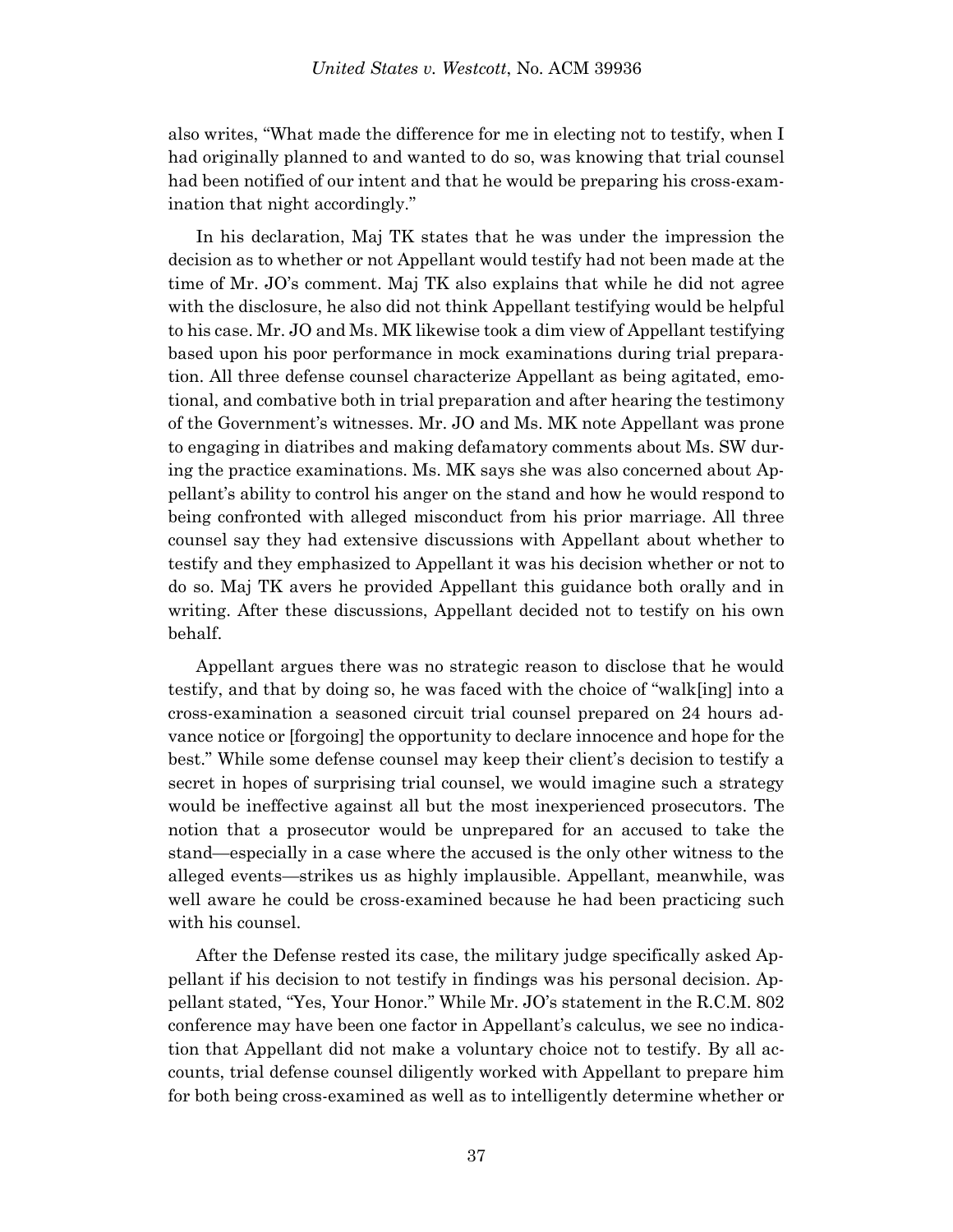not to testify. Appellant has not shown that Mr. JO's representation fell below the standards expected of defense counsel, and we do not find Mr. JO ineffective for disclosing Appellant's intent to testify.

### *g. Absence of Unreasonable Multiplication of Charges Motion*

Appellant next argues his counsel were ineffective in failing to raise a motion alleging unreasonable multiplication of charges in light of the fact both convicted offenses occurred within mere seconds of each other. Appellant faced a total confinement time of 27 years; he asserts that had such a motion been filed and granted, his maximum sentence to confinement would have been limited to 20 years. Appellant argues, "There [was] no strategic or tactical decision to not even try to lower the sentence."

Under R.C.M.  $307(c)(4)$ , "[w]hat is substantially one transaction should not be made the basis for an unreasonable multiplication of charges against one person." To determine whether charges have been unreasonably multiplied, judges assess such factors as whether the specifications are aimed at distinct criminal acts, whether they exaggerate or misrepresent the charged criminality, whether they unreasonably increase an accused's punitive exposure, and whether the prosecutor overreached in drafting the charges. *United States v. Quiroz*, 55 M.J. 334, 338 (C.A.A.F. 2001). It is within a military judge's discretion to merge unreasonably multiplied charges for sentencing purposes. *See, e.g.*, *United States v. Campbell*, 71 M.J. 19, 25 (C.A.A.F. 2012).

In Appellant's case, he faced a maximum sentence to confinement of 20 years for the aggravated sexual contact offense (touching Ms. SW's groin) and 7 years for the abusive sexual contact offense (causing Ms. SW to touch his penis). 2016 *MCM*, pt. IV,  $\P\P$  45.e.(3), (4). Arguably, these two offenses were part of Appellant's singular "transaction" of assaulting Ms. SW, but Appellant has failed to show how a reduction in his maximum sentence from 27 to 20 years would have resulted in a different adjudged sentence. Trial counsel told the members Appellant deserved "no less than seven years confinement and a dishonorable discharge," and the members adjudged three years, a dishonorable discharge, and reduction to the grade of E-1. Thus, Appellant was sentenced to a period of confinement well below either the 20-year sentence ceiling he would have faced after a favorable unreasonable multiplication ruling or trial counsel's recommended sentence. Appellant has not offered any explanation as to how a 20-year ceiling would have had any beneficial impact on Appellant's ultimate sentence, and we will not strain to contrive one for him. In failing to demonstrate any prejudice, Appellant's claim of error warrants no relief.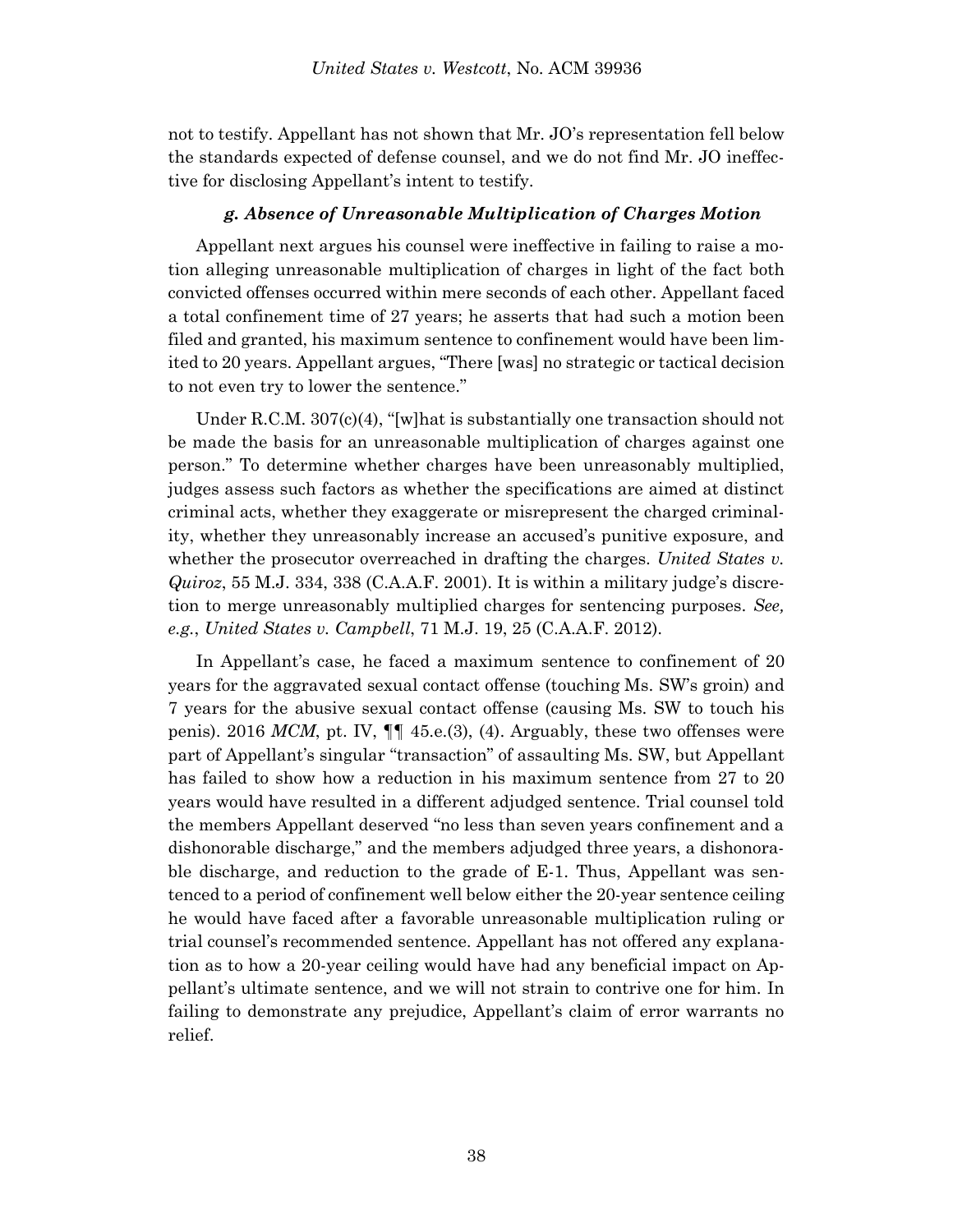#### *h. Mr. BB's Testimony*

Appellant argues his counsel were ineffective by eliciting Mr. BB's opinion in presentencing proceedings that Appellant would not hurt anybody, an opinion which permitted the Government to inquire about an allegation that Appellant had been accused of sexually assaulting his ex-wife.

In their declarations, all three of Appellant's trial defense counsel assert Mr. BB's statement caught them by surprise, as they had spent time preparing him for his testimony. Mr. JO says he specifically told Mr. BB not to attempt to impeach the verdict.

We note that Mr. BB's statement about how Appellant would not hurt anybody came at the tail end of a longer narrative response to the open-ended question, "can you describe [Appellant] for the panel?" After Mr. BB made this comment, trial defense counsel moved on to other topics, such as whether Mr. BB would help Appellant find employment. Trial defense counsel were aware of the ex-wife's allegation, as it was one factor they considered when advising Appellant on the risks of him testifying. Thus, the record lends credence to the post-trial declarations that trial defense counsel did not purposely elicit this opinion.

Mr. BB's overall testimony was favorable to Appellant, portraying him as being a good friend and a good father, so the fact the Defense elected to call him as a witness for sentencing amounts to an unremarkable strategic choice. In questioning Mr. BB, Ms. MK could have attempted to ask more specific questions to constrain his answers, but that is not a degree of perfection we will impose upon counsel in our hindsight review of her performance. Based upon on all three trial defense counsel's declarations, we are convinced they made an informed and calculated decision to present rehabilitation-potential testimony in the hopes of obtaining a favorable sentence for Appellant. Mr. BB—a lay witness—offered an opinion he likely believed would be helpful to Appellant, not appreciating the consequences that would erupt. We see nothing to indicate trial defense counsel purposely elicited this particular aspect of his testimony, and we harbor no delusions that counsel can precisely predict how a witness will answer any given question, no matter how extensive their trial preparation. As with all witnesses, trial defense counsel took a risk by calling Mr. BB in the hopes of casting Appellant in a favorable light. This is precisely the sort of tactical decision we give great deference to, and we will not secondguess it on appeal. *See Mazza*, 67 M.J. at 475.

#### *i. Victim's Unsworn Statement*

Ms. SW intended to provide an unsworn statement to the court-martial. After reviewing a written copy of her proposed statement, Mr. JO objected on the basis that it referred to offenses for which Appellant was acquitted (i.e.,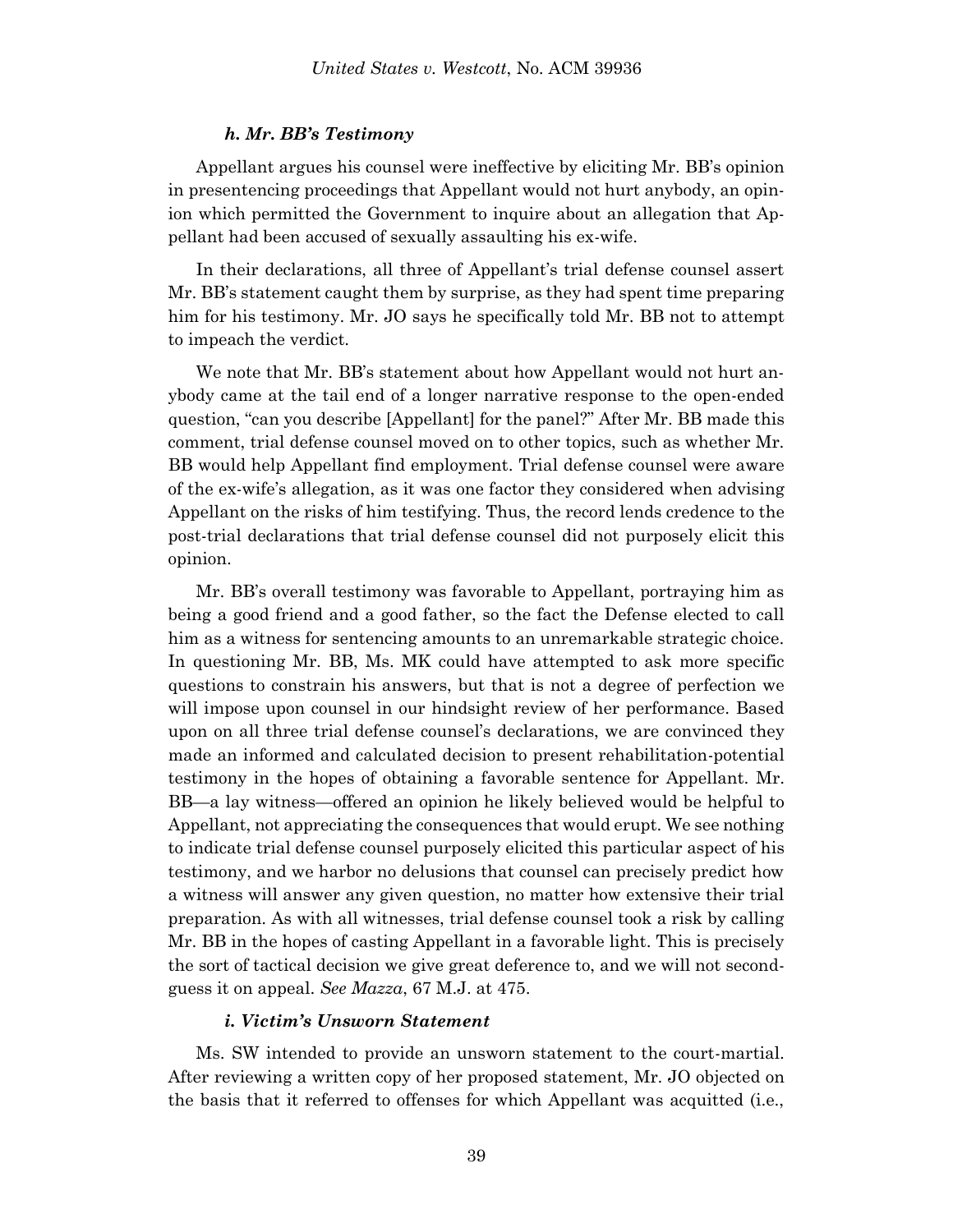grabbing her neck on one occasion and sexually assaulting her on divers occasions). Specifically, the Defense objected to the following line: "I was uncertain if anyone would even listen to me or if anyone would take me seriously or if they would just ignore me the way [Appellant] did whenever I told him no or stop." Trial defense counsel's position was that Ms. SW was referring to "multiple encounters" of which Appellant was acquitted.

Trial counsel briefly argued Appellant had been convicted of committing abusive sexual contact on Ms. SW while she was saying "no" and "stop," and thus Ms. SW's references to abuse would fairly include the offenses of which he was convicted. Prior to obtaining a ruling from the military judge, however, Mr. JO announced, "Sir, I withdraw. I withdraw. If the [G]overnment—[i]f they don't want to modify it, that's fine with me. I withdraw."

Appellant argues his counsel were ineffective by withdrawing their objection to Ms. SW's victim unsworn statement, effectively waiving the matter on appeal. Appellant asserts there was no strategic or tactical reason not to obtain a ruling from the military judge. In his declaration, Mr. JO explains he withdrew the objection out of concern that Ms. SW might take the opportunity to write "a much more powerful unsworn" than the "benign" one before the court. We have carefully considered Ms. SW's relatively short statement, and we conclude that while one could interpret the statement to refer to abuse throughout her relationship with Appellant, one could also read it to simply pertain to the events of 23 May 2018. Trial defense counsel's tactical decision to withdraw the Defense's objection in order to circumvent the risk that Ms. SW would add more prejudicial information was not unreasonable, and we decline to find trial defense counsel ineffective. Even if we had concluded Appellant's counsel were ineffective, we would not find any likelihood Appellant was prejudiced in light of the fact the members who heard the unsworn statement had also heard Ms. SW's testimony about abuse throughout the relationship. By acquitting Appellant of that conduct, the members had already determined that it had not been proven beyond a reasonable doubt, so it is extremely unlikely they would be influenced by Ms. SW's vague allusions to the conduct in an unsworn statement. Moreover, the military judge instructed the members that Appellant was "to be sentenced only for the offenses of which he [had] been found guilty," and we presume the members followed the military judge's instructions. *See Taylor*, 53 M.J. at 198.

#### *j. Conclusion on Ineffective Assistance Claims*

We evaluate trial defense counsel's performance not by the success of their strategy, "but rather whether counsel made . . . objectively reasonable choice[s] in strategy from the alternatives available at the [trial]." *United States v. Dewrell*, 55 M.J. 131, 136 (C.A.A.F. 2001) (quoting *United States v. Hughes*, 48 M.J. 700, 718 (A.F. Ct. Crim. App. 1998) (additional citation omitted)). Even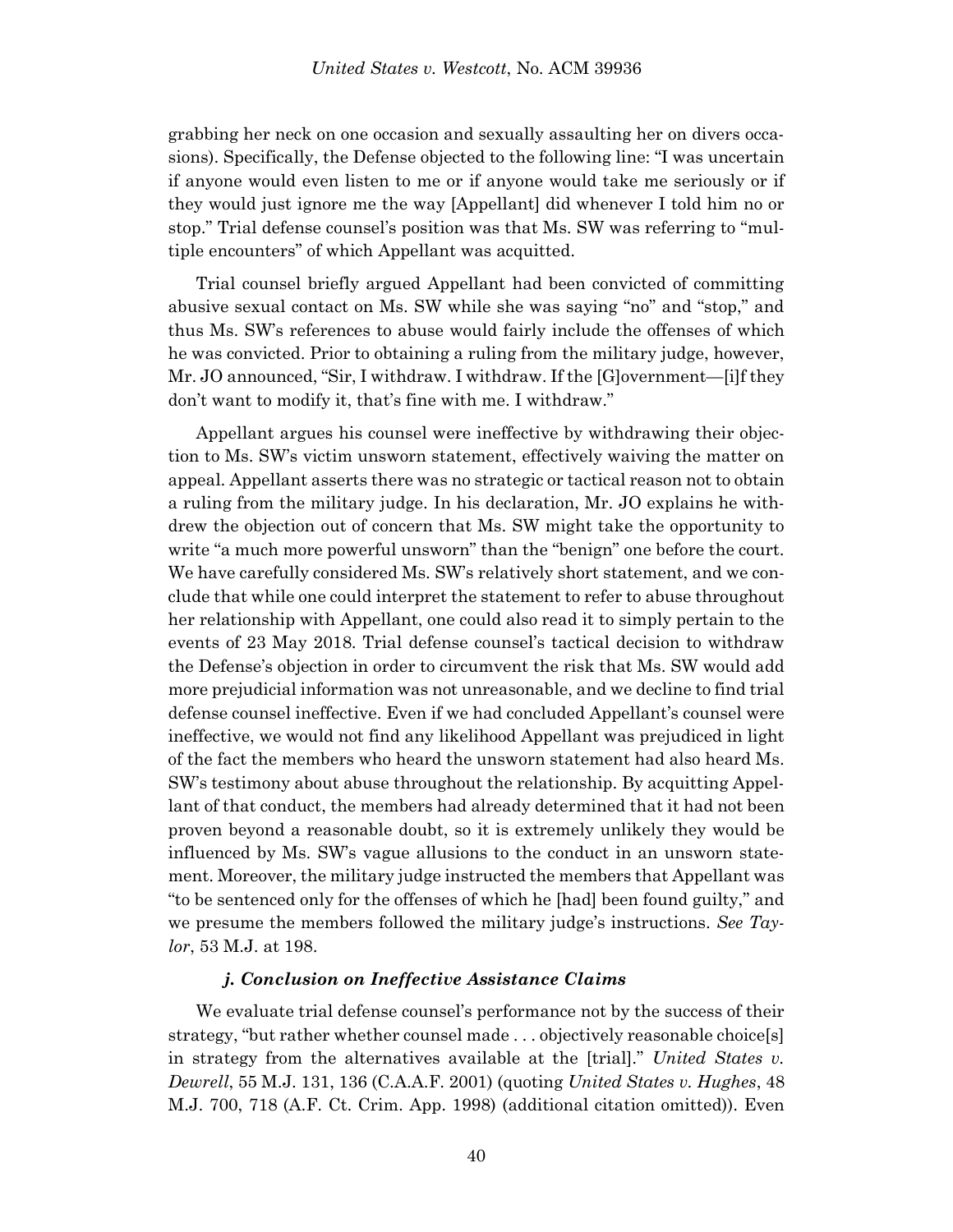when an appellant overcomes the strong presumption that counsel's performance was within the wide range of reasonable professional assistance, relief is only available when the appellant can establish a reasonable probability of a different outcome had the ineffective assistance not occurred. Appellant has failed to establish that relief is warranted in his case under the theory of ineffective assistance of counsel.

#### **G. Government Findings Argument**

Appellant contends trial counsel's closing argument improperly commented on his right to remain silent and that we should set aside the findings and sentence of his court-martial to remedy the error. We disagree and decline to grant Appellant's requested relief.

### **1. Additional Background**

During his closing argument, circuit trial counsel told the members that in order to find Appellant had established a mistake of fact defense, they had to conclude Appellant was actually mistaken and that his mistake was reasonable. Trial counsel described the "actually mistaken" element of the defense as the mistake having "to have existed in the mind of the accused. Meaning, it had to actually be there. He had to actually think that she was consenting. It had to be an honest mistake." From this proposition, trial counsel argued,

Now, let's turn to that first piece there. Let's talk about "honest." "It's not rape. We are married." "It's not rape. We're married." Is someone who says that—Is someone who says that mistaken about the consent of the other person or does that indicate they have knowledge of what they're doing; they have knowledge that the other person is not consenting[?] They have knowledge of it and they're talking about it, they're categorizing it, they're classifying it as a rape as something that is against the law. Is any mistake of fact honest when someone says those words? Okay. We can't get into his mind unless he tells us what's in his mind. And he told you—

At that point, trial defense counsel asked for an Article 39(a), UCMJ, hearing in order to move for a mistrial. In this hearing and outside the members' presence, trial defense counsel argued that the comment "unless he tells us" was an improper comment on Appellant's right to remain silent. Circuit trial counsel countered that he was referring to what Appellant had said to Ms. SW during the charged offenses. The military judge denied the motion, concluding that trial counsel was "specifically talking about the statement that was already into evidence, that it's not rape if you are married, and using that to demonstrate what was arguably in the accused's mind at the time he committed the offenses." The military judge said circuit trial counsel's final comment,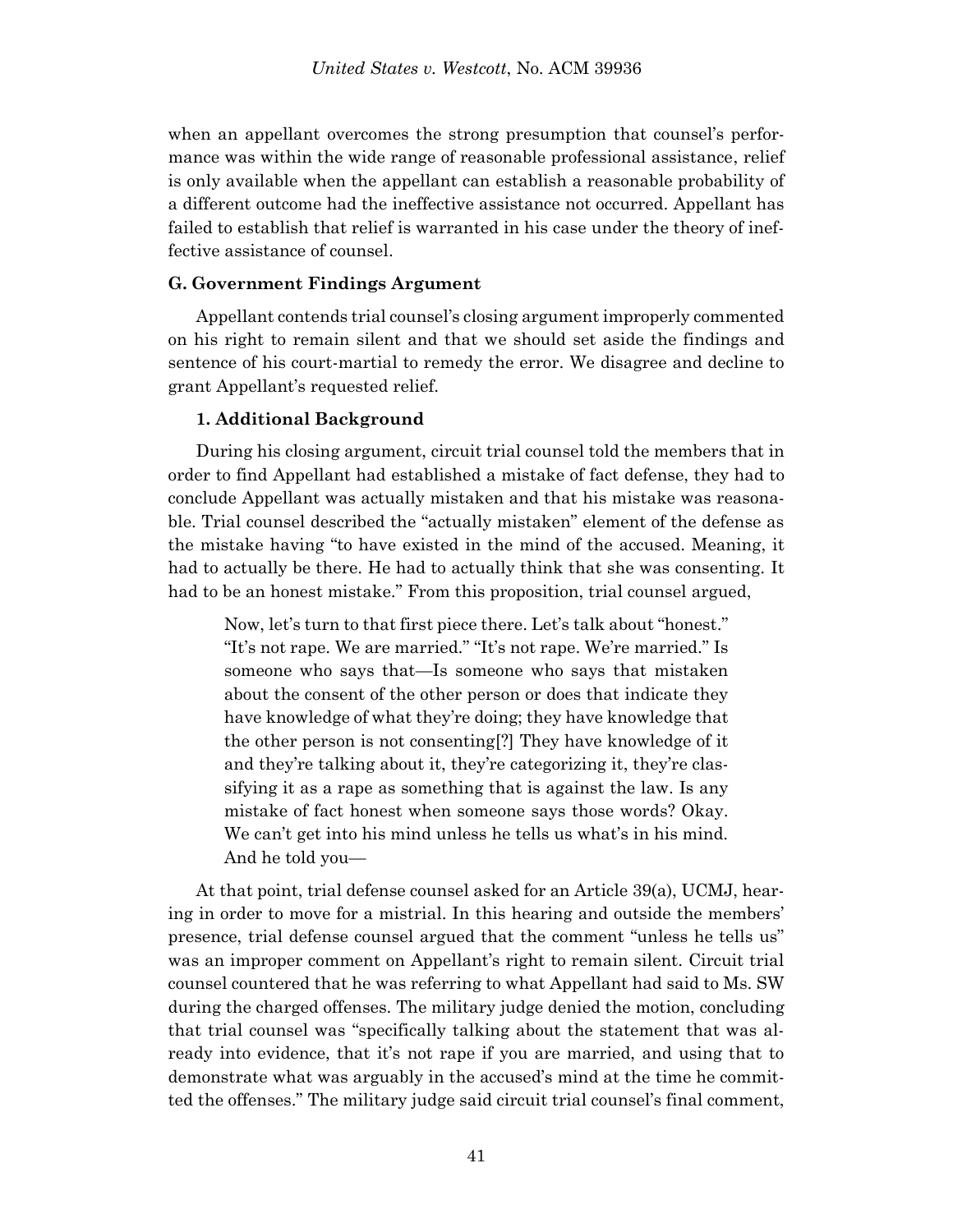"[h]e told you," further placed the argument in context. Nonetheless, the military judge granted the Defense's request for a curative instruction.

When the members returned to the courtroom, the military judge advised them:

Members of the Court, you have heard in the [G]overnment's closing argument that one will not know what is in [Appellant's] mind unless he tells us. As you have witnessed, [Appellant] has elected not to testify. You have taken an oath, and along with such oath, you have agreed not to consider the fact that [Appellant] did not testify. You must follow such an oath. The [G]overnment is also prohibited from commenting on [Appellant] exercising this right.

Circuit trial counsel then resumed his argument by saying, "The mistake of fact as to consent must be honest. Is it an honest mistake if the accused says, it's not rape if you're married? Honest." From there, circuit trial counsel moved on to a discussion about whether such a mistake could be reasonable.

#### **2. Law**

Whether a trial counsel's comments in closing argument improperly reference an accused's constitutional right to remain silent is a question of law we review de novo. *See United States v. Flores*, 69 M.J. 366, 369 (C.A.A.F. 2011) (citing *United States v. Moran*, 65 M.J. 178, 181 (C.A.A.F. 2007)).

"It is black letter law that a trial counsel may not comment directly, indirectly, or by innuendo, on the fact that an accused did not testify in his defense." *United States v. Mobley*, 31 M.J. 273, 279 (C.M.A. 1990) (citing *Griffin v. California*, 380 U.S. 609 (1965)). "Regardless of whether there was an objection or not, '[i]n the context of a constitutional error, the burden is on the Government to establish that the comments were harmless beyond a reasonable doubt.'" *Flores*, 69 M.J. at 369 (alteration in original) (quoting *United States v. Carter*, 61 M.J. 30, 35 (C.A.A.F. 2005)).

We examine prosecutorial comments "in light of [their] context within the entire court-martial." *Carter*, 61 M.J. at 33 (citation omitted). "[W]hether [an] error is harmless beyond a reasonable doubt 'will depend on whether there is a reasonable possibility that the evidence [or error] complained of might have contributed to the conviction.'" *United States v. Paige*, 67 M.J. 442, 451 (C.A.A.F. 2009) (alteration in original) (quoting *Moran*, 65 M.J. at 187). To find that an error did not contribute to the conviction is "to find that error unimportant in relation to everything else the jury considered on the issue in question, as revealed in the record." *Moran*, 65 M.J. at 187 (quoting *Yates v. Evatt*, 400 U.S. 391, 403 (1991), *overruled on other grounds by Estelle v. McGuire*, 502 U.S. 62, 72 n.4 (1991)).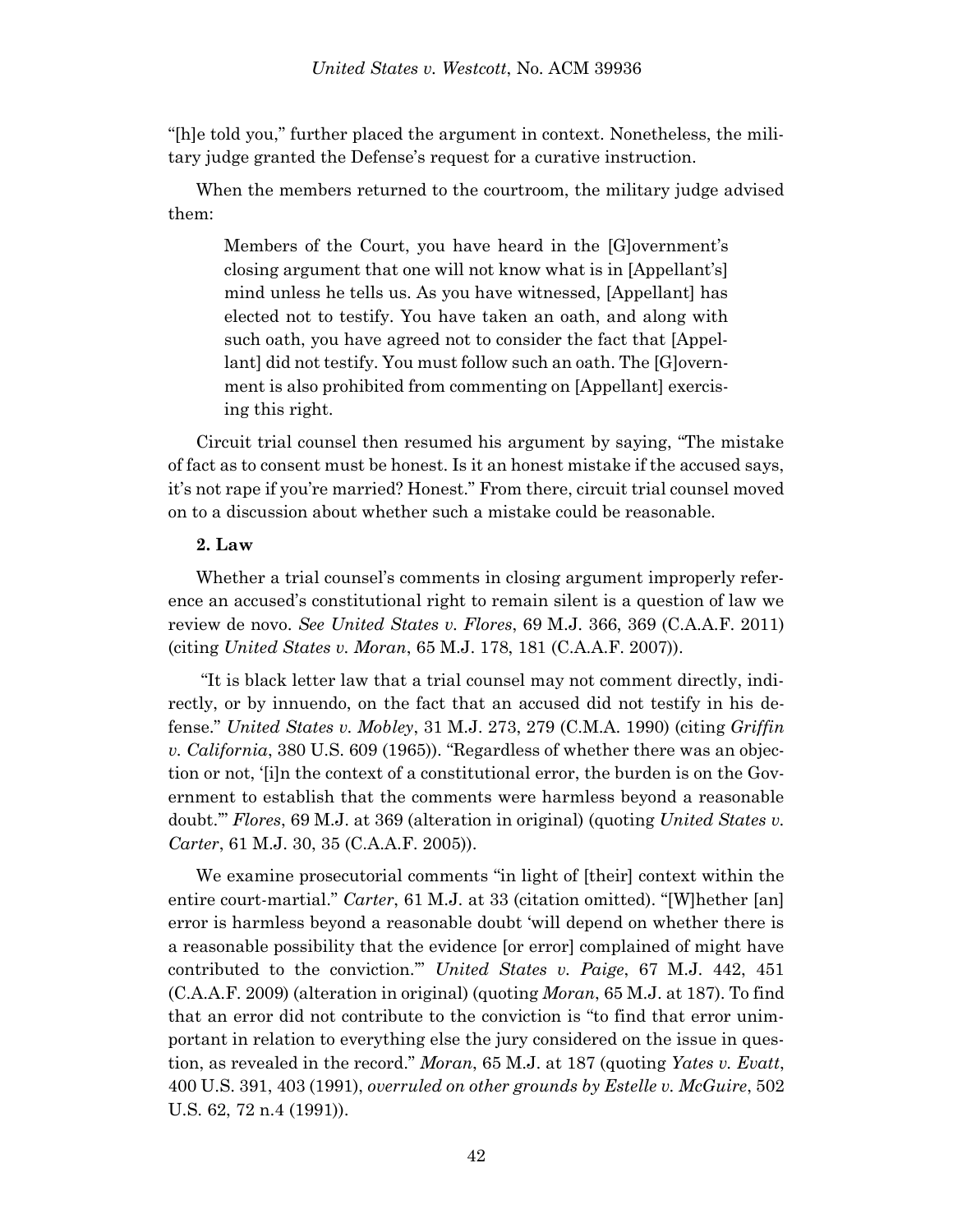## **3. Analysis**

In looking at trial counsel's argument, and the context of the entire courtmartial, we find no error. When trial counsel made this comment, he was addressing Appellant's defense of mistake of fact and how Appellant's comments to Ms. SW provided evidence of Appellant's mindset at the time of these offenses. This was a proper argument which did not refer to Appellant's decision not to testify, either explicitly or implicitly.

Even if we were to conclude the argument amounted to constitutional error, we would find such error to be harmless. In *United States v. Chisum*, the CAAF explained that a "constitutional error is harmless when it appears beyond a reasonable doubt that the error complained of did not contribute to the verdict obtained." 77 M.J. 176, 179 (C.A.A.F. 2018) (quoting *Mitchell v. Esparza*, 540 U.S. 12, 17–18 (2003)). Here, trial counsel's commentary on whether Appellant was honestly mistaken was brief and narrowly tailored to one prong of the defense of mistake of fact. The military judge further provided the members a curative instruction in the middle of trial counsel's argument. We presume court members follow instructions by a military judge, unless we have evidence to the contrary. *Taylor*, 53 M.J. at 198. Finally, the members returned a mixed verdict, acquitting Appellant of some offenses while convicting him of others a strong indication the members arrived at their verdict unimpacted by any belief Appellant's decision not to testify should be held against him. We conclude that the members would have reached the same verdict even in the absence of circuit trial counsel's "unless he tells us" comment. Appellant is entitled to no relief on this point, even if we were to conclude the Government's argument constituted error.

## **H. Sentence Appropriateness**

Appellant contends his sentence is inappropriately severe. He argues his convictions arose from "a matter of seconds" and was "not nearly as bad or violent as other crimes that yield the same type of punishment." He theorizes his sentence was as high as it was because the Government painted him as a serial offender through the question put to Mr. BB about Appellant's ex-wife's allegation Appellant had sexually assaulted her. He asks us to reduce his sentence to confinement, but we decline to do so.

## **1. Law**

We review issues of sentence appropriateness de novo. *United States v. Lane*, 64 M.J. 1, 2 (C.A.A.F. 2006) (citing *United States v. Cole*, 31 M.J. 270, 272 (C.M.A. 1990)). Our authority to determine sentence appropriateness "reflects the unique history and attributes of the military justice system, [and] includes but is not limited to considerations of uniformity and evenhandedness of sentencing decisions." *United States v. Sothen*, 54 M.J. 294, 296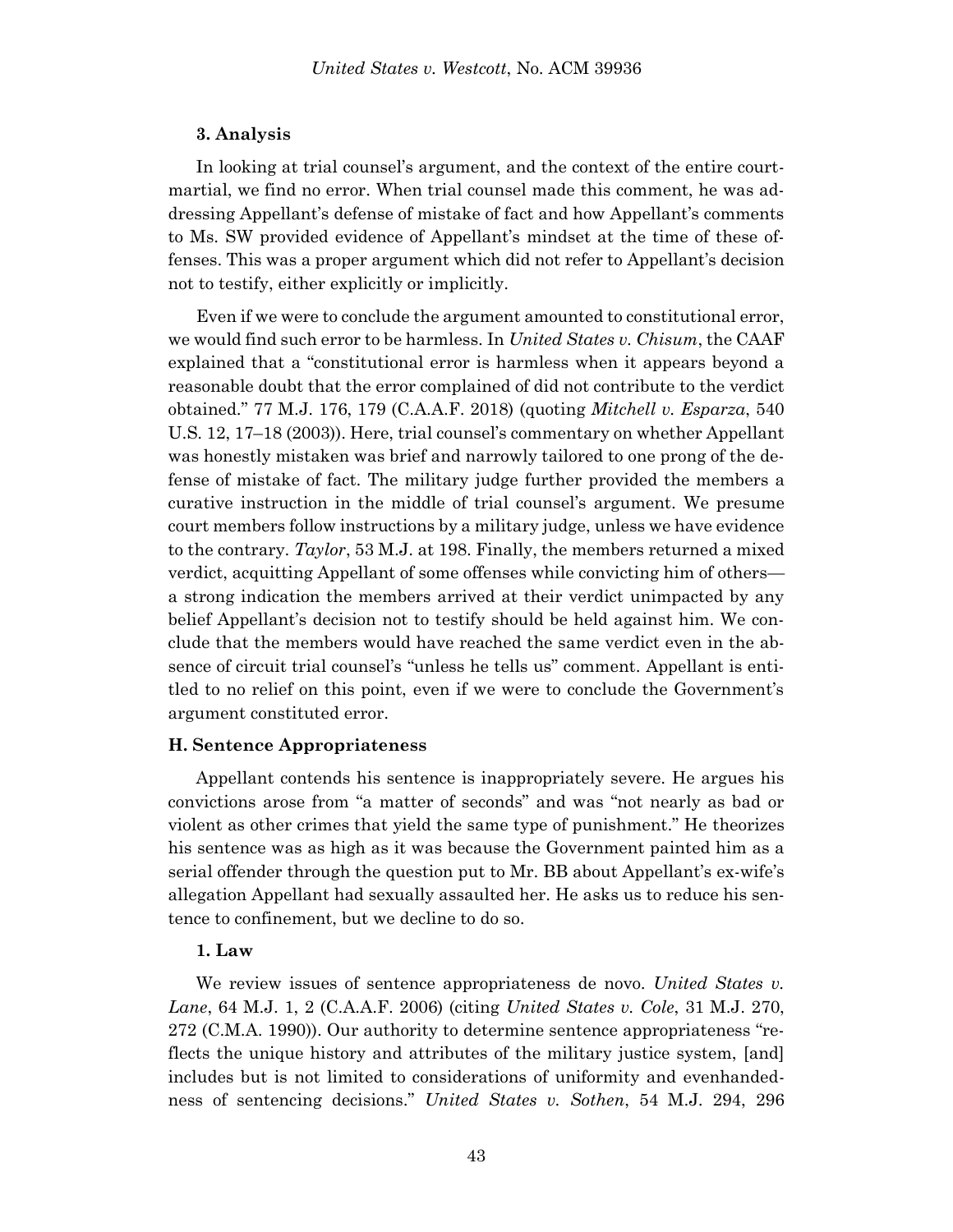(C.A.A.F. 2001) (citations omitted). We may affirm only as much of the sentence as we find correct in law and fact and determine should be approved on the basis of the entire record. Article 66(d), UCMJ, 10 U.S.C. § 866(d). "We assess sentence appropriateness by considering the particular appellant, the nature and seriousness of the offense[s], the appellant's record of service, and all matters contained in the record of trial." *United States v. Anderson*, 67 M.J. 703, 705 (A.F. Ct. Crim. App. 2009) (citations omitted). Although we have great discretion to determine whether a sentence is appropriate, we have no power to grant mercy. *United States v. Nerad*, 69 M.J. 138, 146 (C.A.A.F. 2010) (citation omitted).

#### **2. Analysis**

Appellant faced a maximum sentence of a dishonorable discharge, confinement for 27 years, forfeiture of all pay and allowances, reduction to the grade of E-1, and a reprimand. 2016 *MCM*, pt. IV,  $\P\P$  45.e.(2), (3). His adjudged sentence consisted of a dishonorable discharge, confinement for three years, and reduction to the grade of E-1.

Appellant is correct that the conduct of which he was convicted spanned a relatively short timeframe. While his offenses may not have lasted a long time, Appellant used his physical strength to overpower his wife's physical and verbal resistance in order to molest her and force her to touch his penis.

Appellant suggests his sentence was influenced by the question that Mr. BB was asked, but the military judge instructed the members as to the proper use of that information, specifically advising them that "there is no evidence that [Appellant] assaulted his ex-wife." Appellant has not pointed to anything in the record that would lead us to conclude the members failed to follow that instruction or that they improperly inflated Appellant's sentence because of it.

We have considered Appellant, the nature and seriousness of the offenses, his long record of military service, the lack of any previously documented misconduct in his personnel records, and all matters he submitted in his case in extenuation, mitigation, and clemency. We conclude his sentence is not inappropriately severe.

#### **I. Completeness of the Record**

Although not raised by Appellant, we consider whether the record is substantially complete in the face of a missing appellate exhibit, the military judge's post-trial ruling regarding his omission of the definition of consent in his findings instructions.

#### **1. Additional Background**

In late May 2020, the military judge issued his ruling pertaining to the post-trial Article 39(a), UCMJ, hearing. Both parties, in their submissions to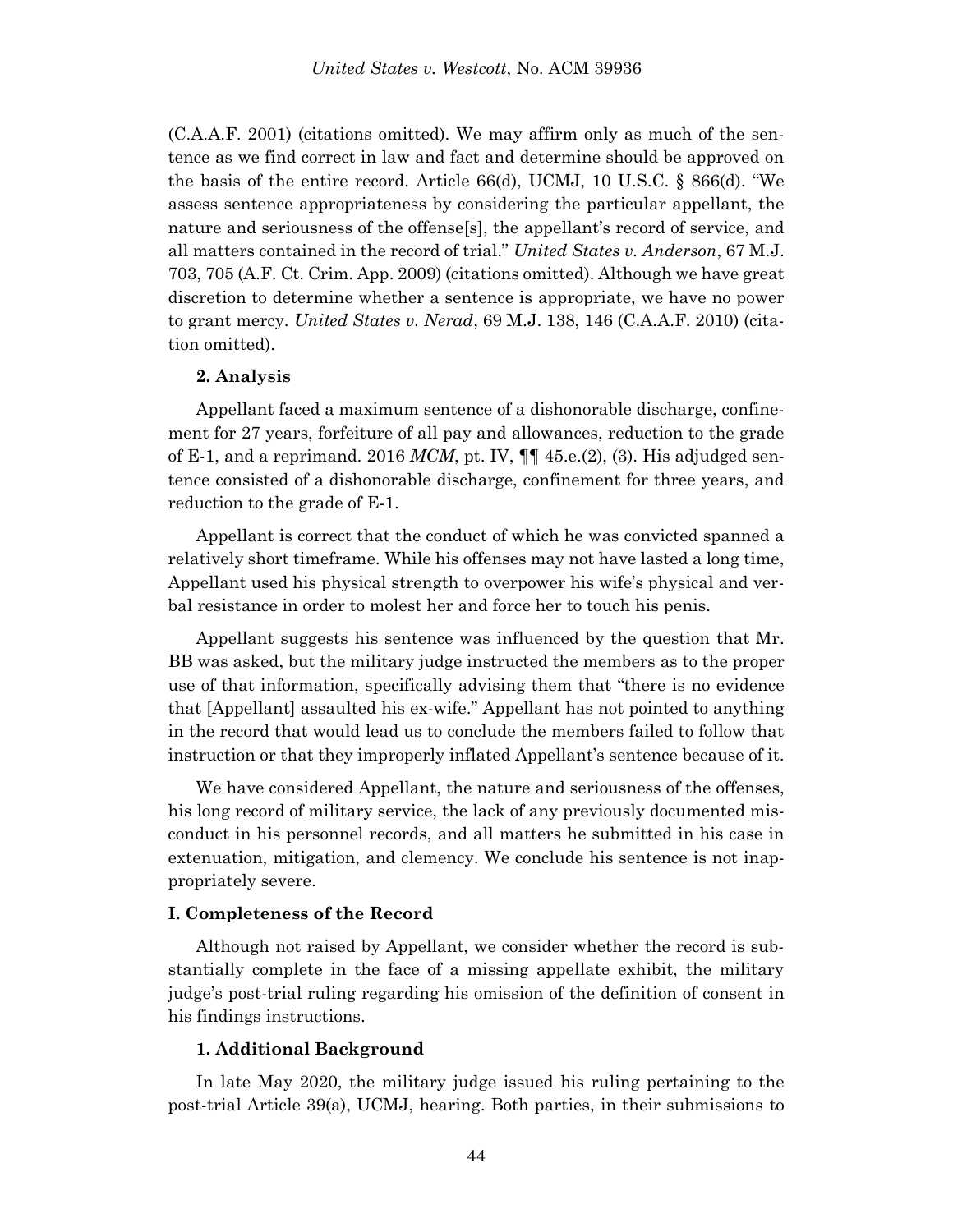this court related to this appeal, referred to this ruling as Appellate Exhibit XXXVIII and commented on the substance of the ruling. The ruling, however, was not included in the record of trial docketed with this court.

We issued the Government an order to show cause why we should not remand the record for correction. In response, the Government submitted a declaration from the circuit trial counsel who participated in Appellant's courtmartial. This circuit trial counsel asserts that once the Government received our show-cause order, he located the military judge's email with the ruling attached, and he attached the ruling to his declaration. The ruling is unsigned and has no appellate exhibit number on it. We granted the Government's motion to attach the declaration. The Government asks us not to remand the case or grant other relief; Appellant, on the other hand, submits that the only way to remedy the defective record is to remand it for correction. Appellant concedes the ruling attached to the declaration appears to be "identical" to the one in the possession of his appellate counsel.

The military judge's ruling concludes Appellant waived the error with respect to the military judge's consent instructions, and if the error was simply forfeited, Appellant was not prejudiced. The military judge generally concluded that his instructions otherwise addressed the matter of consent and that, in any event, the term "consent" is generally known and further definition was not needed. The ruling briefly notes that whether trial defense counsel were ineffective was "outside the purview" of the military judge, and the ruling contains no substantive discussion of the matter.

### **2. Law**

We review the question of whether a record of trial is complete de novo. *United States v. Stoffer*, 53 M.J. 26, 27 (C.A.A.F. 2000). A complete record of trial includes all appellate exhibits. R.C.M.  $1112(b)(6)$ ; R.C.M.  $1112(d)(2)$ . An incomplete or defective record of trial may be returned to the military judge for correction. R.C.M. 1112(d)(2).

When an omission from a record of trial is substantial, such omission gives rise to a presumption of prejudice which the Government must rebut. *United States v. Harrow*, 62 M.J. 649, 654 (A.F. Ct. Crim. App. 2006) (citation omitted), *aff'd*, 65 M.J. 190 (C.A.A.F. 2007). Insubstantial omissions, however, do not give rise to such a presumption "or affect that record's characterization as a complete one." *United States v. Henry*, 53 M.J. 108, 111 (C.A.A.F. 2000). We approach the question of what constitutes a substantial omission on a case-bycase basis. *United States v. Abrams*, 50 M.J. 361, 363 (C.A.A.F. 1999) (citation omitted).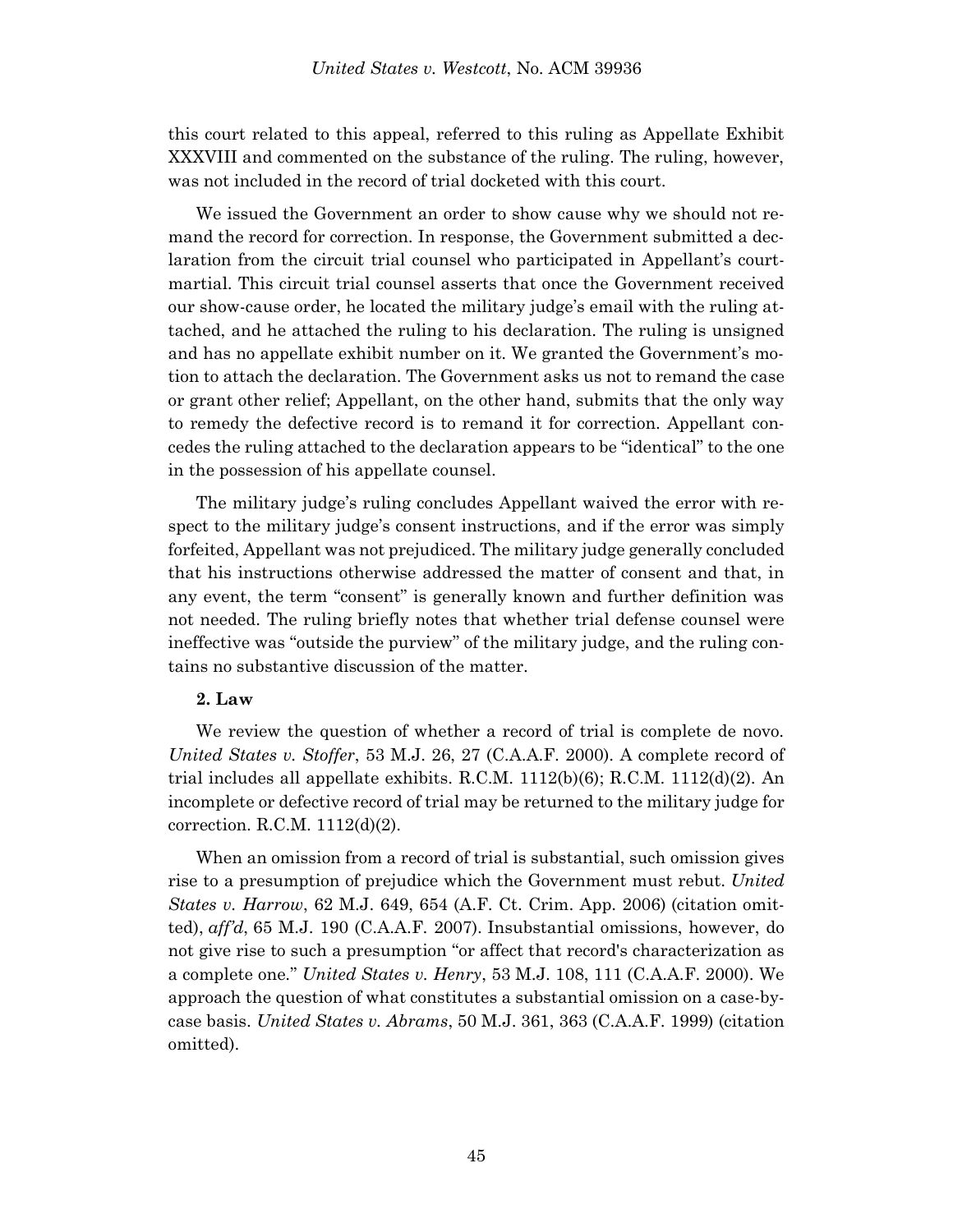## **3. Analysis**

We considered the circuit trial counsel's declaration and its attachment to resolve this issue which was raised by the record. *See Jessie*, 79 M.J. at 444. Although we have the authority to return the record to the military judge for correction under R.C.M.  $1112(d)(2)$ , we decline to do so because even if the exhibit's omission is substantial, we conclude Appellant has not been prejudiced by the exhibit's omission.<sup>26</sup> We arrive at this determination because we have already concluded Appellant waived the error with respect to the military judge's findings instructions. Except for a passing reference to Appellant's ineffective assistance claims, the military judge's ruling exclusively addresses the question of whether he erred in providing the instructions he did. Because Appellant waived this issue, however, the military judge's post-trial ruling on it adds nothing material to the record. Similarly, because the ruling provides virtually no discussion of the ineffective assistance claim—a claim which we have considered—the ruling has no impact on that issue. Appellant acknowledges he had an apparently "identical" copy of the ruling when he submitted his assignment of errors, so Appellant has not been deprived of any of the information in the military judge's ruling. As such, we conclude that even if we impose a presumption of prejudice, that presumption has been effectively rebutted by virtue of our review of the declaration and ruling submitted by the Government.

#### **J. Post-Trial Delay**

Although not raised by Appellant, we consider whether he has been deprived of his due process right to speedy post-trial and appellate review.

Appellant's court-martial concluded on 16 January 2020, and the military judge entered judgment 134 days later, on 29 May 2020. The record of trial was not docketed with this court until 10 July 2020, which was 176 days after Appellant was sentenced. On 3 February 2022, Appellant demanded speedy appellate review. We are issuing our opinion more than 20 months after his case was docketed with us.

## **1. Law**

l

"We review de novo claims that an appellant has been denied the due process right to a speedy post-trial review and appeal." *United States v. Moreno*, 63 M.J. 129, 135 (C.A.A.F. 2006) (first citing *United States v. Rodriguez*, 60

<sup>26</sup> That we granted the Government's motion to attach does not change the fact that the ruling is still missing from the record of trial. Instead, we use the circuit trial counsel's declaration and its attached ruling in order to perform our responsibilities under Article 66, UCMJ, 10 U.S.C. § 866. *See, e.g.*, *United States v. King*, No. ACM 39583, 2021 CCA LEXIS 415, at \*29–30 (A.F. Ct. Crim. App. 16 Aug. 2021) (unpub. op.).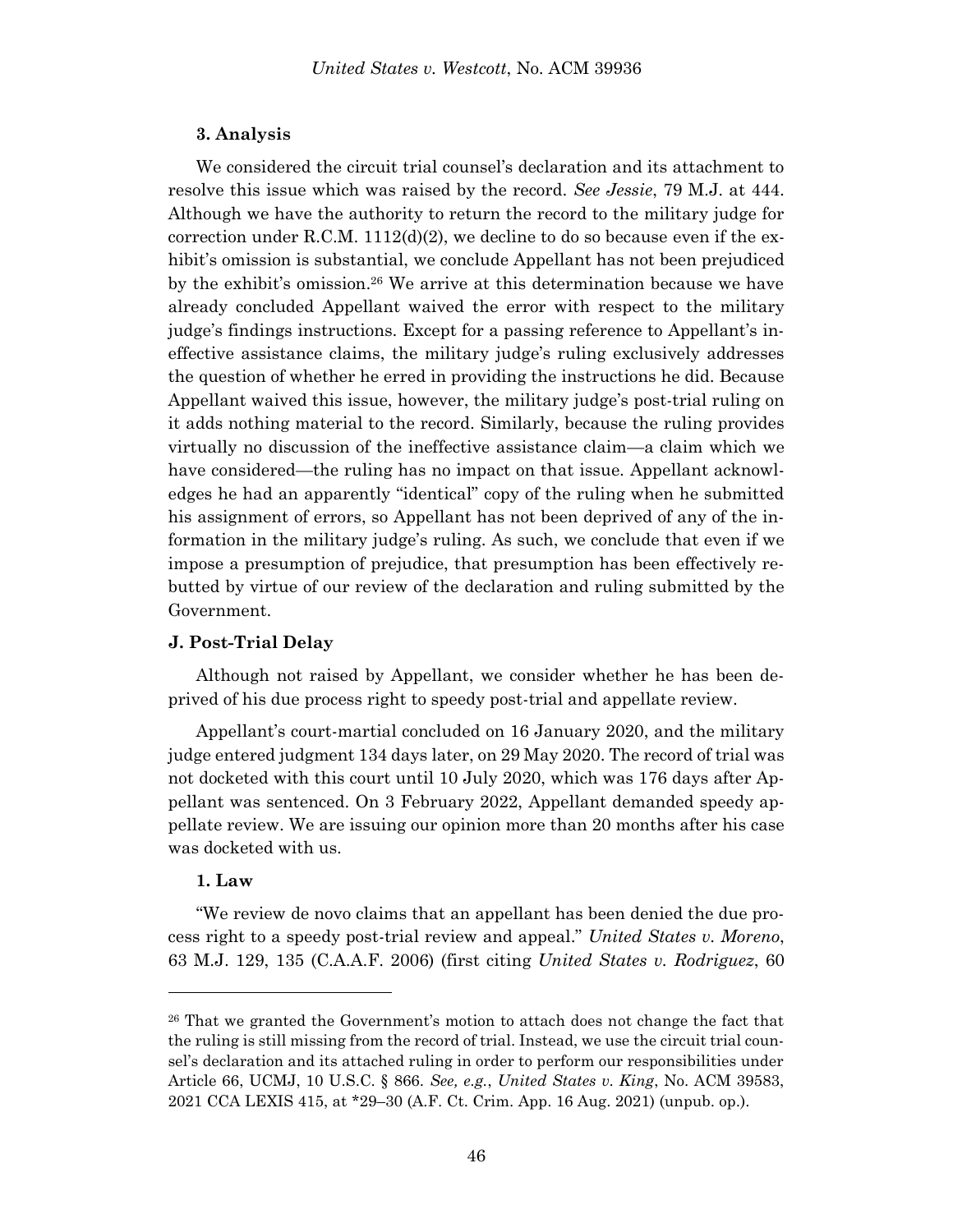M.J. 239, 246 (C.A.A.F. 2004); and then citing *United States v. Cooper*, 58 M.J. 54, 58 (C.A.A.F. 2003)). In *Moreno*, the CAAF established a presumption of facially unreasonable delay when the convening authority does not take action within 120 days of sentencing, when the case is not docketed with the Court of Criminal Appeals within 30 days of convening authority action, or when the Court of Criminal Appeals does not render a decision within 18 months of docketing. 63 M.J. at 142. In *United States v. Livak*, 80 M.J. 631, 633 (A.F. Ct. Crim. App. 2020), this court established an aggregated 150-day standard for facially unreasonable delay from sentencing to docketing for cases referred to trial on or after 1 January 2019, in light of the new post-trial processing procedures that went into effect on that date.

Where there is such a delay, we examine the four factors set forth in *Barker v. Wingo*, 407 U.S. 514, 530 (1972): (1) the length of the delay; (2) the reasons for the delay; (3) the appellant's assertion of his right to a timely review; and (4) prejudice to the appellant. *Moreno*, 63 M.J. at 135 (first citing *United States v. Jones*, 61 M.J. 80, 83 (C.A.A.F. 2005); and then citing *Toohey v. United States*, 60 M.J. 100, 102 (C.A.A.F. 2004)). "No single factor is required for finding a due process violation and the absence of a given factor will not prevent such a finding." *Id.* at 136 (citing *Barker*, 407 U.S. at 533).

Where an appellant has not shown prejudice from the delay, there is no due process violation unless the delay is "so egregious that tolerating it would adversely affect the public's perception of the fairness and integrity of the military justice system." *United States v. Toohey*, 63 M.J. 353, 362 (C.A.A.F. 2006). In *Moreno*, the CAAF identified three types of cognizable prejudice for purposes of an Appellant's due process right to timely post-trial review: (1) oppressive incarceration; (2) anxiety and concern; and (3) impairment of the appellant's grounds for appeal or ability to present a defense at a rehearing. 63 M.J. at 138–39 (citations omitted).

#### **2. Analysis**

Two periods of delay are facially unreasonable in Appellant's case under *Moreno*—the period from sentencing to docketing, and the period from docketing to the release of our opinion. The first period's standard is 150 days, and 176 days elapsed here. The second period's standard is 18 months, and we exceeded that standard by just over two months.

#### *a. Sentence to Docketing*

The period between sentencing and docketing exceeded the standard by 26 days—just under four weeks. Because Appellant did not raise this issue, the record is not completely developed with respect to the reasons for this delay. However, we note Appellant's case did involve a post-trial hearing on 11 May 2020, or 116 days after sentencing. This hearing was delayed by approximately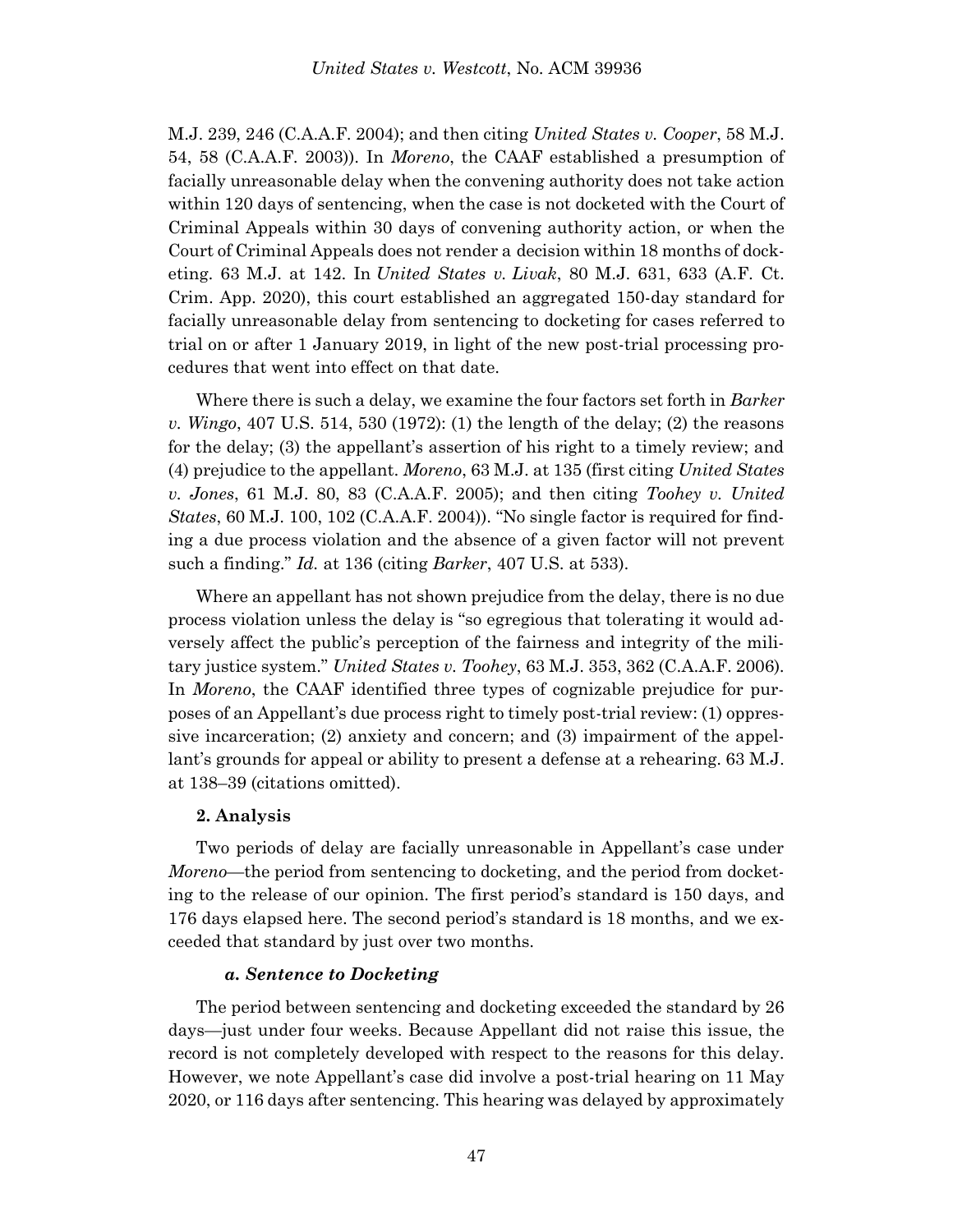two months due to logistical issues related to the COVID-19 pandemic. The military judge issued his ruling and entered judgment in the case on 29 May 2020, or 134 days after sentencing. Once judgment was entered, the Government took six weeks to docket the case with our court, pushing the total period from sentencing to docketing to 176 days.

Appellant did not assert his right to speedy post-trial processing, and he has not claimed the delay during this period has prejudiced any of the interests cited by the CAAF in *Moreno*. Appellant has not alleged he has suffered from oppressive incarceration; he has not asked for a rehearing and we are not granting him one on our own accord; and he has not asserted any grounds for appeal have been impaired. From our review of the record, it appears that one primary reason for the lengthy post-trial processing was the need to convene a post-trial hearing to address the matter of the military judge's instructions. The scheduling of this hearing was complicated by the pandemic—a matter plainly outside the control of either Appellant or the Government. The hearing did not result in any relief to Appellant in terms of his sentence, and we therefore conclude he has not been prejudiced by the delay between his sentencing and the docketing of his case. We have also considered whether—in the absence of any cognizable prejudice—the delay in this case was so egregious as to adversely affect the public's perception of the fairness and integrity of the military justice system, and thereby amount to a violation of Appellant's due process rights. Although we are at a loss to explain why it took the Government six weeks to simply docket the case with this court, we nevertheless conclude this delay was not so egregious as to warrant relief.

## *b. Docketing to Opinion*

In producing this opinion, we exceeded the 18-month standard by over two months. While this total period lasted over 600 days, 234 of those days—just over seven and a half months—are attributed to Appellant filing his assignments of error after he received five enlargements of time over the Government's objections. Once Appellant filed his assignments, which included allegations of ineffective assistance of counsel, we ordered each of his trial defense counsel to submit declarations in response. After these declarations were filed, the Government submitted its answer to Appellant's assignments of error, and Appellant filed a subsequent reply. From Appellant's initial brief to his reply, 71 days passed, bringing the total time elapsed since docketing to 305 days just over ten months. We took over ten months to produce our opinion, during which time we issued a show-cause order to the Government after we identified a missing appellate exhibit. Although the period from docketing to the release of this opinion exceeded the 18-month threshold for facially unreasonable delay, this period was exceeded by just over two months. Appellant raised a total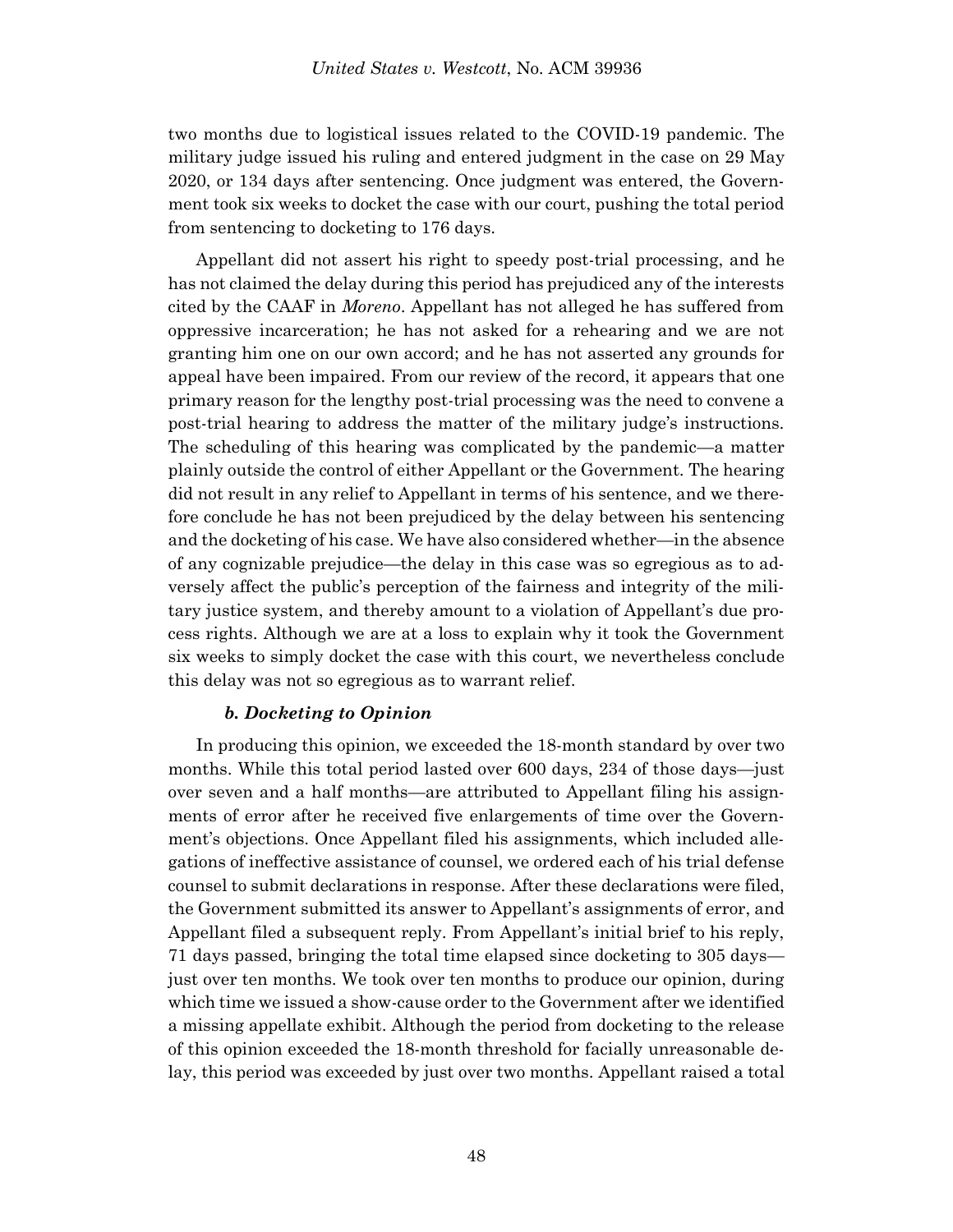of twelve issues for our consideration, resulting in a lengthy and divided opinion from our court. For the reasons noted above related to the period of posttrial processing, we conclude there is no evidence demonstrating prejudice warranting relief for the period between docketing and this opinion, nor do we see any indication that the delay in our review of his court-martial rose to the degree that it would adversely affect the public's perception of the military justice system.

#### *c. Relief Under Article 66(d), UCMJ*

Recognizing our authority under Article 66(d), UCMJ, we have also considered whether relief for excessive post-trial delay is appropriate even in the absence of a due process violation. *See United States v. Tardif*, 57 M.J. 219, 225 (C.A.A.F. 2002). After considering the factors enumerated in *United States v. Gay*, 74 M.J. 736, 744 (A.F. Ct. Crim. App. 2015), *aff'd*, 75 M.J. 264 (C.A.A.F. 2016), and the particular facts presented by Appellant's case, we conclude it is not.

#### **III. CONCLUSION**

The findings and sentence as entered are correct in law and fact, and no error materially prejudicial to the substantial rights of Appellant occurred. Articles  $59(a)$  and  $66(d)$ , UCMJ, 10 U.S.C.  $\S$  $\S$   $859(a)$ ,  $866(d)$ . Accordingly, the findings and sentence are **AFFIRMED**.

JOHNSON, Chief Judge (concurring in part and in the result):

I generally concur with the lead opinion, including the result, with one exception. With respect to Appellant's argument that a unanimous verdict of guilty is constitutionally required, the opinion notes Appellant cannot demonstrate that he was convicted by a less-than-unanimous vote of the court members. The implication of this observation is that, assuming *arguendo* the jury unanimity requirement did apply to courts-martial, Appellant would be required to make such a demonstration in order to secure relief. The Rules for Courts-Martial generally forbid polling court members to determine their votes, and their deliberations are—with very limited exceptions—generally privileged under the Military Rules of Evidence. *See* Rules for Courts-Martial 922(e), 1007(d); Mil. R. Evid. 509, 606 (*Manual for Courts-Martial*, *United States* (2019 ed.)). To the extent the lead opinion implies that the Rules for Courts-Martial or Military Rules of Evidence might effectively interfere with the protection of a constitutional right, I respectfully disagree.

MEGINLEY, Judge, (dissenting in part and in the result):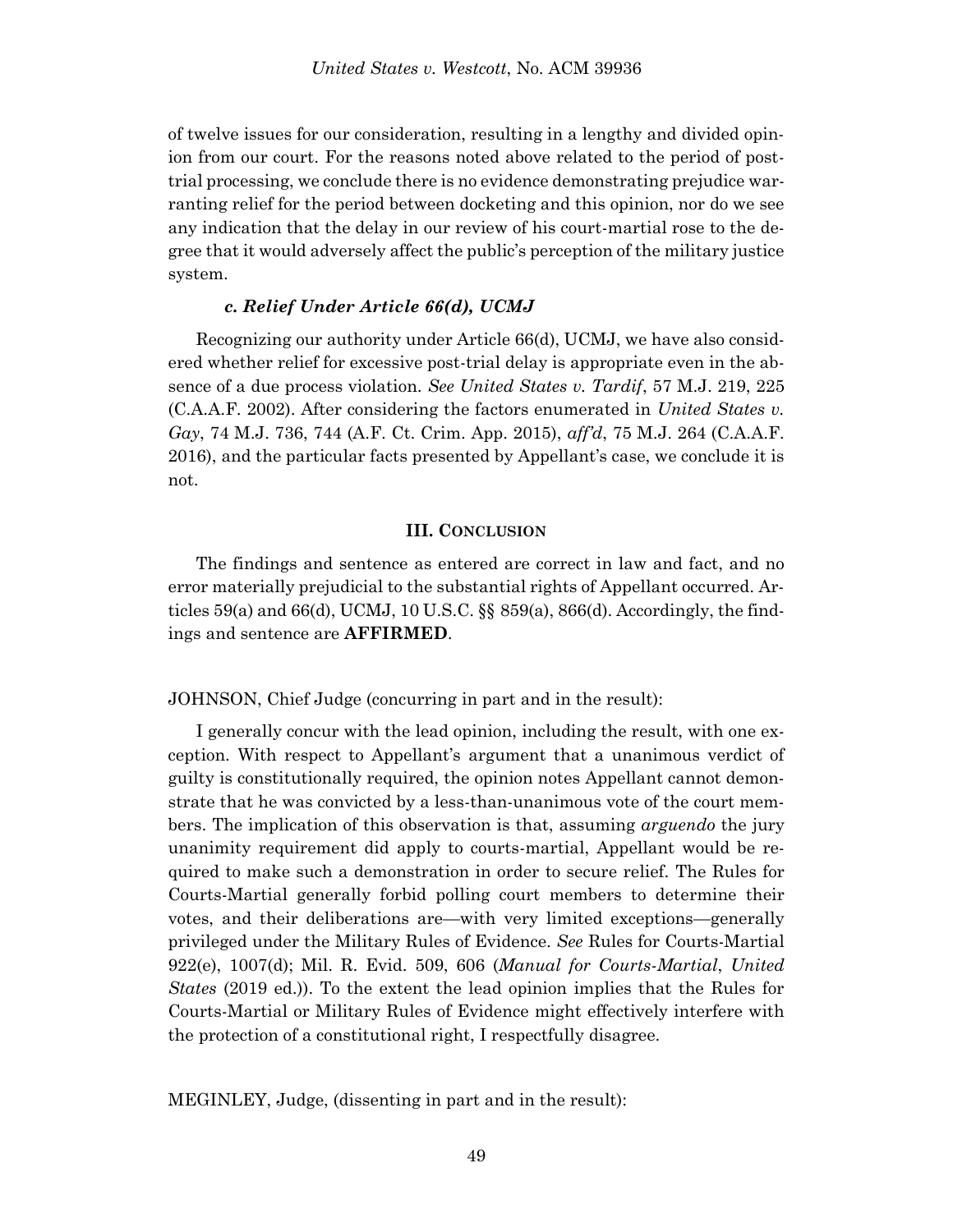I agree with the court's finding that Specification 2 of Charge I (abusive sexual contact) is legally and factually sufficient. However, for the reasons stated below, I conclude Specification 1 of Charge I (aggravated sexual contact) is factually insufficient. Moreover, I find that by being denied the right to a unanimous verdict, Appellant was denied equal protection under the law. Accordingly, I would dismiss Charge I and its specifications with prejudice.

# **A. Factual Sufficiency and Ineffective Assistance of Counsel Relating to Specification 1 of Charge I**

In reviewing the entire record, I found Ms. SW to be very credible. I have little doubt that Appellant grabbed her hand and placed it on his penis, nor do I have much doubt that Appellant touched Ms. SW's vagina over her clothing. Also, there was virtually no evidence to reasonably suggest Ms. SW consented to Appellant's acts on 23 May 2018, or that she fabricated Appellant's crimes for financial gain.

The issue I see is not with Ms. SW, but with the way the Government charged the allegation in Specification 1 of Charge I—that Appellant touched Ms. SW's *groin* with his hand. From Ms. SW's statement to local authorities and then later during her in-court testimony, *Ms. SW never said Appellant touched her groin*, as Appellant was charged. Perhaps Appellant touched Ms. SW in her groin as he was positioning himself on top of her, trying to pull her shorts down, and touching her vaginal region—especially given the bruising on her legs, which was indicative of that struggle. Ms. SW described how Appellant "hooked his fingers underneath [her] shorts and started moving his hands down towards [her] vagina." She also testified that Appellant "got down pretty far," in the context of trying to pull her shorts off, and that he was touching her "close to the outside of [her] vagina." And of course, she testified to the bruising on her legs. Yet notwithstanding this testimony, the majority does not know—nor did the members know—if Appellant actually touched her groin.

At first glance, this appears to be a possible oversight by trial counsel in their questioning of Ms. SW. Ms. SW was the Government's witness; the Government presumably discussed the case multiple times with Ms. SW and her special victims' counsel, charged the case based on the facts Ms. SW presented, and referred a charge to trial alleging that Appellant touched Ms. SW's groin. In order to try to glean the Government's intention, I reviewed of some of the pretrial papers—including the Hoke County Sherriff's Office report, the Air Force Office of Special Investigations (AFOSI) Report of Investigation, and the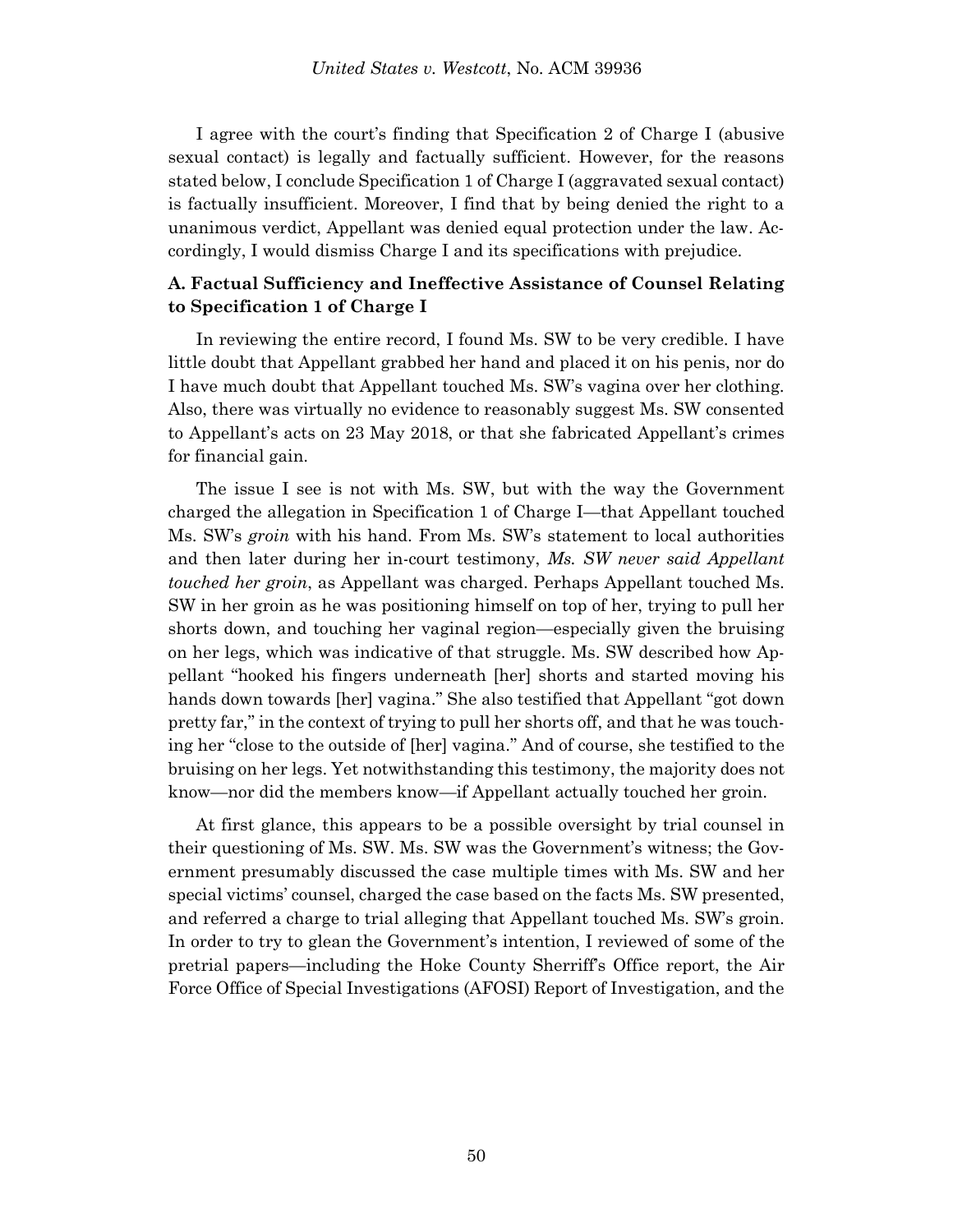Article 32, Uniform Code of Military Justice (UCMJ), 10 U.S.C. § 832,<sup>1</sup> Preliminary Hearing Officer (PHO) report. However, none of these of these documents contain evidence from Ms. SW stating that Appellant touched her in the groin area; the focus is on the fact that Appellant touched her in the vaginal area. In fact, in my review of the record, the only time a "groin" appears to be mentioned is in a document within the Article 32, UCMJ, PHO report, where Ms. SW stated she slapped Appellant between the legs (the Hoke County report states she hit him in the genitals). Based on the material available, it appears the Government may have adopted an extremely broad interpretation of what constitutes the groin—which, based on trial counsel's questioning of Ms. SW, included Ms. SW's vagina.

As the majority notes, our sister services have addressed this nuance. In *United States v. McDonald*, the United States Navy-Marine Corps Court of Criminal Appeals (NMCCA) determined that "groin" and "penis" are not synonymous, as the "groin" is "[t]he groove, and the part of the body around it, formed by the junction of the thigh with the abdomen, on either side." 78 M.J. 669, 680 (N.M. Ct. Crim. App. 2018) (alteration in original).<sup>2</sup> The NMCCA further noted that "groin" and "genitalia" are listed separately in the definition of "sexual contact" in Article 120, UCMJ, 10 U.S.C. § 920. *McDonald*, 78 M.J. at 680. In reference to an opinion by one of our sister service courts, the majority in this case notes,

[T]he Army Court of Criminal Appeals [(ACCA)] concluded that the trial judge had failed to elicit a sufficient factual basis to support the appellant's guilty plea where he was charged with touching the victim's genitals but explained in his providence inquiry that he had touched the victim on her pubic mound, just above her genitals. The court concluded that substituting "groin" for the charged "genitals" during appellate review would amount to a material and possibly fatal variance under the theory that "" genitals' is not the same as 'groin' or 'groin area."

*Ante*, slip op. at 13 (quoting *United States v. Perez,* ARMY 20140117, 2016 CCA LEXIS 131, at \*5 (A. Ct. Crim. App. 29 Feb. 2016) (unpub. op.).

<sup>&</sup>lt;sup>1</sup> All references in this dissent to the punitive articles of the Uniform Code of Military Justice (UCMJ) are to the *Manual for Courts-Martial*, *United States* (2016 ed.). All other references to the UCMJ, Military Rules of Evidence, and Rules for Courts-Martial (R.C.M.) are to the *Manual for Courts-Martial, United States* (2019 ed.)

<sup>2</sup> The court cited J.E. SCHMIDT, M.D., ATTORNEY'S DICTIONARY OF MEDICINE AND WORD FINDER (Release No. 52 Sep. 2018).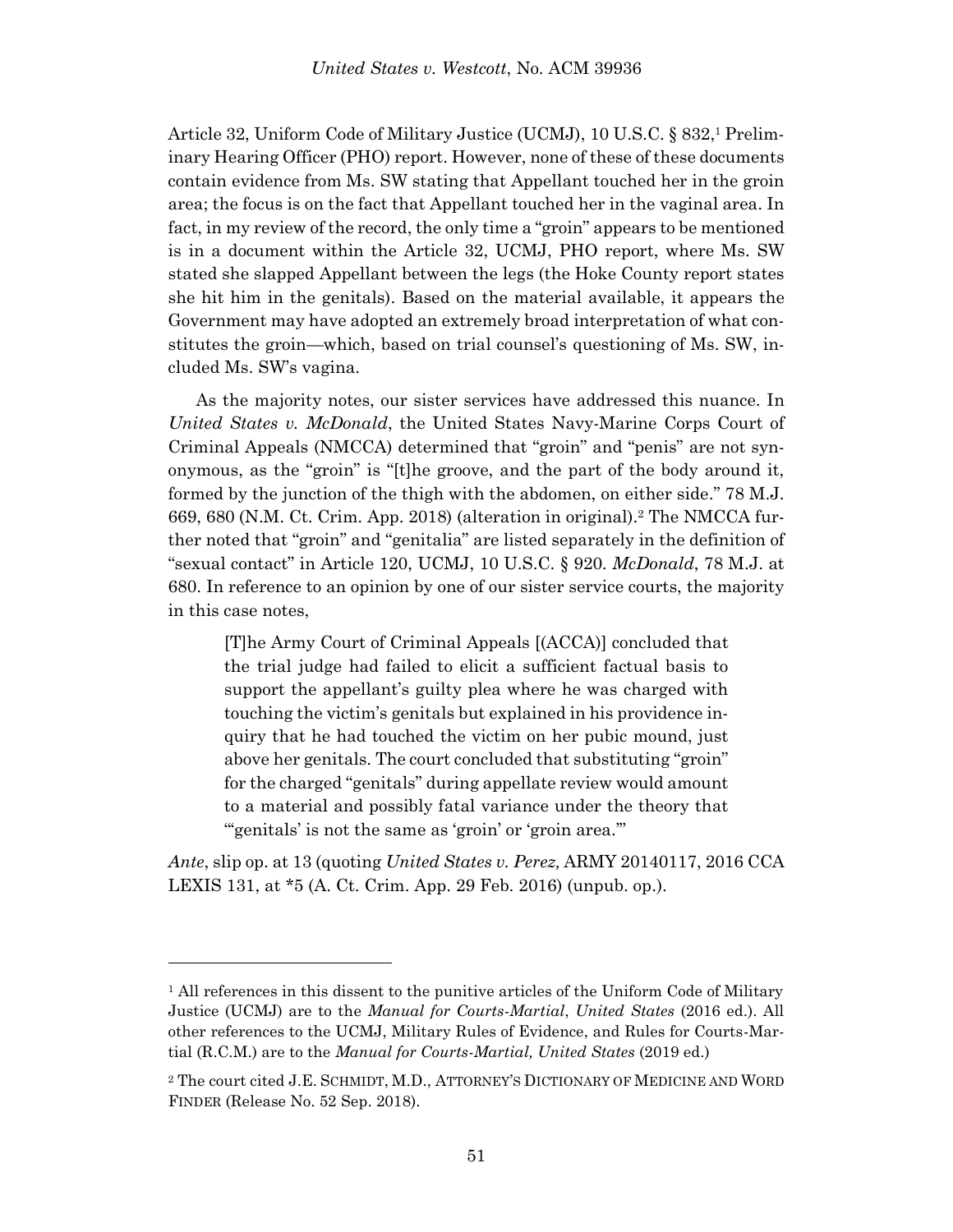The approach taken by our sister court makes sense, given the language of Article 120(g)(2)(A), UCMJ, 10 U.S.C. § 920(g)(2)(A), *Manual for Courts-Martial*, *United States* (2016 ed.) (2016 *MCM*), in which "sexual contact" is defined as "touching, or causing another person to touch, either directly or through the clothing, the genitalia, anus, groin, breast, inner thigh, or buttocks of any person . . . ." "Groin" is not defined, nor is there any suggestion that the groin encompasses every body part from crease to crease. Significantly, genitalia and groin are listed separately*.*

Trial counsel in Appellant's case may have made a similar error as counsel in *McDonald* and *Perez*. In his closing argument, trial counsel stated:

But she doesn't give up, she keeps fighting. And with his other hand, he tries to pull her thigh[s] apart because she's trying to keep them together to keep him from sticking his hands between her legs on her vagina, in her *groin*. And so he grabs her left thigh and he yanks it, he tries to push it. He tries to overpower her. And they're struggling, they're fighting back and forth. And he's able to touch her over the clothes in her *groin* area over her vagina.

(Emphases added).

Trial counsel's argument takes some liberty with Ms. SW's actual testimony, but without Ms. SW describing what happened in more detail, the members were left with making assumptions that Appellant's touching of Ms. SW's vaginal area was the same as touching her groin. The majority opinion is comfortable making that determination as well. I am not. I respectfully decline to say that the touching of Ms. SW's vagina, or close to the outside of her vagina, constitutes the groin. Any such suggestion that the groin can be expansively read to include the groinal area is a legal fiction under the 2016 *MCM*. The Government controls the charge sheet, *see United States v. Reese*, 76 M.J. 297, 301 (C.A.A.F. 2017), and could have alleged vagina, inner thigh, waist, and groin, all in the same specification. It chose not to. Thus, I can accept the majority's rationale in finding Specification 1 of Charge I legally sufficient—as articulated, for example, *ante*, slip. op. at 14 n.9. However, in holding the Government to its burden, I find this specification to be factually insufficient, as there simply was not enough evidence provided to the court-martial.

There is significant interplay between the Government's charging decision on Specification 1 of Charge I and two of Appellant's allegations of ineffective assistance of counsel. Assuming there was enough evidence to support a conviction, this court should nonetheless set aside the specification for ineffective assistance of counsel (IAC). To be clear, neither at trial, nor in his appeal, have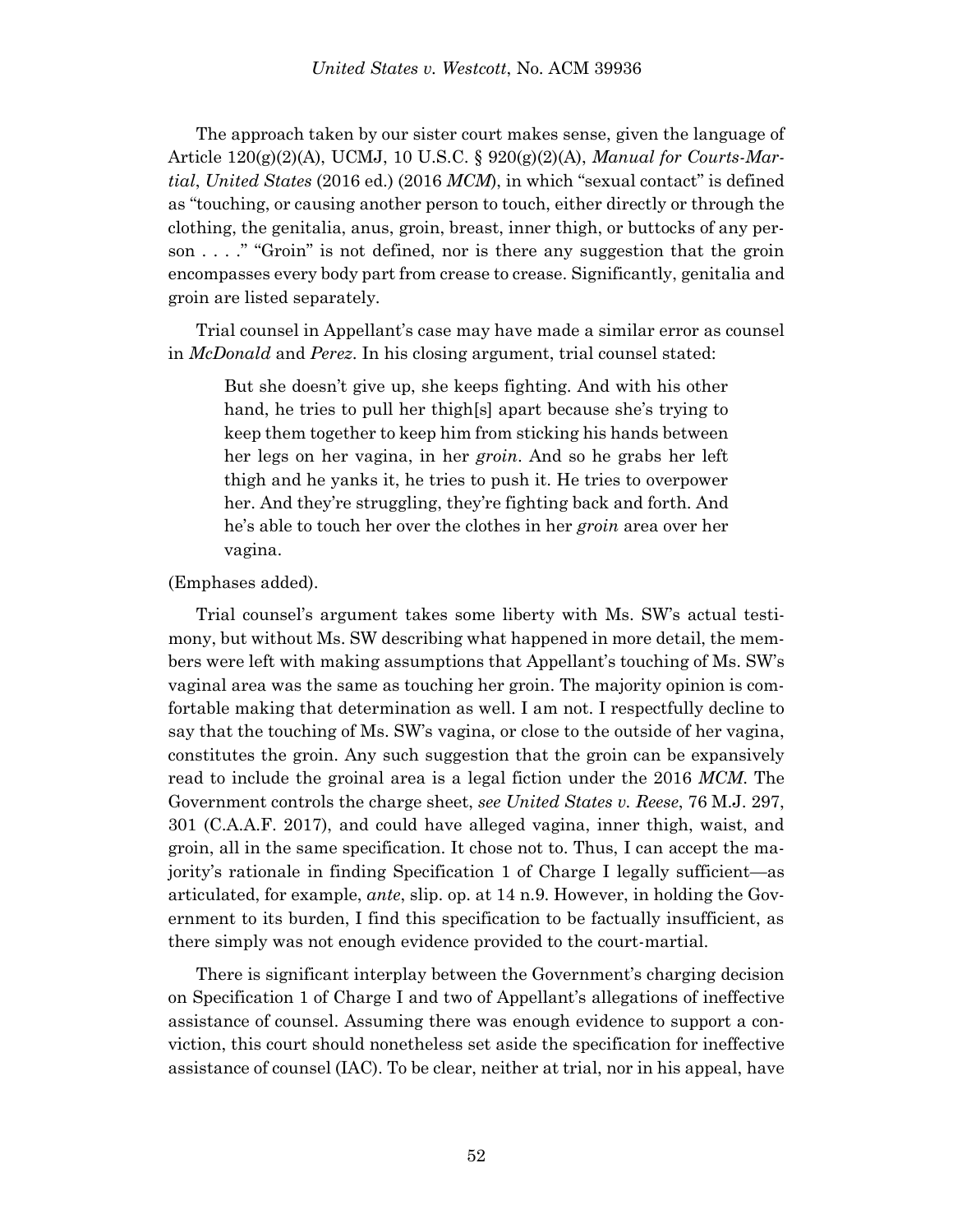any of Appellant's counsel (trial or appellate) identified this issue, nor did Government counsel. Appellant alleged 12 instances of IAC—some of which are legitimate issues—but the issues worth reviewing more closely are the failure to adequately cross-examine Ms. SW and the deficient closing argument.

If trial defense counsel knew that trial counsel did not elicit enough testimony or present enough evidence to support the charge that Appellant touched Ms. SW's groin, the decision to limit Ms. SW's cross-examination to the penetrative offense could have been brilliant and worth a risk. The trade-off is that the panel would have to know that the Government's evidence was lacking this fact is something that one would not reasonably suspect a panel to figure on its own. Yet, defense counsel failed to argue that the evidence was deficient. In what can be described as a perplexing and disconcerting closing argument, one could argue the Defense essentially conceded guilt to the 23 May 2018 incident, *not saying one word* in defense of Appellant's actions. In other words, had someone read the Defense's closing argument in a vacuum, that individual would not have known Appellant was charged with other crimes. Appellant's defense counsel latched onto consent and reasonable mistake of fact—which appears to have not existed for the 23 May 2018 incident—and Ms. SW's possible pecuniary interests, when the charging and evidence were flawed. There is nothing in the record to suggest they were not on notice as to what they were defending; in other words, they knew what they had to defend.

This is not to say Appellant would have been acquitted of both specifications relating to the 23 May 2018 incidents. However, when applying the test from *United States v. Gooch,* 69 M.J. 353, 362 (C.A.A.F. 2011), first, there is no reasonable explanation for counsel's actions—in fact, the explanation for this argument as articulated by Ms. MK (Appellant's civilian trial defense counsel), to be quite blunt, appears to be a significant blunder:

I made the closing I believed appropriate for the evidence. Government counsel had made an overly long and technical argument with extensive [P]ower[P]oint slides and the panel appeared fatigued afterwards. In my experience, military panels prefer shorter, concise arguments. Merely because counsel does not comment on a particular piece of evidence does not foreclose it from consideration by the panel.

In this case, there is a reasonable probability, if not high probability that a technical argument would have earned an acquittal on this specification. Second, the level of advocacy fell measurably below the performance ordinarily expected of fallible lawyers. *See Gooch*, 69 M.J. at 362. There may have been a strategy behind a brief closing argument, but few criminal law litigators would adhere to this tactic. Third, I firmly believe there is a reasonable probability that there would have been a different result but for this misstep. *See id.* The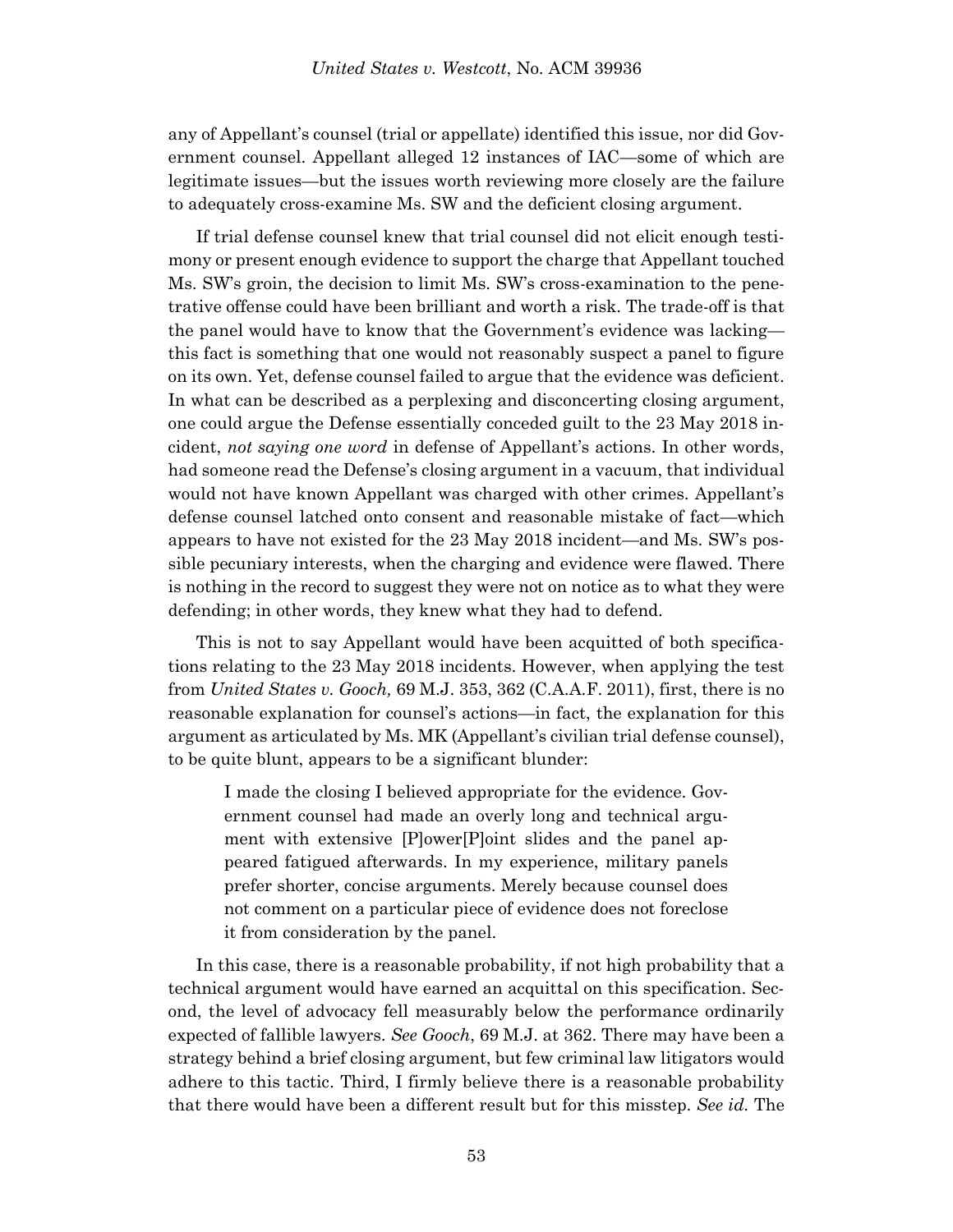military judge did not give a definition of groin. There were no instructions on exceptions, substitutions, or variances. We can surmise that at least three members voted to acquit Appellant of the penetrative offense. Had the Defense challenged what constituted the "groin" in closing, there is a reasonable probability that there would have been a review of the instructions, a judicial definition of "the groin," a revamped rebuttal argument by trial counsel, or maybe even the possibility of a motion pursuant to Rule for Courts-Martial (R.C.M.) 917.<sup>3</sup> The Defense's failure to raise this glaring issue is enough of a "probability sufficient to undermine confidence in the outcome," and for me, there exists "a reasonable probability that, absent the errors, the factfinder would have had a reasonable doubt respecting guilt." *See United States v. Datavs*, 71 M.J. 420, 424 (C.A.A.F. 2012) (internal quotation marks and citations omitted).

Finally, this issue matters because given that there was a reasonable probability that there would have been a different result, the sentencing landscape would have dramatically changed. Appellant's maximum confinement time would have been reduced from 27 years to 7 years. It is highly unlikely that Appellant would have received three years for forcing his soon-to-be ex-wife to grab his penis as he was coming out of the shower.<sup>4</sup> I simply do not find Appellant's trial defense counsel's strategy to be reasonable, and I would find them ineffective in defending this specification.

<sup>3</sup> While "it is a well-known principle that '[w]ords generally known and in universal use do not need judicial definition,'" *United States v. Bailey*, 77 M.J. 11, 15 (C.A.A.F. 2017) (alteration in original) (quoting *United States v. Nelson*, 53 M.J. 319, 321 (C.A.A.F. 2000)), note 10 of the majority opinion, *supra*, indicates that the use of the word groin is open to interpretation.

<sup>4</sup> I also believe Appellant's sentence to three years confinement is, on its face, inappropriately severe; however, such a sentence is not surprising given trial defense counsel's grave tactical error in allowing Mr. BB to testify, which opened the door to the "have you heard question" that Appellant's ex-wife had also accused Appellant of sexual assault. Specially, the panel asked the military judge, "Is it possible for the panel to learn more of the allegations [Appellant's] ex-wife made against him, specifically the nature of the claims in any findings related to them?" I have no doubt that the "have you heard question," related to an ex-wife, about an allegation that may have occurred in 2012, led to an increased sentence. Further, the military judge provided no meaningful explanation supporting his Mil. R. Evid. 403 balancing test other than to say, "Defense, you opened the door to that line of questioning through the, through your direct examination and so I find under [Mil. R. Evid.] 403, solely used to test this witness's knowledge or opinion, that the probative value is not substantially outweighed by unfair prejudice given that I'm also limiting trial counsel to just the one question on it." Allowing this information was prejudicial and arbitrary and constituted an abuse of discretion.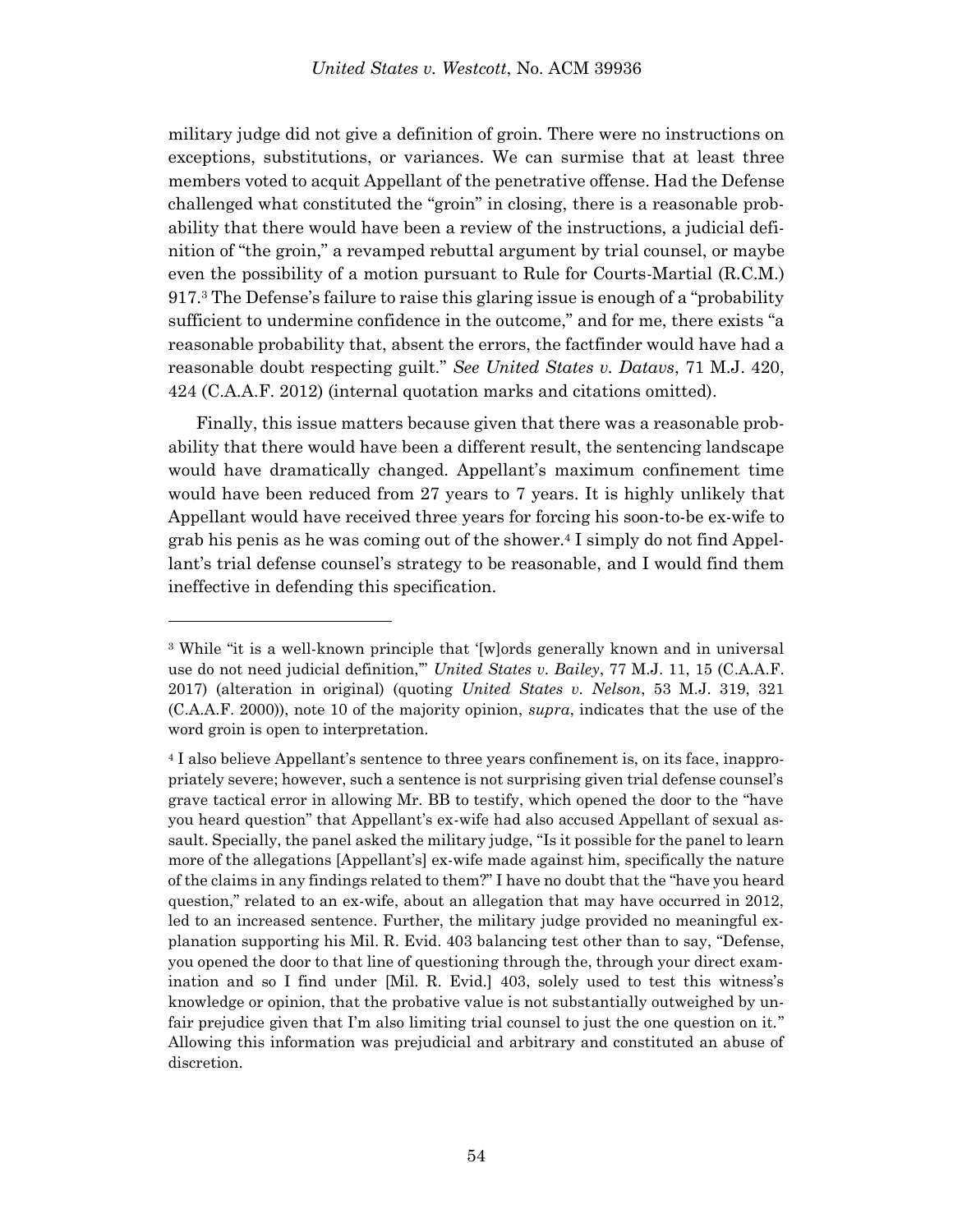#### **B. Unanimous Verdict and** *Ramos v. Louisiana*

Appellant claims that the United States Supreme Court's ruling in *Ramos v. Louisiana*, 140 S. Ct. 1390 (2020), which requires unanimous verdicts in federal and state criminal trials, renders his convictions invalid.<sup>5</sup> *Ramos* made clear that a unanimous jury verdict in a felony trial is a fundamental right. *Ramos* does not change the long-standing precedent that the accused in a court-martial does not have a Sixth Amendment<sup>6</sup> right to trial by a jury of his peers. However, numerous military court decisions have applied constitutional rights to servicemembers—including a Fifth Amendment<sup>7</sup> right to a fair and impartial panel. Continuing in that tradition, I find the lack of a unanimous panel verdict deprived Appellant of his constitutional right to equal protection under the law—especially when a potentially nonunanimous "conviction" triggers a sex offender registration requirement. I would therefore dismiss Charge I and its specifications without prejudice.

### **1. Congressional Authority to Legislate on Military Affairs**

The Constitution gives Congress the power to raise, support, and regulate the armed forces under U.S. CONST. art. I,  $\S 8$  cl. 12–14.<sup>8</sup> Under this authority, Congress has enacted the Uniform Code of Military Justice (UCMJ), 10 U.S.C. §§ 801–946a, as well as the UCMJ's predecessors.

Article 29, UCMJ, 10 U.S.C. § 829, provides guidance for the assembly and impaneling of court members. Article 52 of the UCMJ authorizes non-unanimous verdicts, stating in relevant part:

(a) IN GENERAL.—No person may be convicted of an offense in a general or special court-martial, other than—

(1) after a plea of guilty under section 845(b) of this title (article  $(45(b))$ ;

(2) by a military judge in a court-martial with a military judge alone, under section 816 of this title (article 16); or

<sup>5</sup> Appellant raises this assignment of error pursuant to *United States v. Grostefon*, 12 M.J. 431 (C.M.A. 1982).

<sup>6</sup> U.S. CONST. amend. VI.

<sup>7</sup> U.S. CONST. amend. V.

<sup>8</sup> "[U]nder the Necessary and Proper Clause, Congress can give those rules force by imposing consequences on members of the military who disobey them." *United States v. Kebodeaux*, 570 U.S. 387, 400 (2013) (Roberts, C.J., concurring) (citing *McCulloch v. Maryland*, 17 U.S. (4 Wheat.) 316, 416 (1819)).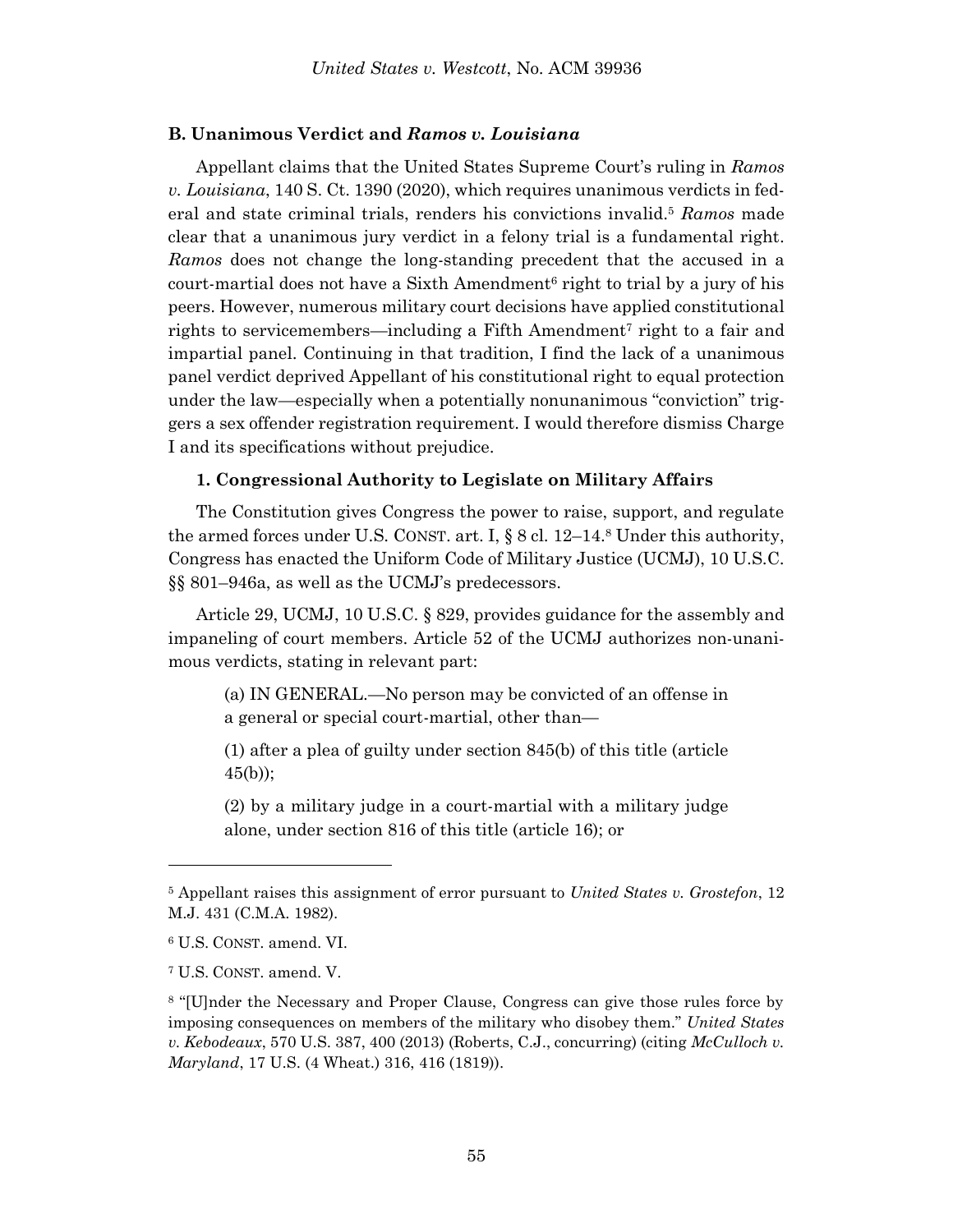(3) in a court-martial with members under section 816 of this title (article 16), by the concurrence of at least three-fourths of the members present when the vote is taken.

### Article 52(a), UCMJ, 10 U.S.C. § 852(a).

l

Thus, at the time of Appellant's court-martial, concurrence of three-fourths of the members was required to convict.<sup>9</sup> Although Appellant's civilian defense counsel sought to poll the panel after the verdict, the military judge, in accordance with R.C.M. 922(e), denied the request. Accordingly, there is nothing in the record to indicate whether Appellant was convicted unanimously.

The Supreme Court traditionally grants Congress deference when it legislates on military affairs. For example, in *Solorio v. United States*, the Supreme Court stated:

The rights of men in the armed forces must perforce be conditioned to meet certain overriding demands of discipline and duty, and the civil courts are not the agencies which must determine the precise balance to be struck in this adjustment. The Framers expressly entrusted that task to Congress.

<sup>9</sup> Historically, the number was even lower. For example, in 1912, during a hearing before the House of Representatives Committee on Military Affairs, The Judge Advocate General, Major General Enoch H. Crowder, recommended to the committee increasing the required vote to convict on a death-eligible offense from a simple majority of the panel to a two-thirds' vote. *See Revision of the Articles of War: Hearing on H.R. 23628 Before the H. Comm. on Military Affairs*, 62d Cong. 12, 47 (1912), *available at* https://www.loc.gov/rr/frd/Military\_Law/pdf/hearing\_comm.pdf [hereinafter 1912 Hearing], *cited in* Findings and Conclusions RE: Defense Motion for Appropriate Relief (Unanimous Verdict) at 12*, United States v. Dial*, general court-martial, Fifth Judicial Circuit, Kaiserslautern, Germany (3 Jan. 2022) [hereinafter *Dial* Ruling]. "Between 1912 and 1948, Article of War 43 required a majority vote for conviction for all offenses except death eligible ones (which required a two-thirds vote)." *Dial* Ruling at 13 (citing H.R. REP. NO. 81-491, at 49 (28 Apr. 1949), *available at* https://www.loc.gov/rr/frd/Military\_Law/pdf/report\_01.pdf). In 1948, via the Elston Act, Congress amended Article of War 43 to require a two-thirds vote for all offenses other than death-eligible ones. *See* Selective Service Act of 1948, S. 2655, 80th Cong. § 220 (1948), *available at* https://www.loc.gov/rr/frd/Military\_Law/pdf/act-1948.pdf. In the Military Justice Act of 2016, National Defense Authorization Act for Fiscal Year 2017, Pub. L. No. 114-328, §§ 5001–5542 (23 Dec. 2016), Congress increased the votes required in non-capital cases from two-thirds to three-fourths. *Id.* at § 5235. Reviewing the Report of the Military Justice Review Group, it appears the only reason for the change was to "eliminate inconsistencies and uncertainties in court-martial voting requirements by standardizing the requirements for each type of court-martial." REPORT OF THE MILITARY JUSTICE REVIEW GROUP 457 (22 Dec. 2015), *available at* https://ogc.osd.mil/Portals/99/report\_part1.pdf.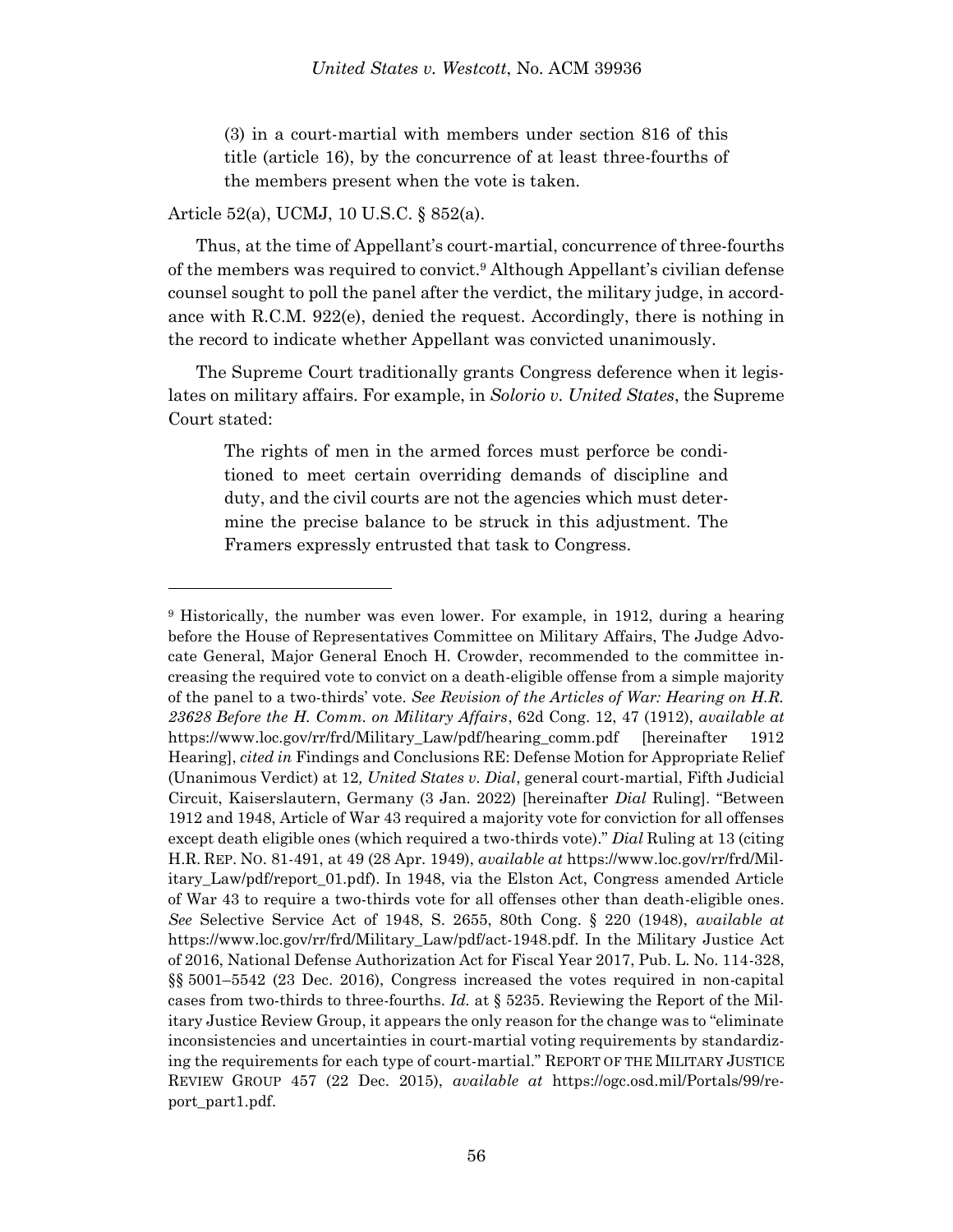483 U.S. 435, 440 (1987) (quoting *Burns v. Wilson*, 346 U.S. 137, 140 (1953) (plurality opinion)).

The Court further noted:

Congress has primary responsibility for the delicate task of balancing the rights of [servicemembers] against the needs of the military. As we recently reiterated, "judicial deference . . . is at its apogee when legislative action under the congressional authority to raise and support armies and make rules and regulations for their governance is challenged."

*Id.* at 447 (omission in original) (quoting *Goldman* v. *Weinberger*, 475 U.S. 503, 508 (1986)).

## **2. Sixth Amendment Right to "Jury Trial"**

The Sixth Amendment to the United States Constitution states:

In all criminal prosecutions, the accused shall enjoy the right to a speedy and public trial, *by an impartial jury of the State and district wherein the crime shall have been committed*, which district shall have been previously ascertained by law, and to be informed of the nature and cause of the accusation; to be confronted with the witnesses against him; to have compulsory process for obtaining witnesses in his favor, and to have the Assistance of Counsel for his defense.

U.S. CONST. amend. VI (emphasis added).

However, "there is no Sixth Amendment right to trial by jury in courtsmartial." *United States v. Easton*, 71 M.J. 168, 175 (C.A.A.F. 2012) (citations omitted); *see also United States v. McClain*, 22 M.J. 124, 128 (C.M.A. 1986). Additionally, "[a] service member has no right to have a court-martial be a jury of his peers, a representative cross-section of the community, or randomly chosen." *United States v. Dowty*, 60 M.J. 163, 169 (C.A.A.F. 2004) (citing *Ex parte Quirin*, 317 U.S. 1, 39–41 (1942)) (additional citations omitted).

In 1950, the Supreme Court opined that "[t]he right to trial by jury guaranteed by the Sixth Amendment is not applicable to trials by *courts-martial* or military commissions. . . . The constitution of *courts-martial*, like other matters relating to their organization and administration, *is a matter appropriate for congressional action*." *Whelchel v. McDonald*, 340 U.S. 122, 127 (1950) (emphases added) (citations omitted). Thus, *Whelchel* appears to lay to rest any question that the Court's rulings in *Ex parte Milligan*, 71 U.S. 2, 123 (1866), or *Quirin*, only referred to military commissions or commission cases.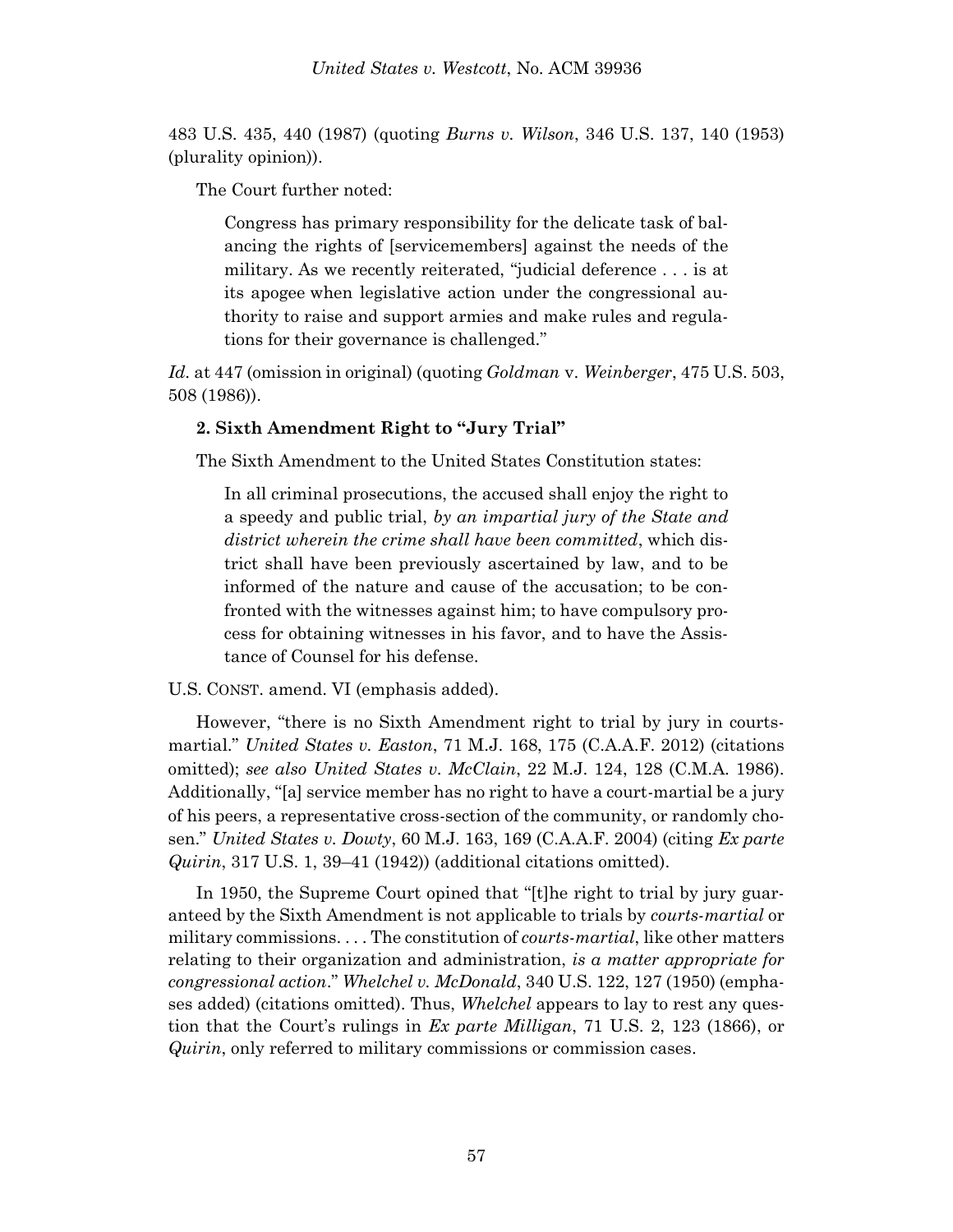Our superior court, the United States Court of Appeals for the Armed Forces (CAAF), has consistently abided by the precedent set forth by the Supreme Court that the Sixth Amendment right to trial by jury does not apply to courts-martial. Of note, however, the discussion on the right to a "jury trial" often focuses on the lack of a right to a "representative cross-section" of the accused's community. For example, the CAAF and its predecessor have noted that "[c]ourts-martial are not subject to the jury trial requirements of the Sixth Amendment, and, therefore, military members are not afforded a trial in front of a representative cross section of the military community." *United States v. Riesbeck*, 77 M.J. 154, 162 (C.A.A.F. 2018) (citing *McClain*, 22 M.J. at 128); *see also Easton*, 71 M.J. at 175–76 ("By enacting Article 29, UCMJ, as it did, Congress evinced the intent that, in light of the nature of the military, an accused does not have the same right to have a trial completed by a particular court panel as a defendant in a civilian jury trial does."); *United States v. Tulloch*, 47 M.J. 283, 285 (C.A.A.F. 1997) ("[S]ervicemembers do not have the right in a court-martial to a jury panel drawn from a representative cross-section of the population . . . ."); *United States v. Smith*, 27 M.J. 242, 248 (C.M.A. 1988) ("The Sixth Amendment grants defendants in criminal cases the right to a jury trial. This right includes a requirement that the jury be drawn from a representative cross-section of the community. However, the right to trial by jury has no application to the appointment of members of courts-martial.").

However, as will be discussed below, the CAAF and its predecessor court have imported certain other constitutional protections pertaining to juries and applied them to courts-martial panels.

## **3. Due Process and Equal Protection Application to Servicemembers**

The Fifth Amendment to the United States Constitution states:

No person shall be held to answer for a capital, or otherwise infamous crime, unless on a presentment or indictment of a Grand Jury, *except in cases arising in the land or naval forces, or in the Militia, when in actual service in time of War or public danger*; nor shall any person be subject for the same offence to be twice put in jeopardy of life or limb; nor shall be compelled in any criminal case to be a witness against himself, nor be deprived of life, liberty, or property, without due process of law; nor shall private property be taken for public use, without just compensation.

U.S. CONST. amend. V (emphasis added).

Servicemembers have a right to due process of law under the Fifth Amendment. *United States v. Witham*, 47 M.J. 297, 301 (C.A.A.F. 1997). This includes,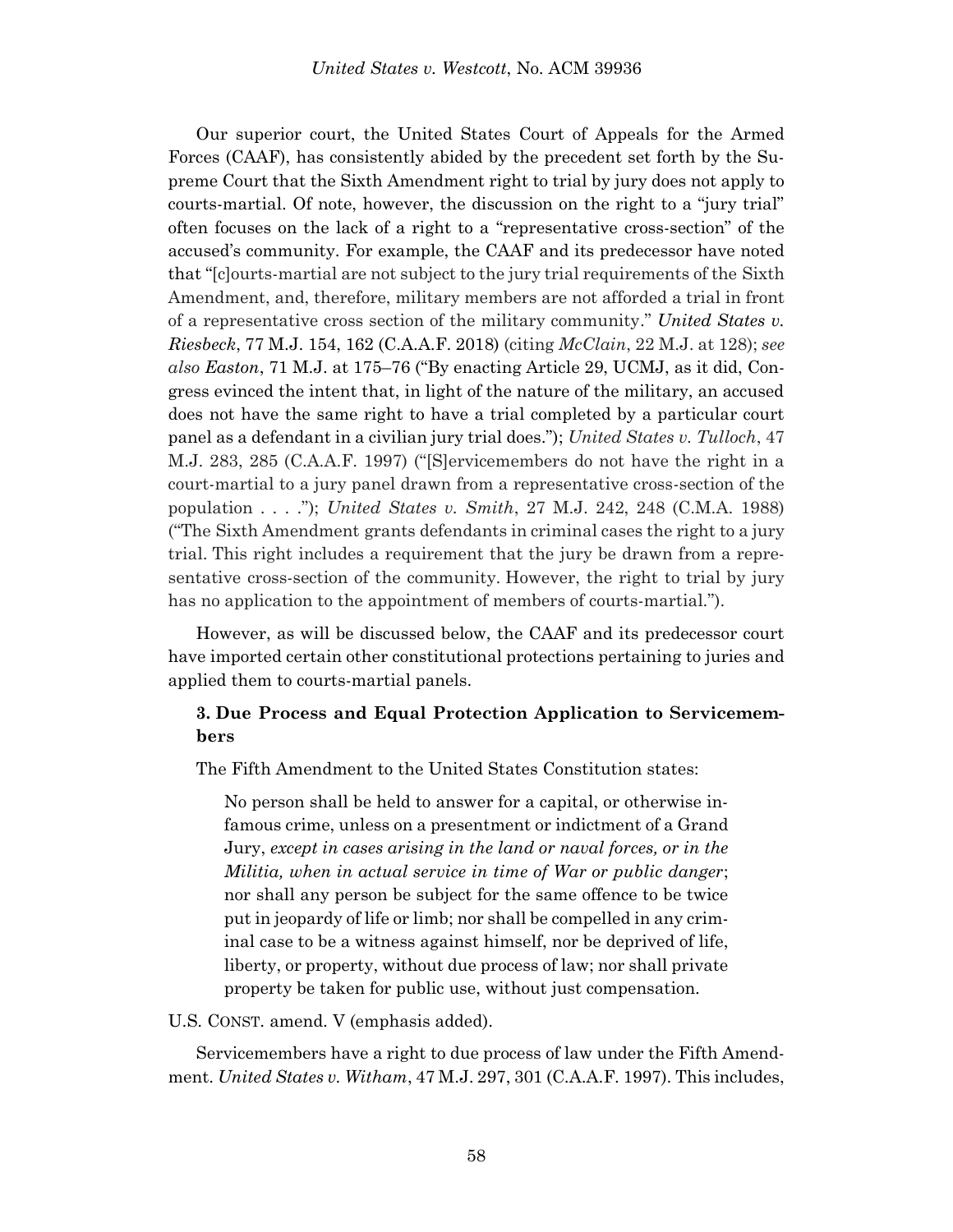in certain circumstances, the "right to equal protection [as] a part of due process under the Fifth Amendment." *Id.* (citation omitted).

Despite our court's deference to Congress, Congress is still "subject to the requirements of the Due Process Clause when legislating in the area of military affairs . . . . But in determining what process is due, courts must give particular deference to the determination of Congress, made under its authority to regulate the land and naval forces." *Weiss v. United States*, 510 U.S. 163, 176–77 (1994) (internal quotation marks and citations omitted). "The tests and limitations of due process may differ because of the military context." *Id.* at 177 (internal quotation marks and citation omitted).<sup>10</sup> As stated in *United States ex rel. Toth v. Quarles*:

[I]t is the primary business of armies and navies to fight or be ready to fight wars should the occasion arise. But trial of soldiers to maintain discipline is merely incidental to an army's primary fighting function. To the extent that those responsible for performance of this primary function are diverted from it by the necessity of trying cases, the basic fighting purpose of armies is not served. . . . [*M*]*ilitary tribunals have not been and probably never can be constituted in such way that they can have the same kind of qualifications that the Constitution has deemed essential to fair trials of civilians in federal courts*.

350 U.S. 11, 17 (1955) (emphasis added).

"An 'equal protection violation' is discrimination that is so unjustifiable as to violate due process." *United States v. Akbar*, 74 M.J. 364, 405–06 (C.A.A.F. 2015) (quoting *United States v. Rodriguez-Amy*, 19 M.J. 177, 178 (C.M.A. 1985)). Whether such a violation exists may depend on whether distinctions involve "suspect classifications" or encroach on fundamental constitutional rights:

*Id*. at 194 (Ginsburg, J., concurring).

<sup>&</sup>lt;sup>10</sup> In *Weiss*, a case where the appellants challenged the appointment of military judges, Justice Ginsburg observed:

The care the Court has taken to analyze petitioners' claims demonstrates once again that men and women in the Armed Forces do not leave constitutional safeguards and judicial protection behind when they enter military service. Today's decision upholds a system of military justice notably more sensitive to due process concerns than the one prevailing through most of our country's history, when military justice was done without any requirement that legally trained officers preside or even participate as judges.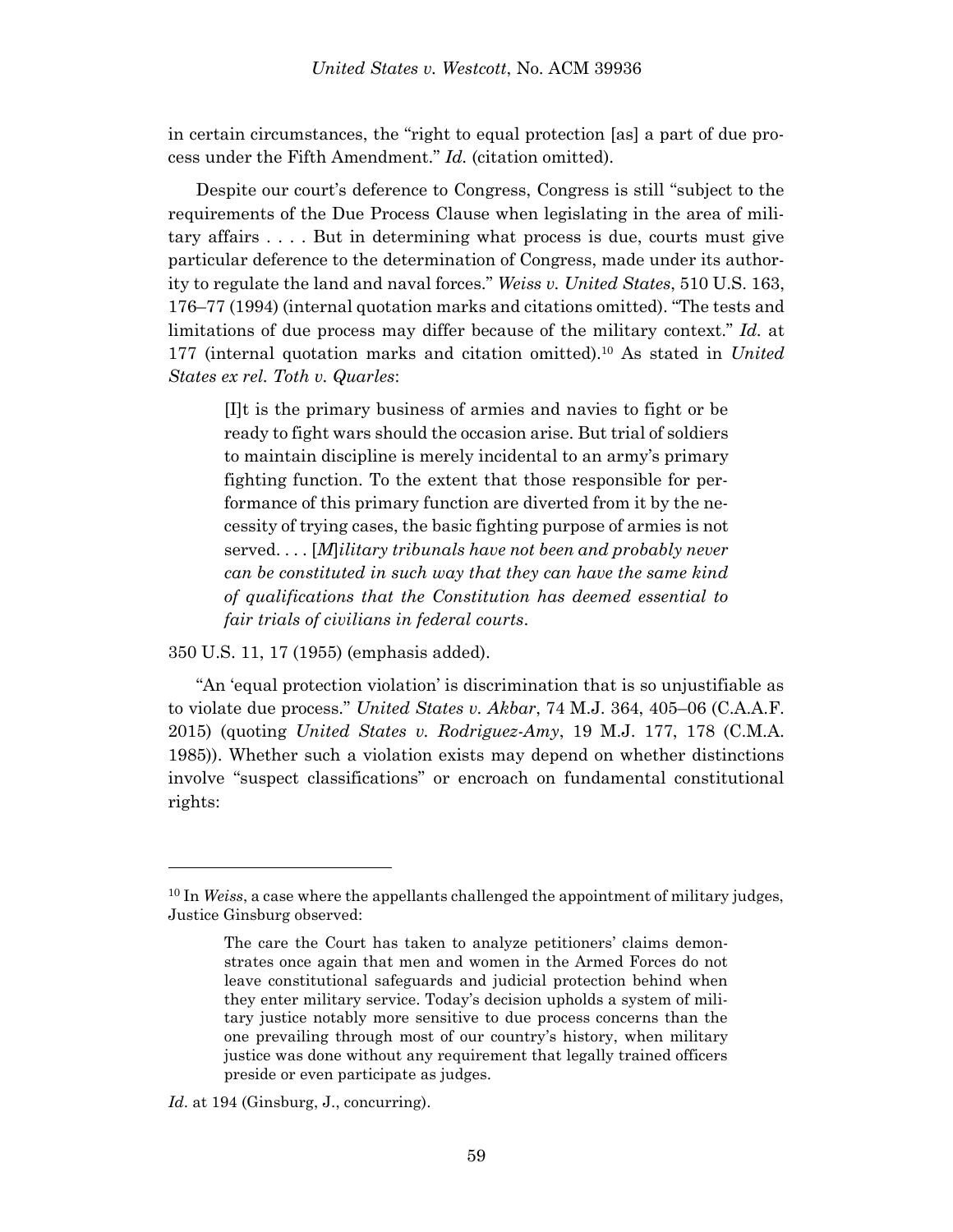For the Government to make distinctions does not violate equal protection guarantees unless constitutionally suspect classifications like race, religion, or national origin are utilized or unless there is an encroachment on fundamental constitutional rights like freedom of speech or of peaceful assembly. The only requirement is that reasonable grounds exist for the classification used.

*United States v. Means*, 10 M.J. 162, 165 (C.M.A. 1981) (first citing *Oyler v. Boles*, 368 U.S. 448 (1962); and then citing *United States v. Batchelder*, 442 U.S. 114 (1979)).

In other words, for cases not involving substantive constitutional rights, "equal protection is not denied when there is a reasonable basis for a difference in treatment." *Akbar,* 74 M.J. at 406 (quoting *United States v. McGraner*, 13 M.J. 408, 418 (C.M.A. 1982)). <sup>11</sup> Under a rational basis test, the burden is on an appellant to demonstrate that there is no rational basis for the rule he is challenging. The proponent of the classification "has no obligation to produce evidence to sustain the rationality of a statutory classification." *Heller v. Doe*, 509 U.S. 312, 320 (1993). "As long as there is a plausible reason for the law, a court will assume a rational reason exists for its enactment and not overturn it." *United States v. Paulk*, 66 M.J. 641, 643 (A.F. Ct. Crim. App. 2008) (first citing *Heller*, 509 U.S. at 320; and then citing *United States v. Carolene Products Co.*, 304 U.S. 144, 153 (1938)).

In *United States v. Begani*, the Navy-Marine Corps Court of Criminal Appeals acknowledged that "[l]aws burdening fundamental rights are subjected to strict scrutiny and will be sustained only if they are '*necessary* to promote a *compelling* governmental interest.'" 79 M.J. 767, 777 (N.M. Ct. Crim. App. 2020) (quoting *Dunn v. Blumstein*, 405 U.S. 330, 342 (1972)), *aff'd*, 81 M.J. 273 (C.A.A.F. 2021), *cert. denied*, \_\_ U.S. \_\_, 142 S. Ct. 711 (2021). Yet, our sister court also wrote, "While there is no question the right to a grand jury and the right to a trial by jury are fundamental constitutional rights, *they are only fundamental to the extent (and to the persons to whom) the Constitution grants them in the first place*." *Id.* at 776 (emphasis added).

<sup>11</sup> "Absent a suspect classification or interference with a fundamental right, all that is needed for the statute to withstand constitutional scrutiny is a rational basis for the distinction between Appellant and future capital appellants." *United States v. Hennis*, 77 M.J. 7, 10 (C.A.A.F. 2017) (first citing *Akbar*, 74 M.J. at 406; and then citing *Tate v. District of Columbia*, 627 F.3d 904, 910 (D.C. Cir. 2010)).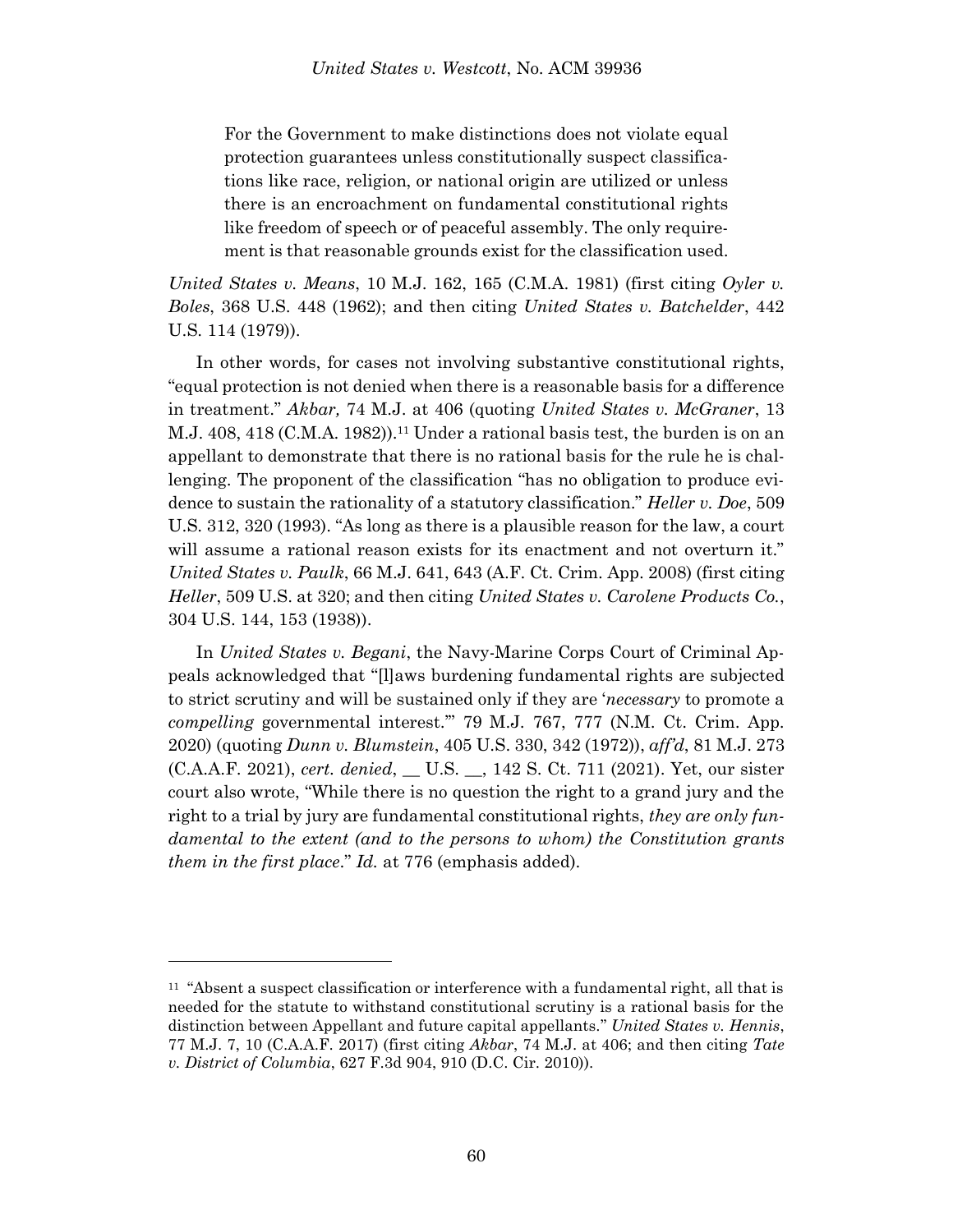# **4. Military Justice System Incorporates Constitutional Protections**

"[A] court-martial is now the only place in America where a criminal defendant can be convicted without consensus among the jury." Nino Monea, *Reforming Military Juries in the Wake of Ramos v. Louisiana*, 66 Naval L. Rev. 67, 72 (2020) [hereafter Monea].Virtually all the other provisions of the Sixth Amendment have already been incorporated into the military justice system:<sup>12</sup>

*a. Right to Speedy Trial:* "In the military justice system, an accused's right to a speedy trial flows from various sources, including the Sixth Amendment, Article 10 of the Uniform Code of Military Justice, and R.C.M. 707 of the Manual for Courts-Martial." *United States v. Cooper,* 58 M.J. 54, 57 (C.A.A.F. 2003); *see also United States v. Danylo,* 73 M.J. 183, 186 (C.A.A.F. 2014).

*b. Right to Public Trial:* "Without question, the [S]ixth [A]mendment right to a public trial is applicable to courts-martial." *United States v. Hershey,*  20 M.J. 433, 435 (C.M.A. 1985) (citing *United States v. Grunden,* 2 M.J. 116 (C.M.A. 1977)).

*c. Right to Confront:* "We hold that where testimonial hearsay is admitted, the Confrontation Clause is satisfied only if the declarant of that hearsay is either (1) subject to cross-examination at trial, or (2) unavailable and subject to previous cross-examination." *United States v. Blazier,* 69 M.J. 218, 222 (C.A.A.F. 2010).

## *d. Right to Notice:*

l

The rights at issue in this case are constitutional in nature. The Fifth Amendment provides that no person shall be "deprived of life, liberty, or property, without due process of law," U.S. CONST. amend. V, and the Sixth Amendment provides that an accused shall "be informed of the nature and cause of the accusation," U.S. CONST. amend. VI. Both amendments ensure the right of an accused to receive fair notice of what he is being charged with.

*United States v. Girouard*, 70 M.J. 5, 10 (C.A.A.F. 2011) (citations omitted); *see also United States v. Fosler*, 70 M.J. 225, 229 (C.A.A.F. 2011) (applying the protections of the Fifth and Sixth Amendments to set aside convictions under Article 134, UCMJ).

*e. Right to Compel:* "The right to present a defense has many aspects. Under the Compulsory Process Clause, a defendant has a 'right to call witnesses whose testimony is material and favorable to his defense.'" *United* 

<sup>12</sup> With the exception, for example, of the Vicinage Clause in the Sixth Amendment.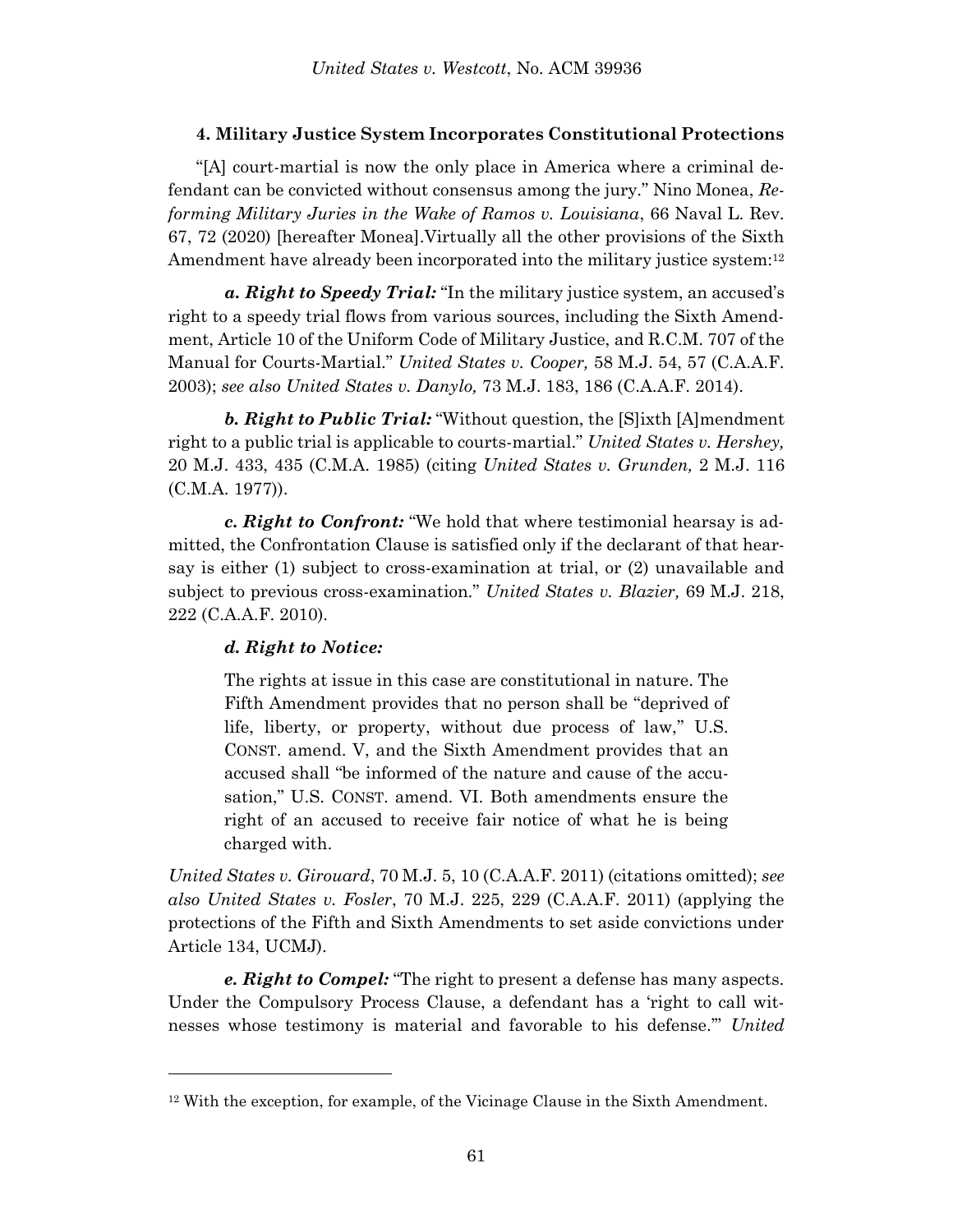*States v. Bess*, 75 M.J. 70, 75 (C.A.A.F. 2016) (quoting *Rock v. Arkansas*, 483 U.S. 44, 52 (1987)).

*f. Right to Counsel:* "The first question we address is when did appellant's right to counsel under the [S]ixth [A]mendment attach. . . . In the military, this sixth-amendment right to counsel does not attach until preferral of charges." *United States v. Wattenbarger*, 21 M.J. 41, 43 (C.M.A. 1985) (citations omitted).

*g. Right to the Effective Assistance of Counsel:* "The Sixth Amendment guarantees a criminal accused, including military service members, the right to effective assistance of counsel." *Gooch*, 69 M.J. at 361 (citing *United States v. Gilley*, 56 M.J. 113, 124 (C.A.A.F. 2001)).

# **5. Judicial Recognition of** *Jury-Related* **Constitutional Rights as Applied to Court-Martial Panels**

Notwithstanding the deference afforded Congress to legislate on military matters, as noted above, military appellate courts have applied certain constitutional protections to courts-martial. Moreover, and especially relevant to the present issue, military appellate courts have imported certain *jury-specific* constitutional rights to court-martial panels.

For example, the CAAF has held that an accused has a right to an impartial panel. On the Sixth Amendment right to an impartial panel, the CAAF held that "the Sixth Amendment requirement that the jury be impartial applies to court-martial members and covers not only the selection of individual jurors, but also their conduct during the trial proceedings and the subsequent deliberations." *United States v. Lambert*, 55 M.J. 293, 295 (C.A.A.F. 2001) (citations omitted). On the Fifth Amendment, the CAAF noted: "As a matter of due process, an accused has a constitutional right, as well as a regulatory right, to a fair and impartial panel." *United States v. Wiesen*, 56 M.J. 172, 174 (C.A.A.F. 2001) (citing *United States v. Mack*, 41 M.J. 51, 54 (C.M.A. 1994)); *see also United States v. Richardson*, 61 M.J. 113, 118 (C.A.A.F. 2005) ("As a matter of due process, an accused has a constitutional right, as well as a regulatory right, to a fair and impartial panel.").

Moreover, the CAAF's predecessor reviewed and applied Supreme Court precedent on equal protection to racially discriminatory jury selection practices. *United States v. Santiago-Davila*, 26 M.J. 380, 389–90 (C.M.A. 1988). It noted that *Batson v. Kentucky*, 476 U.S. 79 (1986), was "not based on a right to a representative cross-section on a jury but, instead, on an equal-protection right to be tried by a jury from which no 'cognizable racial group' has been excluded." *Santiago-Davila*, 26 M.J. at 389–90 (C.M.A. 1988) (quoting *Batson*, 476 U.S. at 96). The *Santiago-Davila* court continued: "This right to equal protection is a part of due process under the Fifth Amendment; and so it applies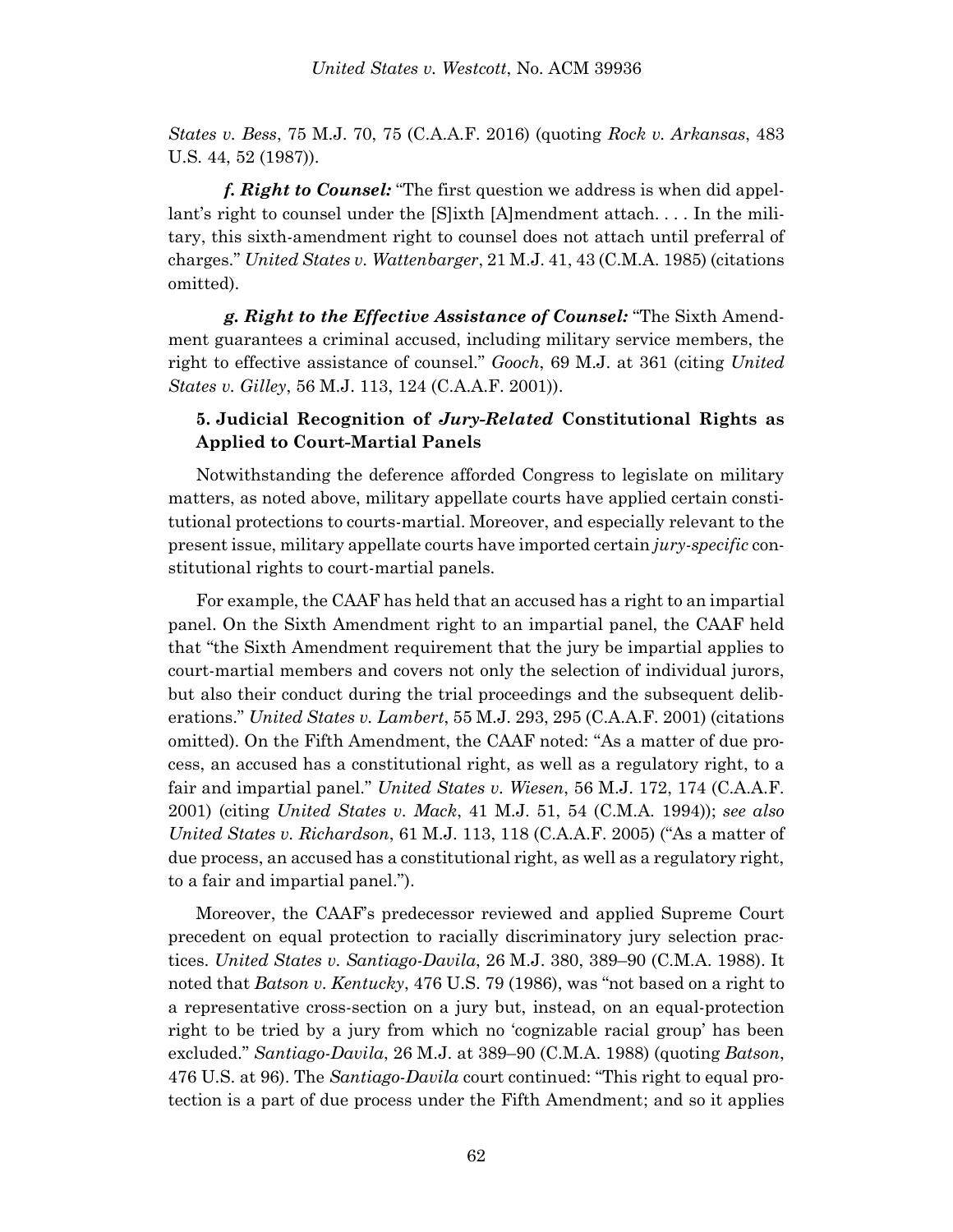to courts-martial, just as it does to civilian juries." *Id.* at 390 (citations omitted).

## **6. Supreme Court Recognizes "Judicial" Nature of Courts-Martial**

There used to be greater distinction between civilian criminal trials and military courts-martial. Recognizing this distinction, in 1974, the Supreme Court noted, "Just as military society has been a society apart from civilian society," so too is military law "a jurisprudence *which exists separate and apart from the law which governs in our federal judicial establishment*." *Parker v. Levy*, 417 U.S. 733, 744 (1974) (emphasis added) (citation omitted). The Court noted that the UCMJ "cannot be equated to a civilian criminal code." *Id.* at 749.

Times have changed, however—as evidenced by numerous updates to the UCMJ to add punitive offenses, the development of Military Rules of Evidence that largely mirror the Federal Rules of Evidence, and, as described above, the application of numerous constitutional trial rights to the courts-martial system. Recognizing these changes, in 2018, the Supreme Court stated:

The jurisdiction and structure of the court-martial system likewise resemble those of other courts whose decisions we review. Although their jurisdiction has waxed and waned over time, courts-martial today can try service members for a vast swath of offenses, including garden-variety crimes unrelated to military service.

*Ortiz v. United States*, 138 S. Ct. 2165, 2174 (2018) (citations omitted).<sup>13</sup> The Court further noted that "[t]he sentences meted out are also similar: Courtsmartial can impose, on top of peculiarly military discipline, terms of imprisonment and capital punishment." *Id.* at 2175 (citations omitted). A court-martial is, "'in the strictest sense' a 'court of law and justice'—'bound, like any court, by the fundamental principles of law' and the duty to adjudicate cases 'without partiality, favor, or affection.'" *Id.* at 2175–76 (quoting 2 W. WINTHROP, MILI-TARY LAW AND PRECEDENTS 54 (2d ed. 1896)). The Court thus recognized that "[t]he military justice system's essential character" is "in a word, judicial." *Id.* at 2174. The Court, in praising this judicial nature, stated, "It is in fact one of the glories of this country that the military justice system is so deeply rooted in the rule of law." *Id.* at 2176 n.5.

<sup>13</sup> Even 24 years before *Ortiz* was decided, the Supreme Court stated, "Congress has taken affirmative steps to make the system of military justice more like the American system of civilian justice . . . ." *Weiss*, 510 U.S. at 179.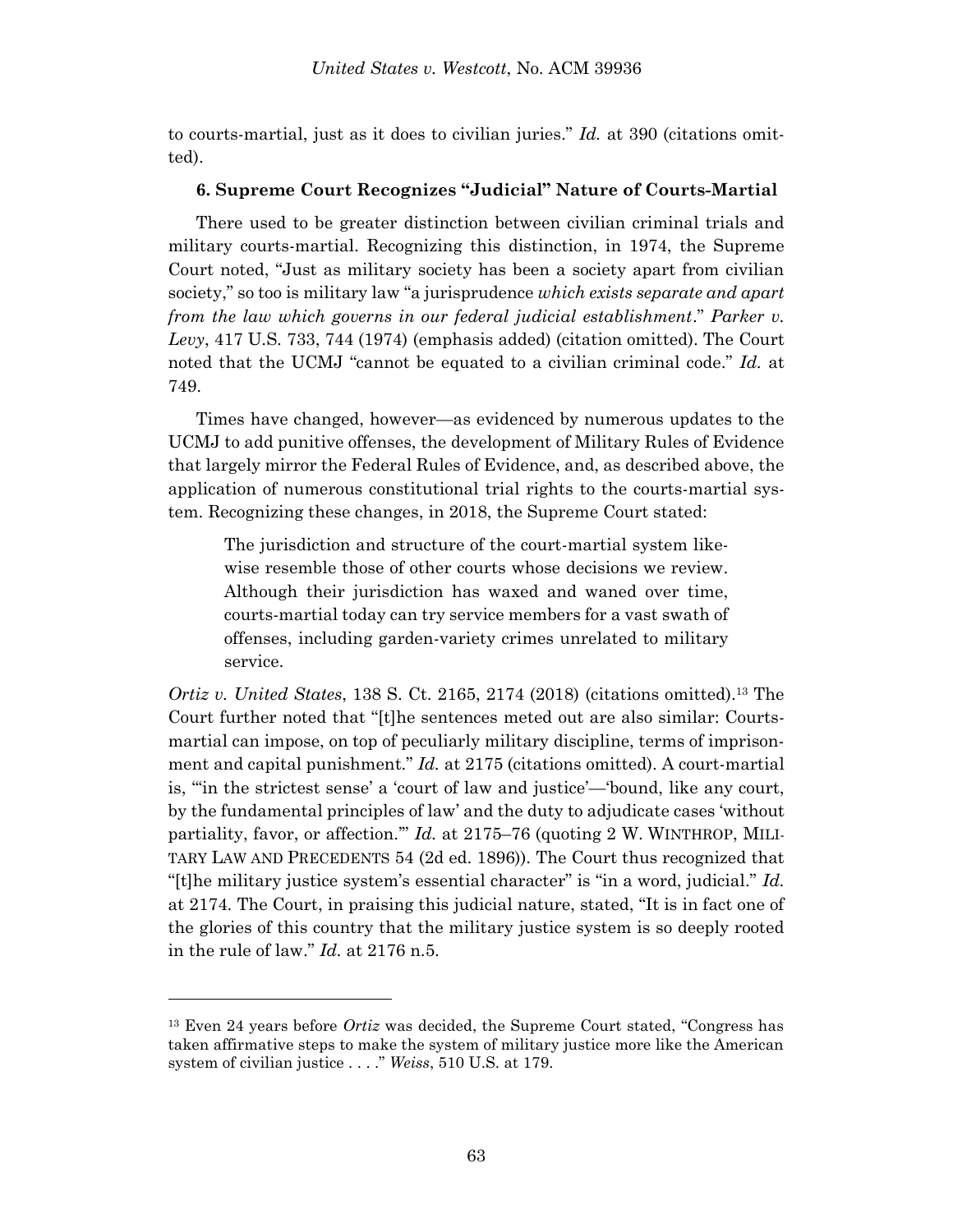#### **7. Supreme Court's Ruling in** *Ramos v. Louisiana*

In *Ramos v. Louisiana*, the Supreme Court held that the Sixth Amendment right to a jury trial, as incorporated against the states under the Fourteenth Amendment,<sup>14</sup> required a unanimous verdict for an accused charged with a serious offense. 140 S. Ct. at 1408.

Prior to the *Ramos* decision, Louisiana and Oregon were the only remaining states that allowed for nonunanimous jury verdicts, both allowing for a "10–2 verdict."<sup>15</sup> Yet Justice Gorsuch, delivering the opinion of the Court, explained:

The text and structure of the Constitution clearly suggest that the term "trial by an impartial jury" carried with it *some* meaning about the content and requirements of a jury trial.

One of these requirements was unanimity. Wherever we might look to determine what the term "trial by an impartial jury" meant at the time of the Sixth Amendment's adoption—whether it's the common law, state practices in the founding era, or opinions and treatises written soon afterward—the answer is unmistakable. A jury must reach a unanimous verdict in order to convict.

*Id*. at 1395.

In *Ramos*, the Supreme Court noted it had "commented on the Sixth Amendment's unanimity requirement no fewer than 13 times over more than 120 years." *Id.* at 1397. The Court then stated that "the Sixth Amendment right to a jury trial is 'fundamental to the American scheme of justice' and incorporated against the States under the Fourteenth Amendment." *Id.* at 1397 (quoting *Duncan v. Louisiana*, 391 U. S. 145, 148–150 (1968)). The court concluded: "There can be no question either that the Sixth Amendment's unanimity requirement applies to state and federal criminal trials equally." *Id.*

When the scope of *Ramos*' retroactivity was addressed in *Edwards v. Vannoy*, <sup>16</sup> the Supreme Court stated *Ramos* was a "momentous and consequential" decision—much like *Duncan v. Louisiana*, 391 U.S. 145 (1968); *Crawford v. Washington*, 541 U.S. 36 (2004); and *Batson v. Kentucky*, 476 U.S. 79 (1986) as those cases "fundamentally reshaped criminal procedure throughout the

<sup>14</sup> U.S. CONST. amend. XIV.

<sup>15</sup> Prior to the *Ramos* decision, in 2018, Louisiana dispensed with the 10–2 verdict in favor of unanimous juries, but nonunanimous verdicts were allowed for cases prior to 2019. Oregon remained the only state allowing for nonunanimous juries. *Monea* at 73.

<sup>16</sup> *Edwards* held that *Ramos* does not apply retroactively on federal collateral review. 141 S. Ct. 1547, 1554 (2021).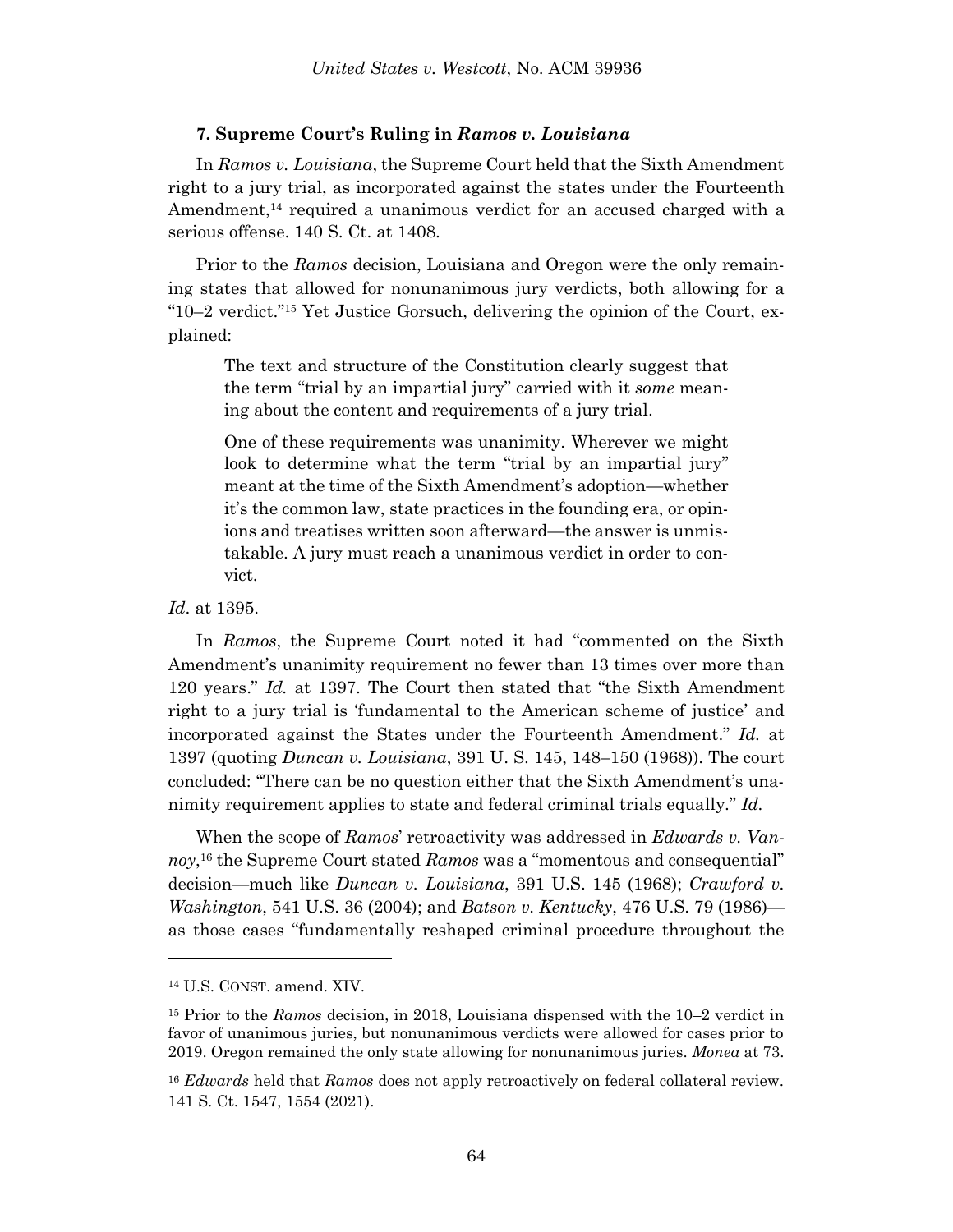United States and significantly expanded the constitutional rights of criminal defendants." 141 S. Ct. 1547, 1559 (2021).

In her dissent in *Edwards*, Justice Kagan stated that "the Court in *Ramos* termed the Sixth Amendment right to a unanimous jury 'vital,' 'essential,' 'indispensable,' and 'fundamental' to the American legal system," and noted the court had made "a fundamental change in the rules thought necessary to ensure fair criminal process." *Id.* at 1573–74 (Kagan, J., dissenting). Justice Kagan later cited to *In Re Winship*, 397 U.S. 358, stating that "*Winship* rested on an 'ancient' legal tradition incorporated in the Constitution" and "that a jury must find guilt "beyond a reasonable doubt," and "[a]s in *Ramos*, that tradition served to 'safeguard men' from 'unjust convictions, with resulting forfeitures' of freedom." *Id.* at 1576 (Kagan, J., dissenting) (quoting *Winship* 397 U.S. at 362). Justice Kagan continued:

Allowing conviction by a non-unanimous jury impairs the purpose and functioning of the jury, undermining the Sixth Amendment's very essence. It raises serious doubts about the fairness of a trial. And it fails to assure the reliability of a guilty verdict. So when a jury has divided, as when it has failed to apply the reasonable-doubt standard, there has been no jury verdict within the meaning of the Sixth Amendment.

*Id.* at 1577 (alterations, internal quotation marks, and citations omitted).

#### **8. Analysis—Sixth Amendment Right to a Jury Trial**

For over 150 years, the Supreme Court and military appellate courts have consistently held that the Sixth Amendment right to a jury trial does not extend to trial by courts-martial. *See United States v. Wolff*, 5 M.J. 923, 924 (N.C.M.R. 1978) (first citing *United States v. Kemp*, 46 C.M.R. 152 (C.M.A. 1973); and then citing H. Moyer, *Justice and the Military*, § 2-585 (1972)). There can be no doubt that when *Ramos* was decided, most military practitioners considered this case a watershed moment in the administration of justice; the language Justice Gorsuch uses is unequivocal. Yet neither Justice Gorsuch, nor any of the concurring or dissenting justices, mentioned the potential effect of *Ramos* on the military justice system. Notwithstanding a servicemember's lack of Sixth Amendment right to a "jury trial," the member does enjoy a Sixth Amendment right to an "impartial panel." *See Lambert*, 55 M.J. at 295. Given the *Ramos* court's holding that a "trial by an impartial jury" required a unanimous verdict, one could find that an *impartial court-martial panel* similarly requires unanimity. However, there is nothing in the Court's majority opinion on whether *Ramos* has any effect on the military justice system. I do not believe this was an oversight. If the Supreme Court had wanted *Ramos* to apply to the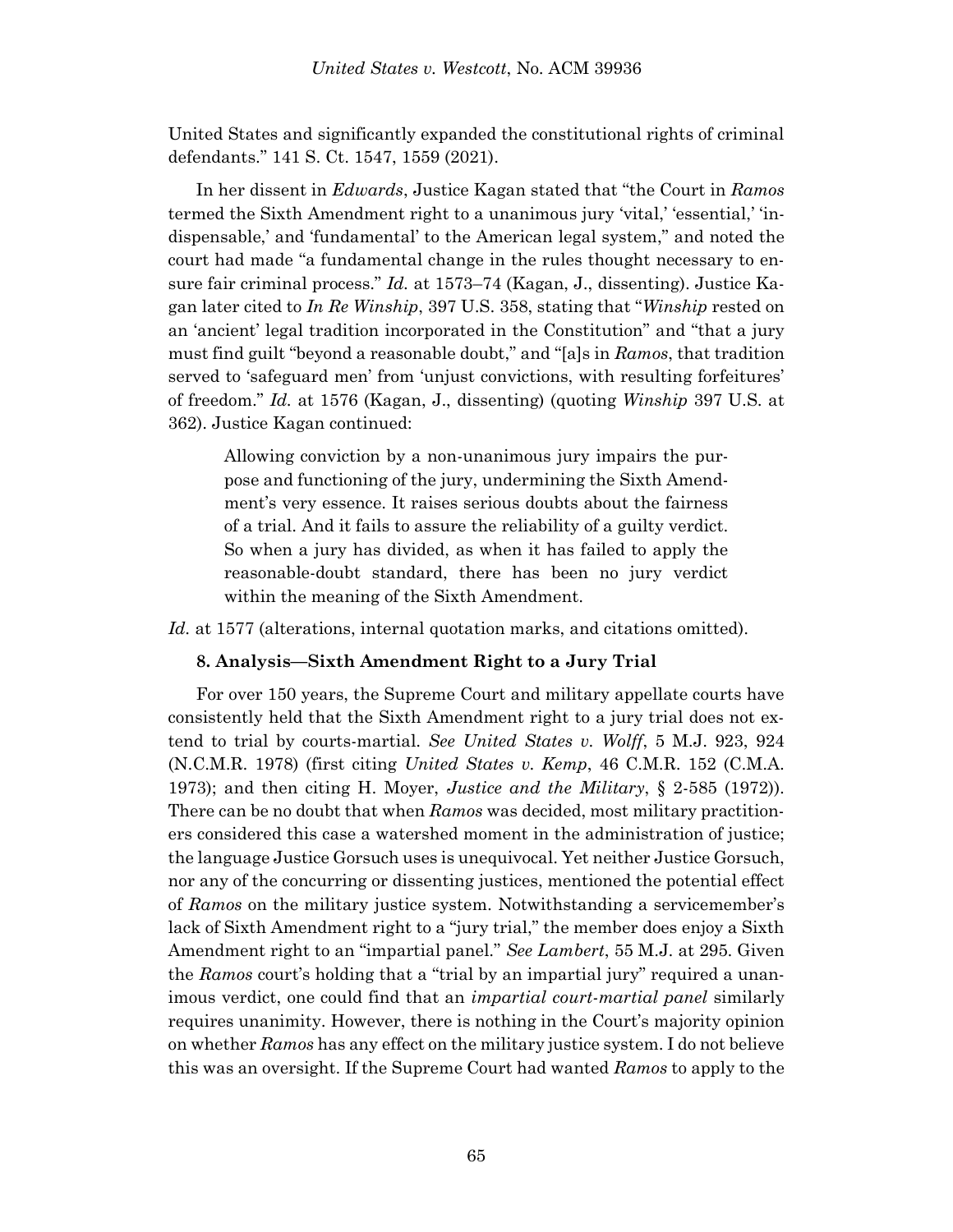military, it could have said as much.<sup>17</sup> Although this specific issue may not have been squarely addressed by our superior courts—and indeed the CAAF may find that *Ramos* compels a finding that an "impartial court-martial panel" must be unanimous—I ultimately do not part from the long-standing precedent on the servicemember's lack of a Sixth Amendment right to a "jury trial." 18

### **9. Analysis—Fifth Amendment and Equal Protection**

l

Our deference to Congress on military matters is not absolute. Indeed, notwithstanding the fact that courts-martial are Article I courts, numerous trial rights have been guaranteed to servicemembers as *constitutional* rights.

Given that our military justice system is "judicial"—as described in *Ortiz*— I find the right to a unanimous verdict is a fundamental constitutional right, as articulated in *Ramos*. <sup>19</sup> As such, the denial of this right is subject to strict

<sup>&</sup>lt;sup>17</sup> If one goes back to the Supreme Court's decision in *Ortiz* (decided less than two years prior to *Ramos*), in which the Court addressed its role in the military appellate review process, Justice Alito, dissenting, stated, "Our appellate jurisdiction permits us to review one thing: the lawful exercise of *judicial* power." *Ortiz,* 138 S. Ct. at 2190 (Alito, J., dissenting). Justice Alito then stated, "As currently constituted, military tribunals do not comply with Article III, and thus they cannot exercise the Federal Government's judicial power. That fact compels us to dismiss Ortiz's petition for lack of jurisdiction." *Id.* In the 7–2 ruling in *Ortiz*, the only person who agreed with Justice Alito was Justice Gorsuch. Two-and-a-half years later, in *United States v. Briggs*, Justice Gorsuch made it clear that he "continue[s] to think [the Supreme Court] lacks jurisdiction to hear appeals from the CAAF." 141 S. Ct. 467, 474 (2020) (Gorsuch, J., concurring). Logically, if Justice Gorsuch believed the Supreme Court did not have jurisdiction over the *Ortiz* or *Briggs* cases, then the Court would not have jurisdiction to address servicemembers' right to a jury, which may explain why he did not reference the military justice system in *Ramos*.

<sup>18</sup> *Stare decisis* encompasses two distinct concepts: (1) vertical *stare decisis—*the principle that courts "must strictly follow the decisions handed down by higher courts," and (2) horizontal *stare decisis*—the principle that "an appellate court[ ] must adhere to its own prior decisions, unless it finds compelling reasons to overrule itself." *United States v. Andrews*, 77 M.J. 393, 399 (C.A.A.F. 2018) (citation omitted). "We are not bound by precedent where 'there has been a significant change in circumstances after the adoption of a legal rule, or an error in legal analysis,' and we are 'willing to depart from precedent when it is necessary to vindicate plain, obvious principles of law and remedy continued injustice.'" *Id.* at 399 (citing 20 AM. JUR. 2D *Courts* § 127 (2018)).

<sup>19</sup> The Supreme Court in *Ramos* relied on the Sixth Amendment when holding that criminal defendants in serious cases enjoy the right to a unanimous verdict. *See Ramos*, 140 S. Ct. at 1397. Thus, it might appear unusual to deny relief on Sixth Amendment grounds then conduct an equal protection analysis. However, equal protection under the Fifth Amendment applies to various constitutional rights. *See, e.g.*, *United*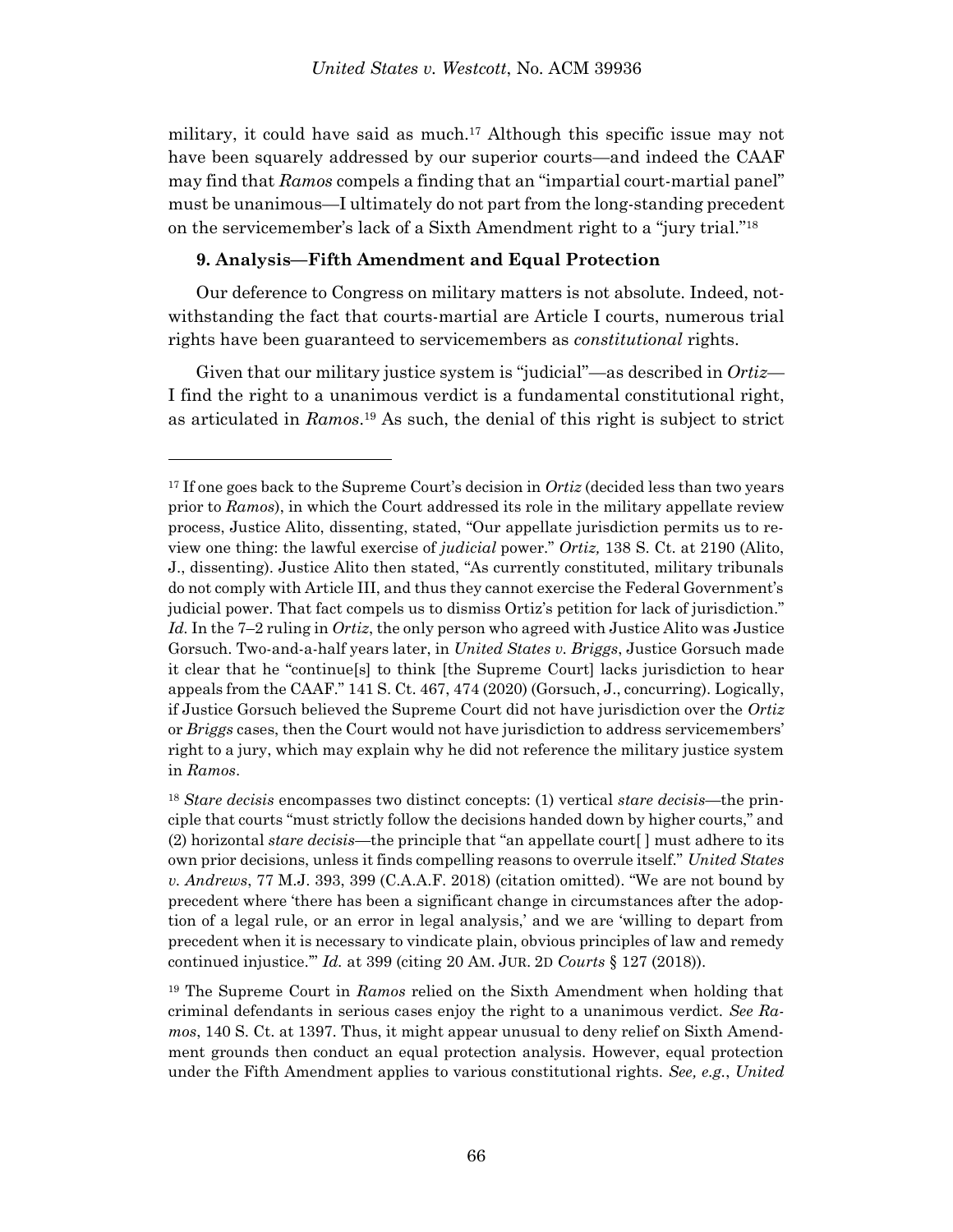scrutiny, and not rational basis. *See Begani*, 79 M.J. at 777 (noting that restrictions "burdening fundamental rights are subjected to strict scrutiny"). "Strict scrutiny analysis requires the challenged statute to serve a 'compelling governmental interest,' and the means taken to be 'narrowly tailored' to accomplish this goal." *Begani*, 79 M.J. at 793 (Crisfield, C.J., dissenting) (citing *Grutter v. Bollinger*, 539 U.S. 306, 326 (2003)). As the dissent articulated in *Begani*, "I do not see any contradiction in performing a strict scrutiny analysis while providing Congress with great deference. Judicial deference does not mean abdication." *Id.* at 792 (internal quotation marks and citation omitted).<sup>20</sup>

What is the compelling governmental interest in justifying a nonunanimous panel verdict? In an unpublished opinion, one of our sister courts posited possible reasons:

l

[I]t still strikes us as odd that in one scenario, Congress would be free to legislate based on the differences between the two dissimilar groups and courts would be satisfied with some rational reason for Congressional action, but in the present scenario, we would not only find the groups suddenly similar, but would be compelled to apply strict scrutiny.

We also must keep in mind we are delving into "Congress' authority over national defense and military affairs, and perhaps no other area has the [Supreme] Court accorded Congress greater deference."

79 M.J. at 779 (quoting *Rostker v. Goldberg*, 453 U.S. 57, 64–65 (1981)). The Court continued:

We look to the Supreme Court for guidance in whether to formally apply strict scrutiny analysis or to generally defer to Congress in military matters. *Rostker*, and other cases concerning the military, arose in more pure equal protection categories, such as sex discrimination, rather than cases more focused on the fundamental rights aspect of the equal protection component of the Due Process clause. But we believe the same sort of deference is due to Congress in military matters for equal protection challenges based on the deprivation of a fundamental right.

*Id.* at 780. It is worth noting that in its *Begani* opinion, the CAAF rejected the contention that the Sixth Amendment right to jury trial was implicated and that strict scrutiny should be applied. *Begani*, 81 M.J. at 280 n.2.

*States v. Means*, 10 M.J. 162, 165 (C.M.A. 1981) (discussing equal protection analysis when applied to "an encroachment on fundamental constitutional rights like freedom of speech or of peaceful assembly").

<sup>20</sup> *Begani* involved the Navy's jurisdiction over reserve personnel. On congressional deference, the court stated: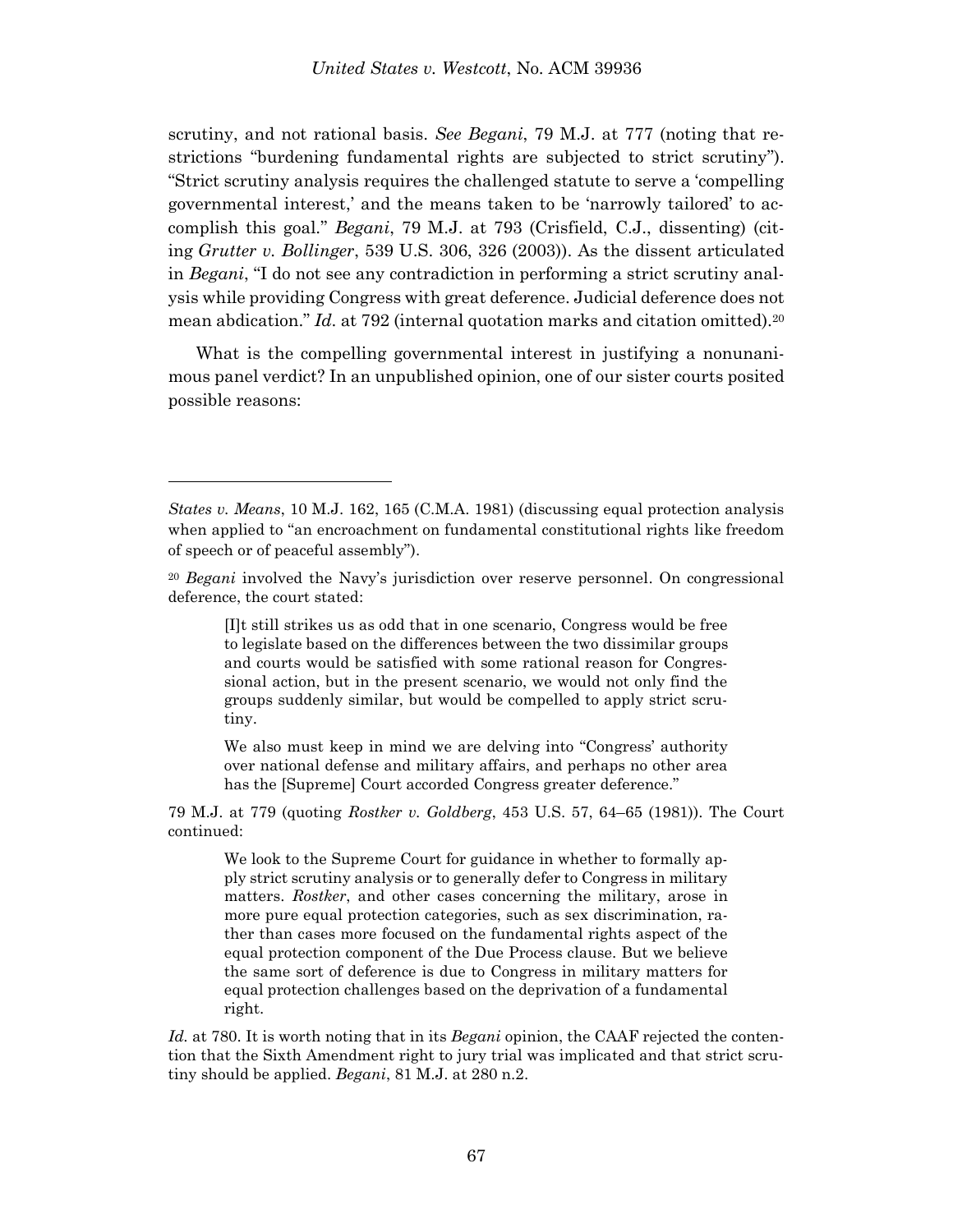[C]urrent practice helps reduce the possibility of impermissible influences on panel members both inside and outside the deliberation room. These pernicious concerns of improper influence will be most acutely felt when the case involves high stakes, when the case involves infamous acts, or when the personalities involved are less likely to yield to prophylactic instructions. That is, concerns of improper influence are most likely to be a problem in the most problematic of circumstances.

# *United States v. Mayo*, ARMY 20140901, 2017 CCA LEXIS 239, at \*22 (A. Ct. Crim. App. 7 Apr. 2017).

Due to "military life and custom," the court suggested that our system "allows a panel member to cast what they might perceive to be an unpopular vote," yet concluded a requirement of unanimity "would only frustrate the goal of deliberating until all panel members are in agreement. As a result, a requirement to keep deliberating until all members agree poses special concerns when one panel member outranks the other." *Id.* at \*20.

Essentially, that panel was concerned about unlawful command influence. Perhaps the Government thus has an interest in nonunanimous panels, but the law concerning unlawful command influence is—supposedly—in place to protect an accused. "[T]o say that one protection for an accused servicemember is a reason to diminish another protection is a non-sequitur." *Dial* Ruling at 15 (full citation in n.8, *supra*).

Regardless of how one views the question of whether military members have a constitutional right to a unanimous verdict, the *Mayo* rationale as justification to deny servicemembers the right to a unanimous jury should give anyone pause about the fairness of the military justice system. The *Mayo* opinion on improper influence is contrasted by that espoused by a federal court of appeals:

The dynamics of the jury process are such that often only one or two members express doubt as to [the] view held by a majority at the outset of deliberations. A rule which insists on unanimity furthers the deliberative process by requiring the minority view to be examined and, if possible, accepted or rejected by the entire jury. The requirement of jury unanimity thus has a precise effect on the fact-finding process, one which gives particular significance and conclusiveness to the jury's verdict. Both the defendant and society can place special confidence in a unanimous verdict, and we are unwilling to surrender the values of that mode of fact-finding, or to examine the constitutional implications of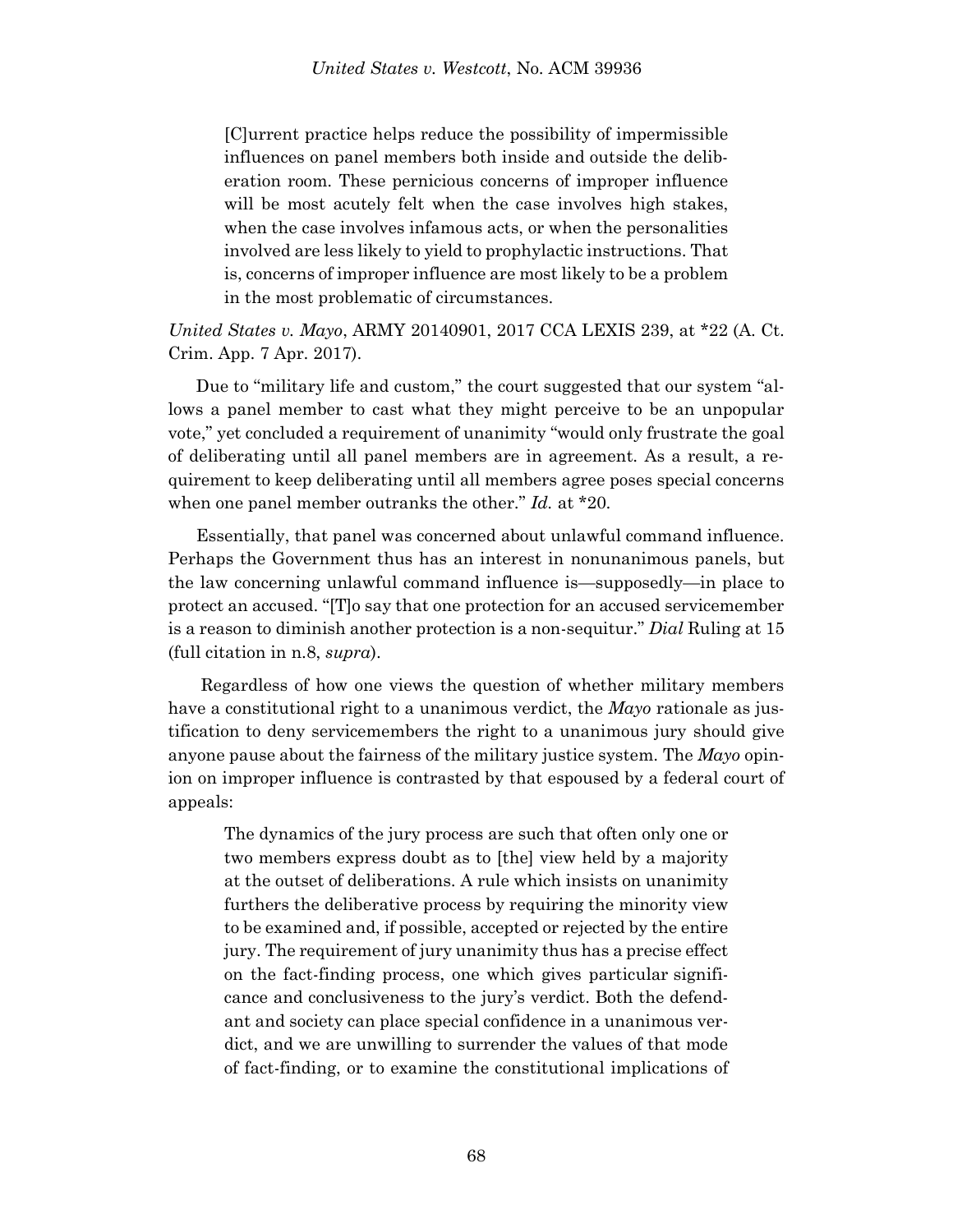an attempt to do so, absent a clear mandate in the Rules or a controlling statute.

*United States v. Lopez*, 581 F.2d 1338, 1341–42 (9th Cir. 1978). Justice Kavanaugh echoed some of this sentiment in his *Ramos* concurrence:

Then and now, non-unanimous juries can silence the voices and negate the votes of black jurors, especially in cases with black defendants or black victims, and only one or two black jurors. The 10 jurors "can simply ignore the views of their fellow panel members of a different race or class."

*Ramos*, 140 S. Ct. at 1418 (Kavanaugh, J. concurring in part) (quoting *Johnson* v. *Louisiana*, 406 U. S. 356, 397 (1972) (Stewart, J., dissenting)).

Other potential reasons to preserve nonunanimous verdicts are perhaps expediency<sup>21</sup> or the ability to procure members to sit on panels—specifically at remote locations or in times of war or crisis. Also, a nonunanimous panel allows for the finality of a verdict, thus preventing hung juries. With respect to expediency, cases generally take much longer to get to trial than they did in 1950, especially when scientific testing of evidence is involved; it is not uncommon for a case to proceed to trial a year after the offense was committed. Regarding the procurement of members, this may have been a significant issue in 1950, but is not so in 2022, as it is not uncommon to travel servicemembers to sit on panels at other installations. Finally, as the military judge noted in *Dial*, and which I agree, when it comes to hung juries and re-voting, these are only issues "if either the Constitution or congressional legislation requires a unanimous vote to acquit." *Dial* Ruling at 15. Having considered these possible reasons, none warrant denial of equal protection regarding a unanimous verdict when viewed in context of the consequences of such a verdict.

That nonunanimous verdicts deprive servicemembers of equal protection under the law is further evidenced by cases—such as Appellant's—in which the crime lacks a specific military nexus and the military specifically requests prosecutorial jurisdiction from civilian authorities. Appellant's crime occurred in North Carolina. North Carolina officials "ceded" jurisdiction to military authorities. Appellant had a constitutional right to a unanimous jury in North

l

483 U.S. at 461 (quoting *Reid v. Covert*, 354 U.S. 1, 14 (1957) (plurality opinion).

<sup>21</sup> In *Solorio,* dissenting, Justice Marshall wrote,

<sup>[</sup>T]he concept that the Bill of Rights and other constitutional protections against arbitrary government are inoperative when they become inconvenient or when expediency dictates otherwise is a very dangerous doctrine and if allowed to flourish would destroy the benefit of a written Constitution and undermine the basis of our Government.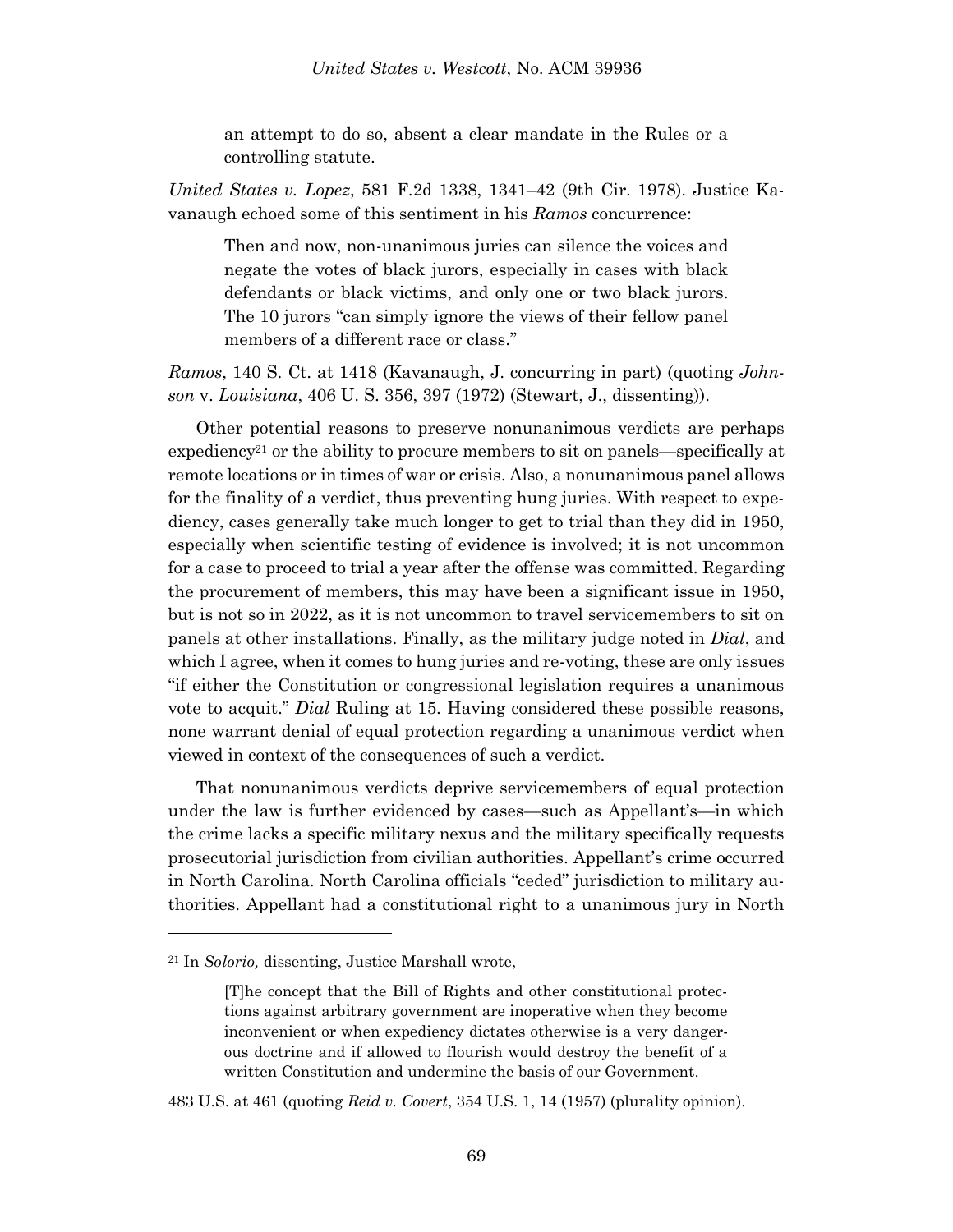Carolina; under longstanding military precedent, in a court-martial he did not. In other words, he had at least one less fundamental right in the military than had he been tried in North Carolina. It thus became easier to secure a conviction—and not just under the Louisiana/Oregon standard of 10–2, but under a standard of 6–2. The only significant connection between the military and the offenses at issue was the fact that Ms. SW was a military dependent. Thus, failing to require unanimous panel verdicts gives military prosecutors an advantage of constitutional proportions over their state and federal counterparts, making it easier for our system to secure convictions, and exposing the possibility of forum shopping among jurisdictions. While the Air Force maintains a position of "maximizing Air Force jurisdiction,"<sup>22</sup> unanimous panels would limit the prosecutorial advantage gained by obtaining jurisdiction in the military justice system. 23

l

Where an act or omission is subject to trial by court-martial and by one or more civil tribunals, the determination which nation, state, or agency will exercise jurisdiction is a matter for the nations, states, and agencies concerned, and is not a right of the suspect or accused. Rule  $201(d)(3)$ . And as the commentary to Rule  $201(d)$  explains, the determination which agency shall exercise jurisdiction should normally be made through consultation or prior agreement between appropriate military officials . . . and appropriate civilian authorities. [I]t is constitutionally permissible to try a person by court-martial and by a State court for the same act, however, as a matter of policy a person who is pending trial or has been tried by a State court should not ordinarily be tried by court-martial for the same act.

*Kebodeaux,* 570 U.S. at 405 n.2 (alterations in original) (internal quotation marks omitted) (Alito, J., concurring in the judgment).

<sup>22</sup> Air Force Instruction 51-201, *Administration of Military Justice*, ¶ 4.18.1 (18 Jan. 2019).

<sup>&</sup>lt;sup>23</sup> Regarding issues of double jeopardy, Justice Alito stated it would be rare for a servicemember to be prosecuted for the same offense. "States usually have concurrent jurisdiction over such crimes when they are committed off base and sometimes possess jurisdiction over such offenses when committed on base. These offenses, however, are rarely prosecuted in both a military and a state court, and therefore when a servicemember is court-martialed for a sex offense over which the State had jurisdiction, this is usually because the State has deferred to the military." *United States v. Kebodeaux*, 570 U.S. 387, 404 (2013) (Alito, J., concurring in the judgment). For an example of a rare and extraordinary case, *see United States v. Hennis*, 79 M.J. 370 (C.A.A.F. 2020). Justice Alito also advised,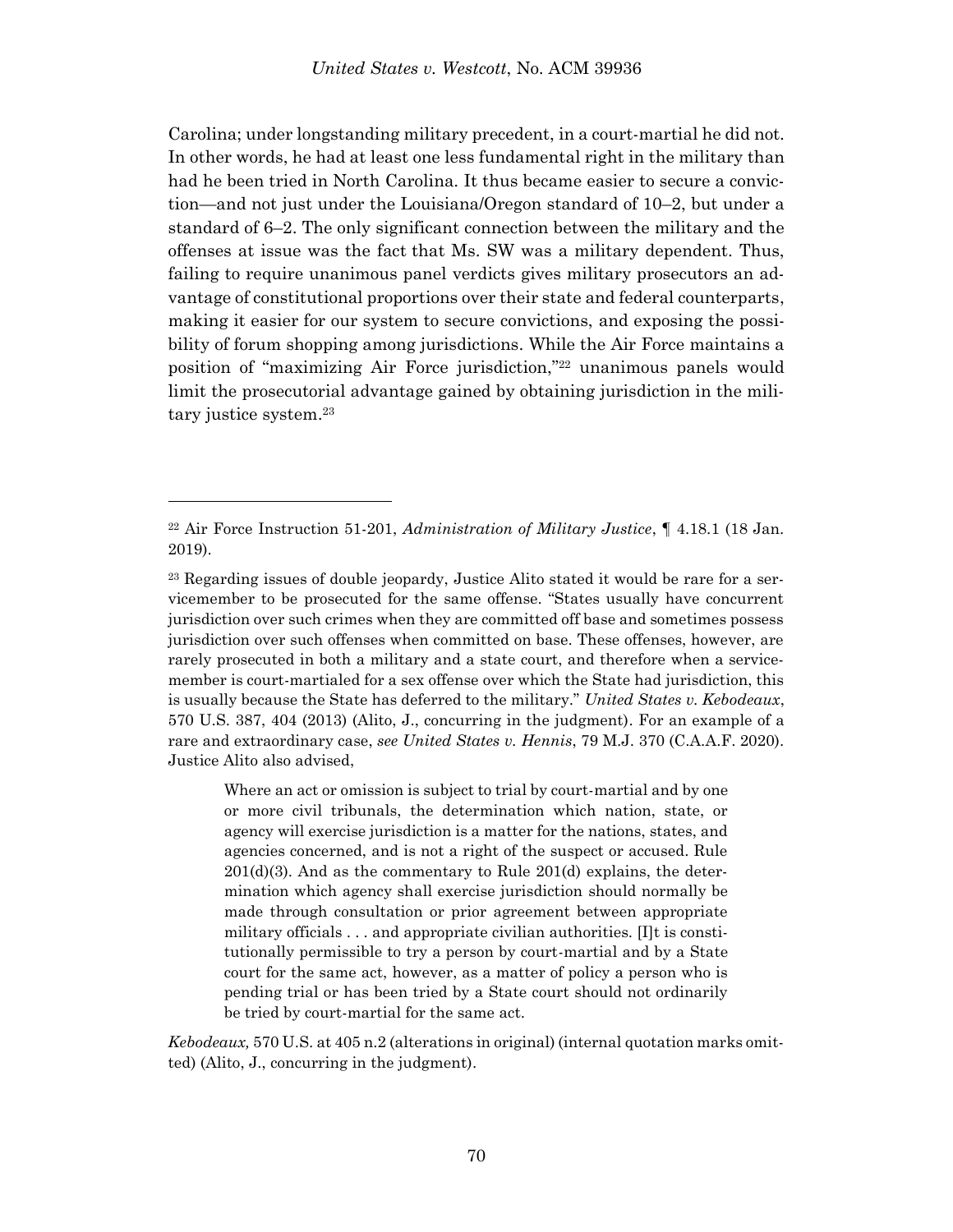#### **10. Consequences of Denying Equal Protection**

Some may argue that Congress, with the "exceptional" powers granted to it by the Constitution, can do what it wants with the military and thus choose to deny servicemembers the right to a unanimous verdict. I conclude that under our judicial system, Congress cannot do so.

However, if Congress has this power, it may be time to accept that a "conviction" in the military system is not equivalent to a state or federal conviction<sup>24</sup> and reevaluate the words spoken in *Parker*, that the military system is "a jurisprudence *which exists separate and apart from the law which governs in our federal judicial establishment*." *Parker*, 417 U.S. at 744 (emphasis added) (quoting *Burns v. Wilson*, 346 U.S. 137, 140 (1953)).

Even our "separate system," however, must review whether servicemembers' fundamental rights are being violated. "For the Government to make distinctions does not violate equal protection guarantees unless constitutionally suspect classifications like race, religion, or national origin are utilized or *unless there is an encroachment on fundamental constitutional rights* like freedom of speech or of peaceful assembly." *Means*, 10 M.J. at 165 (emphasis added) (citing *Oyler*, 368 U.S. at 446). *Ramos* constituted "a fundamental change in the rules thought necessary to ensure fair criminal process." *Edwards*, 141 S. Ct. at 1574 (Kagan, J., dissenting). By not having the right to a unanimous panel, what Congress defines as "fair criminal process" is very different from the federal and state systems.

Upon a military conviction, servicemembers may be subject to various posttrial proceedings and requirements. These include DNA processing required under 10 U.S.C. § 1565 and Department of Defense Instruction (DoDI) 5505.04; <sup>25</sup> firearms prohibition, triggered under 18 U.S.C. § 922; domestic violence ramifications under 18 U.S.C. § 922(g)(9); and sex offender notification

<sup>24</sup> *See Gourzong v. AG United States*, 826 F.3d 132, 137 (3d Cir. 2016) ("Courts are in wide agreement that convictions by general courts-martial receive the weight of equivalent convictions in the civilian system."); *see also [United States v. Shaffer](https://plus.lexis.com/search/?pdmfid=1530671&crid=cdc4209a-a614-4a4b-99ad-062eeb494aa4&pdsearchterms=826+f3d+137&pdtypeofsearch=searchboxclick&pdsearchtype=SearchBox&pdstartin=&pdpsf=&pdqttype=and&pdquerytemplateid=&ecomp=s8ttk&earg=pdsf&prid=b584ed22-8c9e-4139-b56d-48b2caee10fb)*, 807 F.3d [943, 948 \(8th Cir. 2015\)](https://plus.lexis.com/search/?pdmfid=1530671&crid=cdc4209a-a614-4a4b-99ad-062eeb494aa4&pdsearchterms=826+f3d+137&pdtypeofsearch=searchboxclick&pdsearchtype=SearchBox&pdstartin=&pdpsf=&pdqttype=and&pdquerytemplateid=&ecomp=s8ttk&earg=pdsf&prid=b584ed22-8c9e-4139-b56d-48b2caee10fb) ("[W]e hold that Shaffer's conviction by general court-martial is a conviction in 'a court of the United States' within [18 U.S.C. § 3559\(c\).](https://plus.lexis.com/search/?pdmfid=1530671&crid=cdc4209a-a614-4a4b-99ad-062eeb494aa4&pdsearchterms=826+f3d+137&pdtypeofsearch=searchboxclick&pdsearchtype=SearchBox&pdstartin=&pdpsf=&pdqttype=and&pdquerytemplateid=&ecomp=s8ttk&earg=pdsf&prid=b584ed22-8c9e-4139-b56d-48b2caee10fb)").

<sup>25</sup> Department of Defense Instruction (DoDI) 5505.14, *Deoxyribonucleic Acid Collection Requirements for Criminal Investigations, Law Enforcement, Corrections, and Commanders* (22 Dec. 2015, incorporating Change 2, 7 May 2021).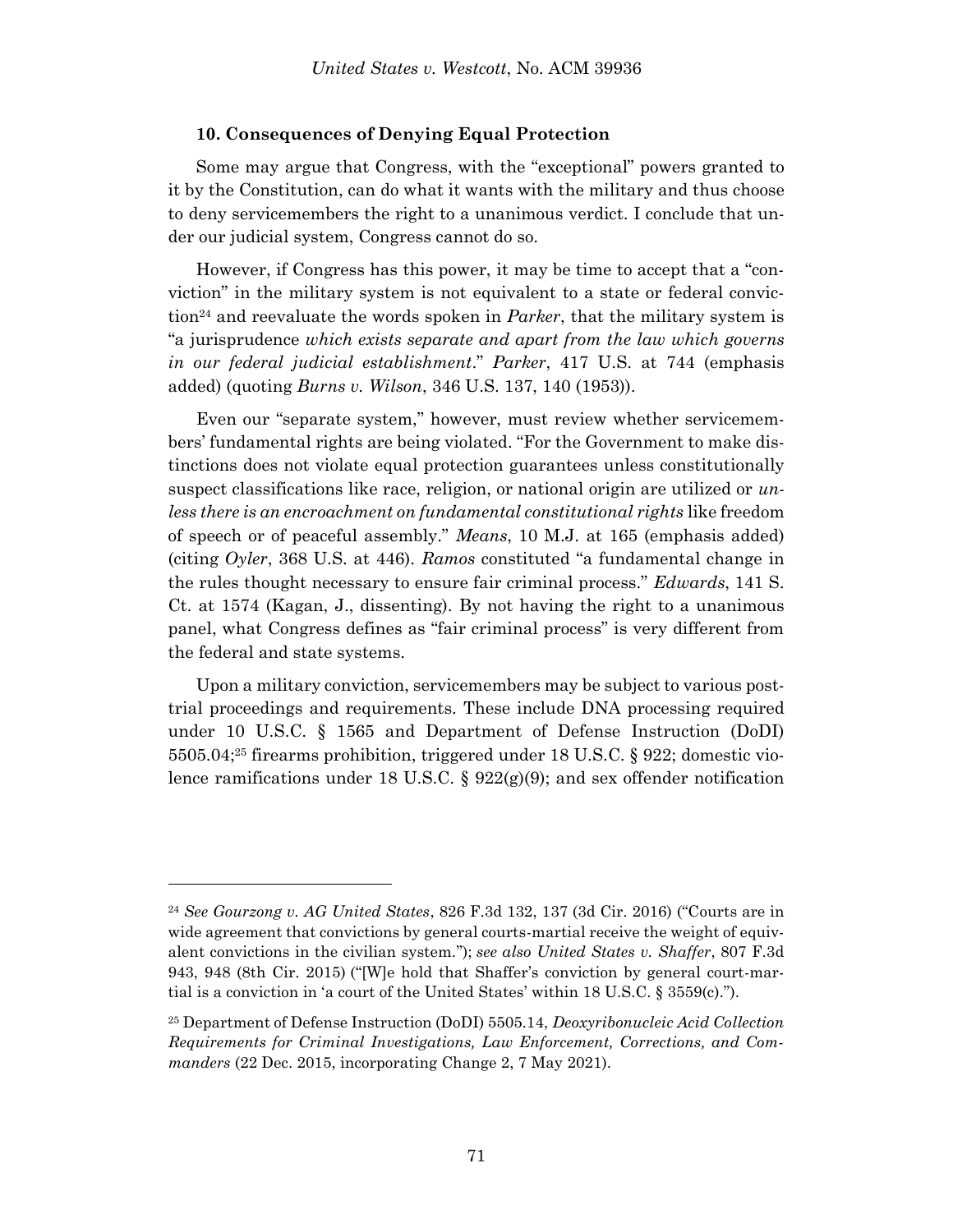requirements, in accordance with DoDI 1325.07,<sup>26</sup> the latter of which I will focus on.

By virtue of Appellant's conviction, he will have to register as a sex offender in North Carolina. In 2006, Congress enacted the Sex Offender Registration and Notification Act (SORNA), 34 U.S.C. § 20901 *et seq.*, <sup>27</sup> "a federal statute that requires those convicted of federal sex offenses to register in the States where they live, study, and work." *Kebodeaux*, 570 U.S. 387, 389 (2013).<sup>28</sup> Given that Congress can promulgate the UCMJ under U.S. CONST. art. I, § 8, cl. 14, it could "specify that the sex offense of which [the appellant] was convicted was a military crime under that Code." *Kebodeaux*, 570 U.S. at 395. Moreover, Congress could "punish that crime through imprisonment and by placing conditions upon [the appellant's] release" and "make the civil registration requirement at issue here a consequence of [the appellant's] offense and conviction." *Id.*

Under 18 U.S.C.S. § 2250(a), whoever

l

(1) is required to register under the Sex Offender Registration and Notification Act;

(2) (A) is a sex offender as defined for the purposes of the Sex Offender Registration and Notification Act by reason of a conviction under Federal law (*including the Uniform Code of Military Justice* [10 USCS §§ 801 et seq.]), the law of the District of Columbia, Indian tribal law, or the law of any territory or possession of the United States; or

(B) travels in interstate or foreign commerce, or enters or leaves, or resides in, Indian country; and

(3) knowingly fails to register or update a registration as required by the Sex Offender Registration and Notification Act;

shall be fined under this title or imprisoned not more than 10 years, or both.

<sup>26</sup> Department of Defense Instruction (DoDI) 1325.07, *Administration of Military Correctional Facilities and Clemency and Parole Authority* (11 Mar. 2013, incorporating Change 4, 19 Aug. 2020).

<sup>27</sup> SORNA has been transferred to 34 U.S.C. § 20901 *et seq.* from 42 U.S.C. § 16901.

<sup>28</sup> *Kebodeaux* involved a former Airman who was convicted of statutory rape in 1999 and thus subject to sex offender registration under the Wetterling Act, which was replaced by SORNA. The Court noted that "the fact that the federal law's requirements in part involved compliance with state-law requirements made them no less requirements of federal law." *Kebodeaux*, 570 S. Ct. at 393 (citations omitted).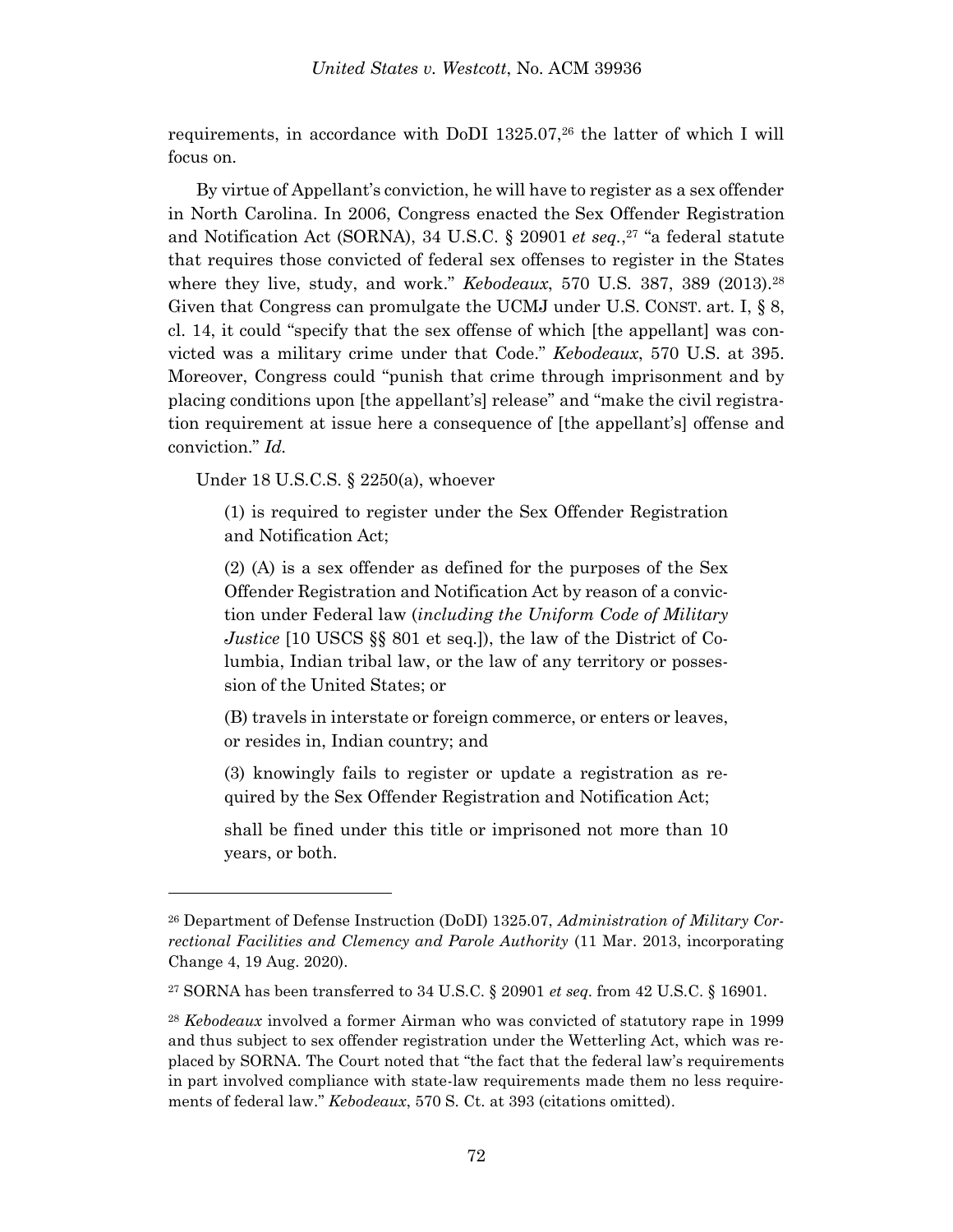(Emphasis added).

However, Congress's broad and "expansive power is constrained by the Fifth Amendment's guarantee of Due Process and the imputed guarantee of Equal Protection." *Begani*, 79 M.J. at 791 (Crisfield, C.J., dissenting). In terms of sex offender registration, SORNA considers a military conviction equal to a federal or state conviction. If a servicemember is denied a unanimous panel, it is not equal.

In Appellant's case, if he and a civilian were successfully prosecuted for the same sex crime in state or federal court with the benefit of a unanimous verdict, both would be similarly situtated as both would be subject to the same SORNA requirements. However, if Appellant were tried and convicted under the UCMJ, and a civilian were tried and convicted in a civilian jurisdiction for the same sex crime, the civilian defendant would have the fundamental constitutional right to a unanimous verdict from 12 jurors. Appellant, on the other hand, would not only be denied a unanimous verdict, but could be convicted by as few as six persons. Both Appellant and the civilian, however, would face the same SORNA consequences. This is not equal protection under the law. I am convinced that servicemembers and civilians are similarly situated for purposes of equal protection analysis when it comes to evaluating nonunanimous verdicts and their consequences under SORNA.

SORNA is nothing to simply dismiss. Long after Appellant has served his confinement, the collateral consequences of his crimes will remain; sex offense registration may place significant qualifications and restrictions on his life and liberty for an indeterminate period of time. I go back to my dissent in *United States v. Palacios Cueto*, where I noted how appellant's convictions, along with the expansion of sex offender requirements in recent years, begs the question as to when the collateral consequences of such convictions look more like a punishment. No. ACM 39815, 2021 CCA LEXIS 239, at \*64 n.3 (A.F. Ct. Crim. App. 18 May 2021) (unpub. op.) (Meginley, J., dissenting), *rev. granted on other grounds*, [\\_\\_ M.J. \\_\\_, No. 21-0357, 2022 CAAF LEXIS 114 \(C.A.A.F. 7 Feb.](https://plus.lexis.com/document/?pdmfid=1530671&crid=5e74d94d-cef7-4e2b-bc95-395698745906&pddocfullpath=%2Fshared%2Fdocument%2Fcases%2Furn%3AcontentItem%3A62PS-5R51-F81W-21W6-00000-00&pdcontentcomponentid=7814&pdteaserkey=&pdislpamode=false&pdworkfolderlocatorid=NOT_SAVED_IN_WORKFOLDER&ecomp=ff4k&earg=sr0&prid=3e6f70fd-6825-4dc2-be0f-12ec4ed5bf8a) [2022\).](https://plus.lexis.com/document/?pdmfid=1530671&crid=5e74d94d-cef7-4e2b-bc95-395698745906&pddocfullpath=%2Fshared%2Fdocument%2Fcases%2Furn%3AcontentItem%3A62PS-5R51-F81W-21W6-00000-00&pdcontentcomponentid=7814&pdteaserkey=&pdislpamode=false&pdworkfolderlocatorid=NOT_SAVED_IN_WORKFOLDER&ecomp=ff4k&earg=sr0&prid=3e6f70fd-6825-4dc2-be0f-12ec4ed5bf8a) With the denial of such a fundamental right, coupled with a finding of guilty from as few as six out of eight people, SORNA implications as a result of a court-martial conviction appear to be more of a punishment than a mere collateral consequence. Finally, it is worth reiterating that DoDI 1325.07 makes it clear that Appellant will have to register as a sex offender. *See* DoDI 1325.07, Appendix 4 to Enclosure 2, Table 6, at 84.

While the vast majority of sexual assault cases are prosecuted in the general court-martial forum, there are some sex offense cases that are prosecuted in a special court-martial forum. Again, in these instances, servicemembers face sex offender registration under SORNA, yet, only *three out of four* panel members are needed to convict. In *Ballew v. Georgia*, Justice Blackmun noted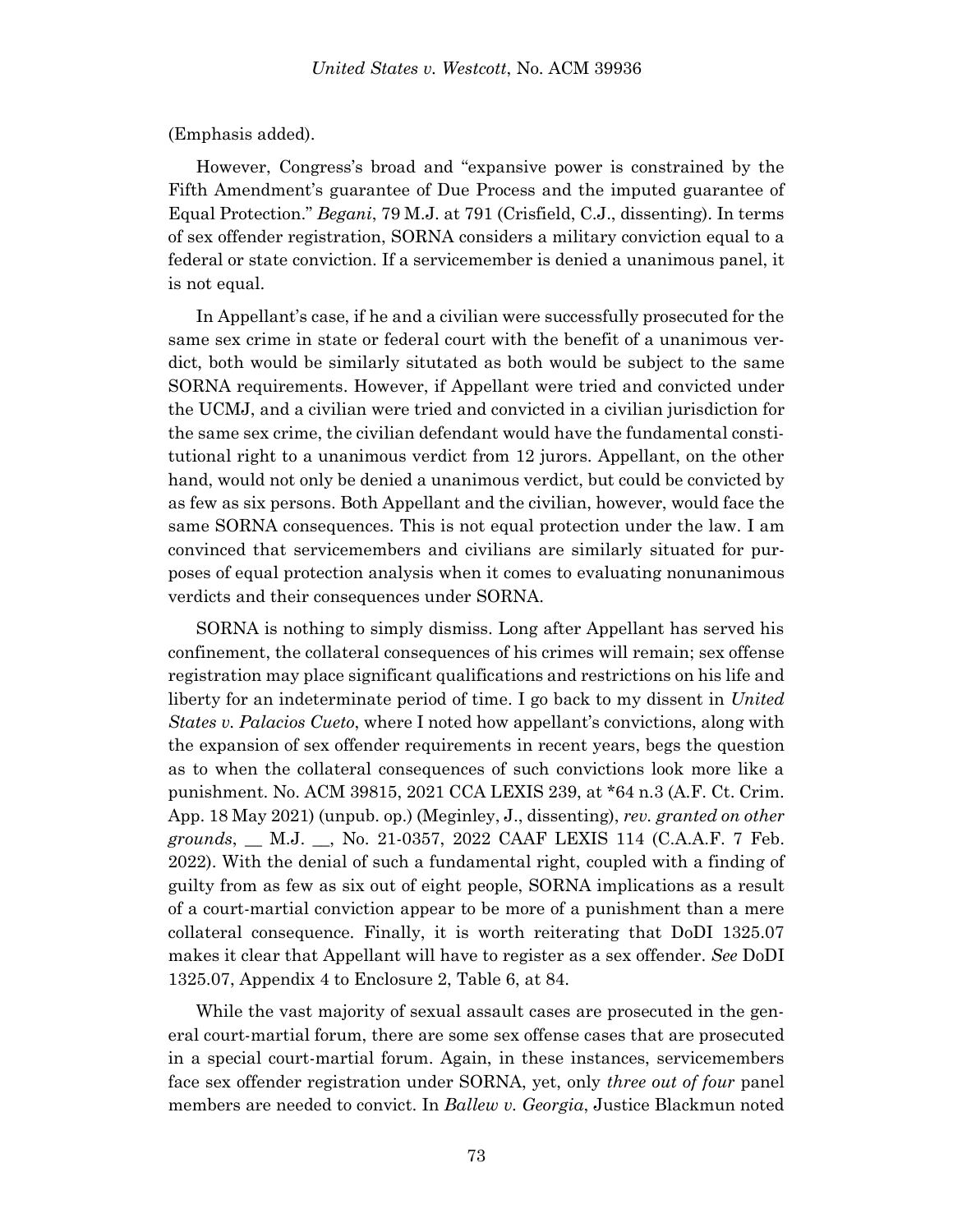that a unanimous conviction by a five-person jury for a non-petty offense violated an accused's right to jury trial, and relying on empirical studies, concluded that

[T]he purpose and functioning of the jury in a criminal trial is seriously impaired, and to a constitutional degree, by a reduction in size to below six members. We readily admit that we do not pretend to discern a clear line between six members and five. But the assembled data raise substantial doubt about the reliability and appropriate representation of panels smaller than six. Because of the fundamental importance of the jury trial to the American system of criminal justice, any further reduction that promotes inaccurate and possibly biased decision making, that causes untoward differences in verdicts, and that prevents juries from truly representing their communities, attains constitutional significance.

## 435 U.S. 223, 239 (1978).

If a sexual assault allegation is brought to a special court-martial, and a servicemember faces sex offender registration for an indeterminate period of time, this is not a petty offense.

## **11. Unanimous Verdict—Conclusion**

In *Reid v. Covert*, the Supreme Court noted: "Every extension of military jurisdiction is an encroachment on the jurisdiction of the civil courts, and, more important, acts as a deprivation of the right to jury trial and of other treasured constitutional protections." 354 U.S. 1, 21 (1957). The Court noted the military's jurisdiction was always intended "to be only a *narrow exception* to the normal and preferred method of trial in courts of law." *Id.* (emphasis added). Yet, the majority of the offenses committed by servicemembers are common law offenses and not military-specific offenses. Perhaps because the military often prosecutes non-military-specific offenses, the military justice system has evolved to incorporate many of the protections and safeguards of our civilian court counterparts.

The "judicial" nature of our system, *see Ortiz*, 138 S. Ct. at 2174–76, makes it difficult for Congress to demonstrate what particular need or objective it is trying to accomplish in the denial of this "fundamental right." Given the significant changes our military justice system has undergone over the last 15 years, and the amount of scrutiny we have received, some might say the only reason to maintain the current system of nonunanimous verdicts is to make it easier for the Government to secure convictions. Yet, are we concerned with convictions or justice?